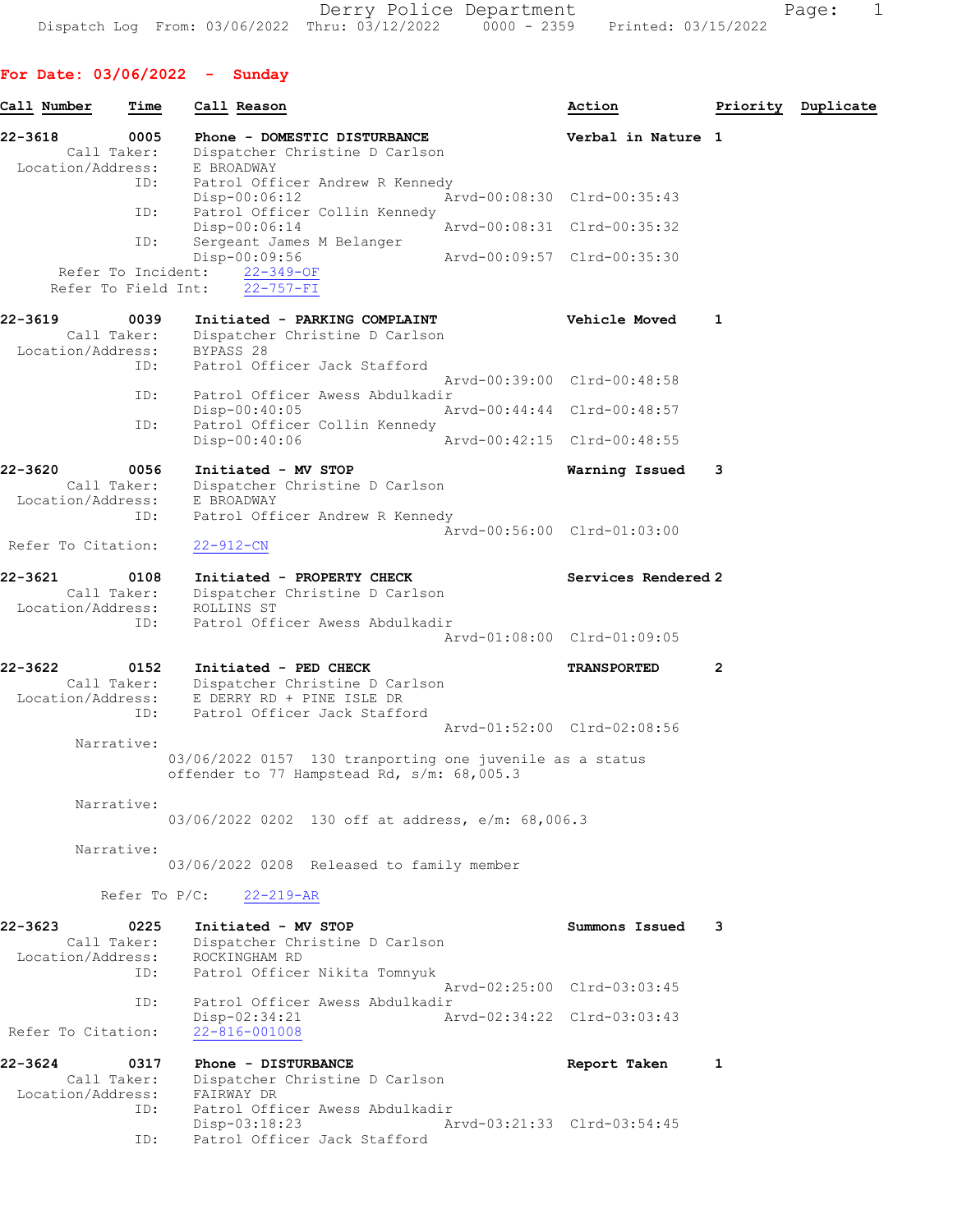Derry Police Department Fage: 2 Dispatch Log From: 03/06/2022 Thru: 03/12/2022 0000 - 2359 Printed: 03/15/2022 Disp-03:18:24 Arvd-03:21:34 Clrd-03:54:44 ID: Sergeant James M Belanger Disp-03:22:58 Arvd-03:22:59 Clrd-03:54:42 Refer To Incident: 22-350-OF Refer To Field Int: 22-758-FI 22-3625 0546 Phone - ALARM, BURGLAR False Alarm 1 Call Taker: Dispatcher Christine D Carlson Location/Address: [DY 280] S MAIN ST ID: Patrol Officer Andrew R Kennedy<br>Disp-05:47:02 Ar Disp-05:47:02 Arvd-05:51:57 Clrd-06:00:11 Patrol Officer Jack Stafford ID: Patrol Officer Jack Stafford<br>Disp-05:47:03 Clrd-05:47:27 ID: Patrol Officer Nikita Tomnyuk<br>Disp-05:47:24 Arvd-05:48:11 Clrd-06:00:08 Disp-05:47:24 Narrative: 03/06/2022 0546 New addition motion Refer To Field Int: 22-782-FI 22-3626 0725 Initiated - MV STOP Warning Issued 3 Call Taker: Dispatcher Jonathon S Pickering Location/Address: [DY 795] BIRCH ST ID: Patrol Officer Timothy J Underhill Arvd-07:25:00 Clrd-07:28:33<br>22-913-CN Refer To Citation: 22-3627 1041 Phone - THEFT Report Taken 2 Call Taker: Dispatcher Jonathon S Pickering Location/Address: [DY 146] ASHLEIGH DR<br>ID: Patrol Officer Charle Patrol Officer Charles L Doherty<br>Disp-10:50:37 Art Disp-10:50:37 Arvd-10:51:05 Clrd-11:04:25 Refer To Incident: 22-351-OF 22-3628 1052 Phone - ASSIST OTHER AGENCY Assistance Rendered 3 Call Taker: Patrol Officer Scott M Beegan Location/Address: [DY 801] GARVIN RD ID: Patrol Officer Timothy J Underhill Disp-10:55:07 Arvd-11:02:55 Clrd-11:03:07 Arrived By: Dispatcher Jonathon S Pickering Cleared By: Dispatcher Jonathon S Pickering Narrative: ASSISTING SANDOWN PD Narrative: 03/06/2022 1102 vehicle located, Sandown PD notified 22-3629 1130 Initiated - SUBPOENA DELIVERY No Action Required 1 Call Taker: Dispatcher Jonathon S Pickering Location/Address: [DY 2] MUNICIPAL DR ID: Patrol Officer Nicholas M Granville Arvd-11:30:00 Clrd-11:30:50 22-3630 1217 Phone - MV ACCIDENT Report Taken 1 Call Taker: Dispatcher Jonathon S Pickering Location/Address: BIRCH ST + CRYSTAL AVE ID: Patrol Officer Nicholas M Granville Disp-12:17:40 Arvd-12:18:53 Clrd-12:54:04 ID: Patrol Officer Timothy J Underhill Disp-12:18:55 Arvd-12:21:37 Clrd-12:25:44 Refer To Citation: 22-956-CN Narrative: 03/06/2022 1223 off with NH 4017864 and NH 3113033 (TM) Narrative: 03/06/2022 1256 Rose v. Toronto - Reportable Refer To Accident: 22-138-AC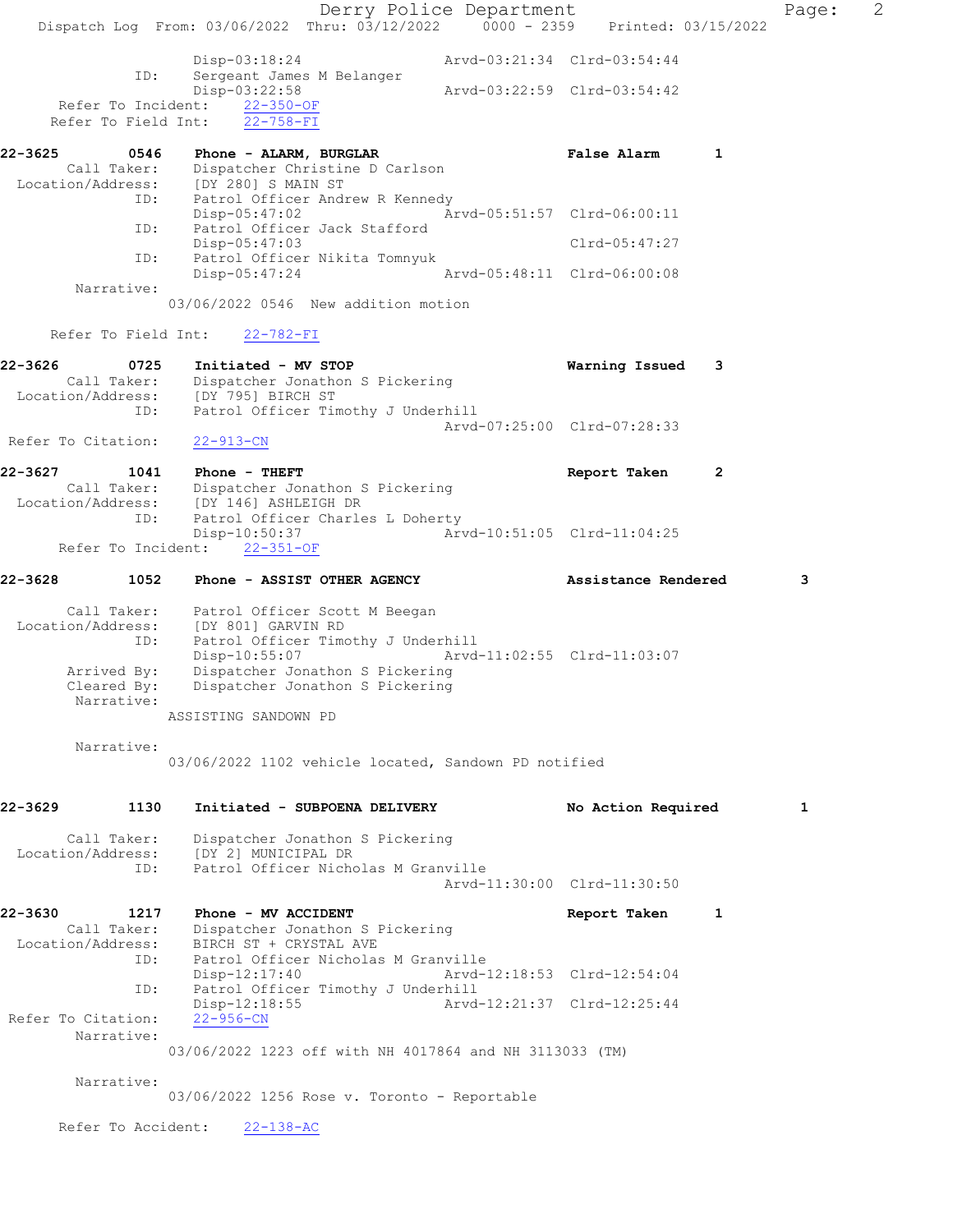22-3631 1242 Phone - SUSPICIOUS ACTIVITY Could Not Locate 2 Call Taker: Patrol Officer Scott M Beegan Location/Address: E DERRY RD ID: Patrol Officer Charles L Doherty Disp-12:44:23 Arvd-12:49:27 Clrd-12:57:01 Arrived By: Dispatcher Jonathon S Pickering Cleared By: Dispatcher Jonathon S Pickering Narrative: 03/06/2022 1254 checking the area for a male subject who fell off of a bicycle 22-3632 1300 Phone - MEDICAL EMERGENCY Transported to Hospital 1

| Call Taker:       | Dispatcher Jonathon S Pickering                                      |                             |  |
|-------------------|----------------------------------------------------------------------|-----------------------------|--|
| Location/Address: | LARAWAY CT                                                           |                             |  |
| ID:               | Patrol Officer Charles L Doherty                                     |                             |  |
|                   | Disp-13:00:42                                                        | Arvd-13:04:16 Clrd-13:11:00 |  |
| ID:               | Patrol Officer Nicholas M Granville                                  |                             |  |
|                   | Disp-13:00:42                                                        | Arvd-13:04:17 Clrd-13:11:01 |  |
| Narrative:        |                                                                      |                             |  |
|                   | 03/06/2022 1311 subject having panic attacks, transported to<br>PMC. |                             |  |

#### Refer To Field Int: 22-759-FI

22-3633 1306 Phone - HIT AND RUN Report Taken 2 Call Taker: Dispatcher Jonathon S Pickering Location/Address: ROCKINGHAM RD ID: Patrol Officer Timothy J Underhill Disp-13:07:47 Arvd-13:09:51 Clrd-13:18:13 Narrative: 03/06/2022 1318 damage to a gas pump, report taken

Refer To Incident: 22-352-OF

| 22-3634           | 1326 | Initiated - FOLLOW-UP                                                          |                             | No Action Required          |                | $\overline{2}$ |
|-------------------|------|--------------------------------------------------------------------------------|-----------------------------|-----------------------------|----------------|----------------|
|                   |      | Call Taker: Dispatcher Jonathon S Pickering<br>Location/Address: ROCKINGHAM RD |                             |                             |                |                |
|                   | ID:  | Patrol Officer Timothy J Underhill                                             |                             |                             |                |                |
|                   |      |                                                                                |                             | Arvd-13:26:00 Clrd-13:37:45 |                |                |
| 22-3635           | 1529 | Initiated - MV STOP                                                            |                             | Warning Issued 3            |                |                |
|                   |      | Call Taker: Patrol Officer Brian J Landry                                      |                             |                             |                |                |
|                   |      | Location/Address: N HIGH ST                                                    |                             |                             |                |                |
|                   | ID:  | Patrol Officer Samuel J Troy                                                   |                             |                             |                |                |
|                   |      |                                                                                |                             | Arvd-15:29:00 Clrd-15:36:04 |                |                |
|                   |      | Refer To Citation: 22-915-CN                                                   |                             |                             |                |                |
| 22-3636           | 1537 | Phone - SHOOTING COMPLAINT                                                     |                             | No Action Required          |                | $\overline{2}$ |
|                   |      | Call Taker: Patrol Officer Scott M Beegan                                      |                             |                             |                |                |
|                   |      | Location/Address: MIRRA AVE                                                    |                             |                             |                |                |
|                   |      | ID: Patrol Officer Melissa M Houde                                             |                             |                             |                |                |
|                   |      | Disp-15:38:32                                                                  | Arvd-15:45:19 Clrd-15:55:19 |                             |                |                |
|                   |      | Arrived By: Patrol Officer Brian J Landry                                      |                             |                             |                |                |
|                   |      | Cleared By: Patrol Officer Brian J Landry                                      |                             |                             |                |                |
|                   |      | Refer To Field Int: 22-791-FI                                                  |                             |                             |                |                |
| $22 - 3637$       |      | 1541 Initiated - MV STOP                                                       |                             | Warning Issued 3            |                |                |
|                   |      | Call Taker: Patrol Officer Brian J Landry                                      |                             |                             |                |                |
|                   |      | Location/Address: S MAIN ST                                                    |                             |                             |                |                |
|                   |      | ID: Patrol Officer Samuel J Troy                                               |                             |                             |                |                |
|                   |      |                                                                                |                             | Arvd-15:41:00 Clrd-15:48:54 |                |                |
|                   |      | Refer To Citation: 22-916-CN                                                   |                             |                             |                |                |
| 22-3638           |      | 1608 Phone - SUSPICIOUS ACTIVITY                                               |                             | <b>ADVICE GIVEN</b>         | $\overline{2}$ |                |
|                   |      | Call Taker: Patrol Officer Scott M Beegan                                      |                             |                             |                |                |
| Location/Address: |      | HOOD RD                                                                        |                             |                             |                |                |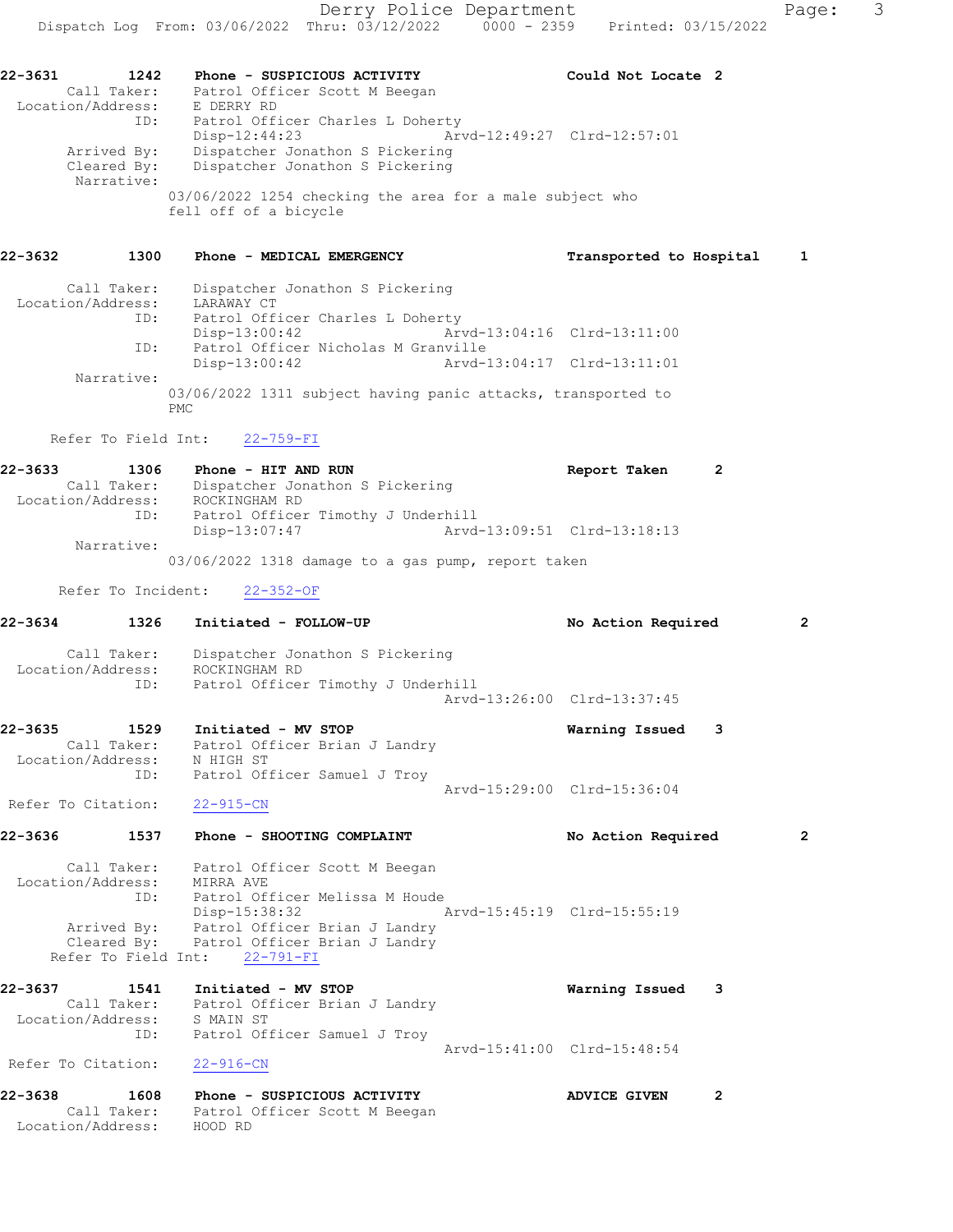Derry Police Department Controller Page: 4 Dispatch Log From: 03/06/2022 Thru: 03/12/2022 0000 - 2359 Printed: 03/15/2022 ID: Patrol Officer Jeffrey R Pike Disp-16:08:52 Arvd-16:12:54 Clrd-16:23:11 Dispatched By: Patrol Officer Brian J Landry Arrived By: Patrol Officer Brian J Landry Cleared By: Patrol Officer Brian J Landry ID: Sergeant Jared Knox Disp-16:12:58 Arvd-16:12:59 Clrd-16:23:10 Dispatched By: Patrol Officer Brian J Landry Arrived By: Patrol Officer Brian J Landry Cleared By: Patrol Officer Brian J Landry Refer To Field Int: 22-762-FI 22-3639 1611 Initiated - MV STOP Warning Issued 3 Call Taker: Patrol Officer Brian J Landry Location/Address: E DERRY RD ID: Patrol Officer Melissa M Houde Arvd-16:11:00 Clrd-16:15:12 Refer To Citation: 22-917-CN 22-3640 1619 Initiated - MV STOP Warning Issued 3 Call Taker: Patrol Officer Brian J Landry Location/Address: E DERRY RD ID: Patrol Officer Joshua W Morse Arvd-16:19:00 Clrd-16:25:55 Patrol Officer Michael P Accorto Refer To Citation: 22-918-CN 22-3641 1625 Initiated - MV STOP Warning Issued 3 Call Taker: Patrol Officer Brian J Landry Location/Address: HOOD RD ID: Patrol Officer Jeffrey R Pike Arvd-16:25:00 Clrd-16:36:58 Refer To Citation: 22-920-CN Narrative: scooter with no plate 22-3642 1626 Initiated - MV STOP Warning Issued 3 Call Taker: Patrol Officer Brian J Landry Location/Address: HAMPSTEAD RD ID: Patrol Officer Melissa M Houde Arvd-16:26:00 Clrd-16:33:37 Refer To Citation: 22-919-CN 22-3643 1633 Initiated - MV STOP Warning Issued 3 Call Taker: Patrol Officer Brian J Landry Location/Address: HAMPSTEAD RD ID: Patrol Officer Joshua W Morse Arvd-16:33:00 Clrd-16:36:08 Patrol Officer Michael P Accorto Refer To Citation: 22-921-CN 22-3644 1639 Initiated - MV STOP Warning Issued 3 Call Taker: Patrol Officer Brian J Landry Location/Address: SCOBIE POND RD ID: Patrol Officer Samuel J Troy Arvd-16:39:00 Clrd-16:45:44 Refer To Citation: 22-922-CN 22-3645 1645 Initiated - MV STOP Summons Issued 3 Call Taker: Patrol Officer Brian J Landry Location/Address: S MAIN ST ID: Patrol Officer Joshua W Morse Arvd-16:45:00 Clrd-16:57:36 Patrol Officer Michael P Accorto Refer To Citation: 22-816-001010 22-3646 1650 Initiated - MV STOP Summons Issued 3 Call Taker: Patrol Officer Brian J Landry Location/Address: W BROADWAY ID: Patrol Officer Jeffrey R Pike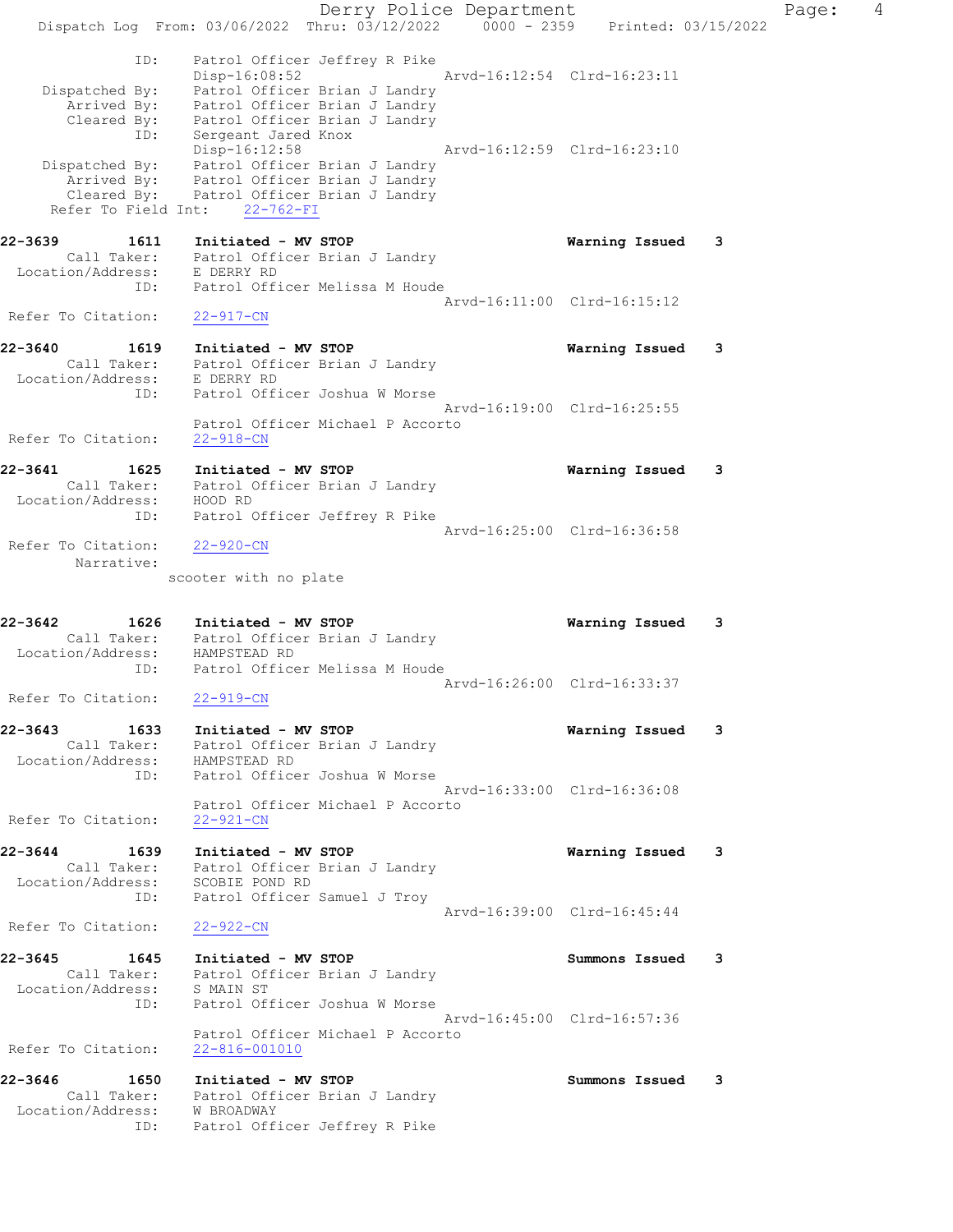Derry Police Department Fage: 5 Dispatch Log From: 03/06/2022 Thru: 03/12/2022 0000 - 2359 Printed: 03/15/2022 Arvd-16:50:00 Clrd-16:57:50 Refer To Citation: 22-816-006002 22-3647 1709 Initiated - MV STOP Warning Issued 3 Call Taker: Patrol Officer Brian J Landry Location/Address: N HIGH ST ID: Patrol Officer Samuel J Troy Arvd-17:09:00 Clrd-17:16:55 Refer To Citation: 22-925-CN 22-3648 1709 Initiated - MV STOP Warning Issued 3 Call Taker: Patrol Officer Brian J Landry Location/Address: E BROADWAY ID: Patrol Officer Jeffrey R Pike Arvd-17:09:00 Clrd-17:14:43 Refer To Citation: 22-924-CN 22-3649 1710 Walk-In - SEX OFFENSES Report Taken 1 Call Taker: Patrol Officer Brian J Landry Location/Address: JADE CT ID: Patrol Officer Melissa M Houde Disp-17:11:14 Arvd-17:11:16 Clrd-19:06:32 22-3650 1717 Initiated - MV STOP Warning Issued 3 Call Taker: Patrol Officer Brian J Landry Location/Address: E BROADWAY ID: Patrol Officer Jeffrey R Pike Arvd-17:17:00 Clrd-17:29:21 Refer To Citation: 22-926-CN 22-3651 1736 Initiated - MV STOP Warning Issued 3 Call Taker: Patrol Officer Brian J Landry Location/Address: E BROADWAY ID: Patrol Officer Jeffrey R Pike Arvd-17:36:00 Clrd-17:44:02 Refer To Citation: 22-927-CN 22-3652 1812 Initiated - MV STOP Warning Issued 3 Call Taker: Patrol Officer Brian J Landry Location/Address: CRYSTAL AVE ID: Patrol Officer Jeffrey R Pike Arvd-18:12:00 Clrd-18:21:02 Refer To Citation: 22-928-CN 22-3653 1826 Initiated - MV STOP Summons Issued 3 Call Taker: Patrol Officer Brian J Landry Location/Address: CRYSTAL AVE ID: Patrol Officer Jeffrey R Pike Arvd-18:26:00 Clrd-18:34:32 Refer To Citation: 22-816-006003 22-3654 1854 Initiated - MV STOP Warning Issued 3 Call Taker: Patrol Officer Brian J Landry Location/Address: CRYSTAL AVE ID: Patrol Officer Samuel J Troy Arvd-18:54:00 Clrd-19:03:32 Refer To Citation: 22-929-CN 22-3655 1911 Initiated - MV STOP Warning Issued 3 Call Taker: Patrol Officer Brian J Landry Location/Address: BYPASS 28 ID: Patrol Officer Melissa M Houde Arvd-19:11:00 Clrd-19:15:53 Refer To Citation: 22-930-CN 22-3656 1945 Phone - DISTURBANCE SENT ON THEIR WAY 1 Call Taker: Patrol Officer Brian J Landry Location/Address: BIRCH ST ID: Patrol Officer Joshua W Morse Disp-19:45:59 Arvd-19:50:12 Clrd-20:01:18 Patrol Officer Michael P Accorto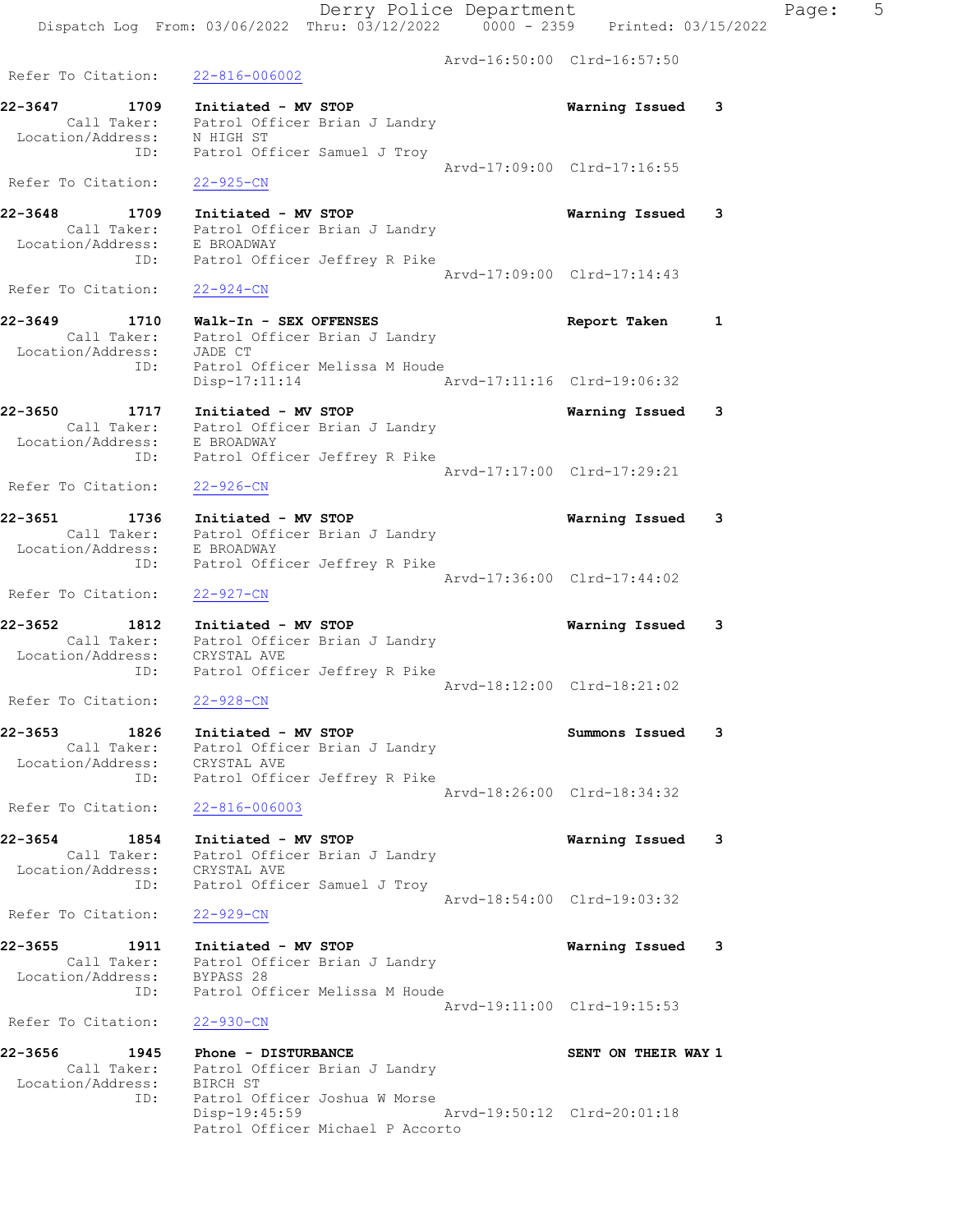Derry Police Department Fage: 6 Dispatch Log From: 03/06/2022 Thru: 03/12/2022 0000 - 2359 Printed: 03/15/2022 ID: Patrol Officer Ryan M Panaro Disp-19:46:01 Arvd-19:50:11 Clrd-20:01:17 ID: Patrol Officer Collin Kennedy Disp-19:46:12 Clrd-19:53:24 ID: Sergeant Jared Knox<br>Disp-19:59:34 Disp-19:59:34 Arvd-19:59:37 Clrd-20:01:16 Refer To Field Int: 22-761-FI 22-3657 2027 Initiated - MV STOP Arrest(s) Made 3 Call Taker: Patrol Officer Brian J Landry Location/Address: CRYSTAL AVE ID: Patrol Officer Collin Kennedy Arvd-20:27:00 Clrd-21:32:02 ID: Patrol Officer Samuel J Troy Disp-20:29:58 Arvd-20:29:59 Clrd-21:31:56 ID: Sergeant Jared Knox<br>Disp-20:33:29 Disp-20:33:29 Arvd-20:33:31 Clrd-21:05:50 Narrative: 03/06/2022 2036 one juvenile in custody Narrative: 03/06/2022 2045 731 transporting one juvenile male to HQ s/m: 41061.1 Narrative: 03/06/2022 2046 Recovery Solutions en route for tow Narrative: 03/06/2022 2047 Off at HQ e/m 41061.5 Narrative: 03/06/2022 2057 Recovery on scene Narrative: 03/06/2022 2114 Recovery Solutions off at HQ with 423 Narrative: 03/06/2022 2132 Released to parent Narrative: 03/11/2022 1935 vehicle released to owner Refer To Arrest: 22-220-AR 22-3658 2039 Initiated - MV STOP Warning Issued 3 Call Taker: Patrol Officer Brian J Landry Location/Address: MANCHESTER RD ID: Patrol Officer Ryan M Panaro Arvd-20:39:00 Clrd-20:42:41 Refer To Citation: 22-932-CN 22-3659 2136 Phone - WELFARE CHECK 2 Report Taken 2 Call Taker: Patrol Officer Brian J Landry Location/Address: PARKLAND DR ID: Patrol Officer Ryan M Panaro Disp-21:36:29 Arvd-21:36:48 Clrd-22:24:07 ID: Patrol Officer Joshua W Morse Disp-21:36:42 Arvd-21:36:44 Clrd-22:09:02 Patrol Officer Michael P Accorto<br>The Patrol Officer Joshua W Morse Patrol Officer Joshua W Morse<br>Disp-22:09:04 Disp-22:09:04 Arvd-22:09:05 Clrd-22:24:06 Patrol Officer Michael P Accorto Narrative: 03/06/2022 2209 one in custody for an IEA Narrative: 03/06/2022 2211 en route to PMC with one from 73 East Broadway s/m 72236.3 Narrative: 03/06/2022 2213 off at PMC e/m 72237.1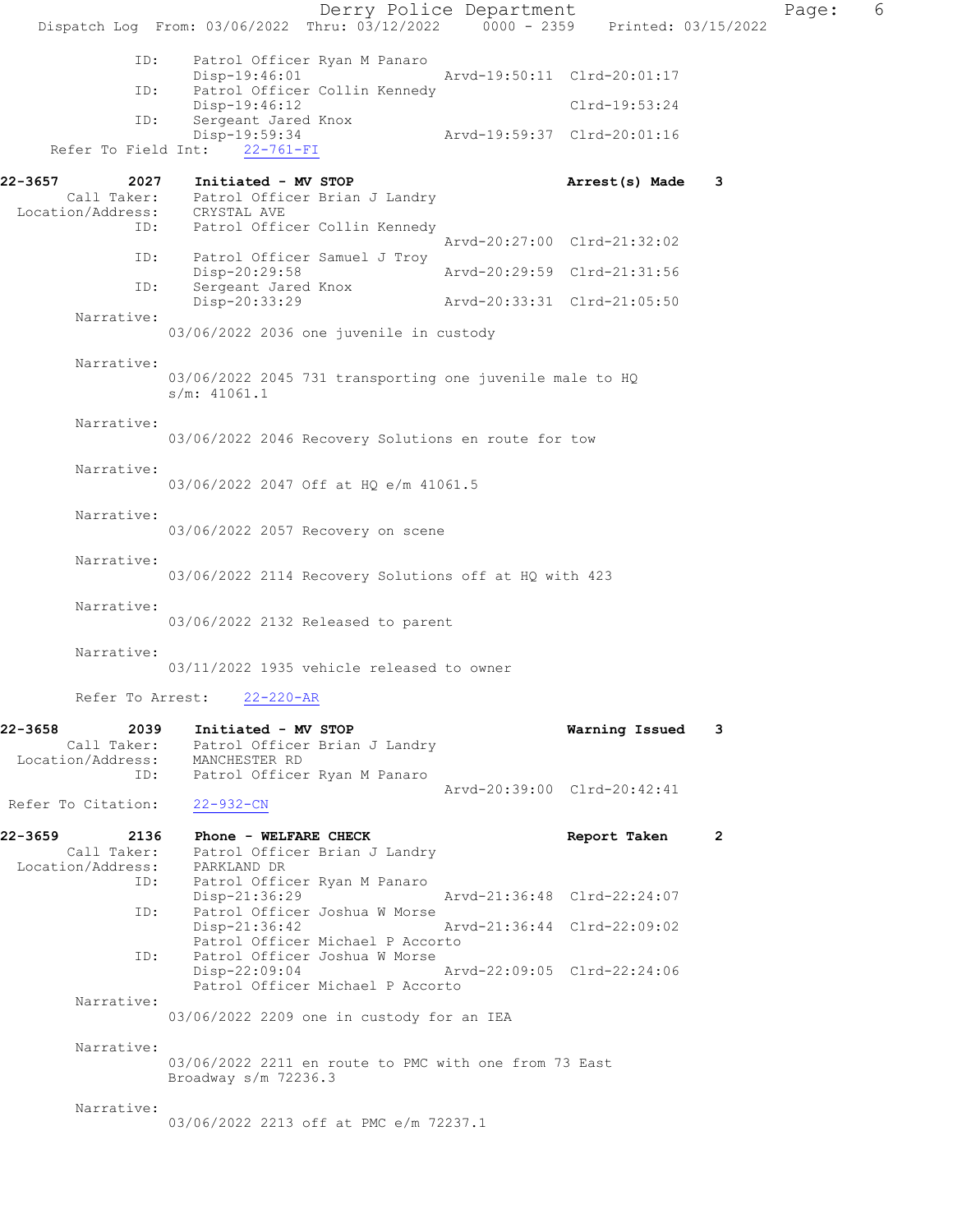Call Taker: Patrol Officer Kevin L Davies Location/Address: PIERCE AVE ID: Patrol Officer Andrew R Kennedy Disp-23:13:39 Arvd-23:13:42 Clrd-23:13:46

## For Date: 03/07/2022 - Monday

| 22-3662<br>Location/Address: | 0027<br>Call Taker:<br>ID: | Initiated - MV STOP<br>Dispatcher Christine D Carlson<br>E BROADWAY + HOOD RD<br>Patrol Officer Andrew R Kennedy         | Warning Issued              | 3 |
|------------------------------|----------------------------|--------------------------------------------------------------------------------------------------------------------------|-----------------------------|---|
|                              |                            |                                                                                                                          | Arvd-00:27:00 Clrd-00:33:46 |   |
| 22-3663<br>Location/Address: | 0257<br>Call Taker:<br>ID: | Initiated - MV STOP<br>Dispatcher Christine D Carlson<br>KENDALL POND RD + GAMACHE RD<br>Patrol Officer Andrew R Kennedy | Warning Issued              |   |
| Refer To Citation:           |                            | $22 - 933 - CN$                                                                                                          | Arvd-02:57:00 Clrd-03:03:15 |   |
| 22-3664                      | 0702                       | Initiated - MV STOP                                                                                                      | Warning Issued              |   |

 Call Taker: Dispatcher Kaitlyn A Fitzgerald Location/Address: PINKERTON ST + TSIENNETO RD ID: Patrol Officer Awess Abdulkadir Arvd-07:02:00 Clrd-07:08:22 Refer To Citation: 22-934-CN

22-3665 0718 Initiated - MV STOP Warning Issued 3 Call Taker: Dispatcher Kaitlyn A Fitzgerald Location/Address: RT 28 ID: Patrol Officer Awess Abdulkadir Arvd-07:18:00 Clrd-07:24:22

Refer To Citation: 22-935-CN 22-3666 0726 Initiated - MV STOP Warning Issued 3 Call Taker: Dispatcher Kaitlyn A Fitzgerald Location/Address: RT 28

 ID: Patrol Officer Awess Abdulkadir Arvd-07:26:00 Clrd-07:33:18 Refer To Citation: 22-936-CN

22-3667 0728 Initiated - MV STOP Warning Issued 3 Call Taker: Dispatcher Kaitlyn A Fitzgerald Location/Address: N MAIN ST ID: Patrol Officer Sara R Joyce Arvd-07:28:00 Clrd-07:34:13

Refer To Citation: 22-937-CN

22-3668 0731 Initiated - PAPER SERVICE Served 3 Call Taker: Dispatcher Kaitlyn A Fitzgerald Location/Address: PINKERTON ST ID: Patrol Officer Brian J Landry Arvd-07:31:00 Clrd-07:34:19

22-3669 0733 Initiated - PROPERTY CHECK Services Rendered 2 Call Taker: Dispatcher Kaitlyn A Fitzgerald Location/Address: FORDWAY EXT ID: Patrol Officer Nicholas M Granville Arvd-07:33:00 Clrd-07:37:12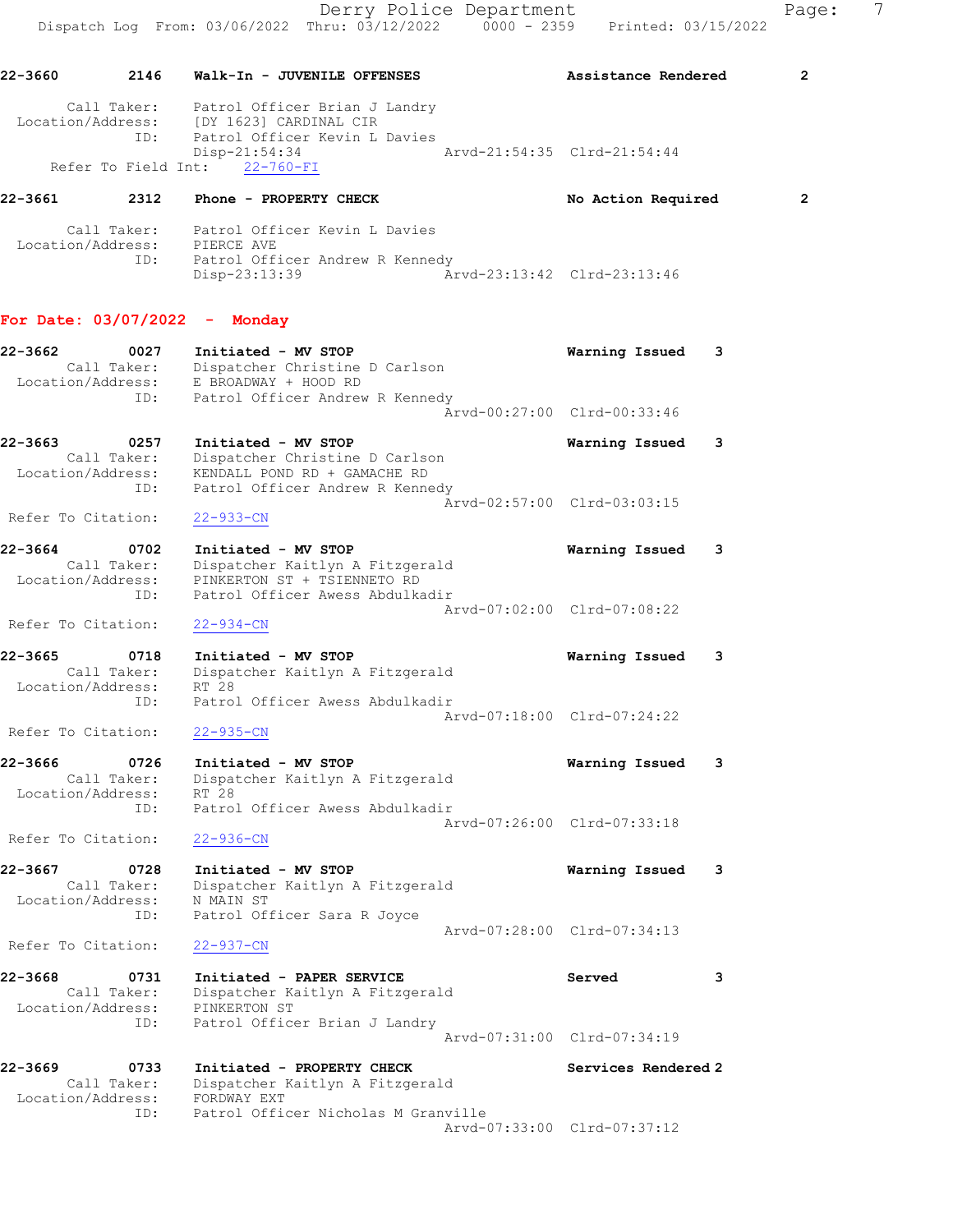Derry Police Department Fage: 8 Dispatch Log From: 03/06/2022 Thru: 03/12/2022 0000 - 2359 Printed: 03/15/2022 22-3670 0736 Initiated - MV STOP Warning Issued 3 Call Taker: Dispatcher Kaitlyn A Fitzgerald Location/Address: STARK RD ID: Patrol Officer Awess Abdulkadir Arvd-07:36:00 Clrd-07:44:11 Refer To Citation: 22-938-CN 22-3671 0737 Initiated - TRANSPORT TRANSPORTED 3 Call Taker: Dispatcher Kaitlyn A Fitzgerald Location/Address: RT 28 ID: Patrol Officer James M McClafferty Arvd-07:37:00 Clrd-07:40:09 Narrative: 03/07/2022 0738 TRANSPORTING ONE TO LEIS GARDEN S/M 72306.0 Narrative: 03/07/2022 0739 E/M 72306.5 22-3672 0740 Initiated - MV STOP Warning Issued 3 Call Taker: Dispatcher Kaitlyn A Fitzgerald Location/Address: N MAIN ST + PINKERTON ST ID: Patrol Officer Sara R Joyce Arvd-07:40:00 Clrd-07:43:44 Refer To Citation: 22-939-CN 22-3673 0744 Initiated - MV STOP Warning Issued 3 Call Taker: Dispatcher Kaitlyn A Fitzgerald Location/Address: ROCKINGHAM RD ID: Patrol Officer James M McClafferty Arvd-07:44:00 Clrd-07:50:13 Refer To Citation: 22-940-CN 22-3674 0745 Initiated - MV STOP Warning Issued 3 Call Taker: Dispatcher Kaitlyn A Fitzgerald Location/Address: KENDALL POND RD + SHILAH DR ID: Patrol Officer Nicholas M Granville Arvd-07:45:00 Clrd-07:49:35 Refer To Citation: 22-941-CN 22-3675 0751 Initiated - MV STOP Summons Issued 3 Call Taker: Dispatcher Jess W Arcand Location/Address: CHESTER RD ID: Patrol Officer Sara R Joyce Arvd-07:51:00 Clrd-07:58:42 Cleared By: Dispatcher Kaitlyn A Fitzgerald Refer To Citation: 22-816-003012 22-3676 0754 Initiated - MV STOP Warning Issued 3 Call Taker: Dispatcher Kaitlyn A Fitzgerald Location/Address: ROCKINGHAM RD ID: Patrol Officer Awess Abdulkadir Arvd-07:54:00 Clrd-08:01:12 Refer To Citation: 22-943-CN 22-3677 0756 Initiated - MV STOP Warning Issued 3 Call Taker: Dispatcher Kaitlyn A Fitzgerald Location/Address: N MAIN ST ID: Patrol Officer James M McClafferty Arvd-07:56:00 Clrd-07:57:54 Refer To Citation: 22-942-CN 22-3678 0802 Initiated - MV STOP Warning Issued 3 Call Taker: Dispatcher Kaitlyn A Fitzgerald Location/Address: S MAIN ST + THORNTON ST ID: Patrol Officer James M McClafferty Arvd-08:02:00 Clrd-08:07:08 Refer To Citation: 22-944-CN 22-3679 0804 Initiated - MV STOP Warning Issued 3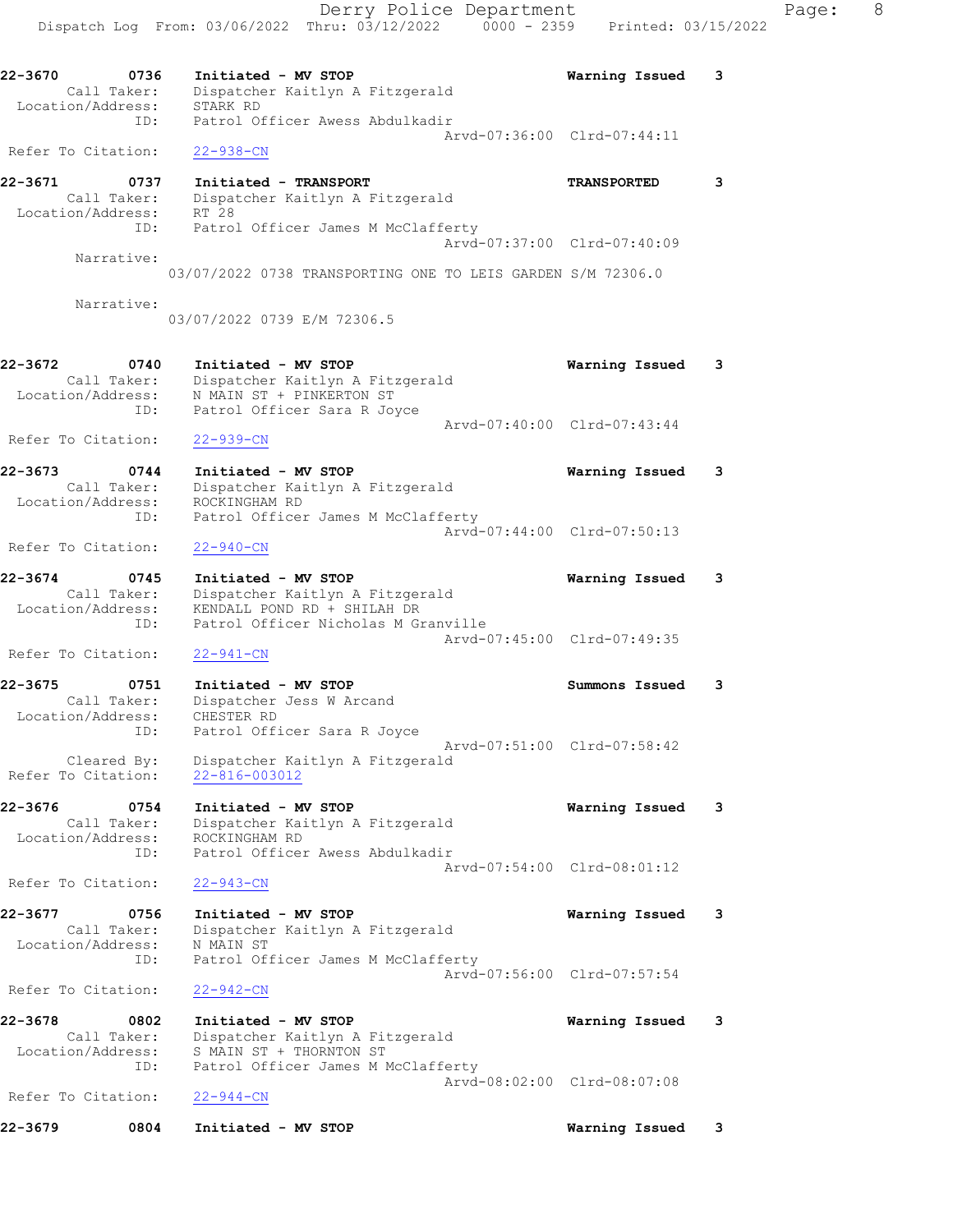Derry Police Department Page: 9 Dispatch Log From: 03/06/2022 Thru: 03/12/2022 0000 - 2359 Printed: 03/15/2022 Call Taker: Dispatcher Kaitlyn A Fitzgerald Location/Address: ABBOTT CT ID: Patrol Officer Awess Abdulkadir Arvd-08:04:00 Clrd-08:10:15 Refer To Citation: 22-945-CN 22-3680 0809 Initiated - MV STOP Summons Issued 3 Call Taker: Dispatcher Kaitlyn A Fitzgerald Location/Address: ENGLISH RANGE RD + PINGREE HILL RD ID: Patrol Officer Timothy J Underhill Arvd-08:09:00 Clrd-08:18:12 Refer To Citation: 22-816-000006 22-3681 0813 Initiated - ATTEMPT TO LOCATE Could Not Locate 2 Call Taker: Dispatcher Kaitlyn A Fitzgerald Location/Address: WINDHAM DEPOT RD ID: Patrol Officer James M McClafferty Arvd-08:13:00 Clrd-08:16:34 22-3682 0814 Initiated - SUBPOENA DELIVERY Served 1 Call Taker: Dispatcher Kaitlyn A Fitzgerald Location/Address: LARAWAY CT ID: Patrol Officer Sara R Joyce Arvd-08:14:00 Clrd-08:18:21 22-3683 0817 Initiated - MV STOP Warning Issued 3 Call Taker: Dispatcher Kaitlyn A Fitzgerald Location/Address: HAMPSTEAD RD ID: Patrol Officer Awess Abdulkadir Arvd-08:17:00 Clrd-08:22:28 Refer To Citation: 22-946-CN 22-3684 0819 Other - MV REPO Vehicle Towed 1 Call Taker: Dispatcher Kaitlyn A Fitzgerald Location/Address: SPRUCE TER ID: Dispatcher Kaitlyn A Fitzgerald Disp-08:22:15 Arvd-08:22:22 Clrd-08:27:35 Narrative: 03/07/2022 0820 2016 HYUNDAI ACCENT, UNKNOWN IF OWNER IS AWARE 22-3685 0824 Initiated - MV STOP Warning Issued 3 Call Taker: Dispatcher Kaitlyn A Fitzgerald Location/Address: E DERRY RD + POND RD ID: Patrol Officer Awess Abdulkadir Arvd-08:24:00 Clrd-08:27:02 22-3686 0825 Initiated - PAPER SERVICE Not Served 3 Call Taker: Dispatcher Kaitlyn A Fitzgerald Location/Address: PINKERTON ST ID: Patrol Officer Charles L Doherty Arvd-08:25:00 Clrd-08:25:43 22-3687 0828 Initiated - MV STOP Warning Issued 3 Call Taker: Dispatcher Kaitlyn A Fitzgerald Location/Address: N MAIN ST ID: Patrol Officer Sara R Joyce Arvd-08:28:00 Clrd-08:35:09 Refer To Citation: 22-947-CN 22-3688 0831 Initiated - MV STOP Warning Issued 3 Call Taker: Dispatcher Kaitlyn A Fitzgerald Location/Address: N MAIN ST + HUMPHREY RD ID: Patrol Officer James M McClafferty Arvd-08:31:00 Clrd-08:36:29 Refer To Citation: 22-948-CN 22-3689 0832 Initiated - MV STOP Warning Issued 3 Call Taker: Dispatcher Kaitlyn A Fitzgerald Location/Address: S MAIN ST ID: Patrol Officer Awess Abdulkadir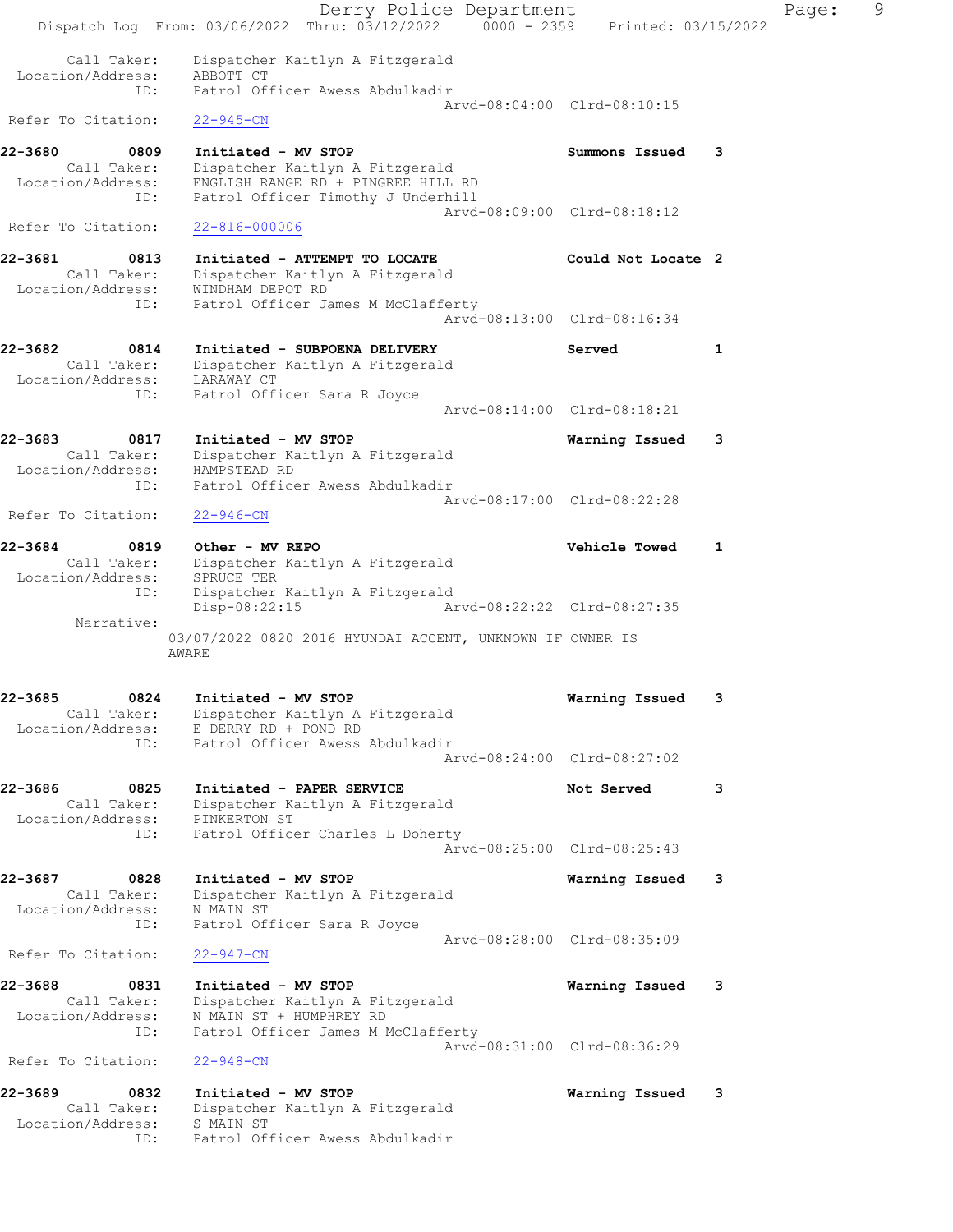|                                                            | Derry Police Department<br>Dispatch Log From: 03/06/2022 Thru: 03/12/2022 0000 - 2359                                | Printed: 03/15/2022         | Pac            |
|------------------------------------------------------------|----------------------------------------------------------------------------------------------------------------------|-----------------------------|----------------|
|                                                            |                                                                                                                      | Arvd-08:32:00 Clrd-08:42:52 |                |
| Refer To Citation:                                         | $22 - 950 - CN$                                                                                                      |                             |                |
| 22-3690<br>0833<br>Call Taker:                             | Initiated - MV STOP<br>Dispatcher Kaitlyn A Fitzgerald                                                               | 3<br>Warning Issued         |                |
| Location/Address:<br>ID:                                   | CRYSTAL AVE<br>Sergeant Seth Plumer                                                                                  | Arvd-08:33:00 Clrd-08:38:20 |                |
| Refer To Citation:                                         | $22 - 949 - CN$                                                                                                      |                             |                |
| 22-3691<br>0845<br>Call Taker:                             | Initiated - MV STOP<br>Dispatcher Kaitlyn A Fitzgerald                                                               | Warning Issued<br>3         |                |
| Location/Address:<br>ID:                                   | S MAIN ST<br>Patrol Officer Awess Abdulkadir                                                                         | Arvd-08:45:00 Clrd-08:52:59 |                |
| Refer To Citation:                                         | $22 - 951 - CN$                                                                                                      |                             |                |
| 22-3692<br>0851<br>Call Taker:<br>Location/Address:<br>ID: | Initiated - MV STOP<br>Dispatcher Kaitlyn A Fitzgerald<br>MANCHESTER AVE + BERLIN AVE<br>Patrol Officer Sara R Joyce | Summons Issued<br>3         |                |
|                                                            |                                                                                                                      | Arvd-08:51:00 Clrd-09:04:20 |                |
| 22-3693<br>0851<br>Call Taker:<br>Location/Address:        | Initiated - MV STOP<br>Dispatcher Kaitlyn A Fitzgerald<br>HAMPSTEAD RD                                               | Warning Issued<br>3         |                |
| ID:<br>Refer To Citation:                                  | Patrol Officer Timothy J Underhill<br>$22 - 953 - CN$                                                                | Arvd-08:51:00 Clrd-08:55:04 |                |
| 22-3694<br>0853                                            | Initiated - FOLLOW-UP                                                                                                | No Action Required          | $\overline{2}$ |
| Call Taker:<br>Location/Address:<br>ID:                    | Dispatcher Kaitlyn A Fitzgerald<br>MUNICIPAL DR<br>Patrol Officer Brian J Landry                                     |                             |                |
|                                                            |                                                                                                                      | Arvd-08:53:00 Clrd-09:26:17 |                |
| 22-3695<br>0858<br>Call Taker:<br>Location/Address:        | Initiated - MV STOP<br>Dispatcher Kaitlyn A Fitzgerald<br>WINDHAM RD                                                 | 3<br>Warning Issued         |                |
| ID:                                                        | Patrol Officer Awess Abdulkadir                                                                                      | Arvd-08:58:00 Clrd-09:00:39 |                |
| 22-3696<br>0859<br>Call Taker:<br>Refer To Incident:       | Walk-In - Drop Box Maintenance<br>Dispatcher Kaitlyn A Fitzgerald<br>$22 - 354 - OF$                                 | 3<br>Report Taken           |                |
| 22-3697<br>0907<br>Call Taker:                             | Initiated - MV STOP<br>Dispatcher Kaitlyn A Fitzgerald                                                               | Warning Issued<br>3         |                |
| Location/Address:<br>ID:                                   | <b>W BROADWAY</b><br>Patrol Officer Awess Abdulkadir                                                                 | Arvd-09:07:00 Clrd-09:12:57 |                |
| Refer To Citation:                                         | $22 - 954 - CN$                                                                                                      |                             |                |
| 22-3698<br>0920<br>Call Taker:<br>Location/Address:        | Initiated - MV STOP<br>Dispatcher Kaitlyn A Fitzgerald<br>FORDWAY ST                                                 | Warning Issued<br>3         |                |
| ID:<br>Refer To Citation:                                  | Patrol Officer Awess Abdulkadir<br>$22 - 957 - CN$                                                                   | Arvd-09:20:00 Clrd-09:25:29 |                |
| 22-3699<br>0928                                            | Initiated - MV STOP                                                                                                  | 3<br>Warning Issued         |                |
| Call Taker:<br>Location/Address:<br>ID:                    | Dispatcher Kaitlyn A Fitzgerald<br>KENDALL POND RD<br>Patrol Officer Awess Abdulkadir                                |                             |                |
| Refer To Citation:                                         | $22 - 958 - CN$                                                                                                      | Arvd-09:28:00 Clrd-09:34:32 |                |
| 22-3700<br>0929<br>Call Taker:<br>Location/Address:        | Initiated - SUBPOENA DELIVERY<br>Dispatcher Kaitlyn A Fitzgerald<br>BIRCH ST                                         | Not Served<br>1             |                |

age: 10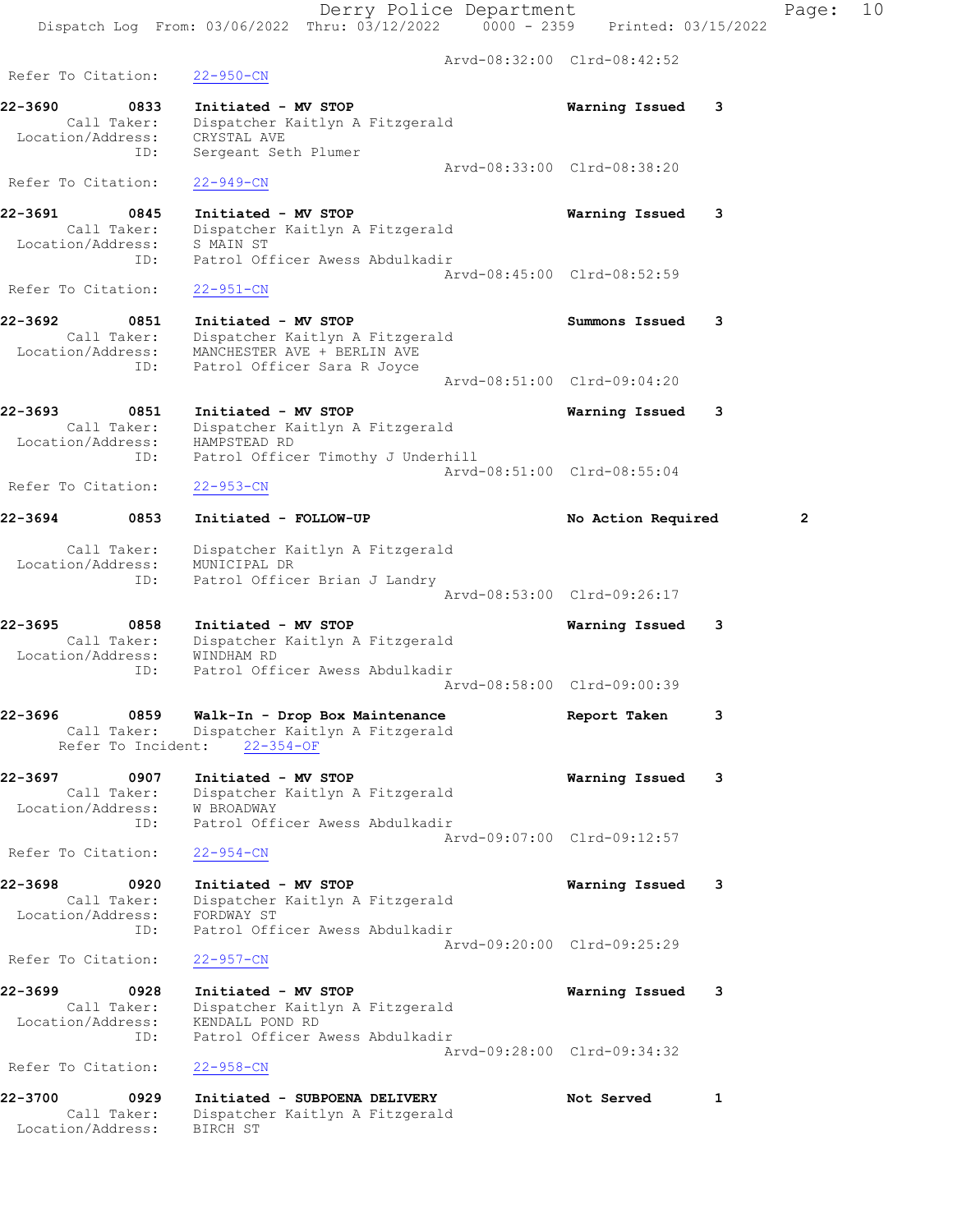|                              |                            | Derry Police Department                                                                                       |                             | Page:          | 11 |
|------------------------------|----------------------------|---------------------------------------------------------------------------------------------------------------|-----------------------------|----------------|----|
|                              |                            | Dispatch Log From: 03/06/2022 Thru: 03/12/2022 0000 - 2359 Printed: 03/15/2022                                |                             |                |    |
|                              | ID:                        | Patrol Officer Nicholas M Granville                                                                           | Arvd-09:29:00 Clrd-09:36:02 |                |    |
| 22-3701<br>Location/Address: | 0939<br>Call Taker:<br>ID: | Initiated - MV STOP<br>Dispatcher Kaitlyn A Fitzgerald<br>RT 28<br>Patrol Officer Awess Abdulkadir            | Warning Issued<br>3         |                |    |
| Refer To Citation:           |                            | $22 - 959 - CN$                                                                                               | Arvd-09:39:00 Clrd-09:43:52 |                |    |
| 22-3702                      | 0940                       | Initiated - FOLLOW-UP                                                                                         | No Action Required          | 2              |    |
| Location/Address:            | Call Taker:<br>ID:         | Dispatcher Kaitlyn A Fitzgerald<br>MUNICIPAL DR<br>Patrol Officer Timothy J Underhill                         | Arvd-09:40:00 Clrd-09:56:59 |                |    |
|                              |                            |                                                                                                               |                             |                |    |
| 22-3703<br>Location/Address: | 0945<br>Call Taker:<br>ID: | Initiated - MV STOP<br>Dispatcher Kaitlyn A Fitzgerald<br>RT 28 + BERRY ST<br>Patrol Officer Awess Abdulkadir | Services Rendered 3         |                |    |
| Refer To Citation:           |                            | $22 - 816 - 004006$                                                                                           | Arvd-09:45:00 Clrd-09:57:11 |                |    |
| 22-3704<br>Location/Address: | 0948<br>Call Taker:<br>ID: | Initiated - MV STOP<br>Dispatcher Kaitlyn A Fitzgerald<br>BYPASS 28<br>Sergeant Seth Plumer                   | Summons Issued<br>3         |                |    |
| Refer To Citation:           |                            | $22 - 816 - 008004$                                                                                           | Arvd-09:48:00 Clrd-10:00:50 |                |    |
| 22-3705<br>Location/Address: | 1005<br>Call Taker:        | Initiated - PAPER SERVICE<br>Dispatcher Kaitlyn A Fitzgerald<br>MANNING ST                                    | Services Rendered 3         |                |    |
|                              | ID:                        | Patrol Officer Nicholas M Granville                                                                           | Arvd-10:05:00 Clrd-10:14:43 |                |    |
| 22-3706                      | 1008                       | Initiated - FOLLOW-UP                                                                                         | No Action Required          | $\overline{2}$ |    |
|                              | Call Taker:                | Dispatcher Kaitlyn A Fitzgerald                                                                               |                             |                |    |
| Location/Address:            | ID:                        | ROCKINGHAM RD<br>Patrol Officer Timothy J Underhill                                                           | Arvd-10:08:00 Clrd-10:16:22 |                |    |
| 22-3707                      | 1021                       | Initiated - FOLLOW-UP                                                                                         | No Action Required          | $\overline{2}$ |    |
| Location/Address:            | Call Taker:                | Dispatcher Kaitlyn A Fitzgerald<br>MUNICIPAL DR                                                               |                             |                |    |
|                              | ID:                        | Patrol Officer Timothy J Underhill                                                                            | Arvd-10:21:00 Clrd-11:07:21 |                |    |
| 22-3708<br>Location/Address: | 1026<br>Call Taker:<br>ID: | Initiated - MV STOP<br>Dispatcher Kaitlyn A Fitzgerald<br>N MAIN ST<br>Patrol Officer Sara R Joyce            | Warning Issued<br>3         |                |    |
| Refer To Citation:           |                            | $22 - 960 - CN$                                                                                               | Arvd-10:26:00 Clrd-10:31:45 |                |    |
| 22-3709<br>Location/Address: | 1027<br>Call Taker:        | Initiated - MV STOP<br>Dispatcher Kaitlyn A Fitzgerald<br>RT 28 + FROST RD                                    | Warning Issued<br>-3        |                |    |
| Refer To Citation:           | ID:                        | Patrol Officer James M McClafferty<br>$22 - 961 - CN$                                                         | Arvd-10:27:00 Clrd-10:33:18 |                |    |
|                              |                            |                                                                                                               |                             |                |    |
| 22-3710<br>Location/Address: | 1037<br>Call Taker:<br>ID: | Initiated - MV STOP<br>Dispatcher Kaitlyn A Fitzgerald<br>FORDWAY ST<br>Patrol Officer Awess Abdulkadir       | Warning Issued<br>3         |                |    |
| Refer To Citation:           |                            | $22 - 962 - CN$                                                                                               | Arvd-10:37:00 Clrd-10:41:24 |                |    |
|                              |                            |                                                                                                               |                             |                |    |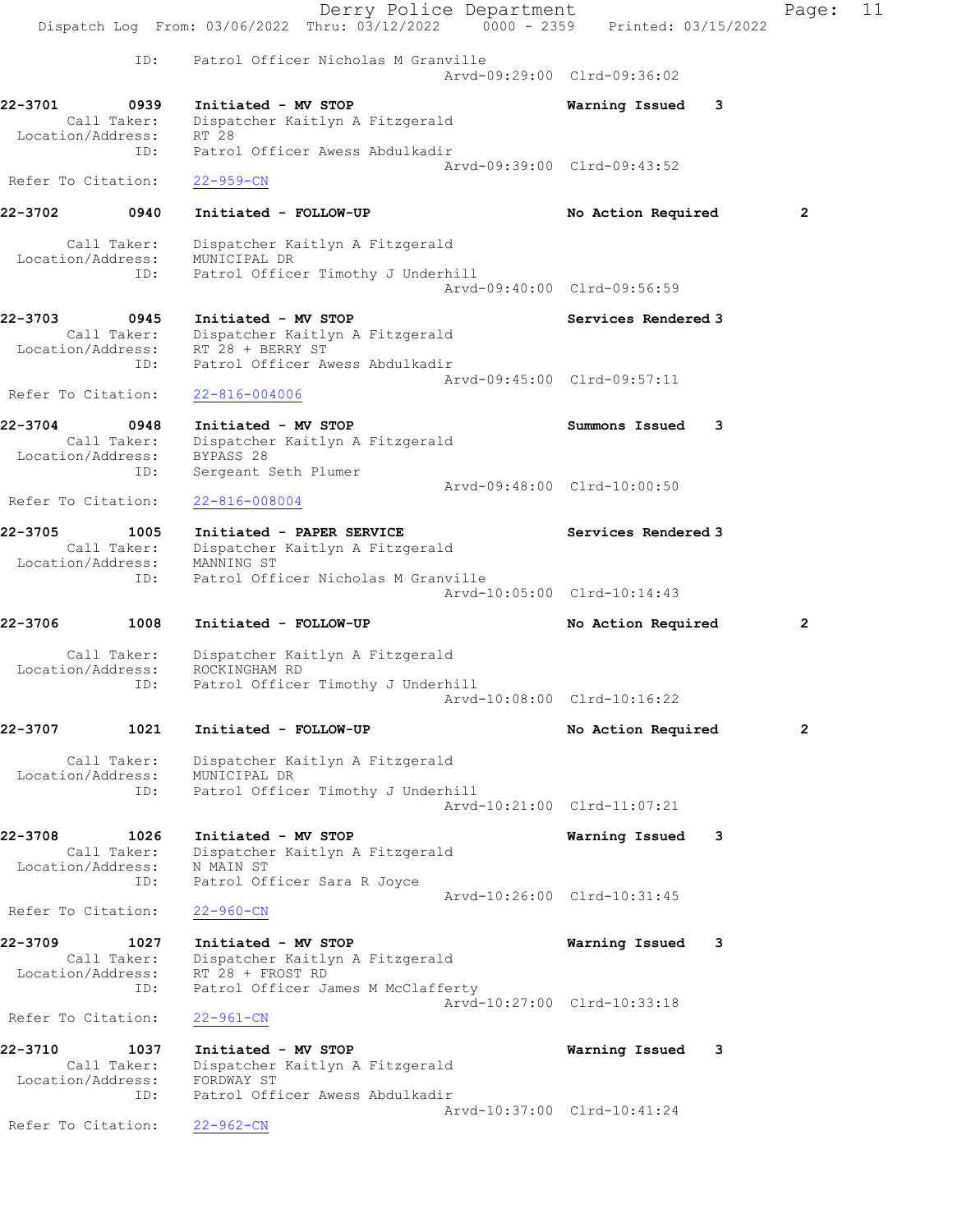Dispatch Log From: 03/06/2022 Thru: 03/12/2022 0000 - 2359 Printed: 03/15/2022 22-3711 1039 Initiated - MV STOP Warning Issued 3 Call Taker: Dispatcher Kaitlyn A Fitzgerald Location/Address: RT 28 + FROST RD ID: Patrol Officer James M McClafferty Arvd-10:39:00 Clrd-10:46:46 Refer To Citation: 22-963-CN 22-3712 1039 Other - SEXUAL OFFENDER REGISTRATION Services Rendered 1 Call Taker: Dispatcher Kaitlyn A Fitzgerald Location/Address: [DY 2] MUNICIPAL DR ID: Detective Kevin G Ruppel Disp-10:40:51 Arvd-10:40:57 Clrd-10:41:00 22-3713 1057 Phone - VIN CHECK North Services Rendered 3 Call Taker: Dispatcher Kaitlyn A Fitzgerald Location/Address: N MAIN ST ID: Patrol Officer Sara R Joyce Disp-11:03:42 Arvd-11:05:15 Clrd-11:17:11 Refer To Field Int: 22-792-FI 22-3714 1120 Initiated - MV STOP Warning Issued 3 Call Taker: Dispatcher Kaitlyn A Fitzgerald Location/Address: TSIENNETO RD ID: Patrol Officer Sara R Joyce Arvd-11:20:00 Clrd-11:24:21 Refer To Citation: 22-964-CN 22-3715 1141 Phone - TRAFFIC CONTROL Assistance Rendered 3 Call Taker: Dispatcher Kaitlyn A Fitzgerald Location/Address: CHESTER RD ID: Patrol Officer Timothy J Underhill Disp-11:42:51 Arvd-11:46:22 Clrd-11:49:54 22-3716 1143 Initiated - MV STOP Warning Issued 3 Call Taker: Dispatcher Kaitlyn A Fitzgerald Location/Address: N HIGH ST ID: Patrol Officer Sara R Joyce Arvd-11:43:00 Clrd-11:47:33 Refer To Citation: 22-965-CN 22-3717 1207 Initiated - MV STOP Warning Issued 3 Call Taker: Dispatcher Kaitlyn A Fitzgerald Location/Address: N MAIN ST ID: Patrol Officer Sara R Joyce Arvd-12:07:00 Clrd-12:12:46 Refer To Citation: 22-966-CN 22-3718 1216 Initiated - FOLLOW-UP Cleared 2 Call Taker: Dispatcher Kaitlyn A Fitzgerald Location/Address: MUNICIPAL DR ID: Patrol Officer Timothy J Underhill Arvd-12:16:00 Clrd-12:42:01 Cleared By: Dispatcher Jess W Arcand 22-3719 1221 Initiated - SUBPOENA DELIVERY Served 1 Call Taker: Dispatcher Kaitlyn A Fitzgerald Location/Address: LARAWAY CT ID: Patrol Officer Sara R Joyce Arvd-12:21:00 Clrd-12:24:35 22-3720 1222 Initiated - ASSIST CITIZEN Services Rendered 3 Call Taker: Dispatcher Kaitlyn A Fitzgerald Location/Address: MAPLE ST ID: Patrol Officer Nicholas M Granville Arvd-12:22:00 Clrd-12:25:39 22-3721 1230 Initiated - MV STOP Warning Issued 3 Call Taker: Dispatcher Jess W Arcand Location/Address: CRYSTAL AVE

ID: Patrol Officer Sara R Joyce

Derry Police Department Fage: 12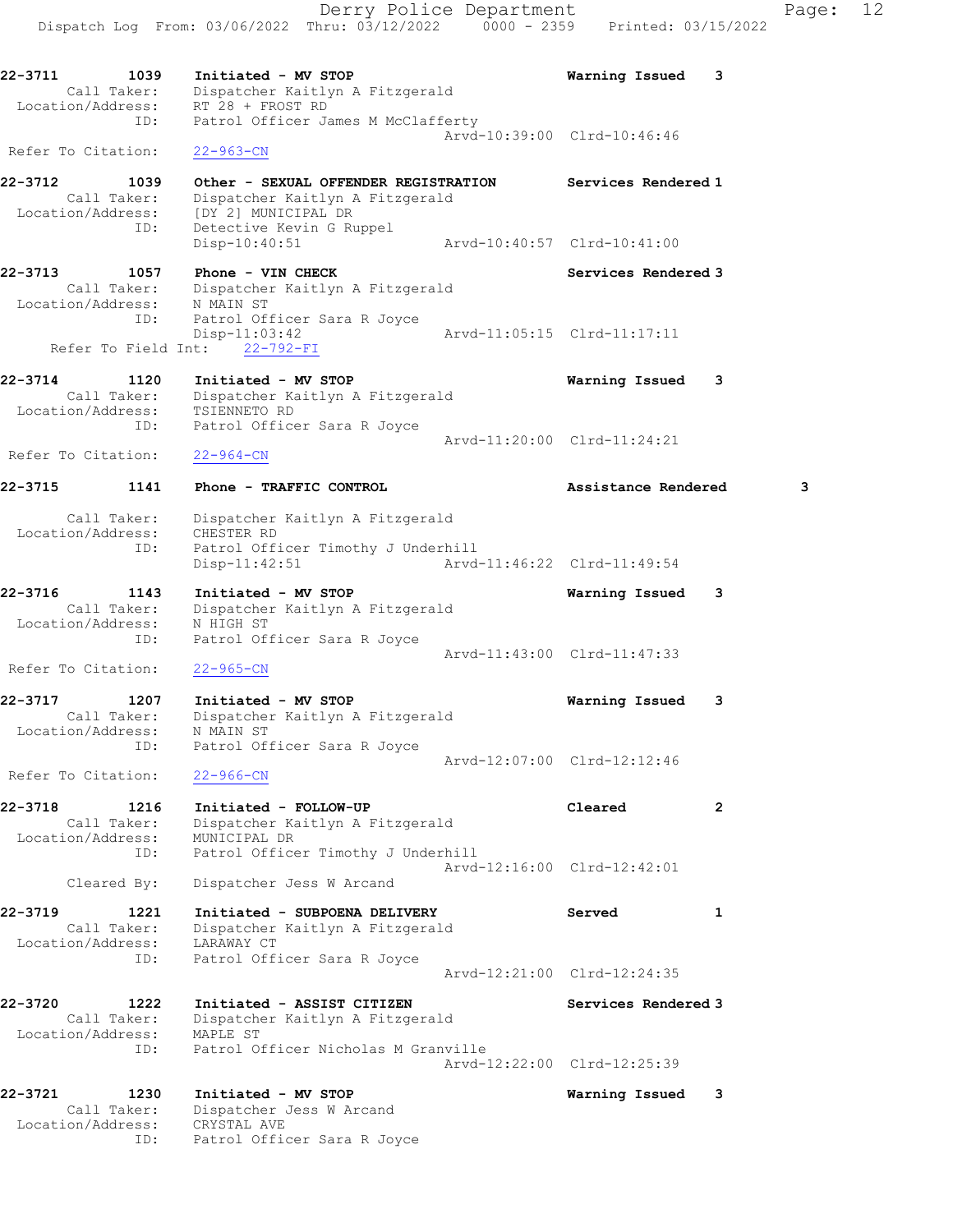|                                                            | Dispatch Log From: 03/06/2022 Thru: 03/12/2022 0000 - 2359 Printed: 03/15/2022                       | Derry Police Department     |                             |              | Page: | 13 |
|------------------------------------------------------------|------------------------------------------------------------------------------------------------------|-----------------------------|-----------------------------|--------------|-------|----|
| Refer To Citation:                                         | $22 - 968 - CN$                                                                                      |                             | Arvd-12:30:00 Clrd-12:35:19 |              |       |    |
| 22-3722<br>1231<br>Call Taker:<br>Location/Address:        | Initiated - SUBPOENA DELIVERY<br>Dispatcher Jess W Arcand<br>MILLS FARM CIR                          |                             | Not Served                  | 1            |       |    |
| ID:                                                        | Patrol Officer Nicholas M Granville                                                                  |                             | Arvd-12:31:00 Clrd-12:37:47 |              |       |    |
| 22-3723<br>1232<br>Call Taker:<br>Location/Address:<br>ID: | Initiated - FOLLOW-UP<br>Dispatcher Jess W Arcand<br>WINDHAM DEPOT RD<br>Detective Daniel J McCarthy |                             | Cleared                     | $\mathbf{2}$ |       |    |
|                                                            |                                                                                                      |                             | Arvd-12:32:00 Clrd-12:36:22 |              |       |    |
| 22-3724<br>1308                                            | Initiated - FOLLOW-UP                                                                                |                             | No Action Required          |              | 2     |    |
| Call Taker:<br>Location/Address:                           | Dispatcher Kaitlyn A Fitzgerald<br>SOUTH AVE                                                         |                             |                             |              |       |    |
| ID:                                                        | Detective Daniel J McCarthy                                                                          |                             | Arvd-13:08:00 Clrd-13:14:32 |              |       |    |
| 22-3725<br>1334<br>Call Taker:                             | Other - DELIVER A MESSAGE<br>Dispatcher Kaitlyn A Fitzgerald                                         |                             | Message Delivered 1         |              |       |    |
| Location/Address:<br>ID:                                   | ISLAND POND RD<br>Patrol Officer Nicholas M Granville<br>Disp-13:35:33                               | Arvd-13:51:57 Clrd-13:56:27 |                             |              |       |    |
| 22-3726<br>1347                                            | Phone - SUSPICIOUS ACTIVITY                                                                          |                             | Report Taken                | $\mathbf{2}$ |       |    |
| Call Taker:<br>Location/Address:<br>ID:                    | Dispatcher Jess W Arcand<br>FRANKLIN ST + LAUREL ST<br>Patrol Officer Sara R Joyce                   |                             |                             |              |       |    |
| Cleared By:<br>ID:                                         | $Disp-13:48:11$<br>Dispatcher Kaitlyn A Fitzgerald<br>Sergeant Seth Plumer                           |                             | Arvd-13:49:52 Clrd-14:17:03 |              |       |    |
| Cleared By:                                                | Disp-13:48:14<br>Dispatcher Kaitlyn A Fitzgerald<br>Refer To Incident: 22-355-OF                     |                             | Arvd-13:49:04 Clrd-14:17:01 |              |       |    |
| 22-3727<br>1359<br>Call Taker:                             | Radio - DISABLED MV<br>Dispatcher Kaitlyn A Fitzgerald                                               |                             | Vehicle checked 3           |              |       |    |
| Location/Address:<br>ID:                                   | HOODKROFT DR<br>Patrol Officer Nicholas M Granville                                                  |                             |                             |              |       |    |
| ID:                                                        | $Disp-14:00:44$<br>Patrol Officer Nicholas M Granville                                               |                             | Clrd-14:09:00               |              |       |    |
|                                                            | $Disp-14:13:47$                                                                                      |                             | Arvd-14:13:58 Clrd-14:21:03 |              |       |    |
| 22-3728<br>1409<br>Call Taker:<br>Location/Address:        | Initiated - MV STOP<br>Dispatcher Kaitlyn A Fitzgerald<br>HOODKROFT DR + W BROADWAY                  |                             | Warning Issued              | 3            |       |    |
| ID:                                                        | Patrol Officer Nicholas M Granville                                                                  |                             | Arvd-14:09:00 Clrd-14:13:47 |              |       |    |
| Refer To Citation:                                         | $22 - 969 - CN$                                                                                      |                             |                             |              |       |    |
| 22-3729<br>1416<br>Call Taker:<br>Location/Address:        | Phone - DOMESTIC DISTURBANCE<br>Dispatcher Kaitlyn A Fitzgerald<br>LARAWAY CT                        |                             | Verbal in Nature 1          |              |       |    |
| ID:                                                        | Patrol Officer Timothy J Underhill<br>$Disp-14:19:10$                                                |                             | Arvd-14:20:20 Clrd-14:34:20 |              |       |    |
| ID:                                                        | Patrol Officer Sara R Joyce<br>$Disp-14:19:14$                                                       |                             | Arvd-14:20:17 Clrd-14:34:17 |              |       |    |
| ID:                                                        | Sergeant Seth Plumer<br>$Disp-14:19:20$                                                              |                             | Arvd-14:20:21 Clrd-14:33:56 |              |       |    |
| 22-3730<br>1436<br>Call Taker:<br>Location/Address:        | Walk-In - ASSAULT<br>Dispatcher Kaitlyn A Fitzgerald<br>MUNICIPAL DR                                 |                             | Report Taken                | 1            |       |    |
| ID:                                                        | Detective Peter A Houlis<br>Disp-14:37:29<br>Refer To Incident: 22-356-OF                            |                             | Arvd-14:37:31 Clrd-14:37:42 |              |       |    |

22-3731 1534 Initiated - WELFARE CHECK CHECT Cancelled Prior to Arrival 2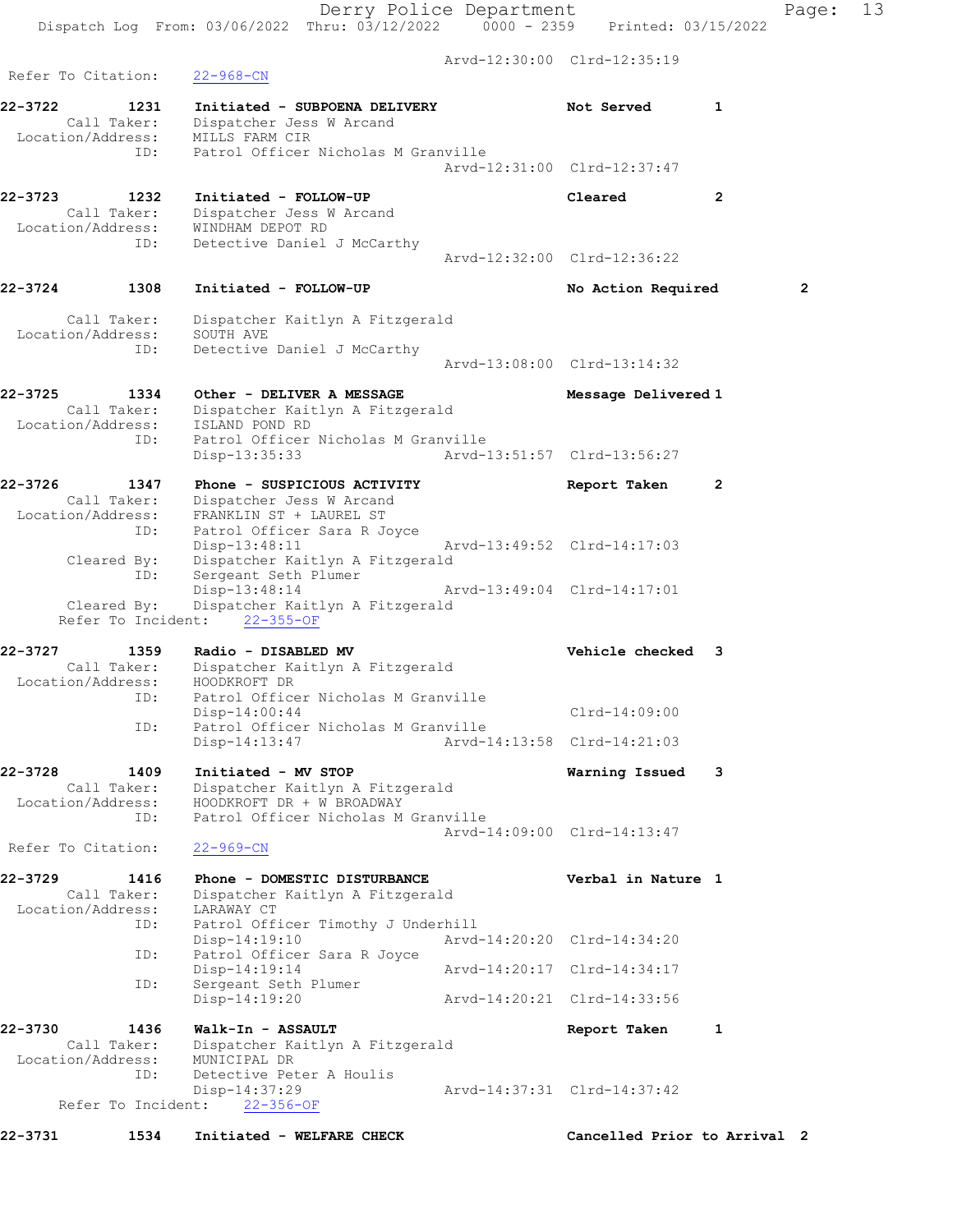|                                                            | Dispatch Log From: 03/06/2022 Thru: 03/12/2022 0000 - 2359 Printed: 03/15/2022                   | Derry Police Department |                             |   | Page: | 14 |
|------------------------------------------------------------|--------------------------------------------------------------------------------------------------|-------------------------|-----------------------------|---|-------|----|
|                                                            |                                                                                                  |                         |                             |   |       |    |
| Call Taker:<br>Location/Address:<br>ID:                    | Dispatcher Christina L Power<br>FRANKLIN ST<br>Patrol Officer Samuel J Troy                      |                         |                             |   |       |    |
|                                                            |                                                                                                  |                         | Arvd-15:34:00 Clrd-15:36:51 |   |       |    |
| ID:                                                        | Patrol Officer Nicholas M Granville<br>Disp-15:34:57                                             |                         | $Clrd-15:38:44$             |   |       |    |
| ID:                                                        | Sergeant Jeffrey M Dawe<br>$Disp-15:34:59$                                                       |                         | Clrd-15:36:14               |   |       |    |
| 22-3732<br>1536                                            | Initiated - MV STOP                                                                              |                         | Transported to Hospital     |   | 3     |    |
| Call Taker:<br>Location/Address:                           | Dispatcher Christina L Power<br>N HIGH ST                                                        |                         |                             |   |       |    |
| ID:                                                        | Sergeant Jeffrey M Dawe                                                                          |                         | Arvd-15:36:00 Clrd-15:45:43 |   |       |    |
| ID:                                                        | Patrol Officer Samuel J Troy<br>Disp-15:36:54                                                    |                         | Arvd-15:36:56 Clrd-16:12:48 |   |       |    |
| ID:                                                        | Patrol Officer Nicholas M Granville<br>Disp-15:38:55                                             |                         | Arvd-15:38:56 Clrd-16:20:19 |   |       |    |
| ID:                                                        | Sergeant Jeffrey M Dawe<br>$Disp-15:49:34$                                                       |                         | Arvd-15:49:35 Clrd-16:20:07 |   |       |    |
| Narrative:                                                 | 03/07/2022 1539 one in custody on an IEA                                                         |                         |                             |   |       |    |
| Narrative:                                                 |                                                                                                  |                         |                             |   |       |    |
|                                                            | 03/07/2022 1542 309 transporting to PMC s/m 15399                                                |                         |                             |   |       |    |
| Narrative:                                                 |                                                                                                  |                         |                             |   |       |    |
|                                                            | 03/07/2022 1549 off at PMC e/m 15400.9                                                           |                         |                             |   |       |    |
| 22-3733<br>1623<br>Call Taker:<br>Location/Address:        | Initiated - FOLLOW-UP<br>Dispatcher Christina L Power<br>CENTRAL ST                              |                         | Cleared                     | 2 |       |    |
| ID:                                                        | Detective Daniel J McCarthy                                                                      |                         | Arvd-16:23:00 Clrd-16:32:09 |   |       |    |
| ID:                                                        | Detective Kevin G Ruppel<br>Disp-16:23:33                                                        |                         | Arvd-16:23:34 Clrd-16:32:07 |   |       |    |
| 22-3734<br>1643<br>Call Taker:                             | Phone - VIN CHECK<br>Dispatcher Christina L Power                                                |                         | Services Rendered 3         |   |       |    |
| Location/Address:<br>ID:                                   | LAMPTON DR<br>Patrol Officer Joshua W Morse<br>Disp-16:44:42<br>Patrol Officer Michael P Accorto |                         | Arvd-16:51:12 Clrd-17:01:18 |   |       |    |
| 22-3735<br>1650<br>Call Taker:<br>Location/Address:<br>ID: | Initiated - MV STOP<br>Dispatcher Christina L Power<br>FAIRWAY DR<br>Sergeant Jeffrey M Dawe     |                         | Warning Issued              | 3 |       |    |
|                                                            |                                                                                                  |                         | Arvd-16:50:00 Clrd-17:00:24 |   |       |    |
| ID:<br>Refer To Citation:                                  | Patrol Officer Samuel J Troy<br>Disp-16:51:50<br>$22 - 970 - CN$                                 |                         | Arvd-16:51:51 Clrd-17:00:20 |   |       |    |
| 22-3736<br>1705<br>Call Taker:<br>Location/Address:        | Initiated - DISABLED MV<br>Dispatcher Christina L Power<br>S MAIN ST                             |                         | Vehicle checked 3           |   |       |    |
| ID:                                                        | Sergeant Jeffrey M Dawe                                                                          |                         | Arvd-17:05:00 Clrd-17:05:25 |   |       |    |
| 22-3737<br>1705<br>Call Taker:                             | Initiated - DISABLED MV<br>Dispatcher Christina L Power                                          |                         | <b>Vehicle Moved</b>        | 3 |       |    |
| Location/Address:<br>ID:                                   | N MAIN ST<br>Patrol Officer Nathan S Lavoie                                                      |                         |                             |   |       |    |
| Refer To Field Int:                                        | $22 - 801 - FI$                                                                                  |                         | Arvd-17:05:00 Clrd-17:22:50 |   |       |    |
|                                                            |                                                                                                  |                         |                             |   |       |    |
| 22-3738<br>1723<br>Call Taker:<br>Location/Address:        | Initiated - MV STOP<br>Dispatcher Christina L Power<br>HAMPSTEAD RD                              |                         | Warning Issued              | 3 |       |    |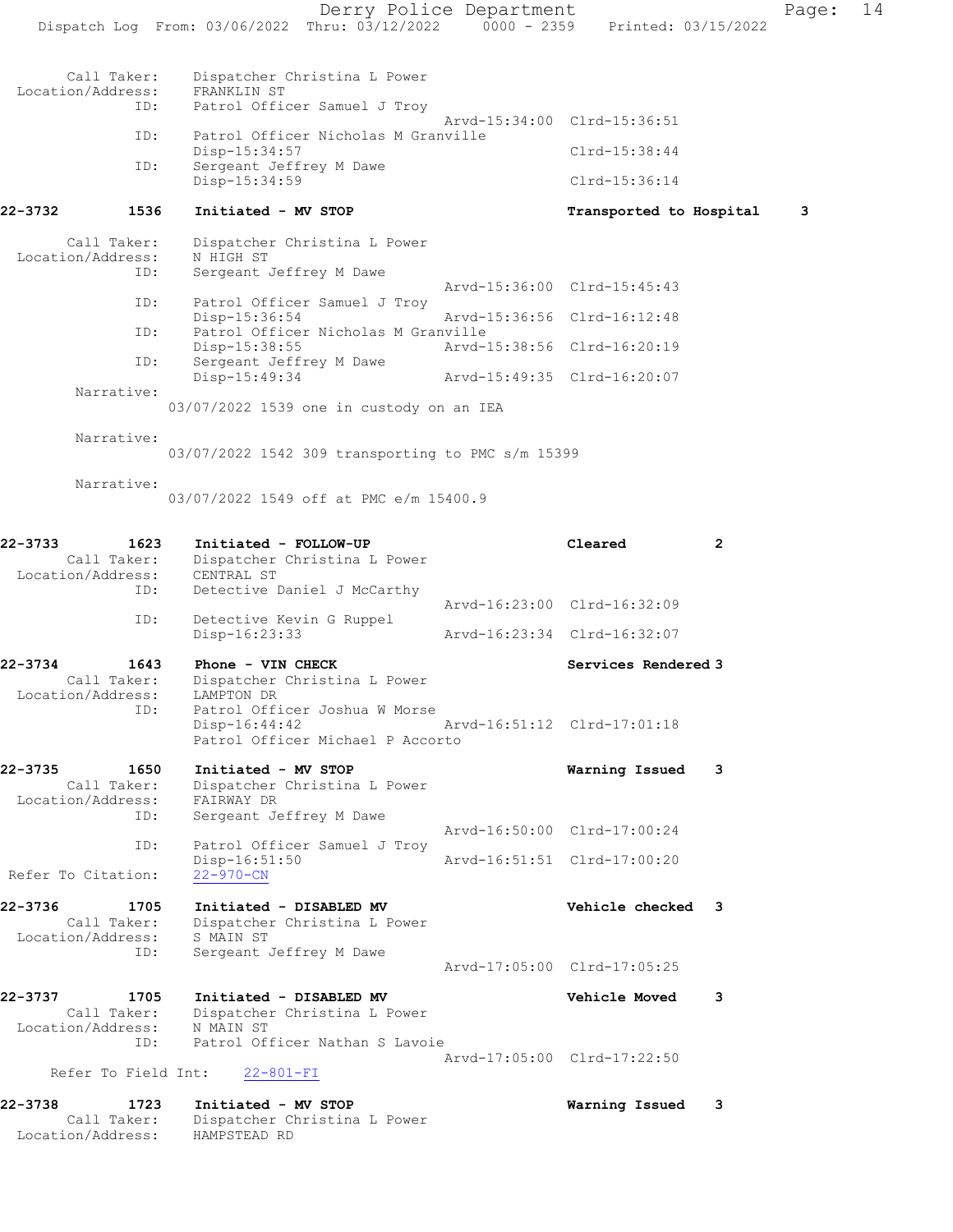|                                          | Dispatch Log From: 03/06/2022 Thru: 03/12/2022 0000 - 2359 Printed: 03/15/2022 | Derry Police Department |                             |                | Page: | 15 |
|------------------------------------------|--------------------------------------------------------------------------------|-------------------------|-----------------------------|----------------|-------|----|
|                                          |                                                                                |                         |                             |                |       |    |
| ID:                                      | Patrol Officer Joshua W Morse                                                  |                         | Arvd-17:23:00 Clrd-17:49:15 |                |       |    |
| Refer To Citation:                       | Patrol Officer Michael P Accorto<br>$22 - 971 - CN$                            |                         |                             |                |       |    |
| 22-3739<br>1738                          | Initiated - FOLLOW-UP                                                          |                         | Cleared                     | $\overline{2}$ |       |    |
| Call Taker:<br>Location/Address:         | Dispatcher Christina L Power<br>PARKLAND DR                                    |                         |                             |                |       |    |
| ID:                                      | Patrol Officer Samuel J Troy                                                   |                         |                             |                |       |    |
|                                          |                                                                                |                         | Arvd-17:38:00 Clrd-17:52:52 |                |       |    |
| 22-3740<br>1747                          | Phone - DISPERSE A GROUP                                                       |                         | Gone on Arrival 2           |                |       |    |
| Call Taker:<br>Location/Address:         | Patrol Officer Robert Corwin<br>[DY 178] CRYSTAL AVE                           |                         |                             |                |       |    |
| ID:                                      | Patrol Officer Nathan S Lavoie                                                 |                         |                             |                |       |    |
| Dispatched By:                           | $Disp-17:49:37$<br>Dispatcher Christina L Power                                |                         | Arvd-17:52:59 Clrd-18:06:30 |                |       |    |
| Arrived By:                              | Dispatcher Christina L Power                                                   |                         |                             |                |       |    |
| ID:                                      | Patrol Officer Samuel J Troy<br>Disp-17:53:02                                  |                         | Arvd-17:58:08 Clrd-18:06:32 |                |       |    |
| Dispatched By:                           | Dispatcher Christina L Power                                                   |                         |                             |                |       |    |
| Arrived By:<br>Narrative:                | Dispatcher Christina L Power                                                   |                         |                             |                |       |    |
|                                          | group of kids                                                                  |                         |                             |                |       |    |
|                                          |                                                                                |                         |                             |                |       |    |
| 22-3741<br>1748                          | Radio - FOLLOW-UP                                                              |                         | Cleared                     | $\overline{2}$ |       |    |
| Call Taker:<br>Location/Address:         | Dispatcher Christina L Power<br>LENOX RD                                       |                         |                             |                |       |    |
| ID:                                      | Patrol Officer Nicholas M Granville                                            |                         |                             |                |       |    |
| ID:                                      | $Disp-17:48:43$<br>Sergeant Jeffrey M Dawe                                     |                         | Arvd-17:48:48 Clrd-17:57:33 |                |       |    |
|                                          | Disp-17:48:47                                                                  |                         | Arvd-17:49:23 Clrd-17:57:35 |                |       |    |
| 22-3742<br>1800                          | Initiated - FOLLOW-UP                                                          |                         | Report Taken                | $\overline{2}$ |       |    |
| Location/Address:                        | Patrol Officer Robert Corwin                                                   |                         |                             |                |       |    |
| ID:                                      | FAIRVIEW AVE<br>Sergeant Jeffrey M Dawe                                        |                         |                             |                |       |    |
|                                          |                                                                                |                         | Arvd-18:00:00 Clrd-18:29:57 |                |       |    |
| Cleared By:<br>ID:                       | Dispatcher Christina L Power<br>Patrol Officer Nicholas M Granville            |                         |                             |                |       |    |
|                                          | $Disp-18:27:16$                                                                |                         | Arvd-18:27:18 Clrd-18:29:43 |                |       |    |
| Cleared By:<br>Refer To Incident:        | Dispatcher Christina L Power<br>$22 - 357 - OF$                                |                         |                             |                |       |    |
| 22-3743<br>1808                          | Initiated - FOLLOW-UP                                                          |                         | Cleared                     | 2              |       |    |
| Call Taker:<br>Location/Address:         | Patrol Officer Robert Corwin<br>FAIRWAY DR                                     |                         |                             |                |       |    |
| ID:                                      | Detective Peter A Houlis                                                       |                         |                             |                |       |    |
|                                          |                                                                                |                         | Arvd-18:08:00 Clrd-19:02:54 |                |       |    |
| 22-3744<br>1813                          | Initiated - MV STOP                                                            |                         | Summons Issued              | 3              |       |    |
| Call Taker:<br>Location/Address:         | Dispatcher Christina L Power<br>TSIENNETO RD                                   |                         |                             |                |       |    |
| ID:                                      | Patrol Officer Samuel J Troy                                                   |                         |                             |                |       |    |
| ID:                                      | Patrol Officer Nathan S Lavoie                                                 |                         | Arvd-18:13:00 Clrd-18:37:40 |                |       |    |
|                                          | Disp-18:13:29                                                                  |                         | Arvd-18:23:18 Clrd-18:37:34 |                |       |    |
| Refer To Citation:<br>Refer To Citation: | $22 - 816 - 003014$<br>$22 - 973 - CN$                                         |                         |                             |                |       |    |
|                                          |                                                                                |                         |                             |                |       |    |
| 22-3745<br>1824                          | Initiated - MV STOP                                                            |                         | Warning Issued              | 3              |       |    |
| Call Taker:<br>Location/Address:         | Dispatcher Christina L Power<br>HAMPSTEAD RD + OLESEN RD                       |                         |                             |                |       |    |
| ID:                                      | Patrol Officer Joshua W Morse                                                  |                         | Arvd-18:24:00 Clrd-18:34:46 |                |       |    |
|                                          | Patrol Officer Michael P Accorto                                               |                         |                             |                |       |    |
| Cleared By:                              | Patrol Officer Robert Corwin                                                   |                         |                             |                |       |    |
| Refer To Citation:                       | $22 - 972 - CN$                                                                |                         |                             |                |       |    |
| 22-3746<br>1853                          | Initiated - MV CHECK                                                           |                         | SENT ON THEIR WAY 1         |                |       |    |
| Call Taker:                              | Dispatcher Christina L Power                                                   |                         |                             |                |       |    |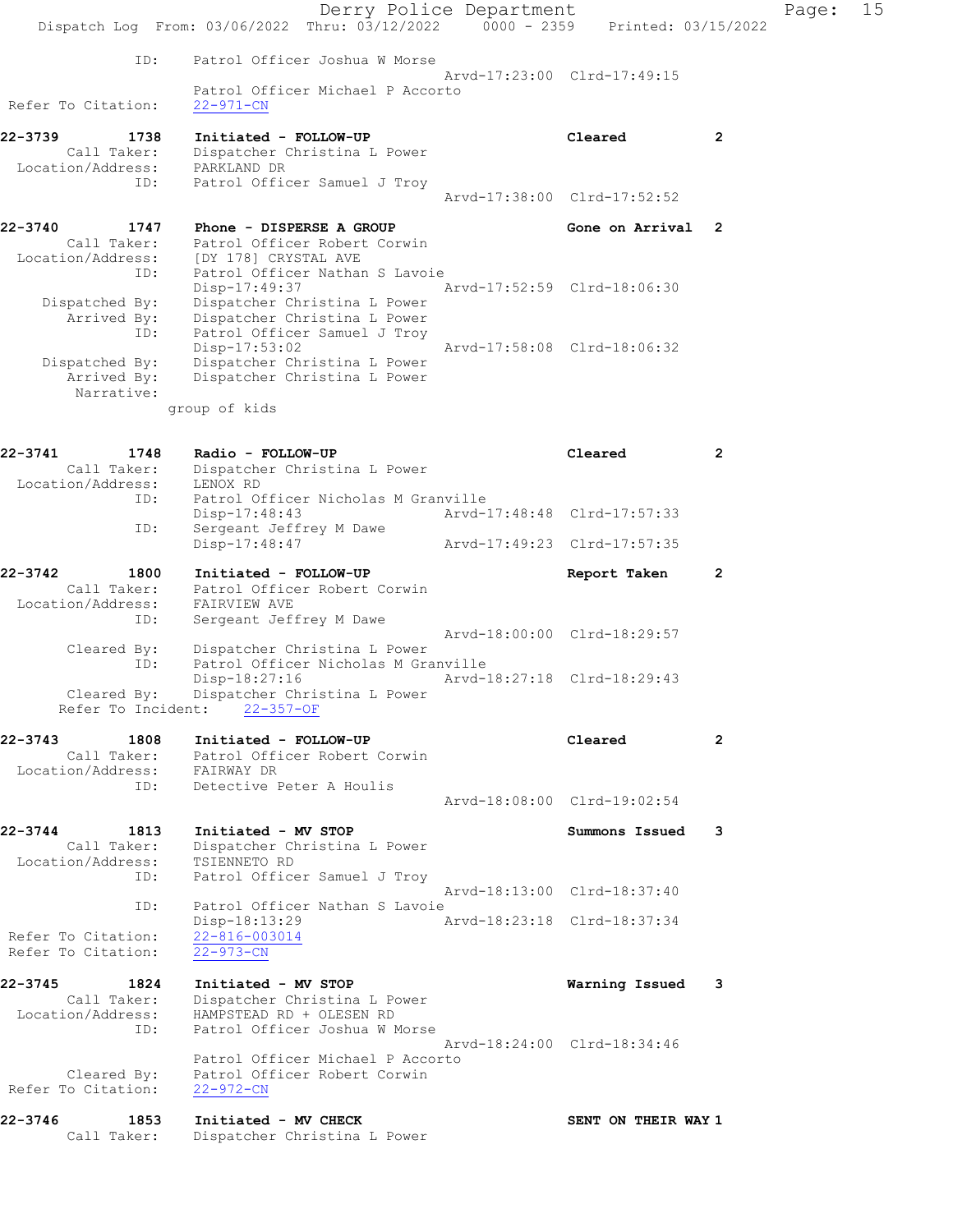Derry Police Department Fage: 16 Dispatch Log From: 03/06/2022 Thru: 03/12/2022 0000 - 2359 Printed: 03/15/2022 Location/Address: CRYSTAL AVE ID: Patrol Officer Samuel J Troy Arvd-18:53:00 Clrd-19:02:48 ID: Patrol Officer Nathan S Lavoie Disp-18:54:35 Arvd-18:54:36 Clrd-19:02:51 Refer To Field Int: 22-808-FI 22-3747 2012 Initiated - MV STOP Warning Issued 3 Call Taker: Dispatcher Christina L Power Location/Address: KENDALL POND RD ID: Patrol Officer Joshua W Morse Arvd-20:12:00 Clrd-20:18:56 Patrol Officer Michael P Accorto Refer To Citation: 22-974-CN 22-3748 2205 Phone - DOMESTIC DISTURBANCE Report Taken 1 Call Taker: Patrol Officer Robert Corwin Location/Address: [DY 3042] ELM ST ID: Patrol Officer Robert Corwin Disp-22:07:56 Arvd-22:07:59 Clrd-22:38:08 Cleared By: Dispatcher Christina L Power Refer To Incident: 22-358-OF 22-3749 2324 Initiated - MV CHECK Vehicle checked 1 Call Taker: Dispatcher Christine D Carlson Location/Address: [DY 151] E BROADWAY ID: Patrol Officer Andrew R Kennedy Arvd-23:24:00 Clrd-23:27:10 Refer To Field Int: 22-793-FI 22-3750 2330 Initiated - PROPERTY CHECK Services Rendered 2 Call Taker: Dispatcher Christine D Carlson Location/Address: HUMPHREY RD ID: Patrol Officer Sara R Joyce Arvd-23:30:00 Clrd-23:33:17 22-3751 2345 Initiated - PROPERTY CHECK Services Rendered 2 Call Taker: Dispatcher Christine D Carlson Location/Address: ROLLINS ST ID: Patrol Officer Awess Abdulkadir Arvd-23:45:00 Clrd-23:45:24 22-3752 2350 Initiated - MV STOP Warning Issued 3 Call Taker: Dispatcher Christine D Carlson Location/Address: E BROADWAY ID: Patrol Officer Awess Abdulkadir Arvd-23:50:00 Clrd-03/08/2022 @ 00:01:09 Refer To Citation: 22-975-CN 22-3753 2350 Initiated - MV CHECK Vehicle checked 1 Call Taker: Dispatcher Christine D Carlson Location/Address: ASHLEIGH DR ess: Adminiton International Patrick H Dawson Arvd-23:50:00 Clrd-23:52:54 22-3754 2356 Initiated - ASSIST CITIZEN Report Taken 3 Call Taker: Dispatcher Christine D Carlson Location/Address: MUNICIPAL DR ID: Patrol Officer Tyler S Daniel Arvd-23:56:00 Clrd-03/08/2022 @ 00:40:27 Refer To Incident: 22-359-OF

# For Date: 03/08/2022 - Tuesday

22-3755 0005 Initiated - MV STOP Warning Issued 3 Call Taker: Dispatcher Christine D Carlson Location/Address: ROCKINGHAM RD ID: Patrol Officer Andrew R Kennedy Arvd-00:05:00 Clrd-00:11:11 Refer To Citation: 22-976-CN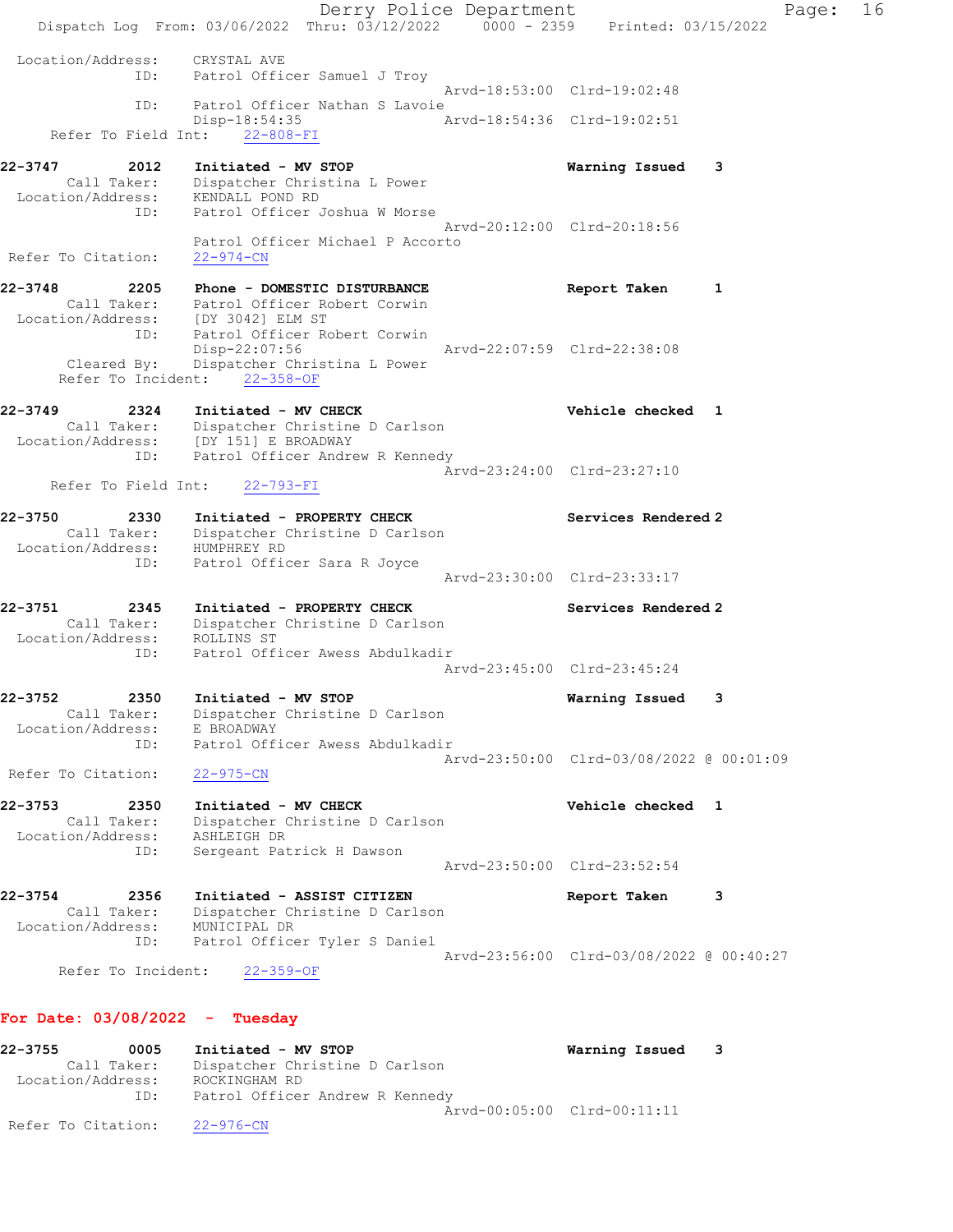| 0007                      |                  | False Alarm                                                                                                                                                                                                                                                      |                                                            |
|---------------------------|------------------|------------------------------------------------------------------------------------------------------------------------------------------------------------------------------------------------------------------------------------------------------------------|------------------------------------------------------------|
| Call Taker:               |                  |                                                                                                                                                                                                                                                                  |                                                            |
| Location/Address:         | [DY 277] HOOD RD |                                                                                                                                                                                                                                                                  |                                                            |
| ID:                       |                  |                                                                                                                                                                                                                                                                  |                                                            |
|                           | $Disp-00:11:29$  |                                                                                                                                                                                                                                                                  |                                                            |
| Arrived By:               |                  |                                                                                                                                                                                                                                                                  |                                                            |
| Cleared By:               |                  |                                                                                                                                                                                                                                                                  |                                                            |
| ID:                       |                  |                                                                                                                                                                                                                                                                  |                                                            |
|                           | $Disp-00:11:32$  |                                                                                                                                                                                                                                                                  |                                                            |
| Arrived By:               |                  |                                                                                                                                                                                                                                                                  |                                                            |
| Cleared By:<br>Narrative: |                  |                                                                                                                                                                                                                                                                  |                                                            |
|                           |                  | Alarm - ALARM, BURGLAR<br>Patrol Officer Robert Corwin<br>Patrol Officer Sara R Joyce<br>Dispatcher Christine D Carlson<br>Dispatcher Christine D Carlson<br>Patrol Officer Andrew R Kennedy<br>Dispatcher Christine D Carlson<br>Dispatcher Christine D Carlson | Arvd-00:14:49 Clrd-00:25:10<br>Arvd-00:14:48 Clrd-00:25:11 |

A Floor location

Refer To Field Int: 22-794-FI

| 22-3757           | 0017        | $Phone - MV$ REPO            | Vehicle Towed               |  |
|-------------------|-------------|------------------------------|-----------------------------|--|
|                   | Call Taker: | Patrol Officer Robert Corwin |                             |  |
| Location/Address: |             | FAIRWAY DR                   |                             |  |
|                   | ID:         | Patrol Officer Robert Corwin |                             |  |
|                   |             | Disp-00:19:14                | Arvd-00:19:20 Clrd-00:19:35 |  |
|                   | Narrative:  |                              |                             |  |
|                   |             | 2010 White Chrysler Sebring  |                             |  |

| 22-3758<br>0031   | Phone - SUSPICIOUS ACTIVITY    |                             | Services Rendered 2 |
|-------------------|--------------------------------|-----------------------------|---------------------|
| Call Taker:       | Patrol Officer Robert Corwin   |                             |                     |
| Location/Address: | POND RD                        |                             |                     |
| ID:               | Patrol Officer Monica Ricci    |                             |                     |
|                   | Disp-00:32:56                  | Arvd-00:37:15 Clrd-00:57:15 |                     |
| Arrived By:       | Dispatcher Christine D Carlson |                             |                     |
| Cleared By:       | Dispatcher Christine D Carlson |                             |                     |
|                   | Refer To Field Int: 22-778-FI  |                             |                     |

| 22-3759           | 0100 | Alarm - ALARM, BURGLAR                                                                                                                                                                                                         |  | False Alarm                 |  |
|-------------------|------|--------------------------------------------------------------------------------------------------------------------------------------------------------------------------------------------------------------------------------|--|-----------------------------|--|
| Call Taker:       |      | Patrol Officer Robert Corwin                                                                                                                                                                                                   |  |                             |  |
| Location/Address: |      | [DY 3509] MONTGOMERY FARM RD                                                                                                                                                                                                   |  |                             |  |
|                   | ID:  | Patrol Officer Andrew R Kennedy                                                                                                                                                                                                |  |                             |  |
|                   |      | $Disp-01:00:52$                                                                                                                                                                                                                |  | Arvd-01:08:54 Clrd-01:21:21 |  |
| Arrived By:       |      | Dispatcher Christine D Carlson                                                                                                                                                                                                 |  |                             |  |
| Cleared By:       |      | Dispatcher Christine D Carlson                                                                                                                                                                                                 |  |                             |  |
|                   | ID:  | Patrol Officer Tyler S Daniel                                                                                                                                                                                                  |  |                             |  |
|                   |      | $Disp-01:00:54$                                                                                                                                                                                                                |  | Arvd-01:09:42 Clrd-01:21:20 |  |
| Arrived By:       |      | Dispatcher Christine D Carlson                                                                                                                                                                                                 |  |                             |  |
| Cleared By:       |      | Dispatcher Christine D Carlson                                                                                                                                                                                                 |  |                             |  |
|                   | ID:  | Patrol Officer Sara R Joyce                                                                                                                                                                                                    |  |                             |  |
|                   |      | $Disp-01:14:41$                                                                                                                                                                                                                |  | Clrd-01:17:58               |  |
| Dispatched By:    |      | Dispatcher Christine D Carlson                                                                                                                                                                                                 |  |                             |  |
| Cleared By:       |      | Dispatcher Christine D Carlson                                                                                                                                                                                                 |  |                             |  |
| Narrative:        |      |                                                                                                                                                                                                                                |  |                             |  |
|                   |      | the state of the state of the state of the state of the state of the state of the state of the state of the state of the state of the state of the state of the state of the state of the state of the state of the state of t |  |                             |  |

kitchen motion

Refer To Field Int: 22-795-FI

| 22-3760           | 0116        | Phone - ABANDONED 911           |                             | False Alarm                 |  |
|-------------------|-------------|---------------------------------|-----------------------------|-----------------------------|--|
|                   | Call Taker: | Dispatcher Christine D Carlson  |                             |                             |  |
| Location/Address: |             | HAMPSTEAD RD                    |                             |                             |  |
|                   | ID:         | Patrol Officer Monica Ricci     |                             |                             |  |
|                   |             | $Disp-01:16:31$                 | Arvd-01:26:45 Clrd-01:34:38 |                             |  |
|                   | ID:         | Patrol Officer Awess Abdulkadir |                             |                             |  |
|                   |             | $Disp-01:16:34$                 |                             | Arvd-01:26:44 Clrd-01:34:32 |  |
|                   | ID:         | Sergeant Patrick H Dawson       |                             |                             |  |
|                   |             | $Disp-01:26:42$                 |                             | Arvd-01:26:43 Clrd-01:34:30 |  |
|                   |             | Refer To Field Int: 22-788-FI   |                             |                             |  |

| 22-3761<br>0140<br>Call Taker: | Initiated - MV STOP<br>Dispatcher Christine D Carlson | Warning Issued 3            |  |
|--------------------------------|-------------------------------------------------------|-----------------------------|--|
| Location/Address:              | CRYSTAL AVE                                           |                             |  |
| ID:                            | Patrol Officer Andrew R Kennedy                       |                             |  |
|                                |                                                       | Aryd-01:40:00 Clrd-01:53:32 |  |
| Refer To Citation:             | $22 - 977 - CN$                                       |                             |  |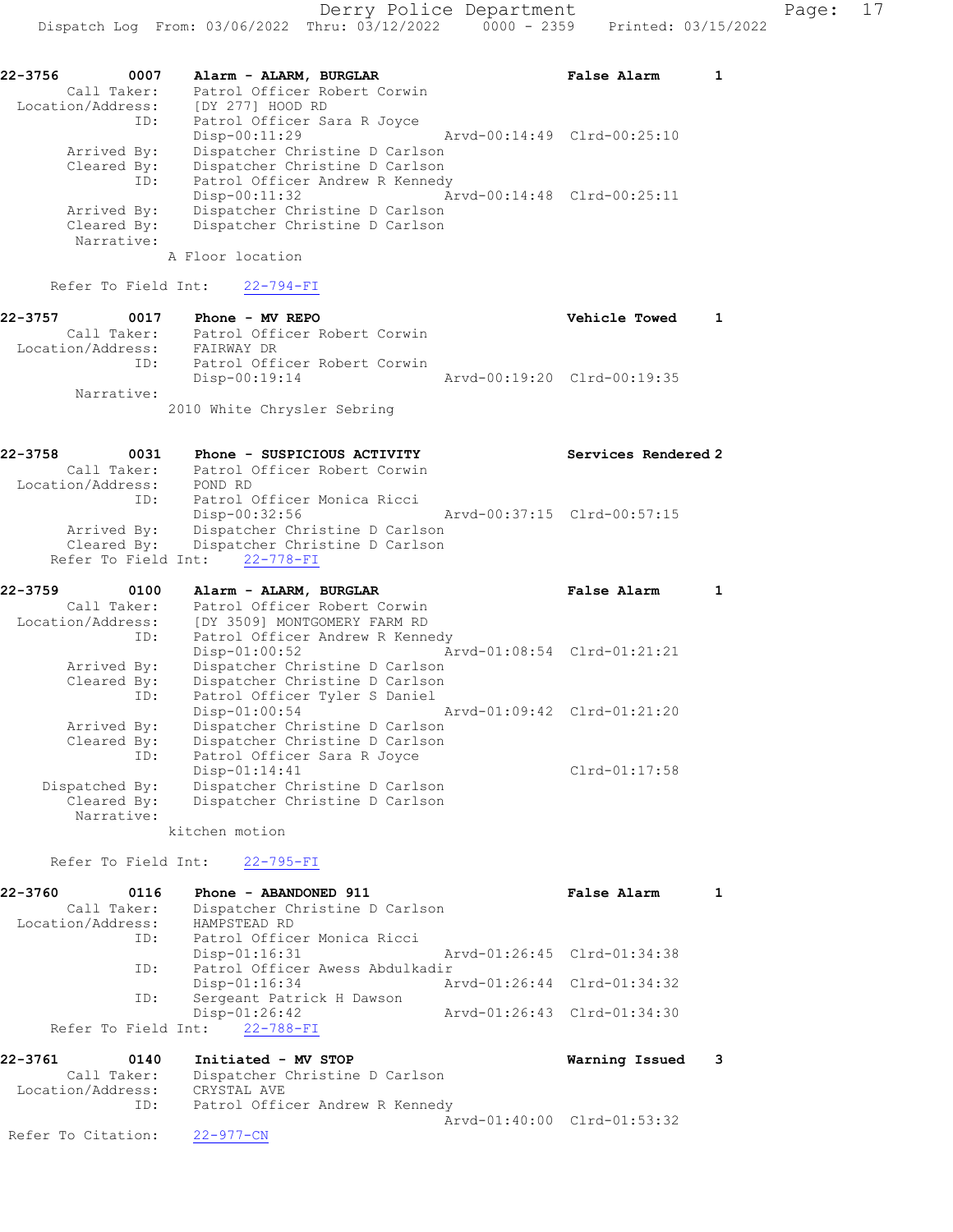22-3762 0434 Phone - MV REPO Vehicle Towed 1 Call Taker: Sergeant James M Belanger Location/Address: E BROADWAY ID: Sergeant James M Belanger Disp-04:36:30 Arvd-04:36:33 Clrd-04:36:35 Narrative: 03/08/2022 0435 NH reg. 4207440 White Honda Civic Repossessed.

22-3763 0555 Initiated - MV STOP Warning Issued 3 Call Taker: Dispatcher Christine D Carlson Location/Address: S MAIN ST + FAIRWAY DR ID: Patrol Officer Sara R Joyce Arvd-05:55:00 Clrd-05:59:54

22-3764 0625 Phone - ANIMAL COMPLAINT Could Not Locate 1 Call Taker: Dispatcher Christine D Carlson Location/Address: CHESTER RD ID: Patrol Officer Monica Ricci Disp-06:25:29 Arvd-06:26:07 Clrd-06:28:46 Narrative: 03/08/2022 0625 Caller states she possibly may have struck an owl

22-3765 0637 Initiated - MV STOP Warning Issued 3 Call Taker: Dispatcher Christine D Carlson Location/Address: RT 28 ID: Patrol Officer Sara R Joyce Arvd-06:37:00 Clrd-06:42:23

Refer To Citation: 22-979-CN 22-3766 0708 Initiated - MV STOP Warning Issued 3 Call Taker: Dispatcher Kaitlyn A Fitzgerald

Refer To Citation: 22-978-CN

 Location/Address: CHESTER RD + ENGLISH RANGE RD ID: Patrol Officer Sara R Joyce Arvd-07:08:00 Clrd-07:12:13 Refer To Citation: 22-980-CN

22-3767 0718 Initiated - MV STOP Warning Issued 3 Call Taker: Dispatcher Kaitlyn A Fitzgerald Location/Address: S MAIN ST ID: Patrol Officer James M McClafferty Arvd-07:18:00 Clrd-07:22:31

22-3768 0743 Initiated - MV STOP Warning Issued 3 Call Taker: Dispatcher Kaitlyn A Fitzgerald Location/Address: HAMPSTEAD RD + MEADOWBROOK RD ID: Patrol Officer Sara R Joyce Arvd-07:43:00 Clrd-07:49:37 Refer To Citation: 22-982-CN

22-3769 0744 Initiated - MV STOP Warning Issued 3 Call Taker: Dispatcher Kaitlyn A Fitzgerald Location/Address: ISLAND POND RD ID: Patrol Officer Samuel J Troy Arvd-07:44:00 Clrd-07:49:47

Refer To Citation: 22-984-CN

22-3770 0802 Initiated - MV STOP Summons Issued 3 Call Taker: Dispatcher Kaitlyn A Fitzgerald Location/Address: FORDWAY ST + SOUTH AVE ID: Patrol Officer Nicholas M Granville Arvd-08:02:00 Clrd-08:27:12 Refer To Citation: 22-985-CN

22-3771 0807 Phone - SUSPICIOUS ACTIVITY Vehicle checked 2 Call Taker: Dispatcher Kaitlyn A Fitzgerald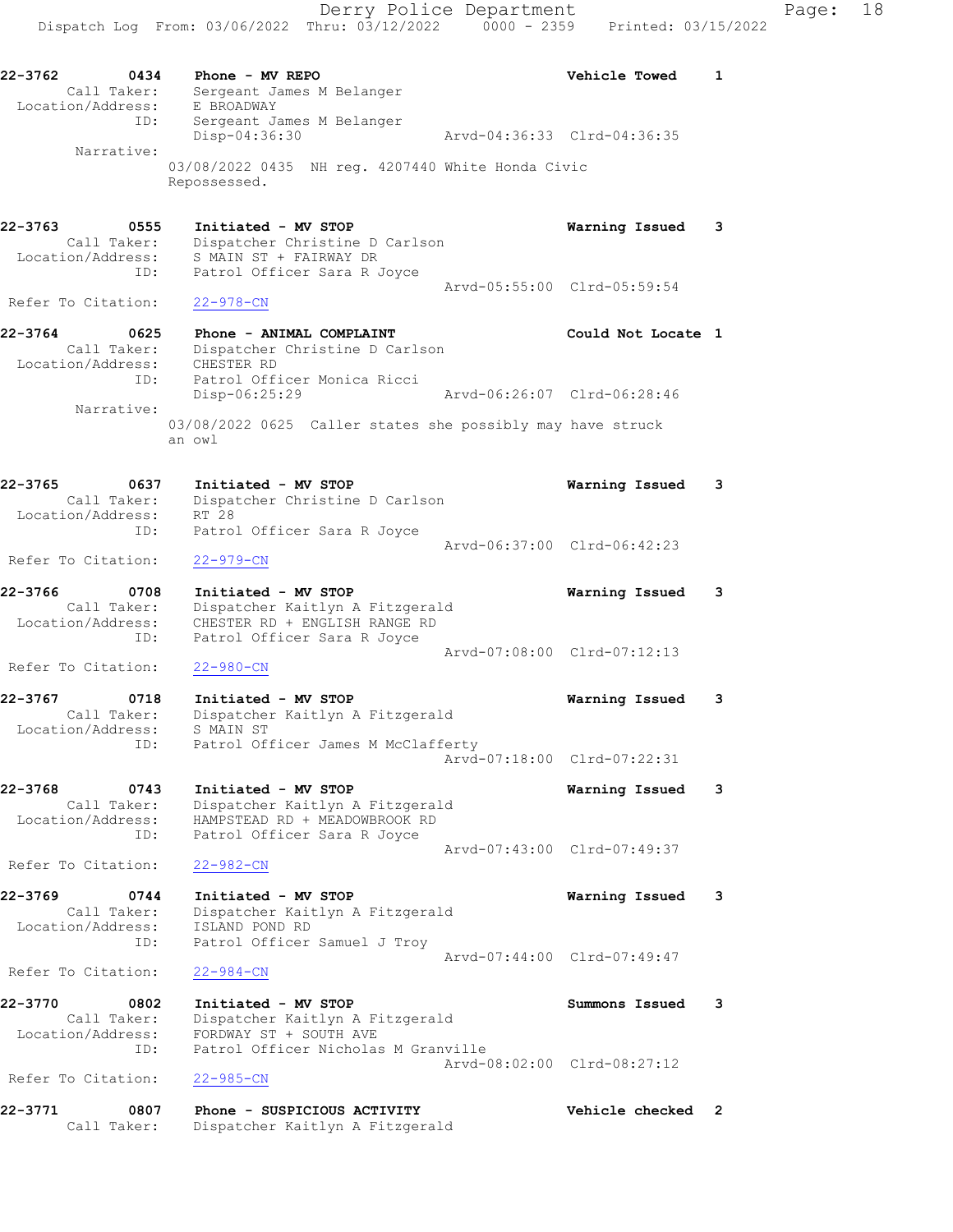Derry Police Department Fage: 19 Dispatch Log From: 03/06/2022 Thru: 03/12/2022 0000 - 2359 Printed: 03/15/2022 Location/Address: BAYBERRY LN ID: Patrol Officer Sara R Joyce Disp-08:13:46 Arvd-08:21:07 Clrd-08:23:05 ID: Sergeant Seth Plumer Disp-08:22:07 Arvd-08:23:08 Clrd-08:23:10 Narrative: 03/08/2022 0808 SUSPICIOUS CAR IN THE AREA Refer To Field Int: 22-805-FI 22-3772 0835 Initiated - MV STOP ADVICE GIVEN 3 Call Taker: Dispatcher Kaitlyn A Fitzgerald Location/Address: KENDALL POND RD ID: Patrol Officer Samuel J Troy Arvd-08:35:00 Clrd-08:42:31 Refer To Citation: 22-986-CN 22-3773 0836 Initiated - MV STOP Warning Issued 3 Call Taker: Dispatcher Kaitlyn A Fitzgerald Location/Address: MANCHESTER RD ID: Patrol Officer James M McClafferty Arvd-08:36:00 Clrd-08:44:08 Refer To Citation: 22-987-CN 22-3774 0905 Radio - FOLLOW-UP **No Action Required** 2 Call Taker: Dispatcher Kaitlyn A Fitzgerald Location/Address: BAYBERRY LN ID: Patrol Officer Sara R Joyce Disp-09:06:01 Arvd-09:06:09 Clrd-09:16:45 ID: Sergeant Seth Plumer Disp-09:06:05 Arvd-09:06:12 Clrd-09:17:18 22-3775 0917 Initiated - MV STOP Warning Issued 3 Call Taker: Dispatcher Kaitlyn A Fitzgerald Location/Address: CRYSTAL AVE ID: Patrol Officer James M McClafferty Arvd-09:17:00 Clrd-09:24:04 Refer To Citation: 22-988-CN 22-3776 0921 Initiated - MEDICAL EMERGENCY Services Rendered 1 Call Taker: Dispatcher Kaitlyn A Fitzgerald Location/Address: PINKERTON ST ID: Patrol Officer Brian J Landry Arvd-09:21:00 Clrd-09:39:45 ID: Patrol Officer Charles L Doherty Disp-09:24:02 Arvd-09:24:10 Clrd-09:39:44 Narrative: 03/08/2022 0924 NOTIFIED DFD AND RESPONDING Refer To Field Int: 22-785-FI 22-3777 0926 Initiated - FOLLOW-UP No Action Required 2 Call Taker: Dispatcher Kaitlyn A Fitzgerald Location/Address: MUNICIPAL DR ID: Patrol Officer Sara R Joyce Arvd-09:26:00 Clrd-10:12:00 22-3778 0954 Initiated - MV STOP Warning Issued 3 Call Taker: Dispatcher Kaitlyn A Fitzgerald Location/Address: CRYSTAL AVE ID: Patrol Officer James M McClafferty Arvd-09:54:00 Clrd-09:57:05 Refer To Citation: 22-989-CN 22-3779 0956 Initiated - INTERNET OFFENSES Report Taken 2 Call Taker: Detective Victoria M Kidd Location/Address: [DY 2] MUNICIPAL DR ID: Detective Victoria M Kidd Arvd-09:56:00 Clrd-10:19:21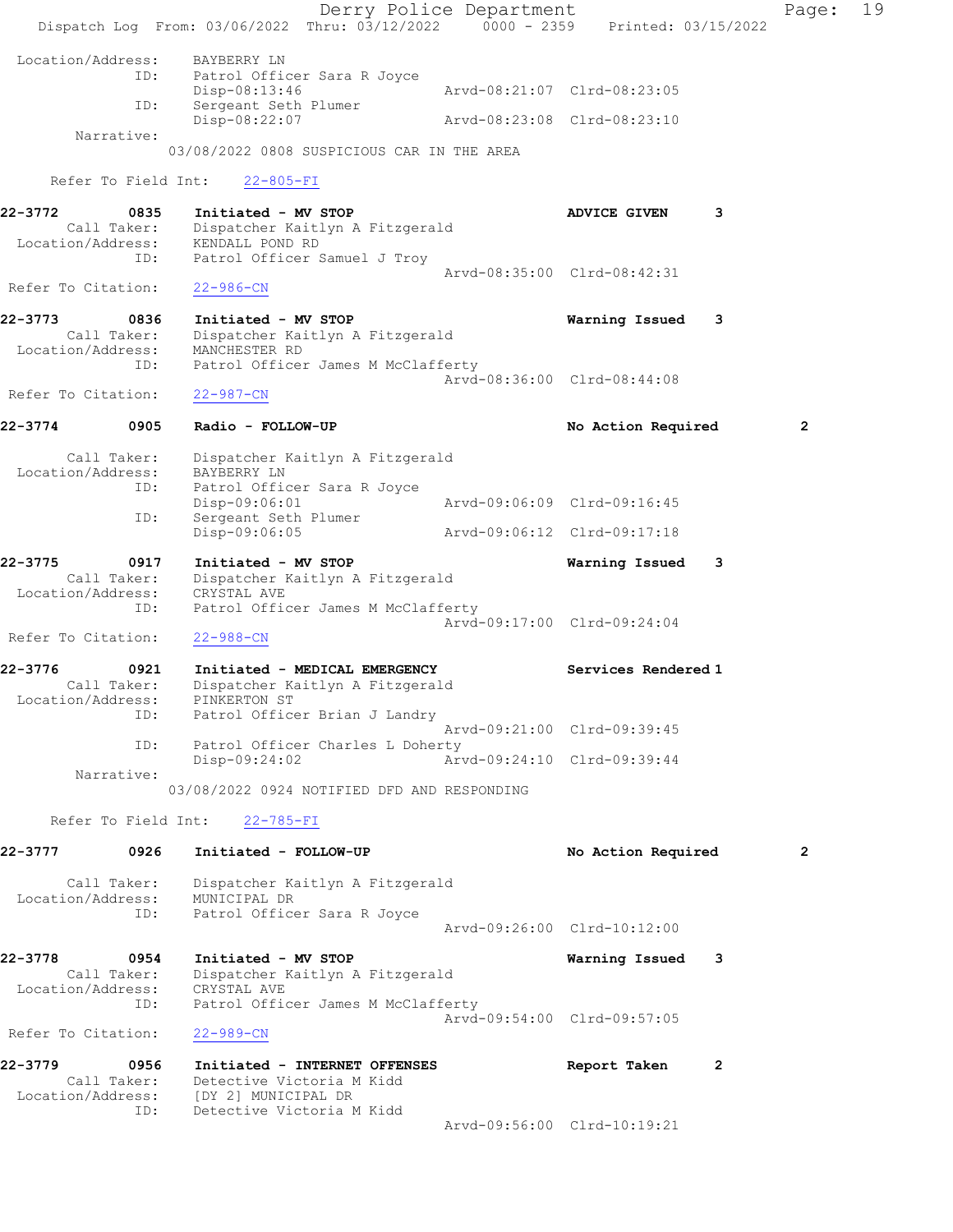Derry Police Department Fage: 20 Dispatch Log From:  $03/06/2022$  Thru:  $03/12/2022$  0000 - 2359 Printed: 03/15/2022 Refer To Incident: 22-360-OF 22-3780 1001 Phone - WELFARE CHECK TRANSPORTED Transported to Hospital 2 Call Taker: Dispatcher Kaitlyn A Fitzgerald Location/Address: CHASES GROVE RD ID: Patrol Officer Samuel J Troy Disp-10:06:27 Arvd-10:20:08 Clrd-11:22:35 ID: Patrol Officer Nicholas M Granville Disp-10:06:31 Arvd-10:20:23 Clrd-10:57:01 ID: Sergeant Seth Plumer Disp-10:29:45 Arvd-10:29:54 Clrd-10:56:59 Narrative: 03/08/2022 1047 ONE IN CUSTODY FOR IEA Narrative: 03/08/2022 1048 223 TRANSPORTING ONE TO PMC S/M 68515.5 Narrative: 03/08/2022 1103 223 OFF AT PMC E/M 68522.5 Refer To P/C: 22-223-AR 22-3781 1143 Initiated - FOLLOW-UP 12 No Action Required 2 Call Taker: Dispatcher Kaitlyn A Fitzgerald Location/Address: MUNICIPAL DR ID: Patrol Officer Nicholas M Granville Arvd-11:43:00 Clrd-12:36:24 22-3782 1147 Initiated - MV STOP Summons Issued 3 Call Taker: Dispatcher Kaitlyn A Fitzgerald Location/Address: ELM ST ID: Patrol Officer Sara R Joyce Arvd-11:47:00 Clrd-12:00:16 Refer To Citation: 22-816-007006 Refer To Summons: 22-226-AR 22-3783 1153 Phone - MV CHECK 1 No Action Required 1 Call Taker: Dispatcher Kaitlyn A Fitzgerald Location/Address: ROCKINGHAM RD ID: Patrol Officer Samuel J Troy Disp-12:30:27 Arvd-12:36:49 Clrd-12:49:19 Cleared By: Dispatcher Jess W Arcand Refer To Field Int: 22-804-FI 22-3784 1158 Other - FOLLOW-UP No Action Required 2 Call Taker: Detective Victoria M Kidd Location/Address: FOREST RIDGE RD ID: Patrol Officer James M McClafferty Disp-11:58:36 Arvd-12:02:18 Clrd-12:09:42 Arrived By: Dispatcher Kaitlyn A Fitzgerald Cleared By: Dispatcher Kaitlyn A Fitzgerald 22-3785 1223 Initiated - MV STOP No No Action Required 3 Call Taker: Dispatcher Kaitlyn A Fitzgerald Location/Address: MUNICIPAL DR ID: Patrol Officer Tyler S Daniel Arvd-12:23:00 Clrd-12:28:47 Refer To Citation: 22-990-CN Narrative: 03/08/2022 1223 TEST 22-3786 1241 Initiated - FOLLOW-UP Cleared 2

 Call Taker: Dispatcher Jess W Arcand Location/Address: [DY 276] GRINNELL RD ID: Patrol Officer Nicholas M Granville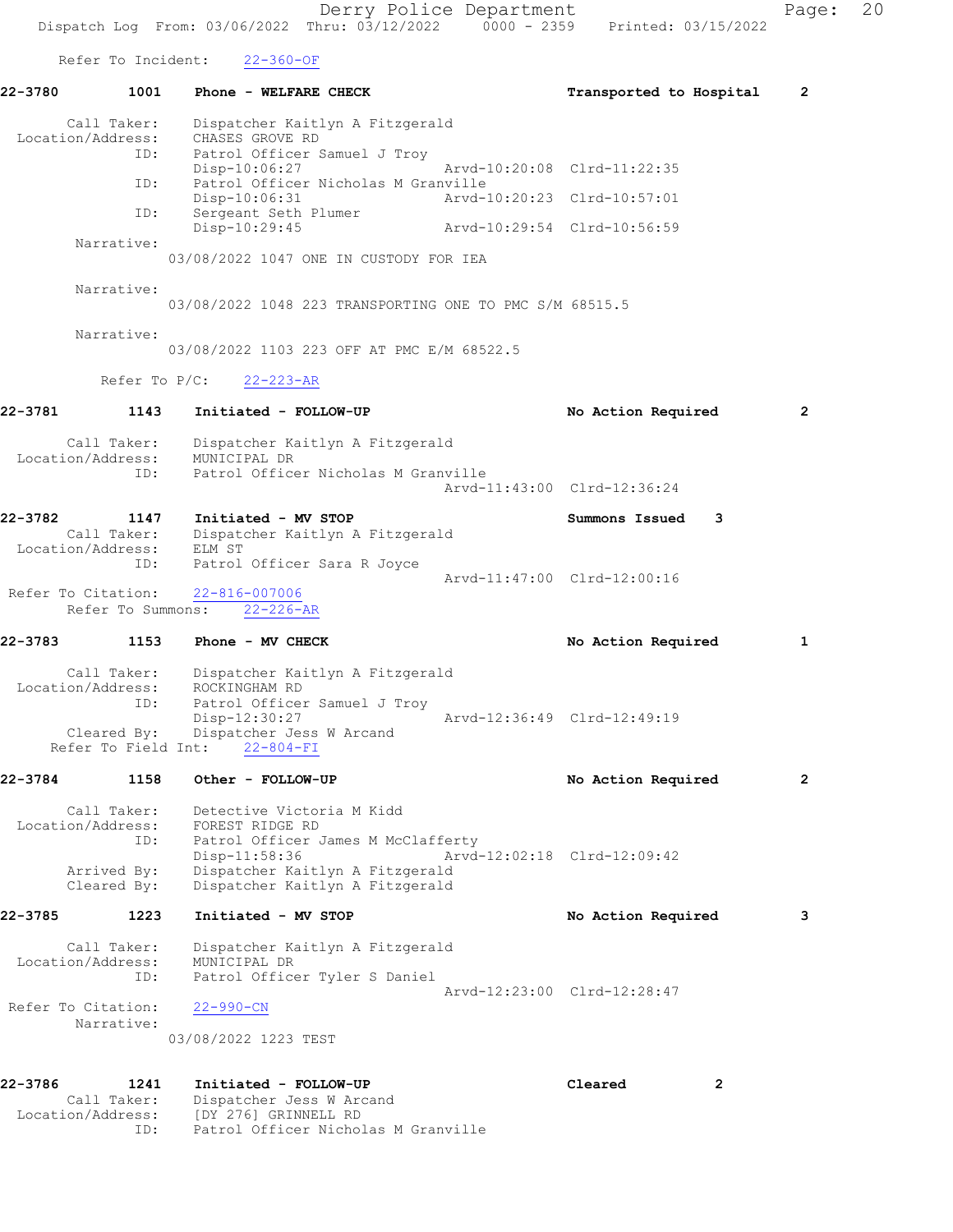Arvd-12:41:00 Clrd-13:08:05

| 22-3787<br>1302                                                | Initiated - THEFT<br>Dispatcher Jess W Arcand<br>Call Taker: Dispatcher Jess W Are<br>Location/Address: [DY 146] ASHLEIGH DR                                            | Report Taken                | 2 |   |
|----------------------------------------------------------------|-------------------------------------------------------------------------------------------------------------------------------------------------------------------------|-----------------------------|---|---|
| ID:                                                            | Detective Victoria M Kidd                                                                                                                                               | Arvd-13:02:00 Clrd-13:02:54 |   |   |
| Narrative:                                                     | Past Tense Theft x3                                                                                                                                                     |                             |   |   |
| Refer To Incident:<br>Refer To Incident:<br>Refer To Incident: | $22 - 361 - OF$<br>$22 - 362 - OF$<br>$22 - 363 - OF$                                                                                                                   |                             |   |   |
| 22-3788<br>1328                                                | Phone - SUSPICIOUS ACTIVITY                                                                                                                                             | <b>ADVICE GIVEN</b>         | 2 |   |
| ID:                                                            | Call Taker: Lieutenant Michael T Muncey<br>Location/Address: TIGERTAIL CIR<br>Patrol Officer Samuel J Troy<br>Disp-13:29:31                                             | Arvd-13:40:28 Clrd-13:51:48 |   |   |
| Arrived By:<br>Cleared By:<br>Refer To Field Int:              | Dispatcher Kaitlyn A Fitzgerald<br>Dispatcher Kaitlyn A Fitzgerald<br>22-802-FI                                                                                         |                             |   |   |
| 22-3789<br>1344                                                | Phone - CRIMINAL TRESPASS<br>Call Taker: Lieutenant Michael T Muncey<br>Location/Address: [DY 2584] FORDWAY ST                                                          | Report Taken                | 2 |   |
| ID:<br>Refer To Incident:                                      | Patrol Officer Nicholas M Granville<br>$Disp-13:45:45$<br>Arrived By: Dispatcher Kaitlyn A Fitzgerald<br>Cleared By: Dispatcher Kaitlyn A Fitzgerald<br>$22 - 364 - OF$ | Arvd-13:55:23 Clrd-14:15:21 |   |   |
| 1348<br>22-3790                                                | Phone - ASSIST OTHER AGENCY                                                                                                                                             | Assistance Rendered         |   | 3 |
| Call Taker:<br>Location/Address:<br>ID:                        | Dispatcher Kaitlyn A Fitzgerald<br>SUNNYSIDE LN<br>Patrol Officer James M McClafferty                                                                                   |                             |   |   |
| ID:                                                            | Disp-13:50:37<br>Patrol Officer Samuel J Troy                                                                                                                           | Arvd-13:51:59 Clrd-13:52:01 |   |   |
| Narrative:                                                     | Disp-13:52:09                                                                                                                                                           | Arvd-13:54:33 Clrd-14:07:30 |   |   |
|                                                                | 03/08/2022 1400 ASSIST DFD WITH A RESIDENTIAL LOCKOUT                                                                                                                   |                             |   |   |
| Refer To Field Int:                                            | $22 - 803 - F1$                                                                                                                                                         |                             |   |   |
| 22-3791<br>1349<br>Call Taker:<br>Location/Address:<br>ID:     | Initiated - MV STOP<br>Dispatcher Kaitlyn A Fitzgerald<br>E DERRY RD + CEMETERY RD<br>Patrol Officer Sara R Joyce                                                       | Warning Issued              | 3 |   |
| Refer To Citation:                                             | $22 - 991 - CN$                                                                                                                                                         | Arvd-13:49:00 Clrd-13:53:52 |   |   |
| 22-3792<br>1352<br>Call Taker:<br>Location/Address:            | Initiated - MV STOP<br>Dispatcher Kaitlyn A Fitzgerald<br>CRYSTAL AVE                                                                                                   | Warning Issued              | 3 |   |
| ID:<br>Refer To Citation:                                      | Patrol Officer James M McClafferty<br>$22 - 992 - CN$                                                                                                                   | Arvd-13:52:00 Clrd-14:10:28 |   |   |
| 22-3793<br>1354                                                | Initiated - Parking Enforcement                                                                                                                                         | Vehicle checked 1           |   |   |
| Call Taker:<br>Location/Address:<br>ID:                        | Dispatcher Kaitlyn A Fitzgerald<br>HOODKROFT DR<br>Patrol Officer Charles L Doherty                                                                                     |                             |   |   |
|                                                                |                                                                                                                                                                         | Arvd-13:54:00 Clrd-14:05:33 |   |   |
| 22-3794<br>1358<br>Call Taker:<br>Location/Address:            | Initiated - DISABLED MV<br>Dispatcher Kaitlyn A Fitzgerald<br>CHESTER RD                                                                                                | Vehicle checked             | 3 |   |
| ID:                                                            | Detective Kimberly M Bouse                                                                                                                                              | Arvd-13:58:00 Clrd-13:58:25 |   |   |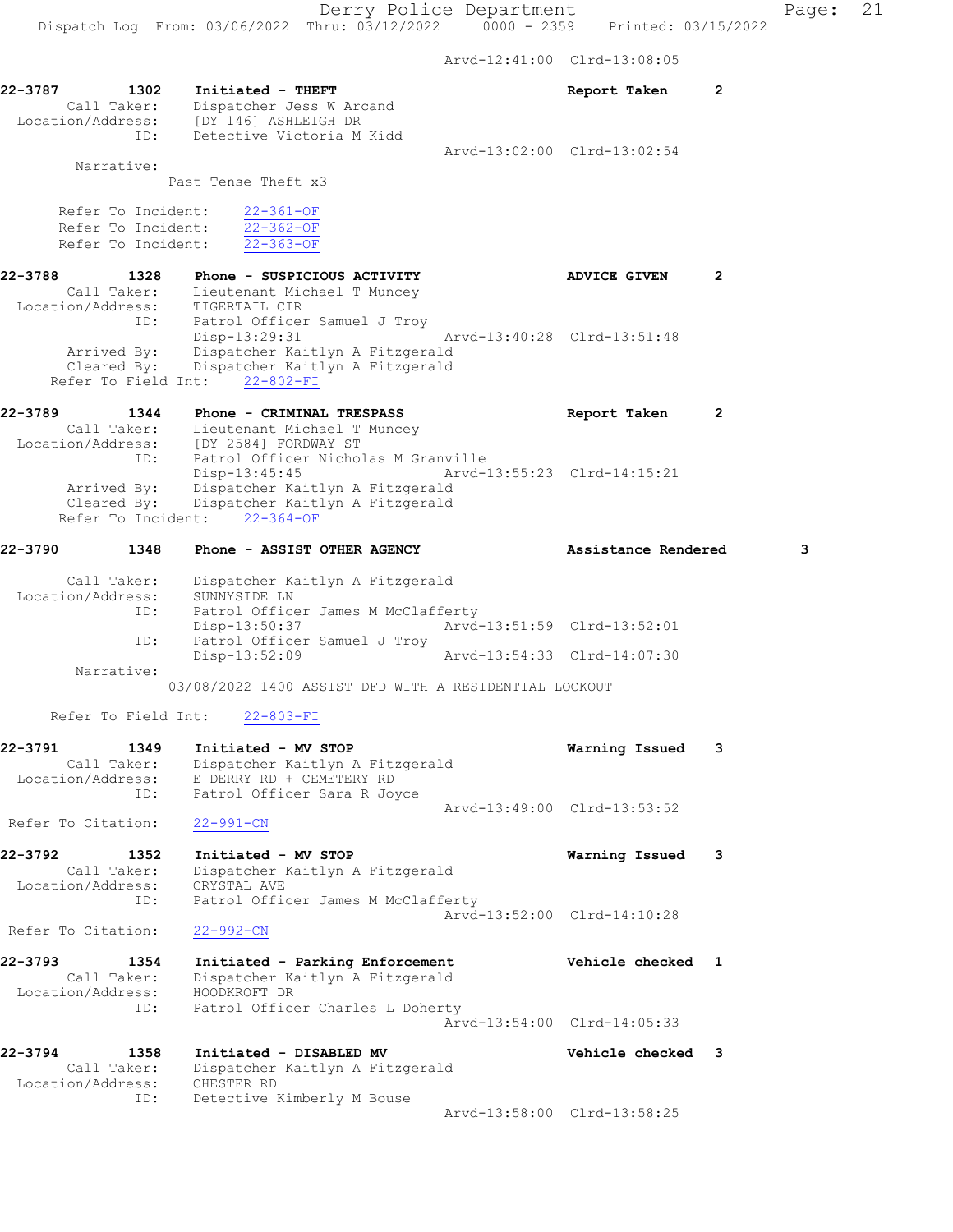Derry Police Department Fage: 22 Dispatch Log From:  $03/06/2022$  Thru:  $03/12/2022$  0000 - 2359 Printed: 03/15/2022 22-3795 1411 Phone - MV ACCIDENT Report Taken 1 Call Taker: Dispatcher Kaitlyn A Fitzgerald Location/Address: TSIENNETO RD ID: Patrol Officer James M McClafferty Disp-14:13:49 Arvd-14:16:42 Clrd-14:46:43 Narrative: 03/08/2022 1423 OFF WITH NH 4923560 AND NH 4059397 Narrative: 03/08/2022 1446 PERRY VS DOUCET, NONREPORTABLE Refer To Accident: 22-139-AC 22-3796 1427 Radio - MV ACCIDENT Services Rendered 1 Call Taker: Dispatcher Kaitlyn A Fitzgerald Location/Address: MANCHESTER RD ID: Patrol Officer Samuel J Troy Disp-14:28:04 Arvd-14:34:23 Clrd-14:37:28 ID: Sergeant Seth Plumer Disp-14:33:04 Arvd-14:33:05 Clrd-14:37:14 Narrative: 03/08/2022 1437 EXCHANGED INFORMATION PRIOR TO ARRIVAL 22-3797 1455 Initiated - IDENTITY THEFT The Report Taken 2 Call Taker: Detective Victoria M Kidd Location/Address: BLACKBERRY RD ID: Detective Victoria M Kidd Arvd-14:55:00 Clrd-15:36:29 Refer To Incident: 22-365-OF 22-3798 1513 Walk-In - WARRANT ARREST Arrest(s) Made 2 Call Taker: Dispatcher Christina L Power Location/Address: MUNICIPAL DR ID: Patrol Officer Casey J Noyes Disp-15:16:33 Arvd-15:24:00 Clrd-15:46:13 Arrived By: Sergeant Jared Knox ID: Detective Victoria M Kidd Disp-15:36:40 Arvd-15:36:42 Clrd-16:07:34 Dispatched By: Detective Victoria M Kidd Arrived By: Detective Victoria M Kidd Narrative: subject into hq's on a warrant for theft. Cote, Kirsten 153 Bypass Derry, NH dob 060993 Narrative: 03/08/2022 1624 prisoner checked Narrative: released on PR bail with a court date of 4/28 Refer To Arrest: 22-224-AR 22-3799 1531 Initiated - FOLLOW-UP Cleared 2 Call Taker: Dispatcher Christina L Power Location/Address: MANNING ST ID: Patrol Officer Ryan M Panaro Arvd-15:31:00 Clrd-15:38:02 22-3800 1534 Phone - ATTEMPTED THEFT Report Taken 2 Call Taker: Dispatcher Christina L Power Location/Address: GORDON RD ID: Patrol Officer Ryan M Panaro Disp-15:38:11 Arvd-15:43:18 Clrd-15:58:47 Refer To Incident: 22-366-OF 22-3801 1546 Phone - DISPERSE A GROUP Matter Rectified 2 Call Taker: Dispatcher Christina L Power Location/Address: CRYSTAL AVE ID: Patrol Officer Samuel J Troy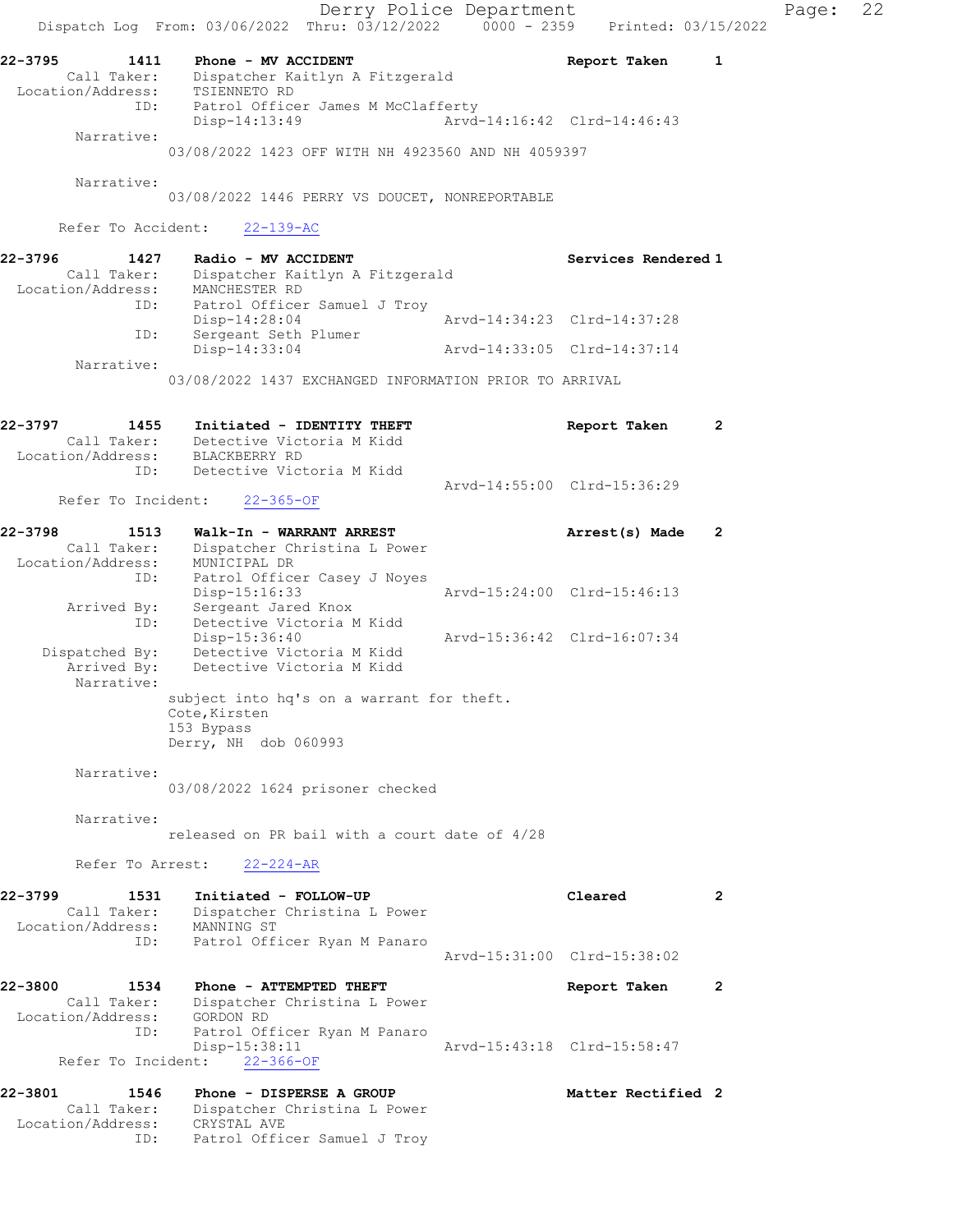|                                  | Dispatch Log From: 03/06/2022 Thru: 03/12/2022 0000 - 2359 Printed: 03/15/2022  | Derry Police Department |                             |                | Page: | 23 |
|----------------------------------|---------------------------------------------------------------------------------|-------------------------|-----------------------------|----------------|-------|----|
|                                  |                                                                                 |                         |                             |                |       |    |
| ID:                              | Disp-15:47:36<br>Sergeant Jeffrey M Dawe                                        |                         | Arvd-15:48:36 Clrd-16:13:13 |                |       |    |
| Refer To Field Int:              | Disp-15:58:17<br>22-786-FI                                                      |                         | Arvd-15:58:19 Clrd-16:13:17 |                |       |    |
| 22-3802<br>1556                  | Phone - SUSPICIOUS ACTIVITY                                                     |                         | Gone on Arrival 2           |                |       |    |
| Location/Address:                | Call Taker: Dispatcher Christina L Power<br>HAMPSHIRE DR                        |                         |                             |                |       |    |
| ID:                              | Patrol Officer Casey J Noyes<br>Disp-15:58:04                                   |                         | Arvd-16:10:05 Clrd-16:10:07 |                |       |    |
| Narrative:                       | silver hyundai                                                                  |                         |                             |                |       |    |
| 22-3803<br>1629                  | Initiated - MV STOP                                                             |                         | Warning Issued 3            |                |       |    |
|                                  | Call Taker: Dispatcher Christina L Power<br>Location/Address: N MAIN ST         |                         |                             |                |       |    |
| ID:                              | Patrol Officer Nathan S Lavoie                                                  |                         | Arvd-16:29:00 Clrd-16:42:33 |                |       |    |
| Refer To Citation:               | $22 - 993 - CN$                                                                 |                         |                             |                |       |    |
| 22-3804<br>1631                  | Phone - Search Warrant<br>Call Taker: Dispatcher Christina L Power              |                         | Cleared                     | $\overline{2}$ |       |    |
|                                  | Location/Address: MUNICIPAL DR<br>ID: Detective Kevin G Ruppel<br>Disp-16:32:22 |                         | Arvd-16:32:23 Clrd-16:46:43 |                |       |    |
| Narrative:                       |                                                                                 |                         |                             |                |       |    |
|                                  | 03/08/2022 1631 search warrant start time.                                      |                         |                             |                |       |    |
| Narrative:                       | 03/08/2022 1643 search warrant end time.                                        |                         |                             |                |       |    |
| Refer To Incident:               | $21 - 2079 - OF$                                                                |                         |                             |                |       |    |
| 22-3805<br>1642                  | Initiated - MV STOP                                                             |                         | Warning Issued              | 3              |       |    |
| Location/Address:                | Call Taker: Dispatcher Christina L Power<br>BYPASS 28                           |                         |                             |                |       |    |
| ID:                              | Patrol Officer Nathan S Lavoie                                                  |                         | Arvd-16:42:00 Clrd-16:52:55 |                |       |    |
| Refer To Citation:               | $22 - 994 - CN$                                                                 |                         |                             |                |       |    |
| 22-3806<br>1654                  | Phone - JUVENILE OFFENSES                                                       |                         | Report Taken                | $\mathbf{2}$   |       |    |
| Call Taker:<br>Location/Address: | Sergeant Jared Knox<br>[DY 2113] CRYSTAL AVE                                    |                         |                             |                |       |    |
| ID:                              | Patrol Officer Samuel J Troy<br>Disp-16:56:45                                   |                         | Arvd-17:00:15 Clrd-17:26:29 |                |       |    |
| Arrived By:                      | Dispatcher Christina L Power                                                    |                         |                             |                |       |    |
| Cleared By:<br>ID:               | Dispatcher Christina L Power<br>Patrol Officer Nathan S Lavoie                  |                         |                             |                |       |    |
| Dispatched By:                   | Disp-17:03:02<br>Dispatcher Christina L Power                                   |                         | Arvd-17:03:04 Clrd-17:26:32 |                |       |    |
| Arrived By:<br>Cleared By:       | Dispatcher Christina L Power<br>Dispatcher Christina L Power                    |                         |                             |                |       |    |
| Refer To Incident:               | $22 - 367 - OF$                                                                 |                         |                             |                |       |    |
| 22-3807<br>1704                  | Initiated - MV STOP                                                             |                         | Warning Issued              | -3             |       |    |
| Call Taker:<br>Location/Address: | Dispatcher Christina L Power<br>CRYSTAL AVE                                     |                         |                             |                |       |    |
| ID:                              | Patrol Officer Ryan M Panaro                                                    |                         | Arvd-17:04:00 Clrd-17:12:04 |                |       |    |
| Refer To Citation:               | $22 - 995 - CN$                                                                 |                         |                             |                |       |    |
| 22-3808<br>1711                  | Initiated - MV STOP                                                             |                         | Warning Issued              | 3              |       |    |
| Call Taker:<br>Location/Address: | Dispatcher Christina L Power<br>BIRCH ST                                        |                         |                             |                |       |    |
| ID:                              | Patrol Officer Casey J Noyes                                                    |                         | Arvd-17:11:00 Clrd-17:17:39 |                |       |    |
| Refer To Citation:               | $22 - 996 - CN$                                                                 |                         |                             |                |       |    |
| 22-3809<br>1746<br>Call Taker:   | Other - JUVENILE OFFENSES<br>Patrol Officer Robert Corwin                       |                         | Report Taken                | $\overline{2}$ |       |    |
|                                  |                                                                                 |                         |                             |                |       |    |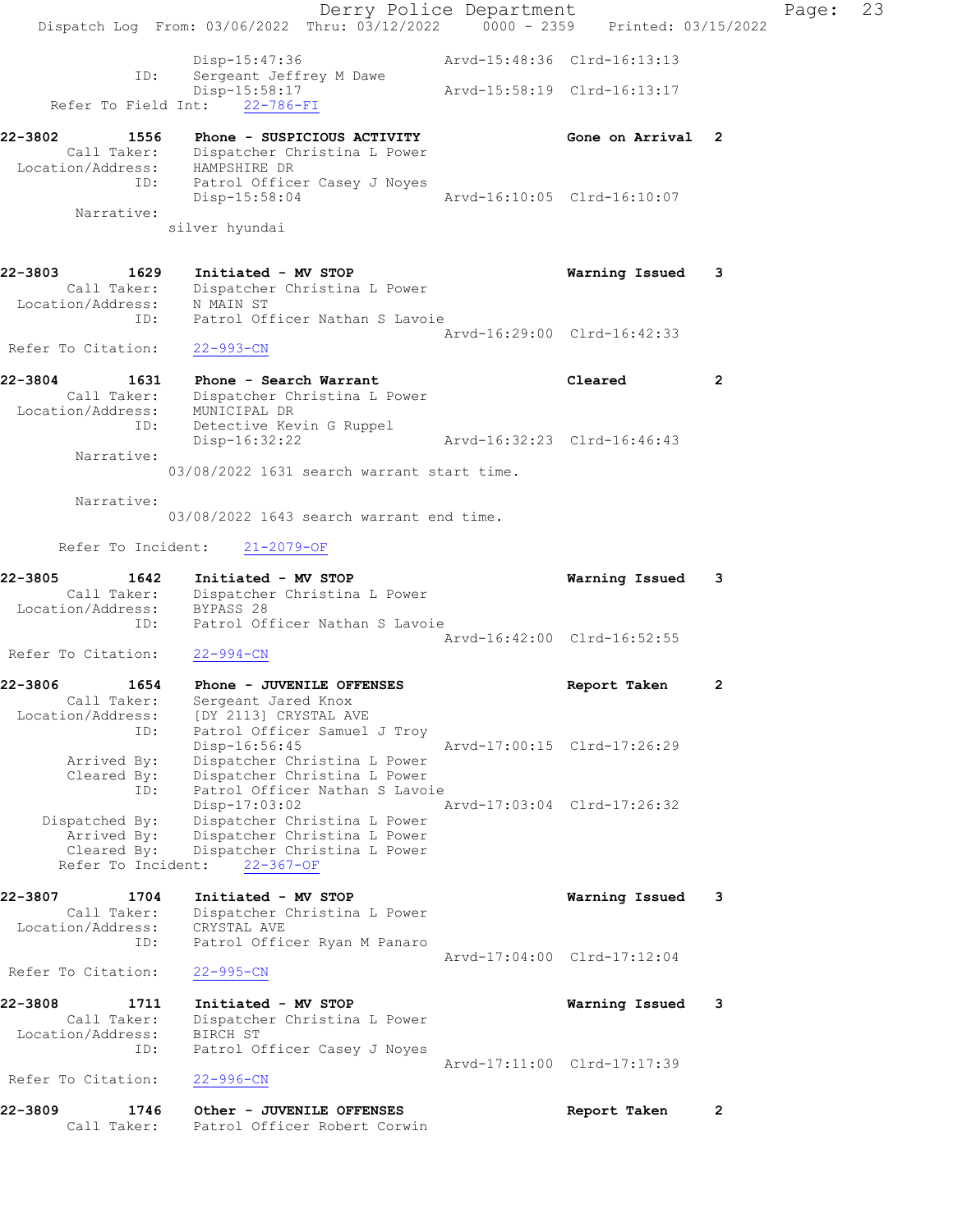Derry Police Department Form Page: 24 Dispatch Log From: 03/06/2022 Thru: 03/12/2022 0000 - 2359 Printed: 03/15/2022 Location/Address: [DY 2] MUNICIPAL DR<br>ID: Patrol Officer Rober Patrol Officer Robert Corwin<br>Disp-17:46:42 Arvd-17:46:45 Clrd-17:46:56 Refer To Incident: 22-368-OF 22-3810 1755 Walk-In - THEFT Report Taken 2 Call Taker: Patrol Officer Robert Corwin Location/Address: [DY 2] MUNICIPAL DR ID: Patrol Officer Robert Corwin Disp-17:56:00 Arvd-17:56:04 Clrd-18:12:33 Narrative: theft of firearm Refer To Incident: 22-369-OF 22-3811 1804 Initiated - MV STOP Warning Issued 3 Call Taker: Dispatcher Christina L Power Location/Address: OLD CHESTER RD ID: Patrol Officer Nathan S Lavoie Arvd-18:04:00 Clrd-18:12:48 Refer To Citation: 22-997-CN 22-3812 1810 Phone - IDENTITY THEFT CHERET Report Taken 2 Call Taker: Patrol Officer Robert Corwin Location/Address: FAIRWAY DR ID: Patrol Officer Samuel J Troy Disp-18:11:53 Arvd-18:13:36 Clrd-19:14:35 Arrived By: Dispatcher Christina L Power Cleared By: Dispatcher Christina L Power Narrative: possible fraud Refer To Incident: 22-370-OF 22-3813 1830 Phone - MV ACCIDENT **Report Taken** 1 Call Taker: Dispatcher Christina L Power Location/Address: CEMETERY RD + HUMPHREY RD<br>ID: Patrol Officer Casey J Noy Patrol Officer Casey J Noyes<br>Disp-18:30:59 Disp-18:30:59 Arvd-18:32:26 Clrd-20:01:20 ID: Patrol Officer Kevin L Davies<br>Disp-18:31:02 Disp-18:31:02 Arvd-18:34:09 Clrd-19:10:56 ID: Sergeant Jeffrey M Dawe<br>Disp-18:31:29 Disp-18:31:29 Arvd-18:39:40 Clrd-18:59:47<br>ID: Patrol Officer Nathan S Lavoie Patrol Officer Nathan S Lavoie Disp-18:38:01 Arvd-18:39:41 Clrd-19:10:54 Narrative: 03/08/2022 1846 next on the list requested, LBP assigned Narrative: 03/08/2022 1903 wrecker on scene Narrative: McRae vs roadside, full report Refer To Accident: 22-140-AC 22-3814 1959 Phone - DOMESTIC DISTURBANCE Verbal in Nature 1 Call Taker: Patrol Officer Robert Corwin Location/Address: S MAIN ST ID: Patrol Officer Samuel J Troy Disp-20:00:24 Arvd-20:02:16 Clrd-20:22:00 Arrived By: Dispatcher Christina L Power Cleared By: Dispatcher Christina L Power ID: Patrol Officer Kevin L Davies Disp-20:00:37 Arvd-20:02:16 Clrd-20:21:38 Arrived By: Dispatcher Christina L Power Cleared By: Dispatcher Christina L Power ID: Sergeant Jeffrey M Dawe<br>Disp-20:01:35 Disp-20:01:35 Arvd-20:07:11 Clrd-20:21:35 Dispatched By: Dispatcher Christina L Power Arrived By: Dispatcher Christina L Power Cleared By: Dispatcher Christina L Power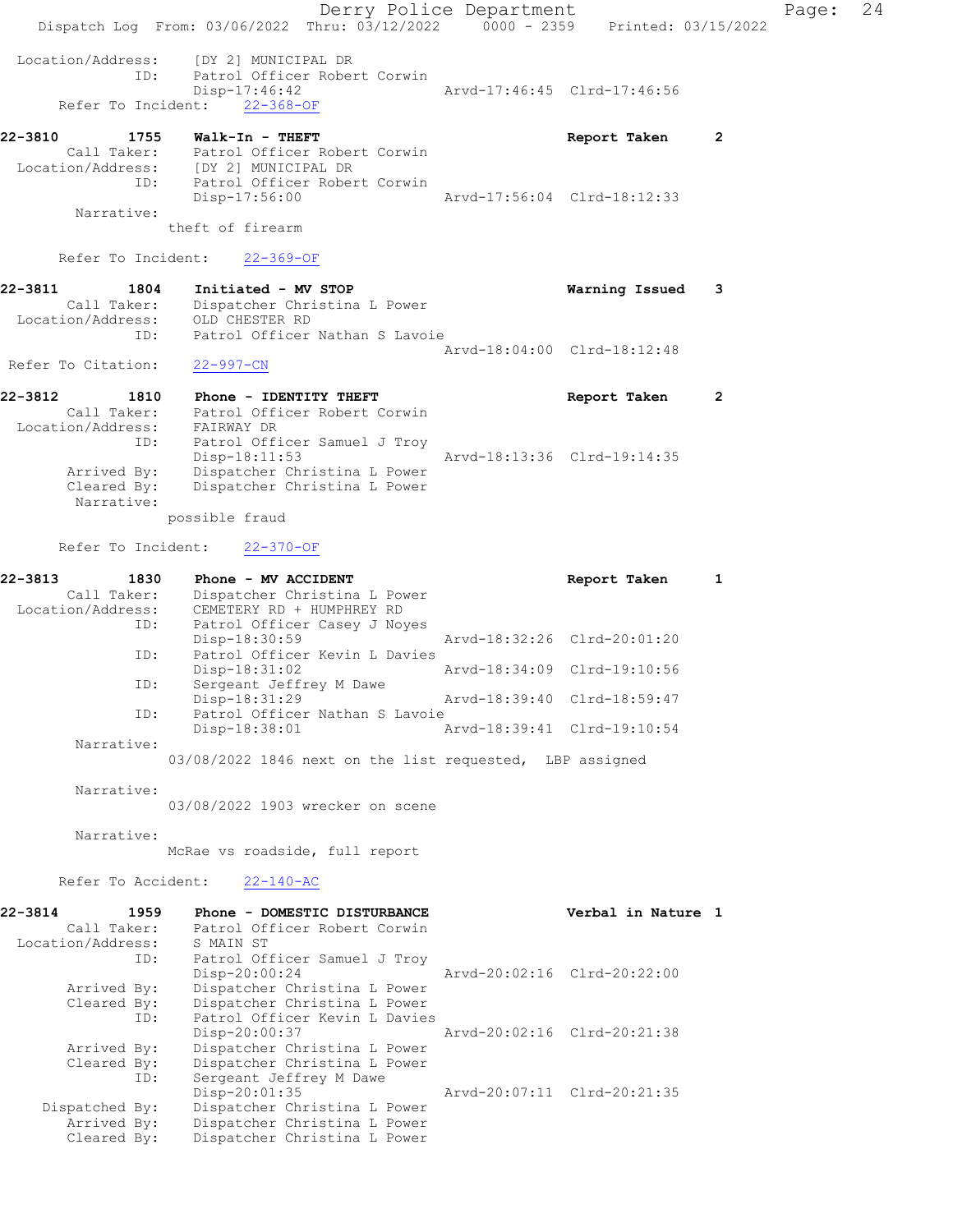Refer To Field Int: 22-787-FI

| 22-3815<br>2023   | Phone - ANIMAL COMPLAINT     | Matter Rectified 1          |  |
|-------------------|------------------------------|-----------------------------|--|
| Call Taker:       | Patrol Officer Robert Corwin |                             |  |
| Location/Address: | HOWARD ST                    |                             |  |
| ID:               | Patrol Officer Samuel J Troy |                             |  |
|                   | Disp-20:24:29                | Arvd-20:30:36 Clrd-20:36:46 |  |
| Arrived By:       | Dispatcher Christina L Power |                             |  |
| Cleared By:       | Dispatcher Christina L Power |                             |  |
| Narrative:        |                              |                             |  |
|                   | dog returned home.           |                             |  |

22-3816 2032 Initiated - MV STOP Warning Issued 3 Call Taker: Dispatcher Christina L Power Location/Address: HAMPSTEAD RD ID: Patrol Officer Nathan S Lavoie Arvd-20:32:00 Clrd-20:43:56 Refer To Citation: 22-998-CN 22-3817 2038 Initiated - MV STOP Warning Issued 3

| Call Taker:        | Dispatcher Christina L Power |                             |                             |
|--------------------|------------------------------|-----------------------------|-----------------------------|
| Location/Address:  | CRYSTAL AVE                  |                             |                             |
| ID:                | Patrol Officer Ryan M Panaro |                             |                             |
|                    |                              |                             | Arvd-20:38:00 Clrd-20:46:21 |
| ID:                | Patrol Officer Samuel J Troy |                             |                             |
|                    | Disp-20:40:48                | Arvd-20:40:50 Clrd-20:46:19 |                             |
| Refer To Citation: | $22 - 999 - CN$              |                             |                             |

| 22-3818           | 2104        | Phone - UNWANTED SUBJECT      | Matter Rectified 2          |  |
|-------------------|-------------|-------------------------------|-----------------------------|--|
|                   | Call Taker: | Dispatcher Christina L Power  |                             |  |
| Location/Address: |             | ASHLEIGH DR                   |                             |  |
|                   | ID:         | Patrol Officer Ryan M Panaro  |                             |  |
|                   |             | $Disp-21:05:49$               | Arvd-21:10:30 Clrd-21:24:52 |  |
|                   | ID:         | Patrol Officer Kevin L Davies |                             |  |
|                   |             | $Disp-21:05:51$               | Arvd-21:10:31 Clrd-21:24:41 |  |
|                   | ID:         | Sergeant Jeffrey M Dawe       |                             |  |
|                   |             | $Disp-21:10:34$               | Arvd-21:10:36 Clrd-21:24:39 |  |
|                   | ID:         | Patrol Officer Samuel J Troy  |                             |  |
|                   |             | Disp-21:13:37                 | Arvd-21:13:40 Clrd-21:24:43 |  |
| 22-3819           | 2106        | Initiated - MV STOP           | Warning Issued              |  |

#### Call Taker: Dispatcher Christina L Power Location/Address: HAMPSTEAD RD ID: Patrol Officer Nathan S Lavoie Arvd-21:06:00 Clrd-21:18:33 Refer To Citation: 22-1000-CN

| 22-3820           | 2126        | Phone - ALARM, BURGLAR       | False Alarm                 |  |
|-------------------|-------------|------------------------------|-----------------------------|--|
|                   | Call Taker: | Dispatcher Christina L Power |                             |  |
| Location/Address: |             | [DY 2840] MANCHESTER RD      |                             |  |
|                   | ID:         | Patrol Officer Ryan M Panaro |                             |  |
|                   |             | Disp-21:26:57                | Arvd-21:27:52 Clrd-21:34:09 |  |
|                   | ID:         | Patrol Officer Samuel J Troy |                             |  |
|                   |             | $Disp-21:27:00$              | Arvd-21:28:21 Clrd-21:34:11 |  |
|                   | Narrative:  |                              |                             |  |

checked and no issues.

# Refer To Field Int: 22-807-FI

| 22-3821            | 2218              | Initiated - MV STOP          |                             | Warning Issued 3 |  |
|--------------------|-------------------|------------------------------|-----------------------------|------------------|--|
|                    | Call Taker:       | Dispatcher Christina L Power |                             |                  |  |
|                    | Location/Address: | E BROADWAY                   |                             |                  |  |
|                    | ID:               | Patrol Officer Ryan M Panaro |                             |                  |  |
|                    |                   |                              | Aryd-22:18:00 Clrd-22:22:21 |                  |  |
| Refer To Citation: |                   | 22-1001-CN                   |                             |                  |  |

22-3822 2302 Initiated - MV CHECK SENT ON THEIR WAY 1 Call Taker: Dispatcher Jonathon S Pickering Location/Address: ASHLEIGH DR ID: Patrol Officer Kevin L Davies Arvd-23:02:00 Clrd-23:04:44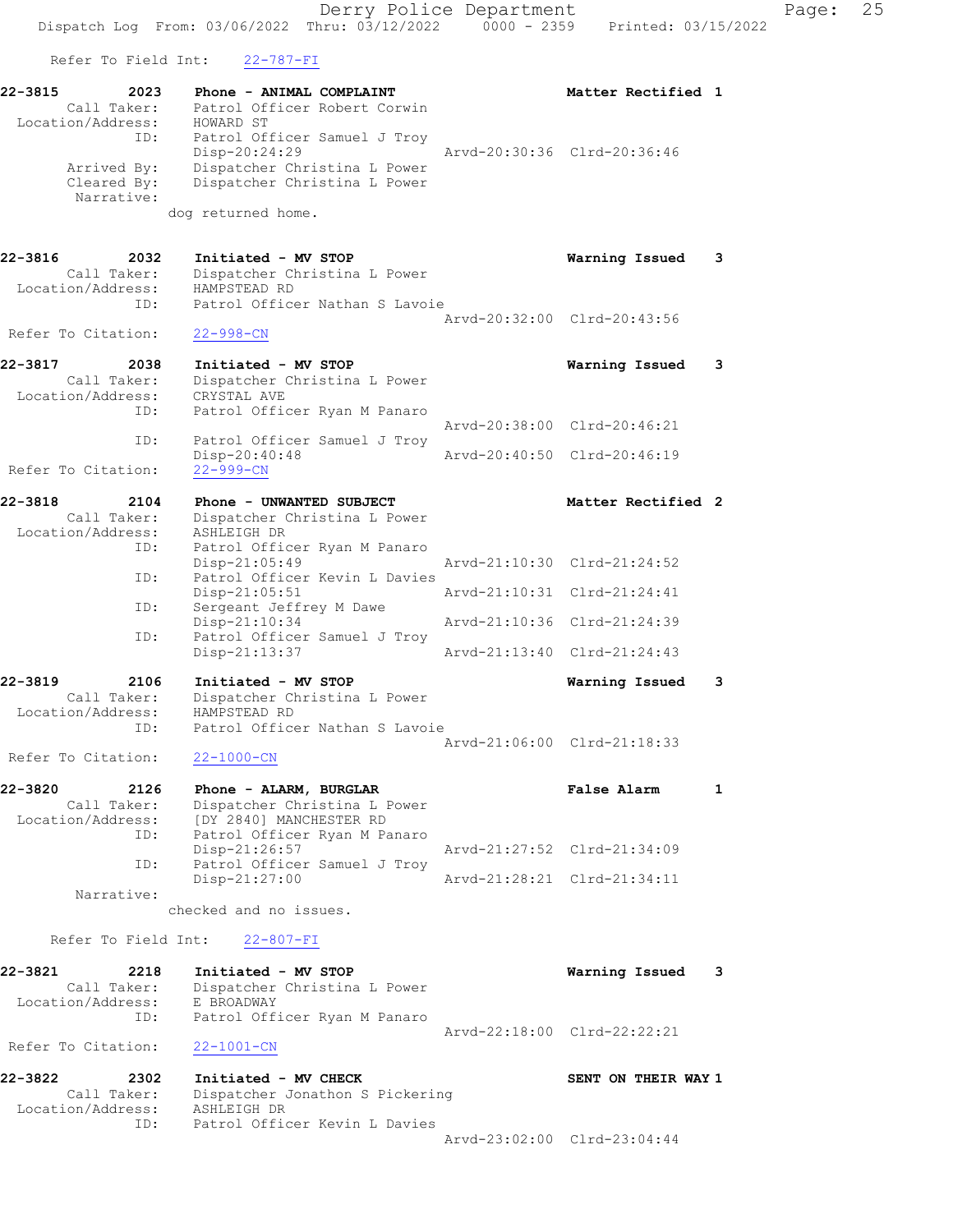Dispatch Log From: 03/06/2022 Thru: 03/12/2022 0000 - 2359 Printed: 03/15/2022 22-3823 2320 Initiated - MV STOP Warning Issued 3 Call Taker: Dispatcher Jonathon S Pickering Location/Address: [DY 1198] BYPASS 28 ID: Patrol Officer Jack Stafford Arvd-23:20:00 Clrd-23:30:16 Refer To Citation: 22-1002-CN 22-3824 2321 Initiated - PROPERTY CHECK Services Rendered 2 Call Taker: Dispatcher Jonathon S Pickering Location/Address: ROLLINS ST ID: Patrol Officer Andrew R Kennedy Arvd-23:21:00 Clrd-23:26:32 22-3825 2327 Phone - ASSIST CITIZEN 22-3825 Assistance Rendered 3 Call Taker: Dispatcher Jonathon S Pickering Location/Address: [DY 146] ASHLEIGH DR ID: Patrol Officer Andrew R Kennedy Disp-23:31:17 Arvd-23:31:17 Clrd-23:32:00 ID: Patrol Officer Kevin L Davies Disp-23:31:18 Arvd-23:33:25 Clrd-03/09/2022 @ 00:02:18<br>ID: Patrol Officer Andrew R Kennedy Patrol Officer Andrew R Kennedy<br>Disp-23:32:40 <br>Arvd-23:32:47 Clrd-03/09/2022 @ 00:02:19 Disp-23:32:40 Arvd-23:32:47 Clrd-03/09/2022 @ 00:02:19 ID: Sergeant Patrick H Dawson Disp-23:33:55 Arvd-23:33:55 Clrd-23:48:06 Narrative: 03/08/2022 2348 435 transporting two subjects to Sleep Inn in Londonderry s/m: 53401.2 Narrative: 03/08/2022 2354 435 off in Londonderry e/m: 53404.6 Refer To Field Int: 22-806-FI 22-3826 2331 Initiated - PROPERTY CHECK Services Rendered 2 Call Taker: Dispatcher Jonathon S Pickering Location/Address: PIERCE AVE ID: Patrol Officer Brendan S Holden Arvd-23:31:00 Clrd-23:32:13 22-3827 2332 Initiated - PROPERTY CHECK Services Rendered 2 Call Taker: Dispatcher Jonathon S Pickering Location/Address: ROLLINS ST ID: Patrol Officer Andrew R Kennedy Arvd-23:32:00 Clrd-23:32:40 22-3828 2340 Initiated - MV STOP Warning Issued 3 Call Taker: Dispatcher Jonathon S Pickering Location/Address: SOUTH AVE + RAILROAD AVE ID: Patrol Officer Brendan S Holden Arvd-23:40:00 Clrd-23:45:42 Refer To Citation: 22-1003-CN For Date: 03/09/2022 - Wednesday 22-3829 0002 Initiated - PROPERTY CHECK Services Rendered 2 Call Taker: Dispatcher Jonathon S Pickering Location/Address: SOUTH AVE ID: Patrol Officer Brendan S Holden Arvd-00:02:00 Clrd-00:02:42 22-3830 0009 Initiated - MV CHECK Vehicle checked 1 Call Taker: Dispatcher Jonathon S Pickering Location/Address: [DY 1879] S MAIN ST ID: Patrol Officer Jack Stafford Arvd-00:09:00 Clrd-00:14:47 ID: Patrol Officer Andrew R Kennedy Disp-00:11:06 Arvd-00:11:07 Clrd-00:14:48 Narrative: 03/09/2022 0014 vehicle unoccupied, property checked

Derry Police Department Fage: 26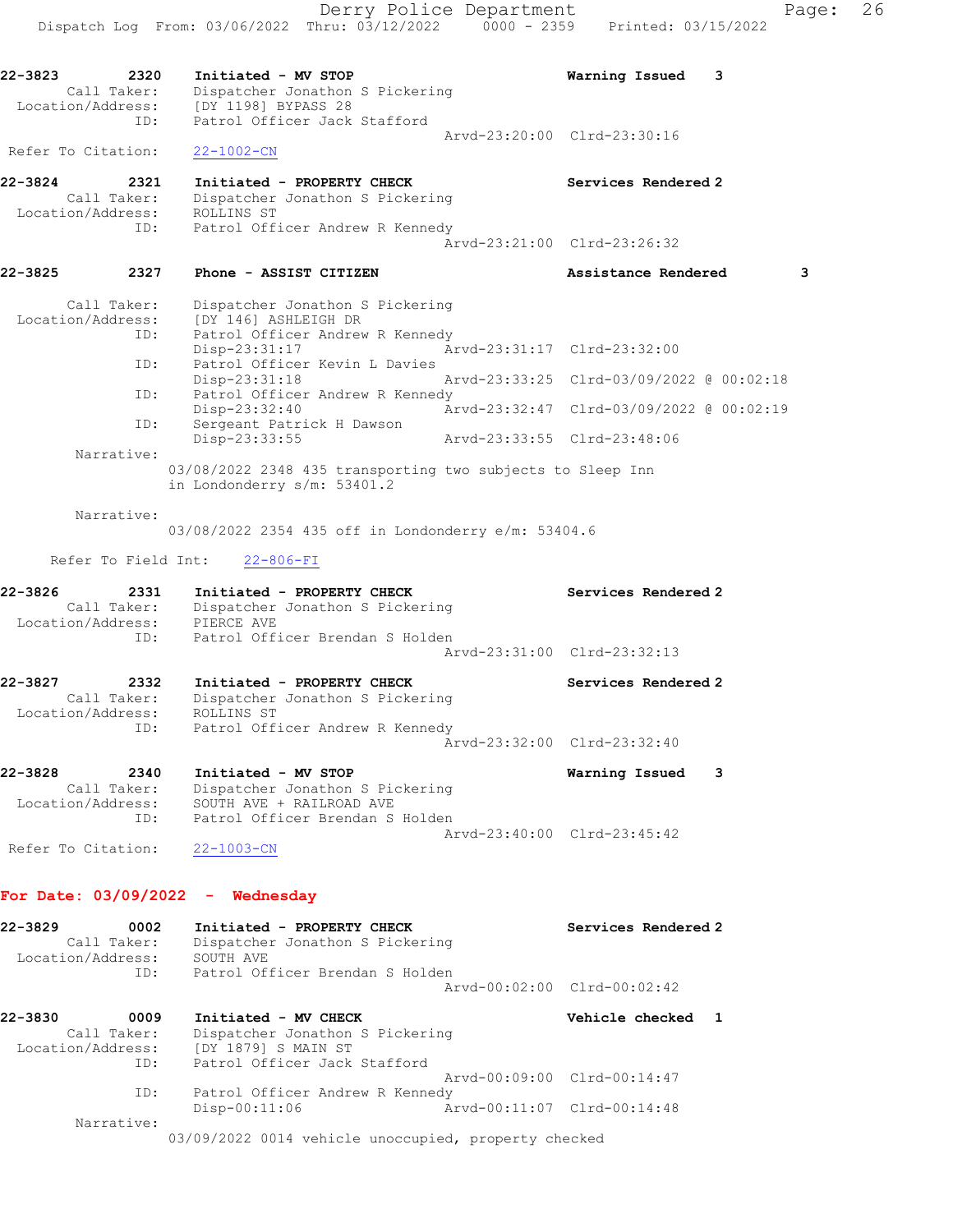22-3831 0041 Initiated - PROPERTY CHECK Services Rendered 2 Call Taker: Dispatcher Jonathon S Pickering Location/Address: RT 111 ID: Sergeant Patrick H Dawson Arvd-00:41:00 Clrd-00:41:48 22-3832 0156 Initiated - MV CHECK Vehicle checked 1 Call Taker: Dispatcher Jonathon S Pickering Location/Address: [DY 1198] BYPASS 28 ID: Patrol Officer Jack Stafford Arvd-01:56:00 Clrd-01:58:21 22-3833 0214 Initiated - MV STOP Summons Issued 3 Call Taker: Dispatcher Jonathon S Pickering Location/Address: CRYSTAL AVE ID: Patrol Officer Andrew R Kennedy Arvd-02:14:00 Clrd-02:36:36 Refer To Citation: 22-1004-CN Refer To Summons: 22-225-AR 22-3834 0638 Phone - DELIVER A MESSAGE Message Delivered 1 Call Taker: Dispatcher Jonathon S Pickering Location/Address: FAITH DR ID: Sergeant Seth Plumer Disp-07:18:23 Arvd-07:18:57 Clrd-07:27:23 Dispatched By: Dispatcher Kaitlyn A Fitzgerald Arrived By: Dispatcher Kaitlyn A Fitzgerald Cleared By: Dispatcher Kaitlyn A Fitzgerald ID: Patrol Officer Brendan S Holden Disp-07:18:31 Arvd-07:18:57 Clrd-07:27:23 Dispatched By: Dispatcher Kaitlyn A Fitzgerald Arrived By: Dispatcher Kaitlyn A Fitzgerald Cleared By: Dispatcher Kaitlyn A Fitzgerald ID: Patrol Officer Blake A Martineau Disp-07:18:36 Arvd-07:18:57 Clrd-07:27:23 Dispatched By: Dispatcher Kaitlyn A Fitzgerald Arrived By: Dispatcher Kaitlyn A Fitzgerald Cleared By: Dispatcher Kaitlyn A Fitzgerald 22-3835 0710 Initiated - MEDICAL EMERGENCY Assistance Rendered 1 Call Taker: Dispatcher Kaitlyn A Fitzgerald Location/Address: PINKERTON ST ID: Patrol Officer Brian J Landry Arvd-07:10:00 Clrd-07:29:12 Narrative: 03/09/2022 0710 DFD NOTIFIED Refer To Field Int: 22-797-FI 22-3836 0726 Initiated - MV STOP Warning Issued 3 Call Taker: Dispatcher Kaitlyn A Fitzgerald Location/Address: [DY 949] N MAIN ST ID: Patrol Officer Sara R Joyce Arvd-07:26:00 Clrd-07:30:27 Refer To Citation: 22-1005-CN 22-3837 0730 Initiated - FOLLOW-UP No Action Required 2 Call Taker: Dispatcher Kaitlyn A Fitzgerald Location/Address: MUNICIPAL DR ID: Patrol Officer James M McClafferty Arvd-07:30:00 Clrd-07:33:07 22-3838 0734 Phone - SUSPICIOUS ACTIVITY Cone on Arrival 2 Call Taker: Dispatcher Kaitlyn A Fitzgerald Location/Address: E BROADWAY + CRYSTAL AVE ID: Patrol Officer Melissa M Houde Disp-07:42:16 Arvd-07:44:11 Clrd-07:49:16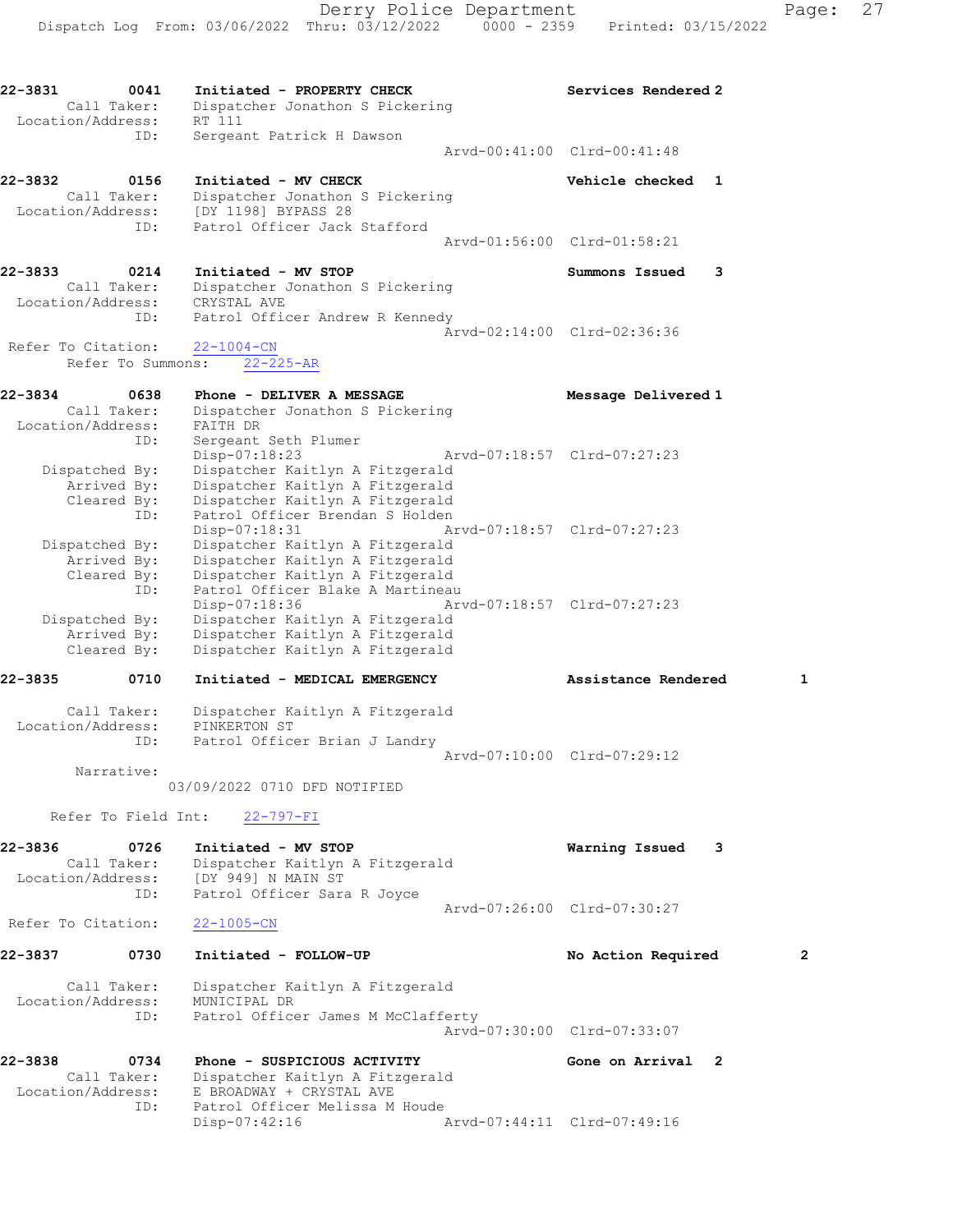|                              |                            | Dispatch Log From: 03/06/2022 Thru: 03/12/2022 0000 - 2359 Printed: 03/15/2022                                      | Derry Police Department |                                             |   | Page:        | 28 |
|------------------------------|----------------------------|---------------------------------------------------------------------------------------------------------------------|-------------------------|---------------------------------------------|---|--------------|----|
| 22-3839<br>Location/Address: | 0755<br>Call Taker:<br>ID: | Initiated - MV STOP<br>Dispatcher Kaitlyn A Fitzgerald<br>A ST<br>Patrol Officer Sara R Joyce                       |                         | Warning Issued                              | 3 |              |    |
| Refer To Citation:           |                            | $22 - 1007 - CN$                                                                                                    |                         | Arvd-07:55:00 Clrd-08:00:08                 |   |              |    |
| 22-3840<br>Location/Address: | 0802<br>Call Taker:<br>ID: | Initiated - MV STOP<br>Dispatcher Kaitlyn A Fitzgerald<br>CRYSTAL AVE                                               |                         | Warning Issued 3                            |   |              |    |
| Refer To Citation:           |                            | Patrol Officer Sara R Joyce<br>$22 - 1008 - CN$                                                                     |                         | Arvd-08:02:00 Clrd-08:06:00                 |   |              |    |
| 22-3841<br>Location/Address: | 0806<br>Call Taker:        | Initiated - SUBPOENA DELIVERY<br>Dispatcher Kaitlyn A Fitzgerald<br>SOUTH AVE                                       |                         | Not Served                                  | 1 |              |    |
|                              | ID:                        | Patrol Officer Melissa M Houde                                                                                      |                         | Arvd-08:06:00 Clrd-08:08:24                 |   |              |    |
| 22-3842                      | 0817<br>Call Taker:        | Phone - ERRATIC OPERATION<br>Dispatcher Kaitlyn A Fitzgerald<br>Location/Address: CHESTER RD                        |                         | Could Not Locate 2                          |   |              |    |
|                              | ID:                        | Patrol Officer Melissa M Houde<br>$Disp-08:19:40$                                                                   |                         | Arvd-08:20:21 Clrd-08:26:25                 |   |              |    |
|                              | ID:                        | Patrol Officer Brendan S Holden<br>Disp-08:22:29                                                                    |                         | Arvd-08:23:35 Clrd-08:23:37                 |   |              |    |
| 22-3843                      | 0819                       | Initiated - FOLLOW-UP                                                                                               |                         | No Action Required                          |   | $\mathbf{2}$ |    |
| Location/Address:            | Call Taker:<br>ID:         | Dispatcher Kaitlyn A Fitzgerald<br>MUNICIPAL DR<br>Patrol Officer Brendan S Holden                                  |                         | Arvd-08:19:00 Clrd-08:22:22                 |   |              |    |
| 22-3844                      | 0822                       | Phone - ALARM, BURGLAR                                                                                              |                         | Cancelled Prior to Arrival 1                |   |              |    |
| Location/Address:            | Call Taker:                | Dispatcher Kaitlyn A Fitzgerald<br>[DY 3509] MONTGOMERY FARM RD                                                     |                         |                                             |   |              |    |
| 22-3845<br>Location/Address: | 0836<br>Call Taker:<br>ID: | Initiated - MV STOP<br>Dispatcher Kaitlyn A Fitzgerald<br>N MAIN ST<br>Patrol Officer Sara R Joyce                  |                         | Warning Issued                              | 3 |              |    |
| Refer To Citation:           |                            | $22 - 1009 - CN$                                                                                                    |                         | Arvd-08:36:00 Clrd-08:41:30                 |   |              |    |
| 22-3846<br>Location/Address: | 0839<br>Call Taker:        | Initiated - MV STOP<br>Dispatcher Kaitlyn A Fitzgerald<br>E BROADWAY                                                |                         | Warning Issued 3                            |   |              |    |
| Refer To Citation:           | ID:                        | Patrol Officer Melissa M Houde<br>$22 - 1010 - CN$                                                                  |                         | Arvd-08:39:00 Clrd-08:43:23                 |   |              |    |
| 22-3847<br>Location/Address: | 0845<br>Call Taker:<br>ID: | Initiated - MV STOP<br>Dispatcher Kaitlyn A Fitzgerald<br>W BROADWAY + FORDWAY ST<br>Patrol Officer Melissa M Houde |                         | Summons Issued 3                            |   |              |    |
| Refer To Citation:           |                            | 22-816-000007                                                                                                       |                         | Arvd-08:45:00 Clrd-08:50:05                 |   |              |    |
| 22-3848<br>Location/Address: | 0909<br>Call Taker:<br>ID: | Phone - MV ACCIDENT<br>Dispatcher Kaitlyn A Fitzgerald<br>ASHLEIGH DR<br>Patrol Officer Sara R Joyce                |                         | Report Taken<br>Arvd-09:16:46 Clrd-09:48:53 | 1 |              |    |
|                              | Narrative:                 | Disp-09:12:59<br>03/09/2022 0921 OFF WITH NH 5008433                                                                |                         |                                             |   |              |    |
|                              | Narrative:                 | 03/09/2022 0948 RENZI VS PARKED TRUCK, NONREPORTABLE                                                                |                         |                                             |   |              |    |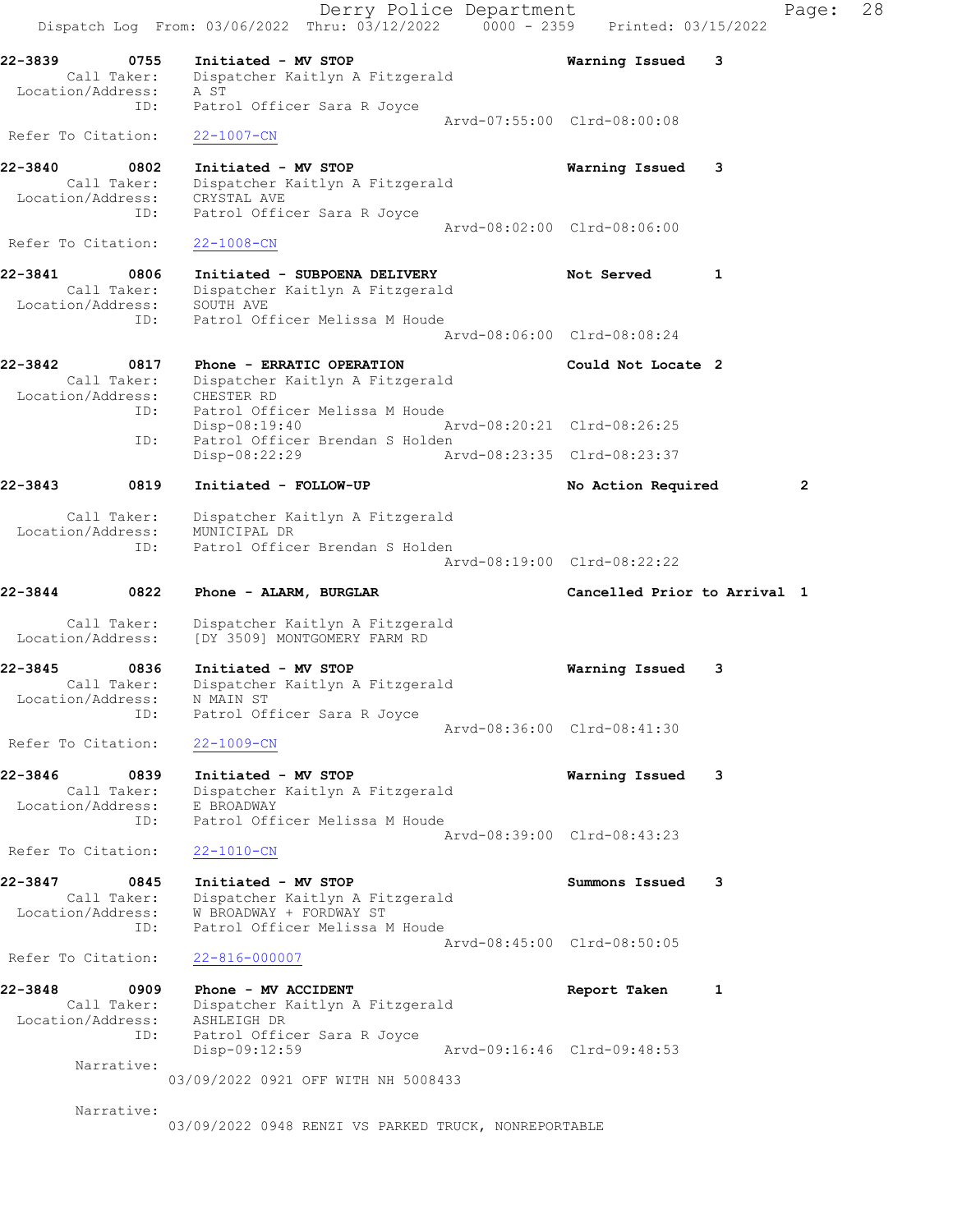Refer To Accident: 22-141-AC

| 22-3849           | 0923        | Phone - HIT AND RUN             |                             | Report Taken                |  |
|-------------------|-------------|---------------------------------|-----------------------------|-----------------------------|--|
|                   | Call Taker: | Dispatcher Kaitlyn A Fitzgerald |                             |                             |  |
| Location/Address: |             | BYPASS 28                       |                             |                             |  |
|                   | ID:         | Patrol Officer Brendan S Holden |                             |                             |  |
|                   |             | Disp-09:24:38                   | Arvd-09:29:24 Clrd-09:44:27 |                             |  |
|                   | ID:         | Patrol Officer Collin Kennedy   |                             |                             |  |
|                   |             | $Disp-09:24:41$                 |                             | Arvd-09:26:31 Clrd-09:44:20 |  |
|                   | Narrative:  |                                 |                             |                             |  |

03/09/2022 0946 VEHICLE VS PEDESTRIAN

Refer To Incident: 22-371-OF

# 22-3850 0936 Initiated - FOLLOW-UP No Action Required 2 Call Taker: Dispatcher Kaitlyn A Fitzgerald Location/Address: MUNICIPAL DR ID: Patrol Officer Melissa M Houde

| 0958              | Phone - UNATTENDED DEATH |                                               | Report Taken                                                                                                                               | $\overline{2}$                                                                                                                                                                                                                                       |
|-------------------|--------------------------|-----------------------------------------------|--------------------------------------------------------------------------------------------------------------------------------------------|------------------------------------------------------------------------------------------------------------------------------------------------------------------------------------------------------------------------------------------------------|
| Call Taker:       |                          |                                               |                                                                                                                                            |                                                                                                                                                                                                                                                      |
| Location/Address: | MAPLE ST                 |                                               |                                                                                                                                            |                                                                                                                                                                                                                                                      |
|                   |                          |                                               |                                                                                                                                            |                                                                                                                                                                                                                                                      |
|                   | Disp-10:01:01            |                                               |                                                                                                                                            |                                                                                                                                                                                                                                                      |
|                   |                          |                                               |                                                                                                                                            |                                                                                                                                                                                                                                                      |
|                   | $Disp-10:01:04$          |                                               |                                                                                                                                            |                                                                                                                                                                                                                                                      |
|                   |                          |                                               |                                                                                                                                            |                                                                                                                                                                                                                                                      |
|                   | Disp-10:01:48            |                                               |                                                                                                                                            |                                                                                                                                                                                                                                                      |
| ID:               | Sergeant Seth Plumer     |                                               |                                                                                                                                            |                                                                                                                                                                                                                                                      |
|                   | Disp-10:09:43            |                                               |                                                                                                                                            |                                                                                                                                                                                                                                                      |
|                   | Detective Peter A Houlis |                                               |                                                                                                                                            |                                                                                                                                                                                                                                                      |
|                   | $Disp-11:07:44$          |                                               |                                                                                                                                            |                                                                                                                                                                                                                                                      |
| ID:               | Detective Kevin G Ruppel |                                               |                                                                                                                                            |                                                                                                                                                                                                                                                      |
|                   | $Disp-11:07:48$          |                                               |                                                                                                                                            |                                                                                                                                                                                                                                                      |
| ID:               |                          |                                               |                                                                                                                                            |                                                                                                                                                                                                                                                      |
|                   | $Disp-11:55:06$          |                                               |                                                                                                                                            |                                                                                                                                                                                                                                                      |
| Narrative:        |                          |                                               |                                                                                                                                            |                                                                                                                                                                                                                                                      |
|                   |                          | ID: Patrol Officer Sara R Joyce<br>ID:<br>ID: | Dispatcher Kaitlyn A Fitzgerald<br>ID: Patrol Officer Collin Kennedy<br>Patrol Officer Melissa M Houde<br>Detective Sergeant Ryan O'Rourke | Arvd-09:36:00 Clrd-10:00:45<br>Arvd-10:01:43 Clrd-10:01:45<br>Arvd-10:03:02 Clrd-11:19:48<br>Arvd-10:03:01 Clrd-12:49:31<br>Arvd-10:09:45 Clrd-12:49:31<br>Arvd-11:11:27 Clrd-12:49:31<br>Arvd-11:11:29 Clrd-12:49:31<br>Arvd-11:55:07 Clrd-12:49:23 |

03/09/2022 1015 A2 NOTIFIED

#### Narrative:

03/09/2022 1132 A3 NOTIFIED

#### Narrative:

03/09/2022 1133 CA NOTIFIED

Narrative:

03/09/2022 1136 RCSD NOTIFIED TO PAGE ME

#### Narrative:

03/09/2022 1144 ME SHEA NOTIFIED AND RESPONDING

# Narrative:

03/09/2022 1159 ME ON SCENE

# Narrative:

03/09/2022 1206 PEABODYS NOTIFIED

# Narrative:

03/09/2022 1215 NEXT OF KIN NOTIFIED

#### Narrative:

03/09/2022 1237 PEABODYS ON SCENE

# Refer To Incident: 22-374-OF

# 22-3852 1032 Phone - ROAD RAGE Report Taken 1 Call Taker: Dispatcher Kaitlyn A Fitzgerald Location/Address: CRYSTAL AVE ID: Patrol Officer Blake A Martineau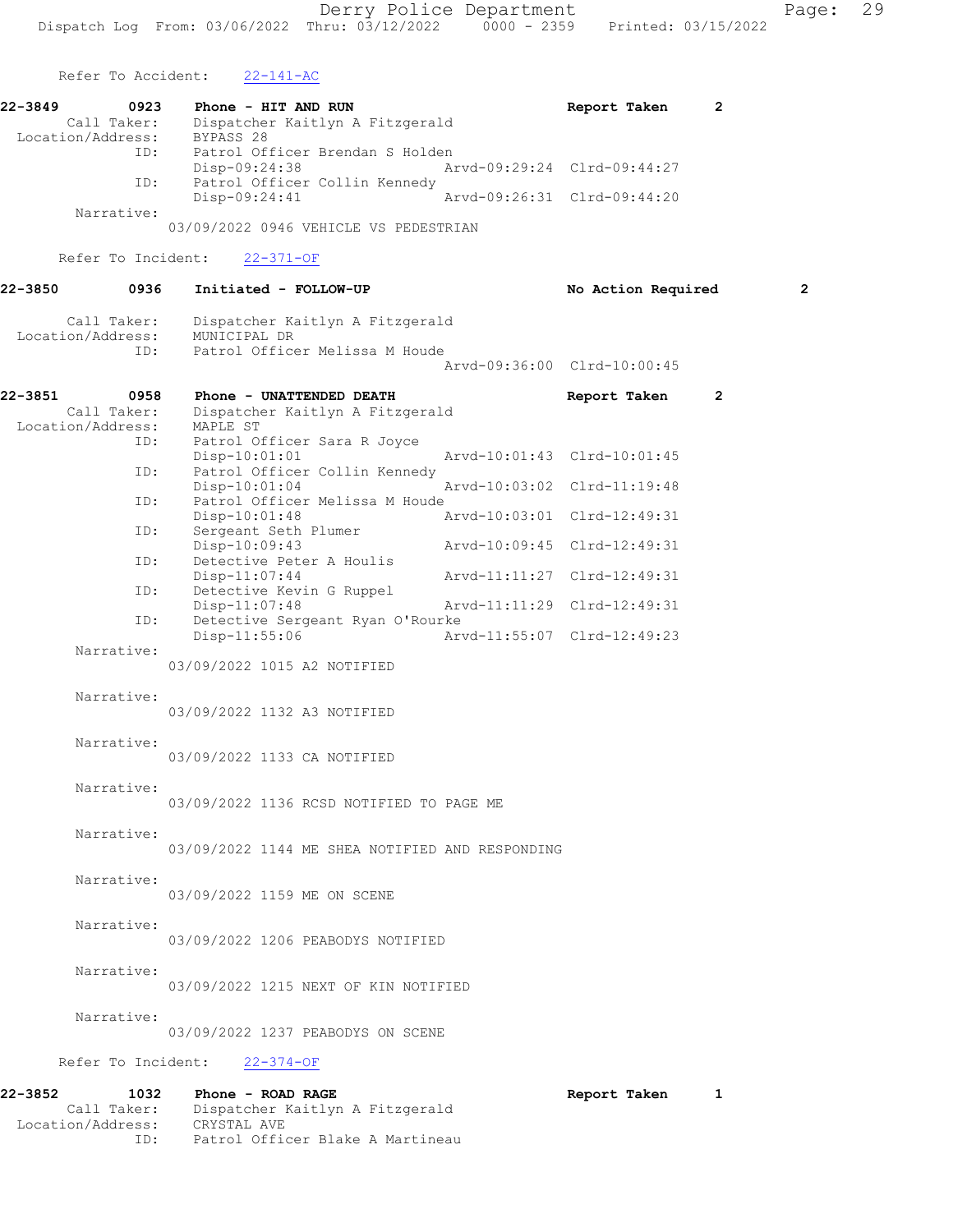|              |                                    | Dispatch Log From: 03/06/2022 Thru: 03/12/2022 0000 - 2359 Printed: 03/15/2022               | Derry Police Department |                             |   | Page:          | 30 |
|--------------|------------------------------------|----------------------------------------------------------------------------------------------|-------------------------|-----------------------------|---|----------------|----|
|              |                                    |                                                                                              |                         |                             |   |                |    |
|              | ID:                                | Disp-10:33:37<br>Patrol Officer Sara R Joyce                                                 |                         | Arvd-10:34:59 Clrd-10:56:57 |   |                |    |
|              | ID:                                | $Disp-10:33:41$<br>Detective Scott A Tompkins                                                |                         | Arvd-10:34:47 Clrd-10:50:09 |   |                |    |
|              | ID:                                | Disp-10:37:43<br>Detective Kevin G Ruppel                                                    |                         | Arvd-10:51:20 Clrd-10:57:49 |   |                |    |
|              |                                    | $Disp-10:42:12$<br>Refer To Incident: 22-372-OF                                              |                         | Arvd-10:51:19 Clrd-10:57:48 |   |                |    |
|              |                                    |                                                                                              |                         |                             |   |                |    |
|              | 22-3853 1115                       | Initiated - FOLLOW-UP                                                                        |                         | No Action Required          |   | 2              |    |
|              | Location/Address:                  | Call Taker: Dispatcher Kaitlyn A Fitzgerald<br>MUNICIPAL DR                                  |                         |                             |   |                |    |
|              | ID:                                | Patrol Officer Blake A Martineau                                                             |                         | Arvd-11:15:00 Clrd-11:34:45 |   |                |    |
|              | Call Taker:                        | 22-3854 1124 Initiated - Criminal Contempt<br>Detective Victoria M Kidd                      |                         | Report Taken                | 1 |                |    |
|              | Location/Address: DANIEL RD<br>ID: | Detective Victoria M Kidd                                                                    |                         |                             |   |                |    |
|              | Refer To Incident:                 | $22 - 373 - OF$                                                                              |                         | Arvd-11:24:00 Clrd-11:33:24 |   |                |    |
| 22-3855      | 1128                               | Phone - WELFARE CHECK<br>Call Taker: Dispatcher Kaitlyn A Fitzgerald                         |                         | Services Rendered 2         |   |                |    |
|              |                                    | Location/Address: PEABODY RD ANX<br>ID: Patrol Officer Sara R Joyce                          |                         |                             |   |                |    |
|              | ID:                                | Disp-12:28:27<br>Patrol Officer Collin Kennedy                                               |                         | Arvd-12:31:33 Clrd-12:45:51 |   |                |    |
|              |                                    | Disp-12:28:43<br>Refer To Field Int: 22-829-FI                                               |                         | Arvd-12:33:21 Clrd-12:45:55 |   |                |    |
| 22-3856      |                                    | 1139 Initiated - MV STOP                                                                     |                         | Warning Issued              | 3 |                |    |
|              | Location/Address:<br>ID:           | Call Taker: Dispatcher Kaitlyn A Fitzgerald<br>E BROADWAY<br>Patrol Officer Brendan S Holden |                         |                             |   |                |    |
|              | Refer To Citation:                 |                                                                                              |                         | Arvd-11:39:00 Clrd-11:47:15 |   |                |    |
|              |                                    | 22-1011-CN                                                                                   |                         |                             |   |                |    |
| 22-3857 2014 | 1145                               | Initiated - FOLLOW-UP                                                                        |                         | No Action Required          |   | 2              |    |
|              | Call Taker:                        | Dispatcher Kaitlyn A Fitzgerald<br>Location/Address: SOUTH AVE                               |                         |                             |   |                |    |
|              | ID:                                | Patrol Officer Blake A Martineau                                                             |                         | Arvd-11:45:00 Clrd-12:26:14 |   |                |    |
|              | ID:                                | Patrol Officer Collin Kennedy<br>$Disp-11:46:39$                                             |                         | Arvd-11:46:42 Clrd-12:26:16 |   |                |    |
|              | Narrative:                         |                                                                                              |                         |                             |   |                |    |
|              |                                    | 03/09/2022 1205 CONSENT SEARCH STARTED                                                       |                         |                             |   |                |    |
|              | Narrative:                         | 03/09/2022 1210 END OF CONSENT SEARCH                                                        |                         |                             |   |                |    |
| 22-3858      | 1244                               | Walk-In - KEEP THE PEACE<br>Call Taker: Dispatcher Kaitlyn A Fitzgerald                      |                         | Services Rendered 2         |   |                |    |
|              | ID:                                | Location/Address: MANCHESTER RD<br>Patrol Officer Sara R Joyce                               |                         |                             |   |                |    |
|              | Cleared By:                        | Disp-12:46:37<br>Dispatcher Jess W Arcand<br>Refer To Field Int: 22-830-FI                   |                         | Arvd-12:59:52 Clrd-13:29:00 |   |                |    |
| 22-3859      | 1248                               | Initiated - FOLLOW-UP                                                                        |                         | No Action Required          |   | $\mathbf{2}$   |    |
|              | Call Taker:                        | Dispatcher Kaitlyn A Fitzgerald                                                              |                         |                             |   |                |    |
|              | Location/Address:<br>ID:           | BILL ST<br>Patrol Officer Blake A Martineau                                                  |                         |                             |   |                |    |
|              |                                    |                                                                                              |                         | Arvd-12:48:00 Clrd-12:50:43 |   |                |    |
| 22-3860      | 1257                               | Initiated - FOLLOW-UP                                                                        |                         | No Action Required          |   | $\overline{2}$ |    |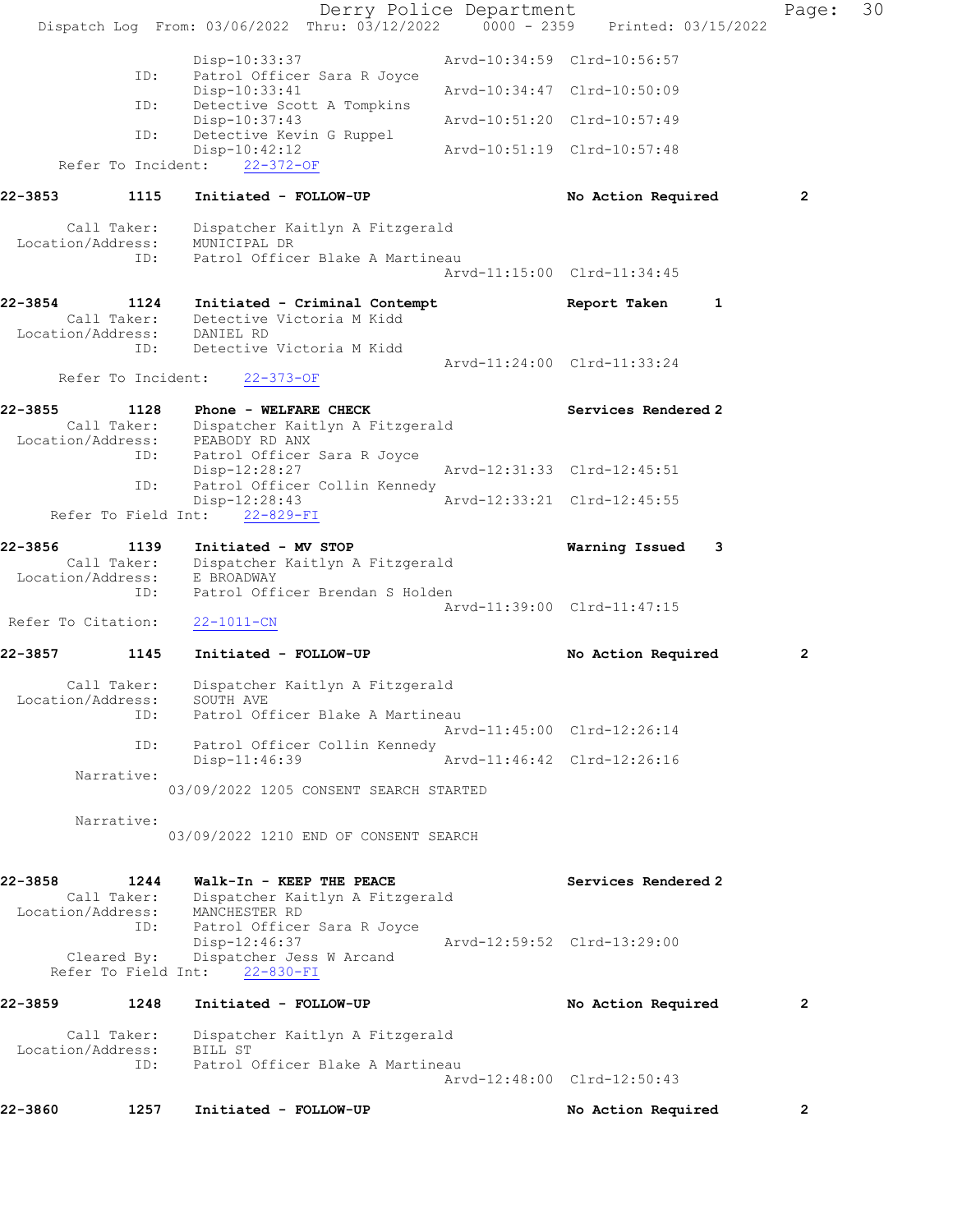Derry Police Department Fage: 31 Dispatch Log From: 03/06/2022 Thru: 03/12/2022 0000 - 2359 Printed: 03/15/2022 Call Taker: Dispatcher Kaitlyn A Fitzgerald Location/Address: CRYSTAL AVE ID: Patrol Officer Blake A Martineau Arvd-12:57:00 Clrd-13:07:37 22-3861 1308 Phone - FIGHT 1200 1200 1200 No Action Required 2 Call Taker: Dispatcher Kaitlyn A Fitzgerald Location/Address: ROLLINS ST ID: Patrol Officer Blake A Martineau Disp-13:09:10 Arvd-13:09:11 Clrd-13:13:51 Disp-13:09:10 Arvd-13:09:11 Clrd-13:13:51<br>Cleared By: Dispatcher Jess W Arcand ID: Patrol Officer Collin Kennedy Disp-13:09:16 Arvd-13:11:24 Clrd-13:13:49 Cleared By: Dispatcher Jess W Arcand 22-3862 1320 Initiated - FOLLOW-UP Cleared 2 Call Taker: Dispatcher Jess W Arcand Location/Address: [DY 2] MUNICIPAL DR ID: Patrol Officer Blake A Martineau Arvd-13:20:00 Clrd-13:39:47 22-3863 1356 Phone - Loose Dog Complaint Could Not Locate 2 Call Taker: Dispatcher Kaitlyn A Fitzgerald Location/Address: BOYD RD ID: Patrol Officer Melissa M Houde<br>Disp-13:57:45 Disp-13:57:45 Arvd-13:59:43 Clrd-14:10:52 Narrative: 03/09/2022 1411 BLACK DOG, UNKNOWN BREED 22-3864 1405 Phone - TRAFFIC CONTROL Services Rendered 3 Call Taker: Dispatcher Kaitlyn A Fitzgerald Location/Address: ENGLISH RANGE RD + BYPASS 28 ID: Dispatcher Kaitlyn A Fitzgerald Disp-14:06:19 Arvd-14:06:21 Clrd-14:06:23 Narrative: 03/09/2022 1405 DFD NOTIFIED DIVISION 5 OF OPTICOM 22-3865 1406 Initiated - HIT AND RUN Report Taken 2 Call Taker: Detective Victoria M Kidd Location/Address: [DY 146] ASHLEIGH DR ID: Detective Victoria M Kidd Arvd-14:06:00 Clrd-14:08:25 Refer To Incident: 22-375-OF 22-3866 1427 Phone - WELFARE CHECK Services Rendered 2 Call Taker: Dispatcher Kaitlyn A Fitzgerald Location/Address: PEABODY RD ANX ID: Patrol Officer Collin Kennedy<br>Disp-14:41:34 Arvd-14:44:51 Clrd-14:55:01 Disp-14:41:34 ID: Patrol Officer Melissa M Houde<br>Disp-14:41:37 Arvd-14:45:00 Clrd-14:55:04 Refer To Field Int:  $22-831-FI$ 22-3867 1442 Phone - ASSAULT **Report Taken** 1 Call Taker: Dispatcher Kaitlyn A Fitzgerald Location/Address: E BROADWAY ID: Patrol Officer Collin Kennedy<br>Disp-16:11:19 Arvd-16:17:28 Clrd-16:41:35 Disp-16:11:19 Arvd-16:17:28 Clrd-16:41:35 Dispatched By: Lieutenant Shawn P O'Donaghue Arrived By: Dispatcher Christina L Power Cleared By: Dispatcher Christina L Power Narrative: 03/09/2022 1443 MA 1ZMS61 Refer To Incident: 22-376-OF 22-3868 1453 Radio - PAPER SERVICE Cleared 3 Call Taker: Dispatcher Kaitlyn A Fitzgerald

Location/Address: W BROADWAY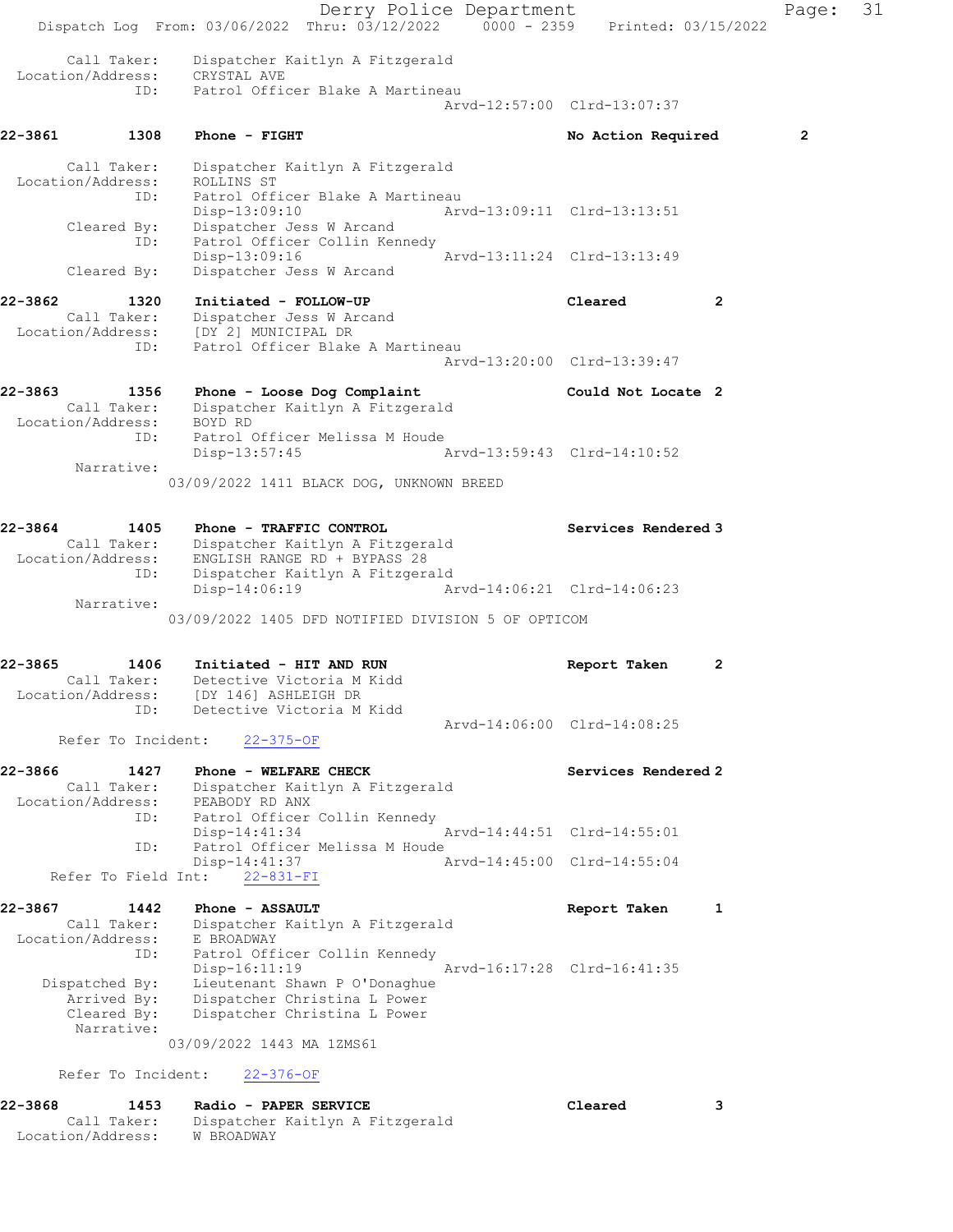Derry Police Department Fage: 32 Dispatch Log From: 03/06/2022 Thru: 03/12/2022 0000 - 2359 Printed: 03/15/2022 ID: Detective Peter A Houlis<br>Disp-14:56:27 Disp-14:56:27 Arvd-14:56:44 Clrd-15:09:29 Cleared By: Dispatcher Christina L Power ID: Detective Mark Borgatti Disp-14:56:42 Arvd-14:56:46 Clrd-15:09:20 Cleared By: Dispatcher Christina L Power 22-3869 1521 Initiated - FOLLOW-UP Cleared 2 Call Taker: Dispatcher Christina L Power Location/Address: [DY 8] MANNING ST ID: Patrol Officer Ryan M Panaro Arvd-15:21:00 Clrd-15:28:00 22-3870 1522 Phone - MV ACCIDENT 1 1 Report Taken 1 Call Taker: Dispatcher Christina L Power Location/Address: CEMETERY RD + ISLAND POND RD ID: Patrol Officer Casey J Noyes Disp-15:23:33 Arvd-15:27:58 Clrd-16:27:16 ID: Patrol Officer Nathan S Lavoie<br>Disp-15:23:36 Disp-15:23:36 Arvd-15:31:15 Clrd-15:50:12<br>Cleared By: Lieutenant Shawn P O'Donaghue Lieutenant Shawn P O'Donaghue Narrative: 03/09/2022 1546 next on the list requested for NH reg 4586874, Birch St assigned Narrative: 03/09/2022 1551 wrecker on scene Narrative: 03/09/2022 1627 Alger vs roadside, full report Refer To Accident: 22-142-AC 22-3871 1528 Phone - MV ACCIDENT 1 1 Report Taken 1 Call Taker: Dispatcher Christina L Power Location/Address: ISLAND POND RD ID: Patrol Officer Ryan M Panaro Disp-15:31:20 Arvd-15:40:59 Clrd-16:53:03 Narrative: 03/09/2022 1610 next on the list requested, Birch St assigned and on scene Narrative: Buchan vs roadside, full report Refer To Accident: 22-143-AC 22-3872 1536 Phone - MV ACCIDENT Report Taken 1 Call Taker: Dispatcher Christina L Power Location/Address: HAMPSTEAD RD ID: Patrol Officer Melissa M Houde<br>Disp-15:36:54 Arvd-15:40:58 Clrd-16:41:57 Narrative: 03/09/2022 1604 next on the list requested, Recovery Solutions assigned Narrative: 03/09/2022 1608 wrecker on scene Narrative: Crescenzi vs roadside, full report Refer To Accident: 22-144-AC 22-3873 1539 Phone - MV ACCIDENT 1 1 Report Taken 1 1 Call Taker: Dispatcher Christina L Power Location/Address: CEMETERY RD ID: Patrol Officer Casey J Noyes Disp-16:29:49 Arvd-16:29:51 Clrd-16:33:44 Narrative: 03/09/2022 1547 next on the list requested, Spacetown auto assigned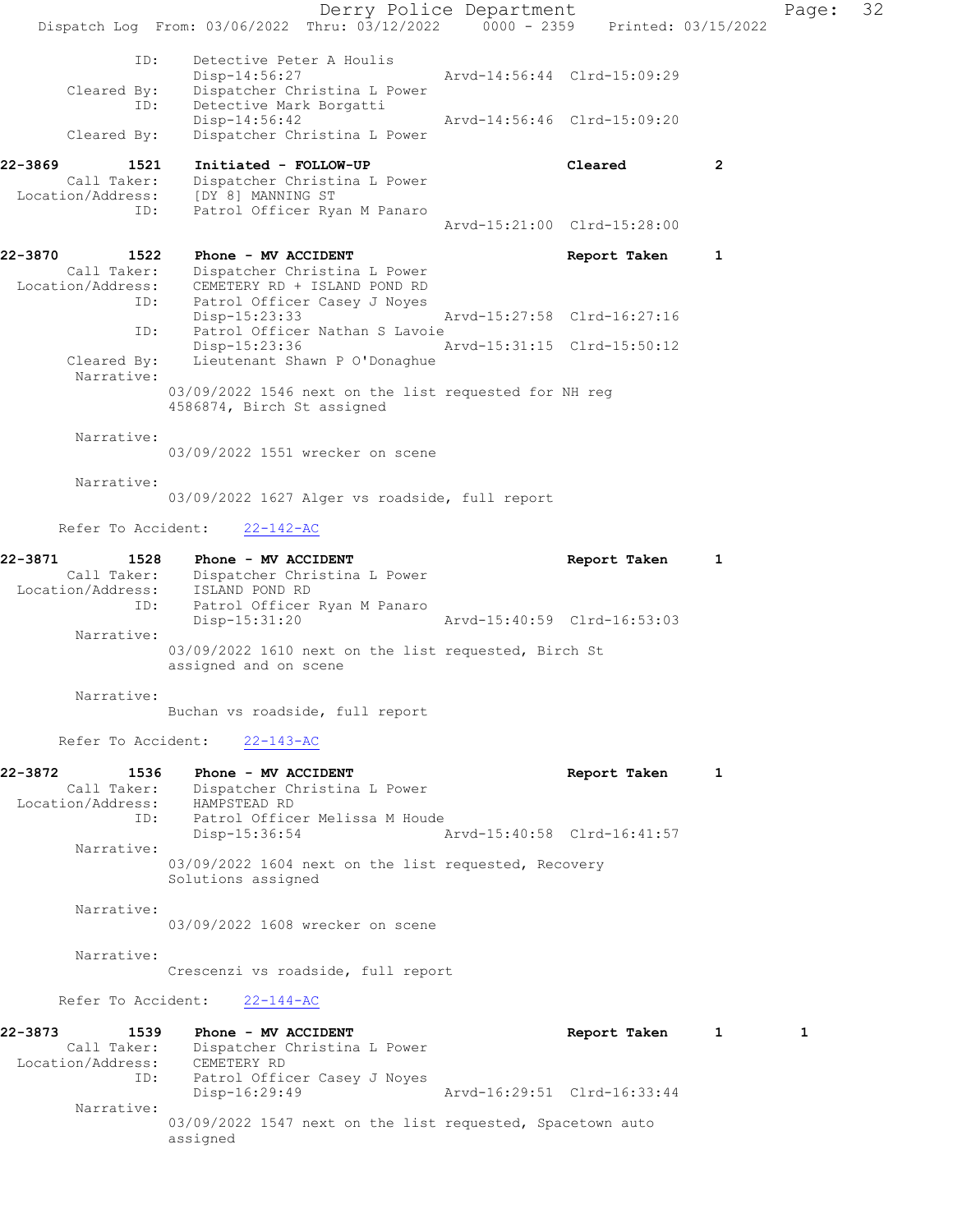Derry Police Department Page: 33 Dispatch Log From: 03/06/2022 Thru: 03/12/2022 0000 - 2359 Printed: 03/15/2022 Narrative: 03/09/2022 1608 wrecker on scene Narrative: Desmond vs roadside, full report Refer To Accident: 22-145-AC 22-3874 1545 Phone - MV ACCIDENT 1 1 Report Taken 1 Call Taker: Lieutenant Shawn P O'Donaghue Location/Address: FENWAY ST + GROVE ST ID: Patrol Officer Nathan S Lavoie Disp-15:50:16 Arvd-16:03:40 Clrd-16:32:49 Cleared By: Dispatcher Christina L Power Refer To Citation: 22-1014-CN Narrative: stop sign Narrative: 03/09/2022 1605 DPW (Cote) notified Narrative: Georgacopoulos v. street sign, full report Refer To Accident: 22-147-AC 22-3875 1554 Phone - DOMESTIC DISTURBANCE Verbal in Nature 1 Call Taker: Dispatcher Christina L Power Location/Address: S MAIN ST ID: Detective Mark Borgatti<br>Disp-16:25:53 Disp-16:25:53 Arvd-16:28:06 Clrd-16:48:14 ID: Detective Peter A Houlis<br>Disp-16:26:35 Disp-16:26:35 Arvd-16:28:08 Clrd-16:46:54<br>TD: Patrol Officer Nathan S Lavoie Patrol Officer Nathan S Lavoie Disp-16:34:00 Arvd-16:34:02 Clrd-16:42:22<br>ID: Sergeant Jeffrey M Dawe Sergeant Jeffrey M Dawe<br>Disp-16:42:27 Disp-16:42:27 Arvd-16:42:28 Clrd-16:46:52 Narrative: between boyfriend/girlfriend Refer To Field Int: 22-799-FI 22-3876 1556 Phone - MV ACCIDENT Report Taken 1 Call Taker: Dispatcher Christina L Power<br>ion/Address: HAMPSTEAD RD Location/Address: ID: Patrol Officer Melissa M Houde<br>Disp-16:42:08 F Disp-16:42:08 Arvd-16:42:12 Clrd-16:42:14 Narrative: 03/09/2022 1603 next on the list requested, LBP assigned Narrative: 03/09/2022 1607 wrecker on scene Narrative: Pfeifer vs roadside, full report. Refer To Accident: 22-146-AC 22-3877 1557 Phone - DOMESTIC DISTURBANCE 1987 Verbal in Nature 1 Call Taker: Lieutenant Shawn P O'Donaghue Location/Address: FAIRWAY DR ID: Detective Mark Borgatti<br>Disp-16:03:10 Arvd-16:11:03 Clrd-16:25:36 Arrived By: Dispatcher Christina L Power Cleared By: Dispatcher Christina L Power ID: Detective Peter A Houlis ID: Detective Peter A Houlis<br>Disp-16:03:24 Arvd-16:11:04 Clrd-16:25:29 Arrived By: Dispatcher Christina L Power Cleared By: Dispatcher Christina L Power Narrative: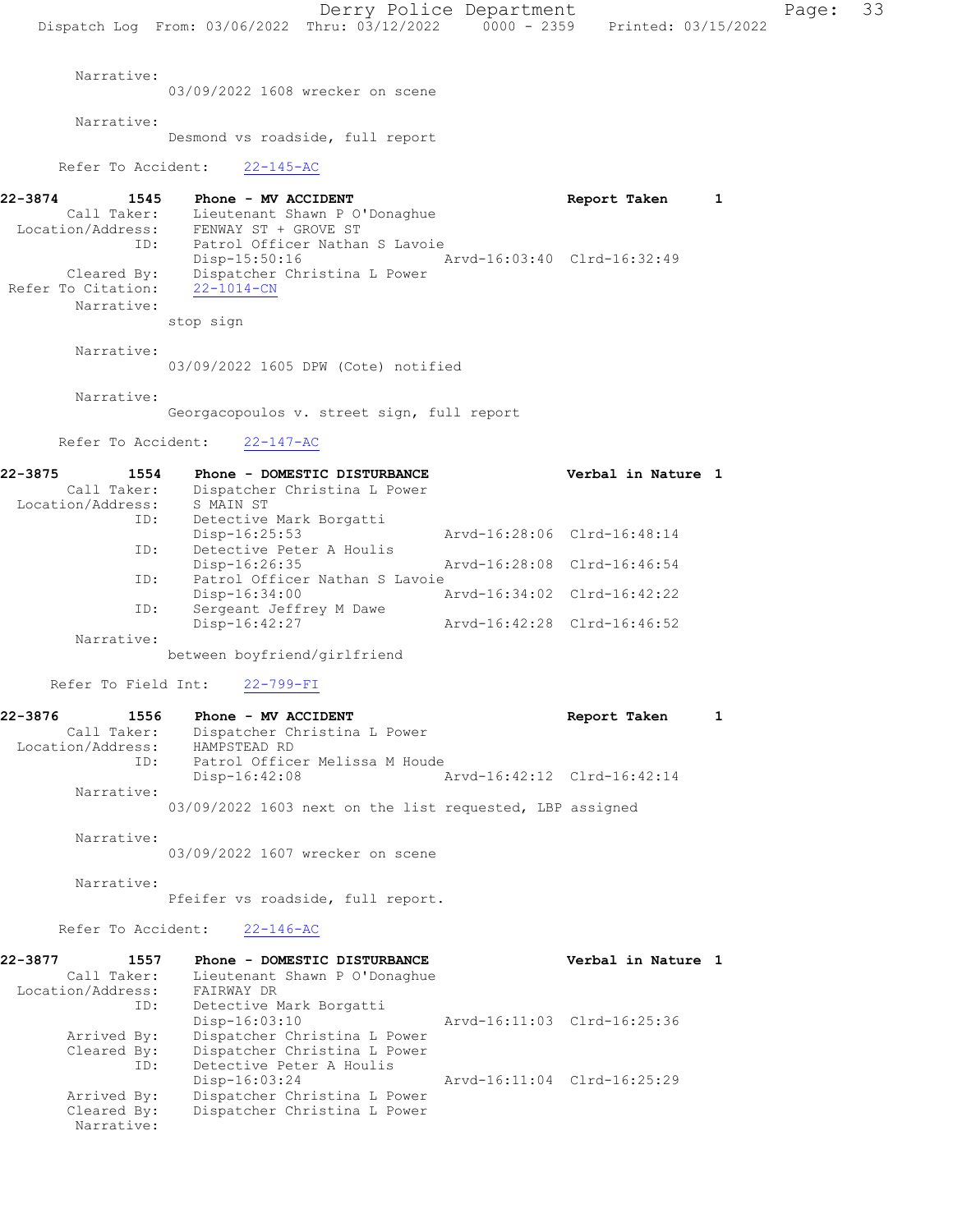Mother/Son

| 22-3878 | 1636                             | Phone - VEHICLE OFF THE ROAD                                                             | Cancelled Prior to Arrival 2 |  |
|---------|----------------------------------|------------------------------------------------------------------------------------------|------------------------------|--|
|         | Call Taker:<br>Location/Address: | Dispatcher Christina L Power<br>WINDHAM RD + WILLOW ST                                   |                              |  |
|         | ID:                              | Patrol Officer Casey J Noyes<br>Disp-16:37:18                                            | $Clrd-16:41:43$              |  |
| 22-3879 | 1651                             | Phone - MV ACCIDENT                                                                      | Report Taken<br>1            |  |
|         | Call Taker:<br>Location/Address: | Dispatcher Christina L Power<br>WINDHAM RD                                               |                              |  |
|         | ID:                              | Patrol Officer Casey J Noyes                                                             |                              |  |
|         | Narrative:                       | Disp-16:52:09                                                                            | Arvd-16:52:10 Clrd-17:29:23  |  |
|         |                                  | 03/09/2022 1656 next on the list requested for MA req<br>8JZG10, Spacetown Auto assigned |                              |  |
|         | Narrative:                       | 03/09/2022 1707 wrecker on scene                                                         |                              |  |
|         | Narrative:                       |                                                                                          |                              |  |
|         |                                  | cochrane vs tree reportable                                                              |                              |  |
|         |                                  | Refer To Accident: 22-148-AC                                                             |                              |  |
| 22-3880 | 1657                             | Phone - MV ACCIDENT                                                                      | Services Rendered 1          |  |

 Call Taker: Dispatcher Christina L Power Location/Address: SCOBIE POND RD ID: Patrol Officer Nathan S Lavoie Disp-16:58:12 <br>22-1016-CN<br>22-1016-CN Refer To Citation: Narrative: Santos vs mailbox, full report.

Refer To Accident: 22-150-AC

| 22-3881           | 1700 | Phone - MV ACCIDENT                                                        | Report Taken                |  |
|-------------------|------|----------------------------------------------------------------------------|-----------------------------|--|
| Call Taker:       |      | Dispatcher Christina L Power                                               |                             |  |
| Location/Address: |      | ISLAND POND RD                                                             |                             |  |
|                   | ID:  | Patrol Officer Ryan M Panaro                                               |                             |  |
|                   |      | Disp-17:00:36                                                              | Arvd-17:09:35 Clrd-17:28:23 |  |
|                   | ID:  | Patrol Officer Ryan M Panaro                                               |                             |  |
|                   |      | Disp-17:28:31                                                              | Arvd-17:28:32 Clrd-17:55:14 |  |
| Narrative:        |      |                                                                            |                             |  |
|                   |      | 03/09/2022 1727 next on the list requested, Recovery<br>Solutions assigned |                             |  |

Narrative:

Coudriet vs embankment REPORTABLE

Narrative:

03/09/2022 1738 Recovery Solutions on scene.

Refer To Accident: 22-149-AC

| 22-3882           | 1738        | Phone - DRUG OVERDOSE         | Report Taken                | 2 |
|-------------------|-------------|-------------------------------|-----------------------------|---|
|                   | Call Taker: | Dispatcher Christina L Power  |                             |   |
| Location/Address: |             | ELM ST                        |                             |   |
|                   | ID:         | Patrol Officer Casey J Noves  |                             |   |
|                   |             | $Disp-17:40:12$               | Arvd-17:47:24 Clrd-18:17:29 |   |
|                   | ID:         | Patrol Officer Collin Kennedy |                             |   |
|                   |             | $Disp-17:40:16$               | Arvd-17:41:59 Clrd-18:17:27 |   |
|                   | ID:         | Sergeant Jeffrey M Dawe       |                             |   |
|                   |             | Disp-17:43:20                 | Arvd-17:43:21 Clrd-18:17:16 |   |
|                   | Narrative:  |                               |                             |   |
|                   |             |                               |                             |   |

03/09/2022 1747 DFD on scene

Refer To Incident: 22-378-OF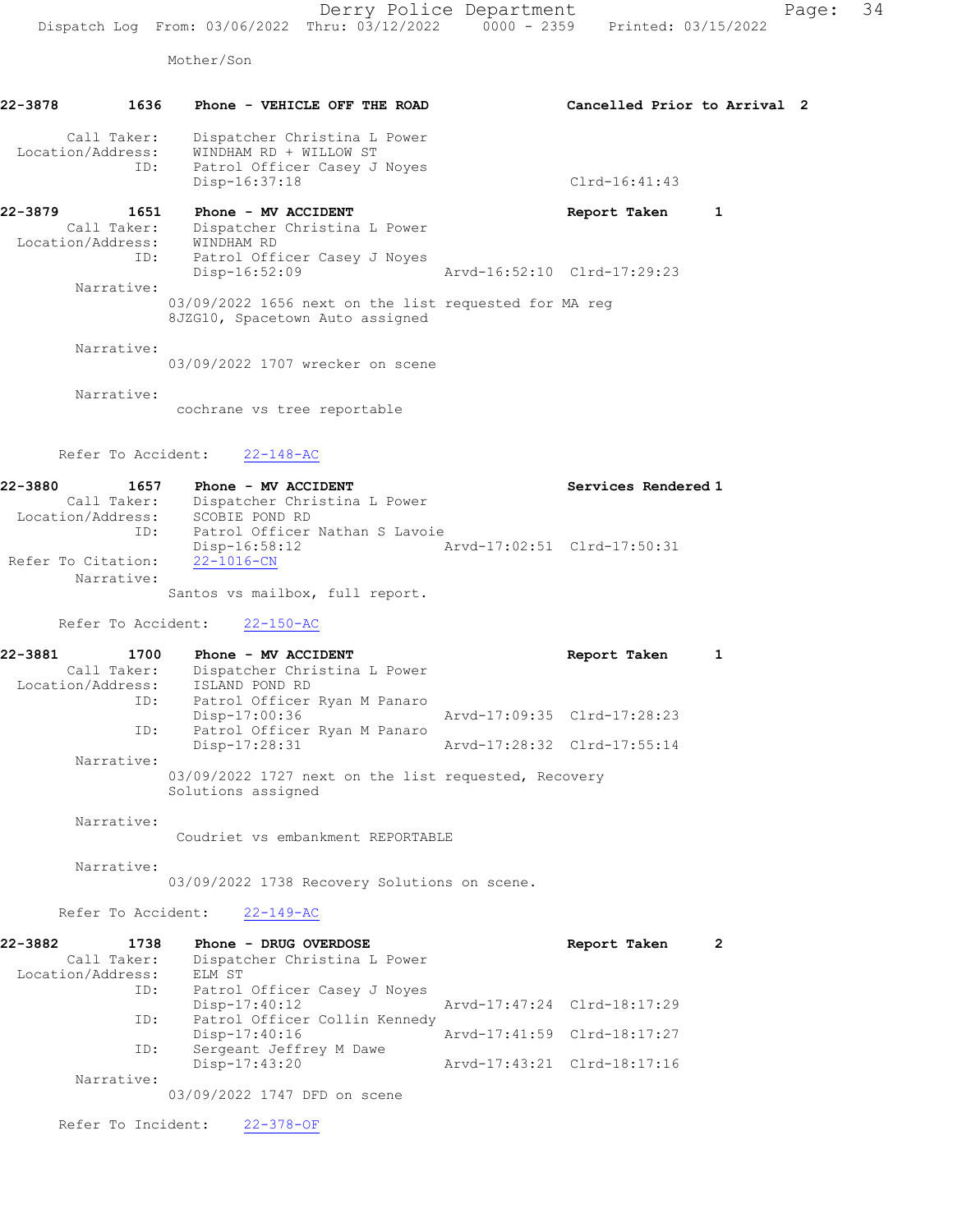22-3883 1754 Initiated - MV STOP Summons Issued 3 Call Taker: Dispatcher Christina L Power Location/Address: CRYSTAL AVE ID: Patrol Officer Nathan S Lavoie Arvd-17:54:00 Clrd-18:23:55 Refer To Citation: 22-1015-CN Refer To Summons: 22-227-AR

| 22-3884           | 1806        | Alarm - ALARM, BURGLAR         |                             | <b>False Alarm</b> |  |
|-------------------|-------------|--------------------------------|-----------------------------|--------------------|--|
|                   | Call Taker: | Patrol Officer Robert Corwin   |                             |                    |  |
| Location/Address: |             | [DY 130] N MAIN ST             |                             |                    |  |
|                   | ID:         | Patrol Officer Melissa M Houde |                             |                    |  |
|                   |             | Disp-18:10:28                  | Arvd-18:15:02 Clrd-18:18:55 |                    |  |
|                   | Cleared By: | Dispatcher Christina L Power   |                             |                    |  |
|                   | ID:         | Patrol Officer Ryan M Panaro   |                             |                    |  |
|                   |             | Disp-18:10:34                  | Arvd-18:14:59 Clrd-18:18:53 |                    |  |
|                   | Cleared By: | Dispatcher Christina L Power   |                             |                    |  |
|                   | Narrative:  |                                |                             |                    |  |

Service Area Door

Refer To Field Int: 22-862-FI

| 22-3885<br>1816   |     | Phone - ALARM, BURGLAR         |  | False Alarm                 |  |
|-------------------|-----|--------------------------------|--|-----------------------------|--|
| Call Taker:       |     | Lieutenant Shawn P O'Donaghue  |  |                             |  |
| Location/Address: |     | [DY 1090] TSIENNETO RD         |  |                             |  |
|                   | ID: | Patrol Officer Casey J Noyes   |  |                             |  |
|                   |     | Disp-18:18:43                  |  | $Clrd-18:19:14$             |  |
| Cleared By:       |     | Dispatcher Christina L Power   |  |                             |  |
|                   | ID: | Patrol Officer Melissa M Houde |  |                             |  |
|                   |     | Disp-18:19:07                  |  | Arvd-18:19:15 Clrd-18:23:29 |  |
| Dispatched By:    |     | Dispatcher Christina L Power   |  |                             |  |
| Arrived By:       |     | Dispatcher Christina L Power   |  |                             |  |
| Cleared By:       |     | Dispatcher Christina L Power   |  |                             |  |
|                   | ID: | Patrol Officer Ryan M Panaro   |  |                             |  |
|                   |     | $Disp-18:19:12$                |  | Arvd-18:19:16 Clrd-18:23:27 |  |
| Dispatched By:    |     | Dispatcher Christina L Power   |  |                             |  |
| Arrived By:       |     | Dispatcher Christina L Power   |  |                             |  |
| Cleared By:       |     | Dispatcher Christina L Power   |  |                             |  |
| Narrative:        |     |                                |  |                             |  |
|                   |     | confirmed false by employee    |  |                             |  |

| 22-3886           | 1922        | Initiated - FOLLOW-UP        | Cleared |  |
|-------------------|-------------|------------------------------|---------|--|
|                   | Call Taker: | Dispatcher Christina L Power |         |  |
| Location/Address: |             | [DY 3543] SCOBIE POND RD     |         |  |

|                   | TD:         | Patrol Officer Nathan S Lavoie | Arvd-19:22:00 Clrd-19:40:54 |  |
|-------------------|-------------|--------------------------------|-----------------------------|--|
| 22-3887           | 1938        | Initiated - MV STOP            | Warning Issued 3            |  |
|                   | Call Taker: | Dispatcher Christina L Power   |                             |  |
| Location/Address: |             | CRYSTAL AVE                    |                             |  |
|                   | ID:         | Patrol Officer Collin Kennedy  |                             |  |

Arvd-19:38:00 Clrd-19:40:27 22-3888 1946 Phone - MV ACCIDENT Report Taken 1 Call Taker: Patrol Officer Robert Corwin Location/Address: WARNER HILL RD

 ID: Patrol Officer Casey J Noyes Disp-19:48:17 Arvd-20:02:37 Clrd-21:29:12 Arrived By: Dispatcher Christina L Power Cleared By: Dispatcher Christina L Power Narrative:

transporting from Island Pond to Warner Hill s/m 11931.9

Narrative:

03/09/2022 2025 e/m 3.2

Narrative:

03/09/2022 2033 next on the list requested, LBP assigned

Narrative: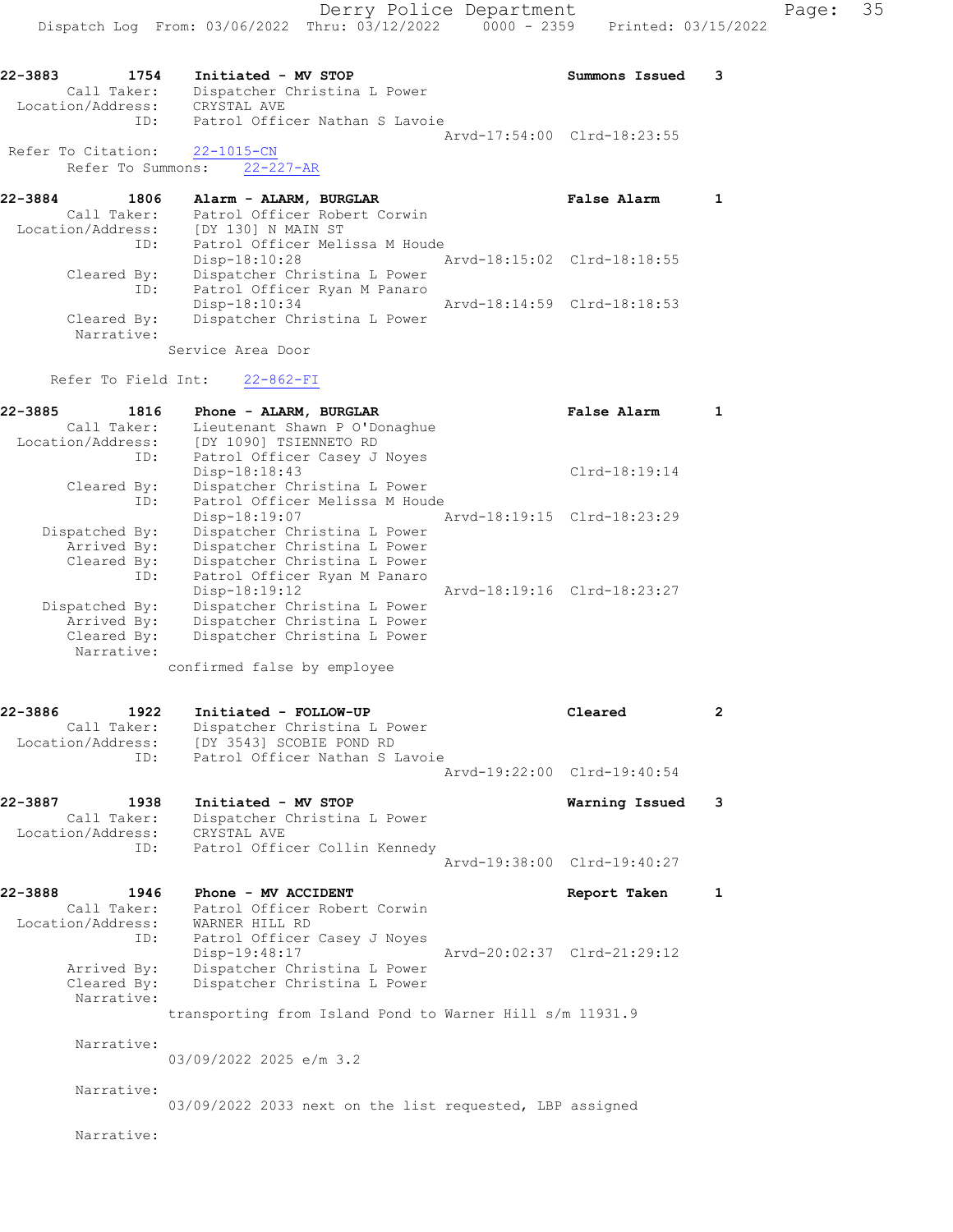Derry Police Department Page: 36 Dispatch Log From: 03/06/2022 Thru: 03/12/2022 0000 - 2359 Printed: 03/15/2022 03/09/2022 2106 wrecker on scene Narrative: 03/09/2022 2124 transporting back to Island Pond Rd s/m 11932.2 Narrative: 03/09/2022 2127 e/m 11934.4 Narrative: Crotty vs tree, reportable Refer To Accident: 22-151-AC 22-3889 2004 Phone - ANIMAL COMPLAINT ADVICE GIVEN 1 Call Taker: Patrol Officer Robert Corwin Location/Address: DERRY WAY ID: Patrol Officer Nathan S Lavoie Disp-20:06:32 Arvd-20:14:29 Clrd-20:40:49 Arrived By: Dispatcher Christina L Power Cleared By: Dispatcher Christina L Power ID: Sergeant Jeffrey M Dawe Disp-20:06:37 Arvd-20:18:12 Clrd-20:40:28 Arrived By: Dispatcher Christina L Power Cleared By: Dispatcher Christina L Power 22-3890 2033 Phone - MV ACCIDENT Report Taken 1 Call Taker: Patrol Officer Robert Corwin Location/Address: [DY 1050] W BROADWAY ID: Patrol Officer Ryan M Panaro Disp-20:34:06 Arvd-20:35:33 Clrd-20:54:13 Arrived By: Dispatcher Christina L Power Cleared By: Dispatcher Christina L Power Narrative: Kimball vs parked car REPORTABLE Refer To Accident: 22-152-AC 22-3891 2120 Phone - RESTRAINING ORDER VIOLATION Report Taken 2 Call Taker: Patrol Officer Robert Corwin Location/Address: DREW WOODS DR ID: Patrol Officer Melissa M Houde Disp-21:21:51 Arvd-21:29:40 Clrd-22:00:07 Arrived By: Dispatcher Christina L Power

22-3892 2214 Phone - ERRATIC OPERATION Could Not Locate 2 Call Taker: Patrol Officer Robert Corwin Location/Address: W BROADWAY ID: Patrol Officer Ryan M Panaro Disp-22:15:02 Arvd-22:15:05 Clrd-22:22:09 Cleared By: Dispatcher Christina L Power Narrative: Chrysler 300

## For Date: 03/10/2022 - Thursday

Cleared By: Dispatcher Christina L Power

Refer To Incident: 22-379-OF

| 22-3893           | 0011        | Phone - WELFARE CHECK           | Report Taken                |  |
|-------------------|-------------|---------------------------------|-----------------------------|--|
|                   | Call Taker: | Patrol Officer Robert Corwin    |                             |  |
| Location/Address: |             | OVERLEDGE DRIVE EXT             |                             |  |
|                   | ID:         | Patrol Officer Collin Kennedy   |                             |  |
|                   |             | $Disp-00:11:35$                 | Arvd-00:18:19 Clrd-00:48:36 |  |
|                   | Arrived By: | Dispatcher Jonathon S Pickering |                             |  |
|                   | Cleared By: | Dispatcher Jonathon S Pickering |                             |  |
|                   | ID:         | Patrol Officer Casey J Noyes    |                             |  |
|                   |             | Disp-00:11:37                   | Arvd-00:18:29 Clrd-00:36:11 |  |
|                   | Arrived By: | Dispatcher Jonathon S Pickering |                             |  |
|                   | Cleared By: | Dispatcher Jonathon S Pickering |                             |  |
|                   |             |                                 |                             |  |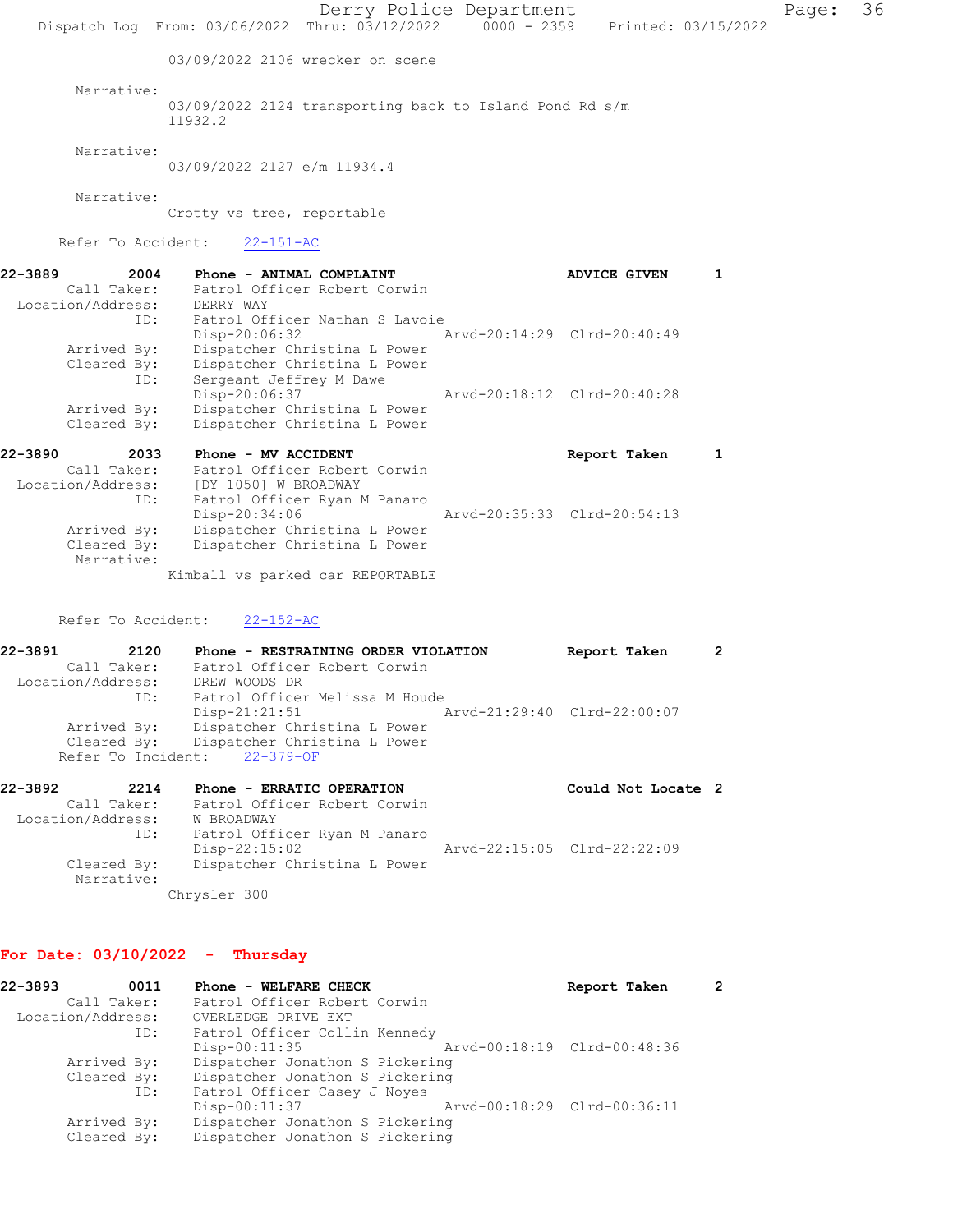Derry Police Department Fage: 37 Dispatch Log From: 03/06/2022 Thru: 03/12/2022 0000 - 2359 Printed: 03/15/2022 ID: Sergeant Patrick H Dawson Disp-00:18:03 Arvd-00:20:14 Clrd-00:32:17 Dispatched By: Dispatcher Jonathon S Pickering Arrived By: Dispatcher Jonathon S Pickering Cleared By: Dispatcher Jonathon S Pickering Refer To Incident: 22-380-OF 22-3894 0117 Initiated - PROPERTY CHECK Services Rendered 2 Call Taker: Dispatcher Jonathon S Pickering Location/Address: HUMPHREY RD ID: Sergeant Patrick H Dawson Arvd-01:17:00 Clrd-01:35:10 22-3895 0433 Phone - DELIVER A MESSAGE Message Delivered 1 Call Taker: Dispatcher Jonathon S Pickering Location/Address: PINGREE HILL RD ID: Patrol Officer Nikita Tomnyuk Disp-04:34:25 Arvd-04:46:17 Clrd-05:14:36 ID: Patrol Officer Casey J Noyes Disp-04:34:26 Arvd-04:44:38 Clrd-05:14:36 Narrative: 03/10/2022 0514 for Manchester PD Refer To Field Int: 22-850-FI 22-3896 0545 Phone - MEDICAL EMERGENCY SENT ON THEIR WAY 1 Call Taker: Dispatcher Jonathon S Pickering Location/Address: [DY 1198] BYPASS 28 ID: Sergeant Patrick H Dawson Disp-05:45:46 Arvd-05:47:21 Clrd-06:22:09 ID: Patrol Officer Casey J Noyes<br>Disp-05:45:47 Disp-05:45:47 Arvd-05:47:50 Clrd-05:53:56<br>
Disp-05:45:47 Arvd-05:47:50 Clrd-05:53:56<br>
Disp-05:45:47 Arvd-05:49:06 Clrd-06:22:11<br>
Dispression Officer Nikita Tomnyuk<br>
Nich Officer Nikita Tomnyuk ID: Patrol Officer Jack Stafford Disp-05:45:47 Arvd-05:49:06 Clrd-06:22:11 Patrol Officer Nikita Tomnyuk<br>Disp-05:53:53 Disp-05:53:53 Arvd-05:53:54 Clrd-06:22:37 Narrative: 03/10/2022 0545 red pick-up, subject slumped over Narrative: 03/10/2022 0547 off with MA 7KP570 Narrative: 03/10/2022 0557 DFD requested and responding Narrative: 03/10/2022 0601 DFD on scene Narrative: 03/10/2022 0613 family member contacted Narrative: 03/10/2022 0622 subject refused medical treatment Refer To Field Int: 22-800-FI 22-3897 0704 Initiated - MV STOP Warning Issued 3 Call Taker: Dispatcher Kaitlyn A Fitzgerald Location/Address: WINDHAM RD ID: Patrol Officer Melissa M Houde Arvd-07:04:00 Clrd-07:07:21 Refer To Citation: 22-1019-CN 22-3898 0712 Initiated - MV STOP No Action Required 3 Call Taker: Dispatcher Kaitlyn A Fitzgerald Location/Address: WINDHAM RD ID: Patrol Officer Melissa M Houde Arvd-07:12:00 Clrd-07:14:04 22-3899 0717 Initiated - MV CHECK Vehicle checked 1 Call Taker: Dispatcher Kaitlyn A Fitzgerald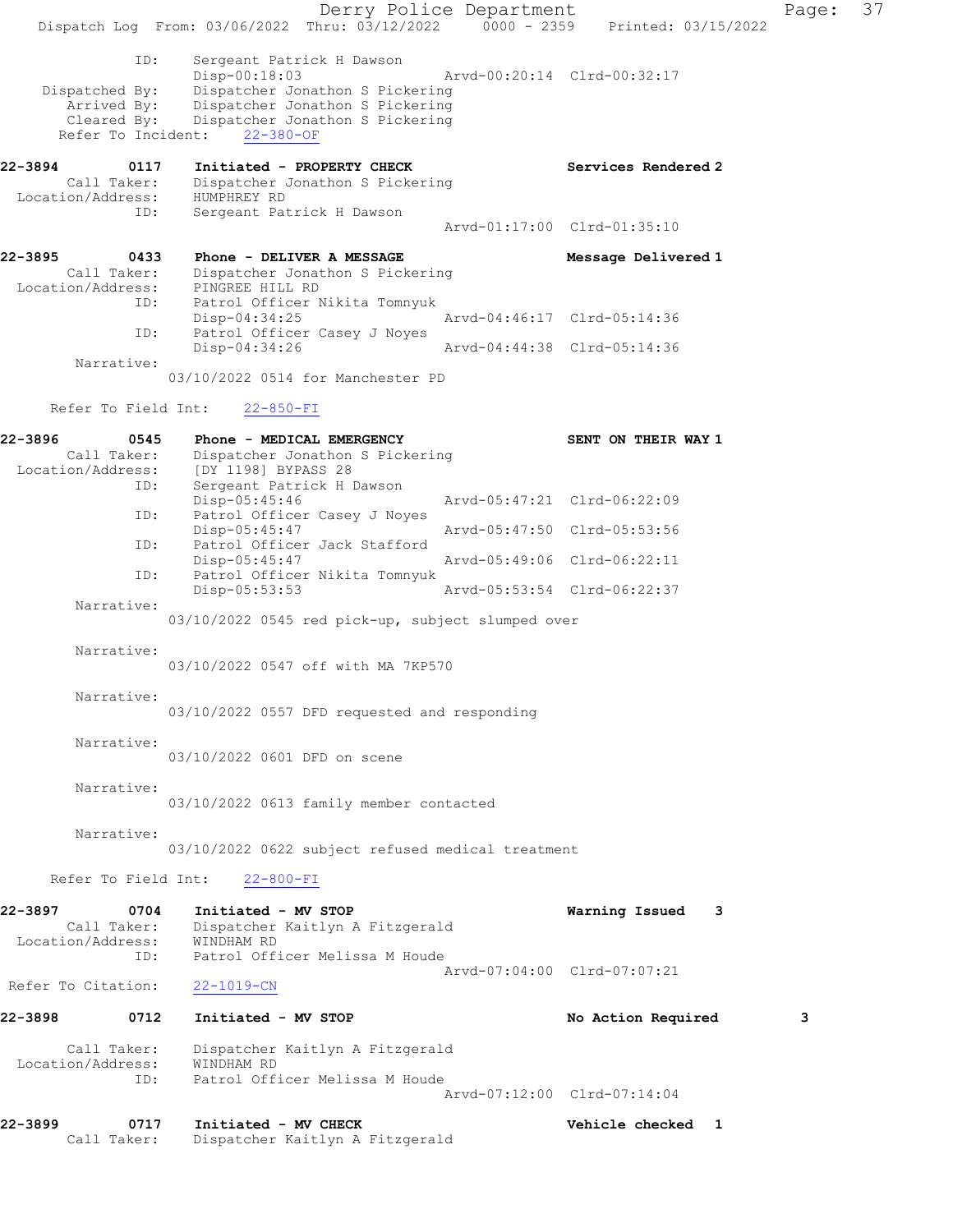|                              |                            | Dispatch Log From: 03/06/2022 Thru: 03/12/2022 0000 - 2359 Printed: 03/15/2022                                                               | Derry Police Department     |                             |   | Page:          | 38 |
|------------------------------|----------------------------|----------------------------------------------------------------------------------------------------------------------------------------------|-----------------------------|-----------------------------|---|----------------|----|
| Location/Address:            | ID:                        | WINDHAM RD + WILLOW ST<br>Patrol Officer Melissa M Houde                                                                                     |                             | Arvd-07:17:00 Clrd-07:19:50 |   |                |    |
| 22-3900                      | 0723                       | Initiated - MV STOP                                                                                                                          |                             | Warning Issued              | 3 |                |    |
| Location/Address:            | Call Taker:<br>ID:         | Dispatcher Kaitlyn A Fitzgerald<br>WINDHAM RD<br>Patrol Officer Melissa M Houde                                                              |                             |                             |   |                |    |
| Refer To Citation:           |                            | 22-1020-CN                                                                                                                                   |                             | Aryd-07:23:00 Clrd-07:26:35 |   |                |    |
| 22-3901<br>Location/Address: | 0727<br>Call Taker:<br>ID: | Initiated - MV STOP<br>Dispatcher Kaitlyn A Fitzgerald<br>KENDALL POND RD                                                                    |                             | Warning Issued              | 3 |                |    |
| Refer To Citation:           |                            | Patrol Officer Timothy J Underhill<br>$22 - 1021 - CN$                                                                                       |                             | Arvd-07:27:00 Clrd-07:30:22 |   |                |    |
| 22-3902                      | 0731                       | Phone - JUVENILE OFFENSES                                                                                                                    |                             | Assistance Rendered         |   | $\overline{2}$ |    |
|                              | Call Taker:                | Dispatcher Kaitlyn A Fitzgerald                                                                                                              |                             |                             |   |                |    |
| Location/Address:            | ID:<br>ID:<br>ID:          | DEXTER ST<br>Patrol Officer Sara R Joyce<br>$Disp-07:34:53$<br>Patrol Officer Brendan S Holden<br>$Disp-07:34:55$<br>Sergeant Seth Plumer    | Arvd-07:38:02 Clrd-07:59:29 | Arvd-07:38:22 Clrd-08:16:04 |   |                |    |
|                              | Narrative:                 | $Disp-07:38:26$                                                                                                                              | Arvd-07:38:29 Clrd-07:59:31 |                             |   |                |    |
|                              |                            | 03/10/2022 0746 DFD REQUESTED                                                                                                                |                             |                             |   |                |    |
|                              | Narrative:                 | 03/10/2022 0749 DFD ON SCENE                                                                                                                 |                             |                             |   |                |    |
|                              | Refer To Arrest:           | $22 - 229 - AR$                                                                                                                              |                             |                             |   |                |    |
| 22-3903                      | 0742<br>ID:                | Initiated - MV STOP<br>Call Taker: Dispatcher Kaitlyn A Fitzgerald<br>Location/Address: E BROADWAY<br>Patrol Officer Melissa M Houde         |                             | Summons Issued              | 3 |                |    |
|                              | Refer To Summons:          | $22 - 228 - AR$                                                                                                                              |                             | Aryd-07:42:00 Clrd-07:59:40 |   |                |    |
| 22-3904                      | 0758                       | Phone - MV ACCIDENT                                                                                                                          |                             | Report Taken                | 1 |                |    |
| Location/Address:            | Call Taker:<br>ID:<br>ID:  | Dispatcher Kaitlyn A Fitzgerald<br>OLD MANCHESTER RD<br>Patrol Officer Blake A Martineau<br>Disp-08:01:10<br>Patrol Officer Brendan S Holden | Arvd-08:04:52 Clrd-08:23:24 |                             |   |                |    |
|                              | ID:                        | Disp-08:01:13<br>Sergeant Seth Plumer                                                                                                        | Arvd-08:04:47 Clrd-08:23:26 |                             |   |                |    |
|                              | ID:                        | Disp-08:04:13<br>Patrol Officer Brendan S Holden                                                                                             | Arvd-08:05:15 Clrd-08:23:22 |                             |   |                |    |
|                              | ID:                        | Disp-08:23:37<br>Patrol Officer Blake A Martineau                                                                                            |                             | Arvd-08:23:39 Clrd-08:46:08 |   |                |    |
|                              | Narrative:                 | Disp-08:23:44                                                                                                                                | Arvd-08:23:45 Clrd-08:46:10 |                             |   |                |    |
|                              |                            | 03/10/2022 0803 DFD NOTIFIED                                                                                                                 |                             |                             |   |                |    |
|                              | Narrative:                 | 03/10/2022 0813 AAA NOTIFIED AND RESPONDING                                                                                                  |                             |                             |   |                |    |
|                              | Narrative:                 | 03/10/2022 0818 OFF WITH NH 5015811                                                                                                          |                             |                             |   |                |    |
|                              | Narrative:                 | 03/10/2022 0826 AAA ON SCENE                                                                                                                 |                             |                             |   |                |    |
|                              | Narrative:                 | 03/10/2022 1525 REPORTABLE. MCGRAVEY VS ROADSIDE                                                                                             |                             |                             |   |                |    |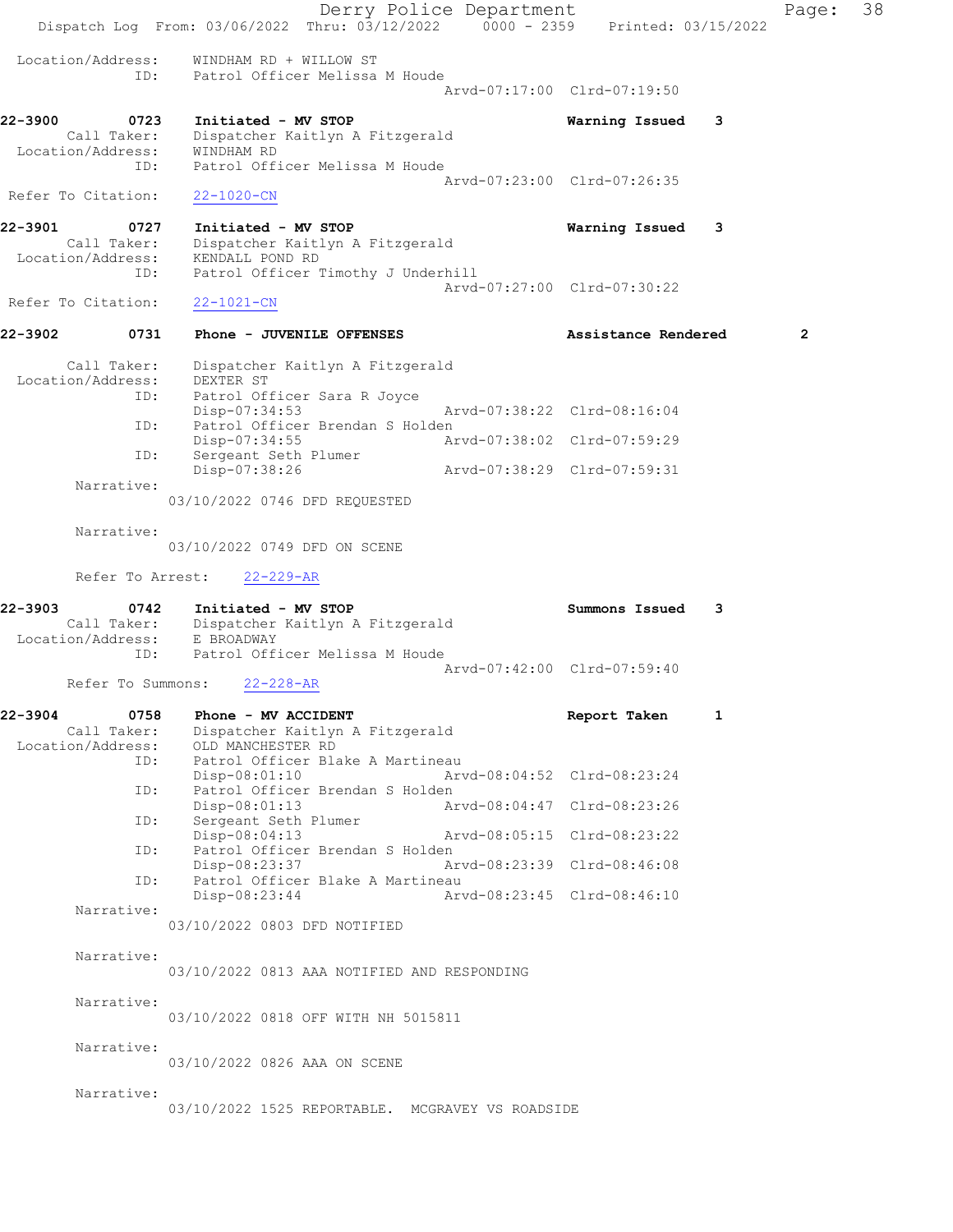Refer To Accident: 22-153-AC

| $22 - 3905$<br>0819<br>Call Taker:<br>Location/Address:    | Phone - MV ACCIDENT<br>Dispatcher Kaitlyn A Fitzgerald<br>MANCHESTER RD                                                          | Report Taken                 | 1 |
|------------------------------------------------------------|----------------------------------------------------------------------------------------------------------------------------------|------------------------------|---|
| ID:<br>ID:                                                 | Patrol Officer Sara R Joyce<br>$Disp-08:21:31$<br>Patrol Officer Timothy J Underhill                                             | Arvd-08:25:39 Clrd-08:58:23  |   |
| ID:                                                        | Disp-08:21:34                                                                                                                    | Arvd-08:25:20 Clrd-08:55:19  |   |
| Refer To Citation:                                         | Sergeant Seth Plumer<br>Disp-08:23:51<br>Arvd-08:28:07 Clrd-08:51:01<br>22-1031-CN                                               |                              |   |
| Narrative:                                                 | 03/10/2022 0827 OFF WITH NH 3003528 AND NH 75P03                                                                                 |                              |   |
| Narrative:                                                 | 03/10/2022 0836 NEXT ON LIST NOTIFIED FOR NH 75P03                                                                               |                              |   |
| Narrative:                                                 | 03/10/2022 0844 BIRCH ST ON SCENE                                                                                                |                              |   |
| Narrative:                                                 | 03/10/2022 0903 JENKINS VS WITKUM, REPORTABLE                                                                                    |                              |   |
| Refer To Accident:                                         | $22 - 154 - AC$                                                                                                                  |                              |   |
| 22-3906<br>0834                                            | Phone - Loose Dog Complaint                                                                                                      | Cancelled Prior to Arrival 2 |   |
| Call Taker:<br>Location/Address:<br>ID:                    | Dispatcher Kaitlyn A Fitzgerald<br>DREW WOODS DR<br>Patrol Officer Brendan S Holden                                              |                              |   |
| Narrative:                                                 | Disp-08:47:59<br>03/10/2022 0836 TWO GERMAN SHEPARDS                                                                             | Arvd-08:55:10 Clrd-08:55:13  |   |
| 22-3907<br>0836                                            | Initiated - MV STOP<br>Call Taker: Dispatcher Kaitlyn A Fitzgerald                                                               | Summons Issued               | 3 |
| ID:                                                        | Location/Address: E BROADWAY + OAK ST<br>Patrol Officer Melissa M Houde                                                          |                              |   |
| Refer To Citation:                                         | 22-816-007007                                                                                                                    | Arvd-08:36:00 Clrd-08:43:29  |   |
| 22-3908<br>0844<br>Location/Address:<br>ID:                | Initiated - MV STOP<br>Call Taker: Dispatcher Kaitlyn A Fitzgerald<br>E BROADWAY + MARLBORO RD<br>Patrol Officer Melissa M Houde | Warning Issued               | 3 |
| Refer To Citation:                                         | $22 - 1022 - CN$                                                                                                                 | Arvd-08:44:00 Clrd-08:48:24  |   |
| 22-3909<br>0915<br>Call Taker:<br>Location/Address:        | Initiated - MV STOP<br>Dispatcher Kaitlyn A Fitzgerald<br>S MAIN ST + HUMPHREY RD                                                | Warning Issued               | 3 |
| ID:<br>Refer To Citation:                                  | Patrol Officer Melissa M Houde<br>$22 - 1023 - CN$                                                                               | Arvd-09:15:00 Clrd-09:18:51  |   |
| 22-3910<br>0920<br>Call Taker:<br>Location/Address:<br>ID: | Initiated - MV STOP<br>Dispatcher Kaitlyn A Fitzgerald<br>W BROADWAY + DICKEY ST<br>Patrol Officer Blake A Martineau             | Warning Issued               | 3 |
| Refer To Citation:                                         | $22 - 1024 - CN$                                                                                                                 | Arvd-09:20:00 Clrd-09:26:42  |   |
| 22-3911<br>0921<br>Call Taker:<br>Location/Address:        | Phone - ATTEMPT TO LOCATE<br>Dispatcher Kaitlyn A Fitzgerald<br>ROCKINGHAM RD                                                    | Could Not Locate 2           |   |
| ID:<br>ID:                                                 | Patrol Officer Timothy J Underhill<br>Disp-09:42:08<br>Patrol Officer Kevin L Davies                                             | Arvd-09:53:18 Clrd-10:08:57  |   |
|                                                            | Disp-09:42:13                                                                                                                    | Arvd-09:53:18 Clrd-10:08:54  |   |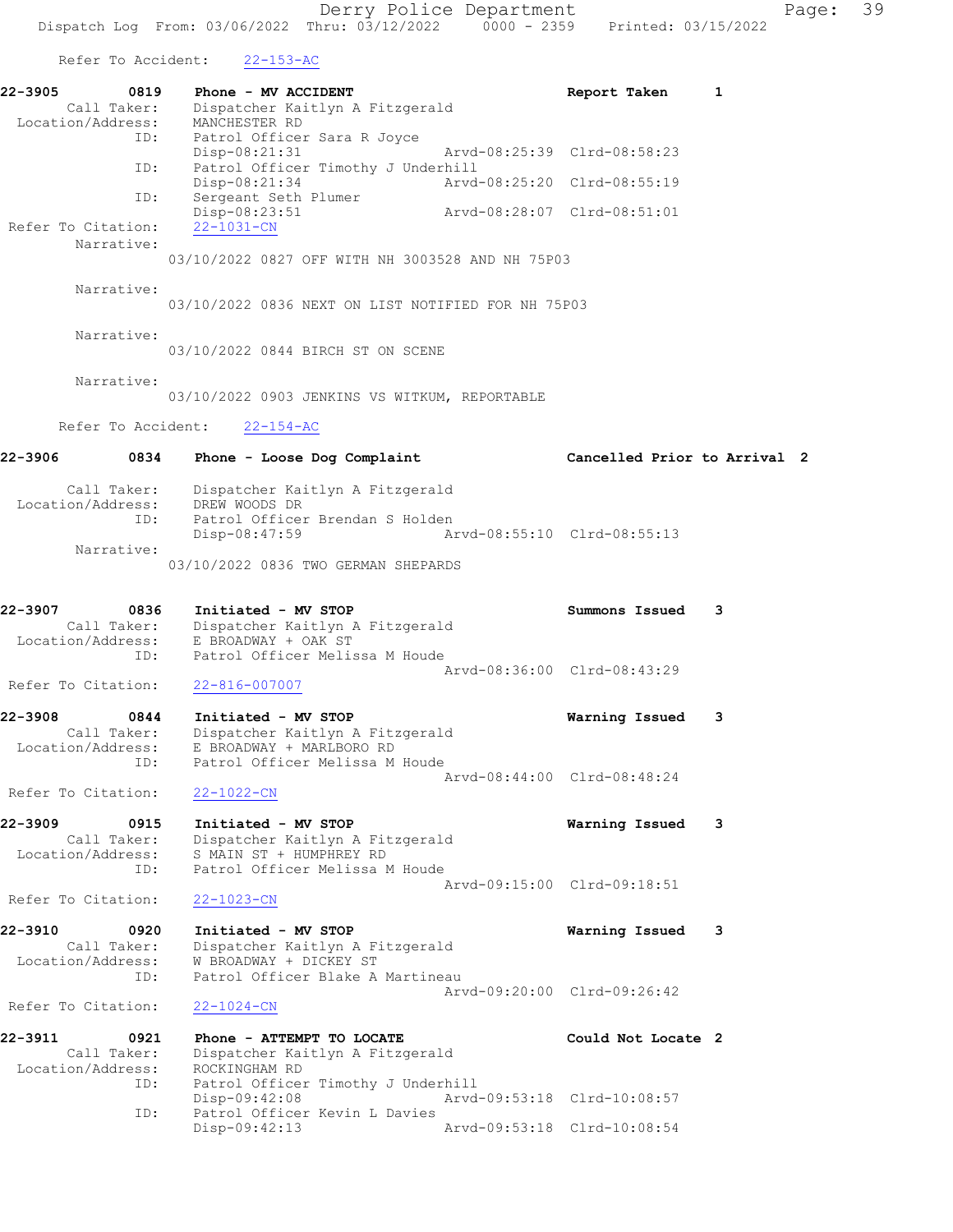Derry Police Department Fage: 40 Dispatch Log From:  $03/06/2022$  Thru:  $03/12/2022$  0000 - 2359 Printed: 03/15/2022 ID: Sergeant Seth Plumer Disp-09:44:27 Arvd-09:53:18 Clrd-10:08:59 Narrative: 03/10/2022 0922 FOR MANCHESTER PD Refer To Field Int: 22-861-FI 22-3912 0928 Initiated - MV STOP Summons Issued 3 Call Taker: Dispatcher Kaitlyn A Fitzgerald Location/Address: ROCKINGHAM RD ID: Patrol Officer Melissa M Houde Arvd-09:28:00 Clrd-09:34:13 Refer To Citation: 22-816-007008 22-3913 0930 Initiated - MV STOP Warning Issued 3 Call Taker: Dispatcher Kaitlyn A Fitzgerald Location/Address: CRYSTAL AVE ID: Patrol Officer Sara R Joyce Arvd-09:30:00 Clrd-09:38:02 Refer To Citation: 22-1025-CN 22-3914 0937 Initiated - MV STOP Warning Issued 3 Call Taker: Dispatcher Kaitlyn A Fitzgerald Location/Address: WINDHAM RD + TYLER RD ID: Patrol Officer Melissa M Houde Arvd-09:37:00 Clrd-09:41:31 Refer To Citation: 22-1026-CN 22-3915 0939 Initiated - TRAFFIC CONTROL Services Rendered 3 Call Taker: Dispatcher Kaitlyn A Fitzgerald Location/Address: E BROADWAY ID: Patrol Officer Blake A Martineau Arvd-09:39:00 Clrd-10:04:00 22-3916 0945 Initiated - MV STOP Warning Issued 3 Call Taker: Dispatcher Kaitlyn A Fitzgerald Location/Address: LINLEW DR ID: Patrol Officer Sara R Joyce Arvd-09:45:00 Clrd-09:49:18 Refer To Citation: 22-1027-CN 22-3917 0945 Initiated - MV STOP Warning Issued 3 Call Taker: Dispatcher Kaitlyn A Fitzgerald Location/Address: MCALLISTER CT ID: Patrol Officer Melissa M Houde Arvd-09:45:00 Clrd-09:48:34 Refer To Citation: 22-1028-CN 22-3918 0946 Initiated - FOLLOW-UP No Action Required 2 Call Taker: Dispatcher Kaitlyn A Fitzgerald Location/Address: CRYSTAL AVE ID: Detective Kevin G Ruppel Arvd-09:46:00 Clrd-09:53:00 22-3919 0955 911 - ABANDONED 911 Services Rendered 1 Call Taker: Dispatcher Kaitlyn A Fitzgerald Location/Address: LINLEW DR ID: Patrol Officer Sara R Joyce Disp-09:58:20 Arvd-09:58:37 Clrd-10:10:29 ID: Patrol Officer Brendan S Holden Disp-09:58:23 Arvd-09:59:35 Clrd-10:10:31 Refer To Field Int: 22-860-FI 22-3920 0957 Initiated - MV STOP Warning Issued 3 Call Taker: Dispatcher Kaitlyn A Fitzgerald Location/Address: S MAIN ST ID: Patrol Officer Melissa M Houde Arvd-09:57:00 Clrd-10:00:03 Refer To Citation: 22-1029-CN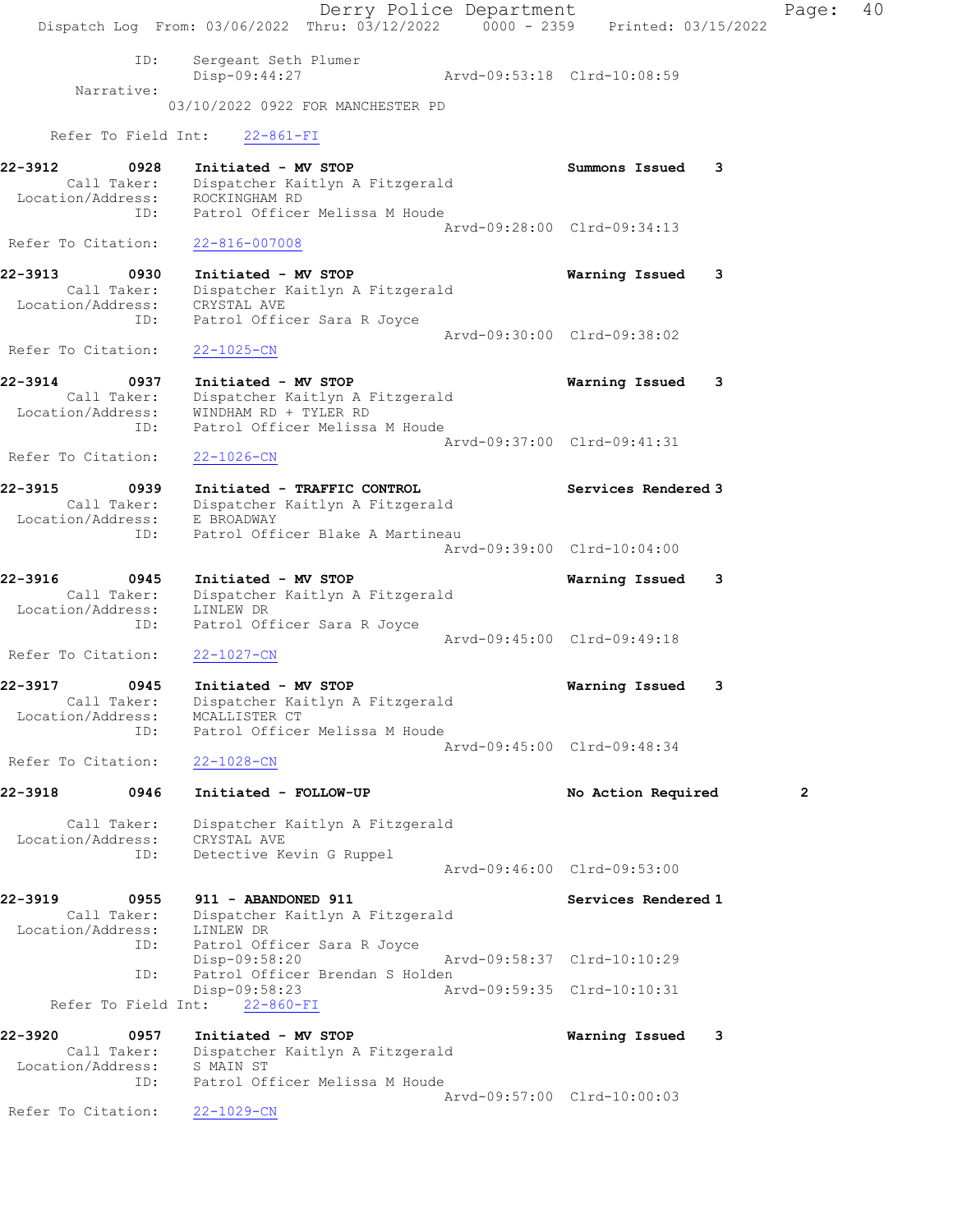| 22-3928<br>1130<br>Call Taker:<br>Location/Address: | Radio - MEDICAL EMERGENCY<br>Dispatcher Kaitlyn A Fitzgerald<br>PINKERTON ST             | Services Rendered 1                                        |
|-----------------------------------------------------|------------------------------------------------------------------------------------------|------------------------------------------------------------|
| Refer To Incident:                                  | $22 - 381 - OF$                                                                          |                                                            |
|                                                     | 03/10/2022 1119 ASSIST FIRE                                                              |                                                            |
| Narrative:                                          |                                                                                          |                                                            |
| ID:                                                 | Disp-11:14:24<br>Sergeant Seth Plumer<br>Disp-11:16:06                                   | Arvd-11:17:42 Clrd-11:36:54<br>Arvd-11:19:10 Clrd-11:37:09 |
| ID:                                                 | Disp-11:14:20<br>Patrol Officer Sara R Joyce                                             | Arvd-11:17:43 Clrd-11:37:06                                |
| Location/Address:<br>ID:                            | SILVESTRI CIR<br>Patrol Officer Brendan S Holden                                         |                                                            |
| 1111<br>22-3927<br>Call Taker:                      | Radio - WELFARE CHECK<br>Dispatcher Kaitlyn A Fitzgerald                                 | 2<br>Report Taken                                          |
| ID:                                                 | Patrol Officer Timothy J Underhill                                                       | Arvd-11:06:00 Clrd-11:11:50                                |
| 22-3926<br>1106<br>Call Taker:<br>Location/Address: | Initiated - SUBPOENA DELIVERY<br>Dispatcher Kaitlyn A Fitzgerald<br>BOWERS RD            | Not Served<br>1                                            |
| Refer To Citation:                                  | $22 - 1034 - CN$                                                                         |                                                            |
| Call Taker:<br>Location/Address:<br>ID:             | Dispatcher Kaitlyn A Fitzgerald<br>FOREST RIDGE RD<br>Patrol Officer Sara R Joyce        | Arvd-10:53:00 Clrd-10:57:39                                |
| Cleared By:<br>22-3925<br>1053                      | Dispatcher Kaitlyn A Fitzgerald<br>Initiated - MV STOP                                   | Warning Issued<br>3                                        |
| ID:                                                 | Patrol Officer Kevin L Davies                                                            | Arvd-10:45:00 Clrd-11:16:39                                |
| Call Taker:<br>Location/Address:                    | Dispatcher Jess W Arcand<br>EASTGATE RD                                                  |                                                            |
| 22-3924<br>1045                                     | Initiated - Community Relations                                                          | Services Rendered 2                                        |
| Cleared By:<br>Refer To Citation:                   | Dispatcher Jess W Arcand<br>$22 - 1033 - CN$                                             | Aryd-10:41:00 Clrd-10:45:42                                |
| Location/Address:<br>ID:                            | LINLEW DR<br>Patrol Officer Brendan S Holden                                             |                                                            |
| 22-3923<br>1041<br>Call Taker:                      | Initiated - MV STOP<br>Dispatcher Kaitlyn A Fitzgerald                                   | Warning Issued<br>3                                        |
| Refer To Citation:                                  | $22 - 1032 - CN$                                                                         | Arvd-10:34:00 Clrd-10:37:17                                |
| Call Taker:<br>Location/Address:<br>ID:             | Dispatcher Kaitlyn A Fitzgerald<br>KENDALL POND RD<br>Patrol Officer Timothy J Underhill |                                                            |
| 22-3922<br>1034                                     | Initiated - MV STOP                                                                      | Warning Issued<br>3                                        |
| ID:<br>Refer To Citation:                           | Patrol Officer Kevin L Davies<br>$22 - 1030 - CN$                                        | Arvd-10:27:00 Clrd-10:32:26                                |
| Call Taker:<br>Location/Address:                    | Dispatcher Kaitlyn A Fitzgerald<br>PINKERTON ST                                          |                                                            |
| 22-3921<br>1027                                     | Initiated - MV STOP                                                                      | Warning Issued<br>3                                        |
| Dispatch Log From: 03/06/2022                       | Derry Police Department<br>Thru: 03/12/2022<br>$0000 - 2359$                             | Printed: 03/15/2022                                        |

| ID:        | Patrol Officer Timothy J Underhill |                             |
|------------|------------------------------------|-----------------------------|
|            | Disp-11:31:00                      | Arvd-11:32:25 Clrd-11:51:17 |
| ID:        | Patrol Officer Kevin L Davies      |                             |
|            | $Disp-11:31:04$                    | Arvd-11:32:26 Clrd-11:51:11 |
| ID:        | Patrol Officer James M McClafferty |                             |
|            | Disp-11:32:10                      | Arvd-11:33:43 Clrd-11:51:14 |
| Narrative: |                                    |                             |

03/10/2022 1134 DFD NOTIFIED

Narrative:

03/10/2022 1138 FIRE ON SCENE

Page: 41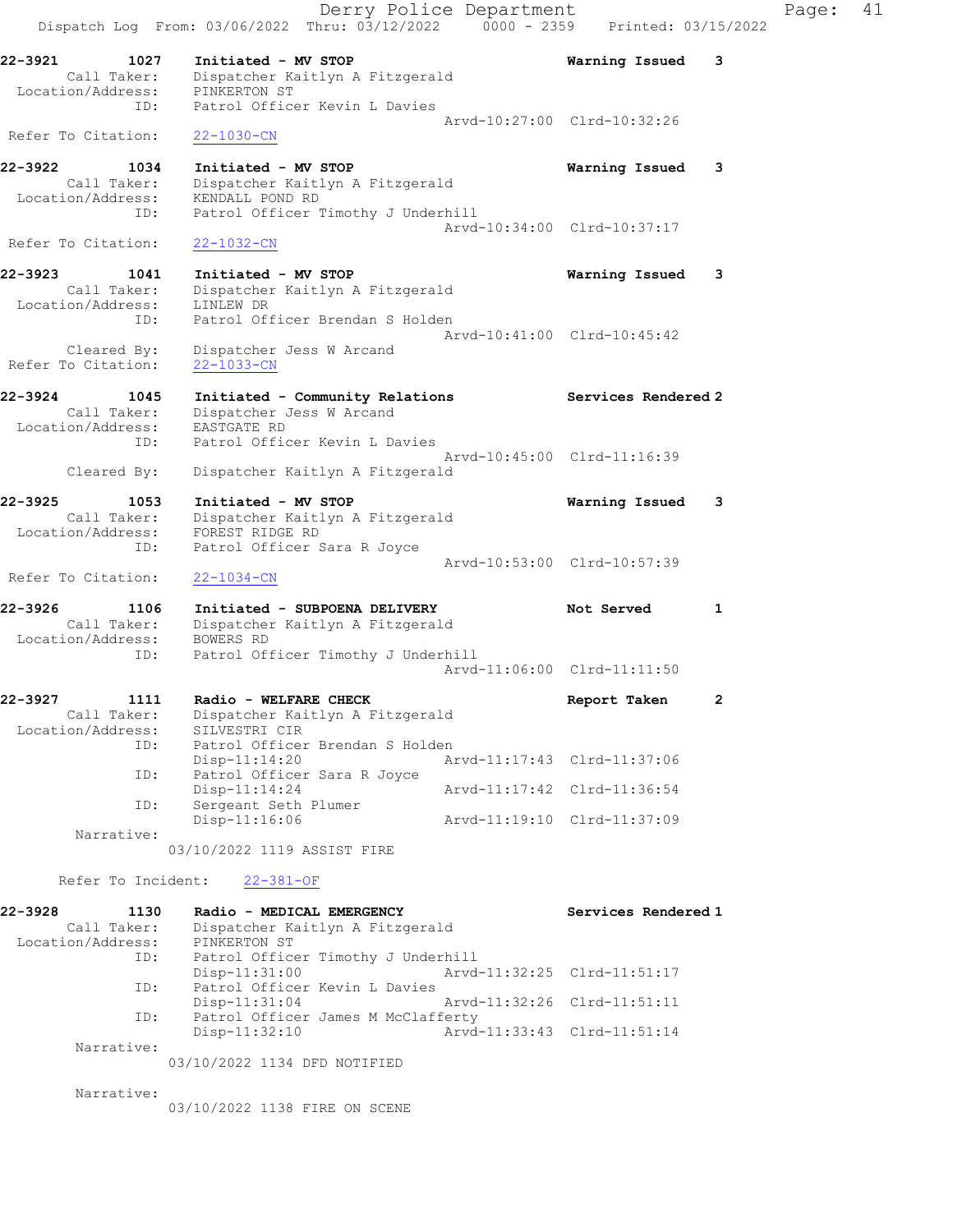Derry Police Department Controller Page: 42 Dispatch Log From: 03/06/2022 Thru: 03/12/2022 0000 - 2359 Printed: 03/15/2022 22-3929 1138 Initiated - JUVENILE OFFENSES Services Rendered 2 Call Taker: Dispatcher Kaitlyn A Fitzgerald Location/Address: PINKERTON ST ID: Patrol Officer Brian J Landry Arvd-11:38:00 Clrd-11:39:20 Refer To Field Int: 22-811-FI 22-3930 1153 Phone - SUSPICIOUS ACTIVITY Report Taken 2 Call Taker: Lieutenant Shawn P O'Donaghue Location/Address: [DY 279] DUBEAU DR ID: Patrol Officer Kevin L Davies Disp-11:55:14 Arvd-12:04:28 Clrd-12:24:32 Arrived By: Dispatcher Kaitlyn A Fitzgerald Cleared By: Dispatcher Kaitlyn A Fitzgerald Refer To Incident: 22-382-OF 22-3931 1233 Initiated - FOLLOW-UP Summons Issued 2 Call Taker: Dispatcher Kaitlyn A Fitzgerald Location/Address: PARKLAND DR ID: Patrol Officer Timothy J Underhill Arvd-12:33:00 Clrd-13:03:28 Cleared By: Dispatcher Jess W Arcand Refer To Summons: 22-230-AR 22-3932 1251 Initiated - ASSAULT Report Taken 1 Call Taker: Dispatcher Jess W Arcand Location/Address: [DY 250] PINKERTON ST ID: Patrol Officer Brian J Landry Arvd-12:51:00 Clrd-12:52:30 Refer To Incident: 22-383-OF 22-3933 1256 Initiated - FOLLOW-UP Services Rendered 2 Call Taker: Dispatcher Jess W Arcand Location/Address: BIRCH ST ID: Detective Kevin G Ruppel Arvd-12:56:00 Clrd-14:55:37 22-3934 1302 Other - DELIVER A MESSAGE 1 Could Not Locate 1 Call Taker: Dispatcher Jess W Arcand Location/Address: RAILROAD AVE ID: Patrol Officer Blake A Martineau Disp-13:04:12 Arvd-13:07:45 Clrd-13:15:05 Cleared By: Dispatcher Kaitlyn A Fitzgerald 22-3935 1304 Initiated - SUBPOENA DELIVERY Not Served 1 Call Taker: Dispatcher Jess W Arcand Location/Address: FAIRWAY DR ID: Patrol Officer Sara R Joyce Arvd-13:04:00 Clrd-13:07:02 22-3936 1309 Initiated - SUBPOENA DELIVERY Not Served 1 Call Taker: Dispatcher Jess W Arcand Location/Address: FAIRWAY DR ID: Patrol Officer Sara R Joyce Arvd-13:09:00 Clrd-13:14:12 Cleared By: Dispatcher Kaitlyn A Fitzgerald 22-3937 1321 Initiated - MV STOP Warning Issued 3 Call Taker: Dispatcher Kaitlyn A Fitzgerald Location/Address: FOLSOM RD ID: Patrol Officer Sara R Joyce Arvd-13:21:00 Clrd-13:24:45<br>22-1035-CN Refer To Citation: 22-3938 1400 Initiated - MV STOP Summons Issued 3 Call Taker: Dispatcher Kaitlyn A Fitzgerald Location/Address: CRYSTAL AVE ID: Patrol Officer Kevin L Davies Arvd-14:00:00 Clrd-14:10:34 Refer To Citation: 22-816-011002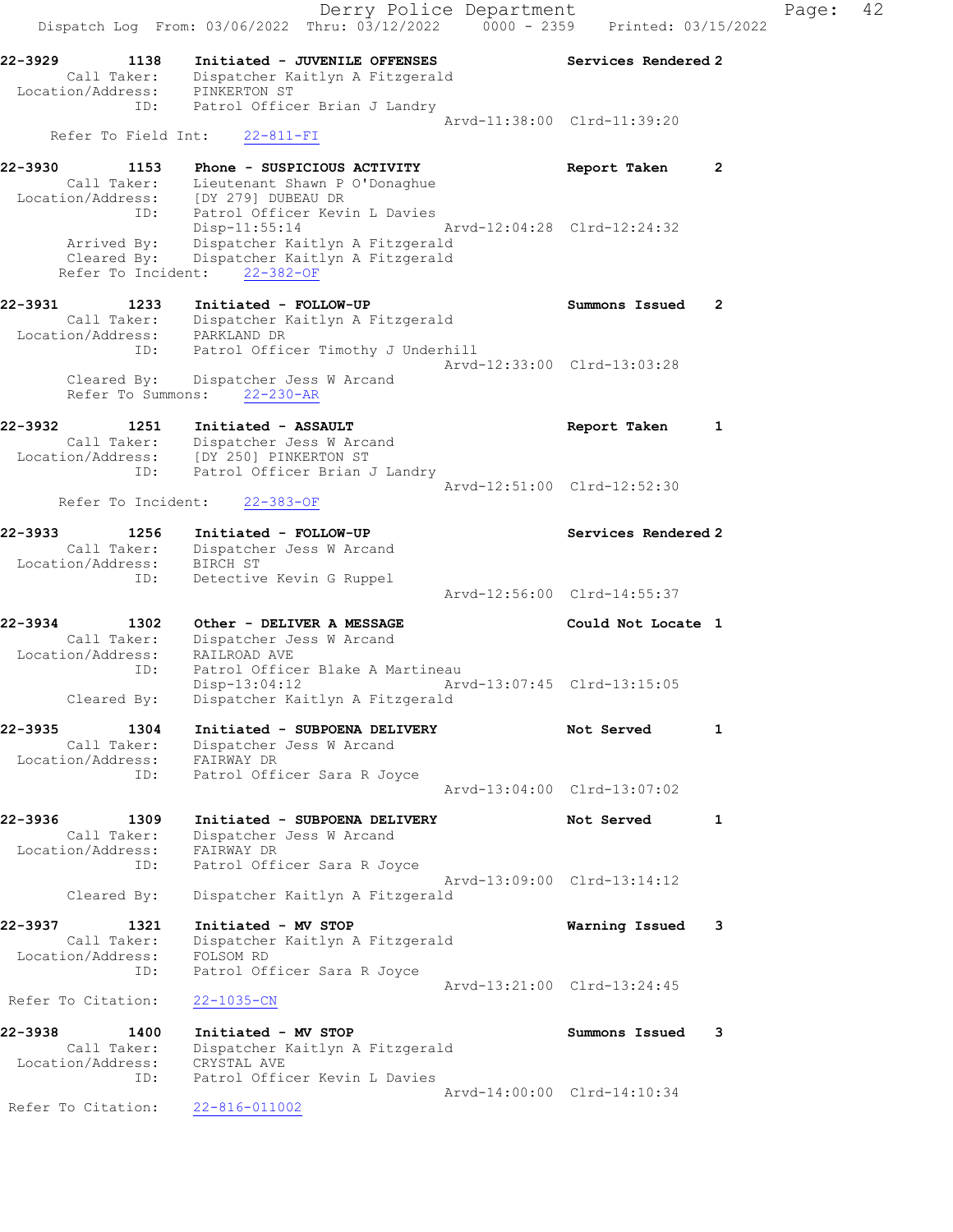Derry Police Department Fage: 43 Dispatch Log From: 03/06/2022 Thru: 03/12/2022 0000 - 2359 Printed: 03/15/2022 22-3939 1417 Initiated - ROAD HAZARD Removed Hazard 2 Call Taker: Dispatcher Kaitlyn A Fitzgerald Location/Address: KENDALL POND RD ID: Patrol Officer Kevin L Davies Arvd-14:17:00 Clrd-14:19:22 22-3940 1423 Initiated - MV STOP Warning Issued 3 Call Taker: Dispatcher Kaitlyn A Fitzgerald Location/Address: W BROADWAY ID: Patrol Officer Kevin L Davies Arvd-14:23:00 Clrd-14:24:51 ID: Patrol Officer Blake A Martineau<br>Disp-14:25:01 Art Disp-14:25:01 Arvd-14:25:30 Clrd-14:28:50 Refer To Citation: 22-1036-CN 22-3941 1438 Initiated - ATTEMPTED PAPER SERVICE Not Served 2 Call Taker: Dispatcher Kaitlyn A Fitzgerald Location/Address: W BROADWAY ID: Detective Peter A Houlis Arvd-14:38:00 Clrd-14:47:34 ID: Patrol Officer Cody Johnson<br>Disp-14:41:25 Disp-14:41:25 Arvd-14:41:28 Clrd-14:47:37 22-3942 1451 Phone - JUVENILE OFFENSES Could Not Locate 2 Call Taker: Dispatcher Kaitlyn A Fitzgerald Location/Address: E BROADWAY ID: Patrol Officer Kevin L Davies Disp-14:53:52 Arvd-14:53:56 Clrd-14:55:49 Cleared By: Dispatcher Jess W Arcand ID: Patrol Officer Kevin L Davies Disp-14:55:53 Arvd-14:59:11 Clrd-15:09:16 Dispatched By: Dispatcher Jess W Arcand Arrived By: Dispatcher Jess W Arcand Cleared By: Dispatcher Jess W Arcand 22-3943 1514 911 - MV ACCIDENT 1 1 Report Taken 1 Call Taker: Dispatcher Jess W Arcand Location/Address: HAMPSTEAD RD + WARNER HILL RD ID: Patrol Officer Joshua W Morse Disp-15:15:35 Arvd-15:19:09 Clrd-16:02:23 Patrol Officer Michael P Accorto ID: Patrol Officer Kevin L Davies Disp-15:15:37 Clrd-15:19:12 Narrative: 03/10/2022 1519 DFD NOTIFIED AND RESPONDING Narrative: 03/10/2022 1520 OFF WITH NH 3407925 AND NH DX X573 Narrative: 03/10/2022 1548 REPORTABLE. Schelling v. Girard Refer To Accident: 22-155-AC 22-3944 1556 Initiated - FOUND/LOST PROPERTY Report Taken 3 Call Taker: Detective Victoria M Kidd Location/Address: [DY 3352] ROCKINGHAM RD ID: Detective Victoria M Kidd Arvd-15:56:00 Clrd-16:16:08 Refer To Incident: 22-384-OF 22-3945 1600 Initiated - MV STOP Warning Issued 3 Call Taker: Dispatcher Jess W Arcand Location/Address: E DERRY RD + PINE ISLE DR ID: Patrol Officer Melissa M Houde Arvd-16:00:00 Clrd-16:04:17 Refer To Citation: 22-1037-CN 22-3946 1608 Initiated - MV STOP Warning Issued 3 Call Taker: Dispatcher Jess W Arcand Location/Address: MANCHESTER RD ID: Patrol Officer Nathan S Lavoie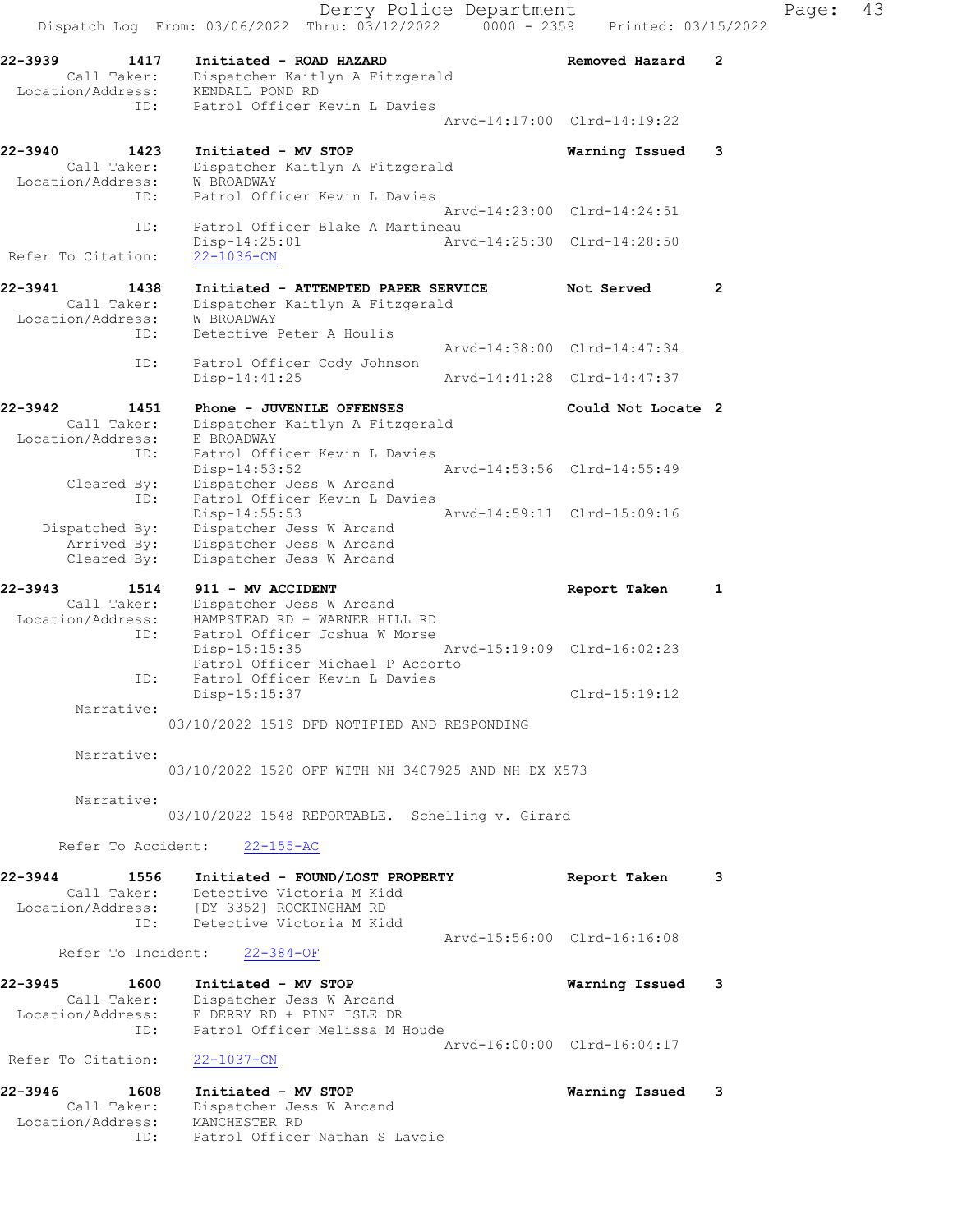Arvd-16:08:00 Clrd-16:14:29

| 22-3947            | 1609               | Initiated - MV STOP                                                                   | Warning Issued 3            |                |
|--------------------|--------------------|---------------------------------------------------------------------------------------|-----------------------------|----------------|
| Location/Address:  | Call Taker:<br>ID: | Dispatcher Jess W Arcand<br>HAMPSTEAD RD + OLESEN RD<br>Patrol Officer Joshua W Morse |                             |                |
| Refer To Citation: |                    | Patrol Officer Michael P Accorto<br>$22 - 1040 - CN$                                  | Aryd-16:09:00 Clrd-16:19:12 |                |
| 22-3948            | 1619               | Initiated - FOLLOW-UP                                                                 | No Action Required          | $\overline{2}$ |
|                    | Call Taker:        | Dispatcher Jess W Arcand                                                              |                             |                |

 Location/Address: RT 121 ID: Patrol Officer Kevin L Davies Arvd-16:19:00 Clrd-16:36:02

#### 22-3949 1621 Initiated - MV STOP Warning Issued 3 Call Taker: Dispatcher Jess W Arcand Location/Address: E DERRY RD ID: Patrol Officer Melissa M Houde Arvd-16:21:00 Clrd-16:24:20 Refer To Citation: 22-1041-CN

22-3950 1623 Initiated - MV STOP Summons Issued 3 Call Taker: Dispatcher Jess W Arcand Location/Address: LINLEW DR ID: Patrol Officer Nathan S Lavoie Arvd-16:23:00 Clrd-16:37:17

Refer To Citation: 22-816-003016

# 22-3951 1631 Initiated - MV STOP Warning Issued 3 Call Taker: Dispatcher Jess W Arcand Location/Address: WINDHAM RD ID: Patrol Officer Joshua W Morse Arvd-16:31:00 Clrd-16:35:56 Patrol Officer Michael P Accorto

Refer To Citation:

22-3952 1631 Initiated - MV STOP Warning Issued 3 Call Taker: Dispatcher Jess W Arcand Location/Address: PINKERTON ST ID: Patrol Officer Melissa M Houde Arvd-16:31:00 Clrd-16:35:14

Refer To Citation: 22-1042-CN

Refer To Citation: 22-1038-CN

#### 22-3953 1632 Initiated - FOLLOW-UP Cleared 2 Call Taker: Dispatcher Jess W Arcand Location/Address: BROOKVIEW DR ID: Detective Benjamin J Doyle Arvd-16:32:00 Clrd-16:46:58 Cleared By: Lieutenant Shawn P O'Donaghue ID: Detective Daniel J McCarthy Disp-16:32:53 Arvd-16:32:55 Clrd-16:46:55

Cleared By: Lieutenant Shawn P O'Donaghue

# 22-3954 1638 Initiated - MV STOP Warning Issued 3

 Call Taker: Dispatcher Jess W Arcand Location/Address: E BROADWAY ID: Patrol Officer Casey J Noyes Arvd-16:38:00 Clrd-16:44:26

Refer To Citation: 22-1044-CN

# 22-3955 1646 Initiated - FOLLOW-UP No Action Required 2

 Call Taker: Lieutenant Shawn P O'Donaghue Location/Address: W BROADWAY ID: Patrol Officer Cody Johnson Arvd-16:46:00 Clrd-16:47:09 Cleared By: Dispatcher Jess W Arcand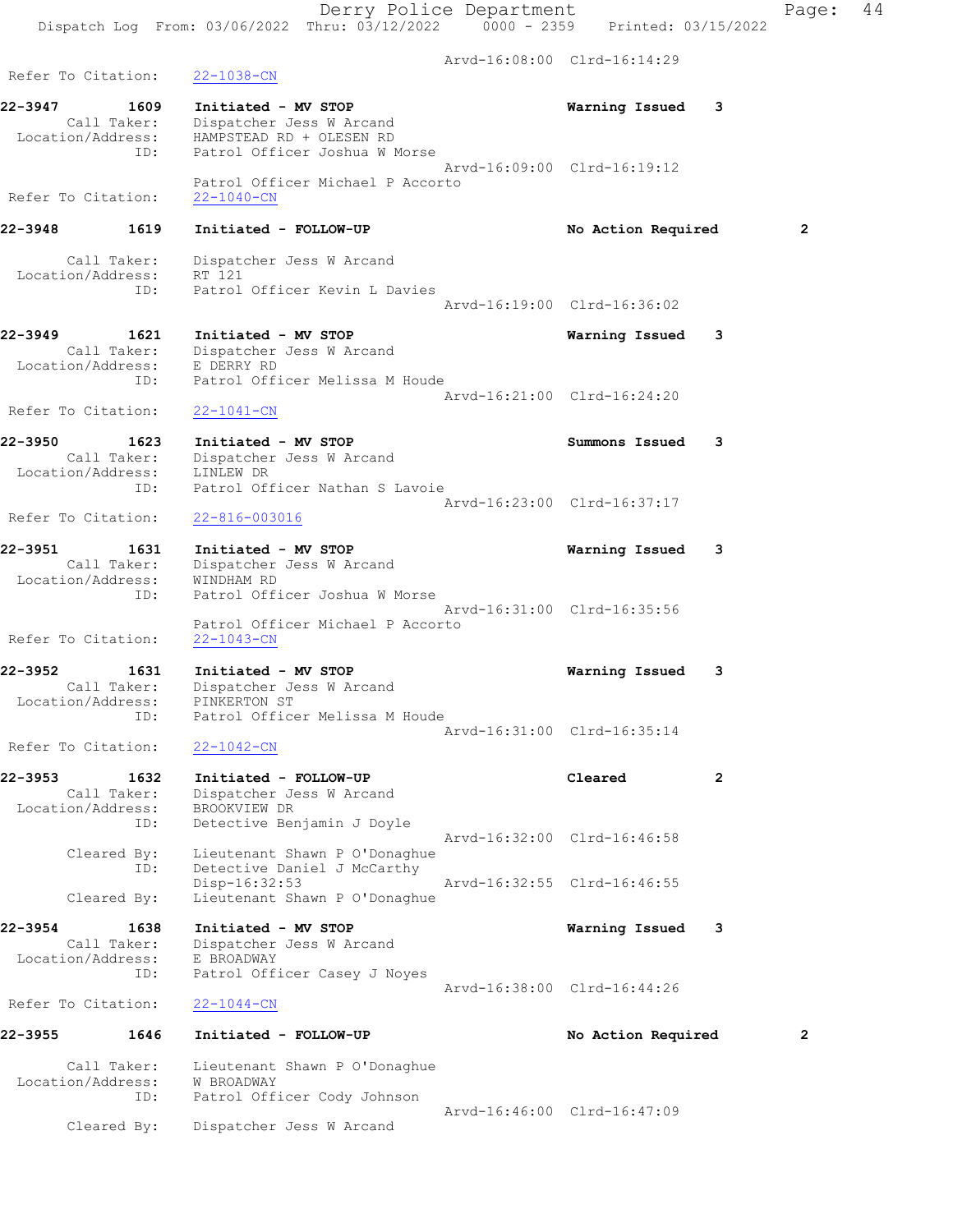Derry Police Department Controller Page: 45 Dispatch Log From:  $03/06/2022$  Thru:  $03/12/2022$  0000 - 2359 Printed: 03/15/2022 ID: Detective Peter A Houlis<br>Disp-16:46:45 Disp-16:46:45 Arvd-16:46:48 Clrd-16:59:19 Cleared By: Dispatcher Jess W Arcand ID: Patrol Officer Cody Johnson Disp-16:47:40 Arvd-16:47:42 Clrd-16:59:17 Cleared By: Dispatcher Jess W Arcand 22-3956 1649 Initiated - FOLLOW-UP No Action Required 2 Call Taker: Dispatcher Jess W Arcand Location/Address: MUNICIPAL DR ID: Patrol Officer Kevin L Davies Arvd-16:49:00 Clrd-17:52:10 22-3957 1650 911 - MV LOCKOUT Services Rendered 2 Call Taker: Dispatcher Jess W Arcand Location/Address: CRYSTAL AVE ID: Patrol Officer Nathan S Lavoie Disp-16:50:57 Arvd-16:50:58 Clrd-17:04:04 Narrative: 03/10/2022 1704 ASSIST DFD WITH LOCK OUT Refer To Field Int: 22-859-FI 22-3958 1706 Initiated - MV STOP Warning Issued 3 Call Taker: Dispatcher Jess W Arcand Location/Address: LAWRENCE RD + RT 28 ID: Patrol Officer Joshua W Morse Arvd-17:06:00 Clrd-17:12:12 Patrol Officer Michael P Accorto Refer To Citation: 22-1045-CN 22-3959 1717 Initiated - MV STOP Warning Issued 3 Call Taker: Dispatcher Jess W Arcand Location/Address: W BROADWAY ID: Patrol Officer Melissa M Houde Arvd-17:17:00 Clrd-17:25:14 Cleared By: Patrol Officer Melissa M Houde Refer To Citation: 22-1046-CN 22-3960 1721 Initiated - MV STOP Warning Issued 3 Call Taker: Dispatcher Jess W Arcand Location/Address: PINKERTON ST ID: Patrol Officer Nathan S Lavoie Arvd-17:21:00 Clrd-17:29:48 Refer To Citation: 22-1047-CN 22-3961 1729 Phone - WELFARE CHECK COULD Could Not Locate 2 Call Taker: Lieutenant Shawn P O'Donaghue Location/Address: WINDHAM DEPOT RD ID: Patrol Officer Joshua W Morse Disp-17:29:36 Arvd-17:37:57 Clrd-17:51:29 Patrol Officer Michael P Accorto Arrived By: Dispatcher Jess W Arcand Cleared By: Dispatcher Jess W Arcand ID: Sergeant Jeffrey M Dawe Disp-17:29:51 Arvd-17:43:50 Clrd-17:51:31 Arrived By: Dispatcher Jess W Arcand Cleared By: Dispatcher Jess W Arcand 22-3962 1733 Initiated - MV STOP Warning Issued 3 Call Taker: Dispatcher Jess W Arcand Location/Address: MANCHESTER RD ID: Patrol Officer Nathan S Lavoie Arvd-17:33:00 Clrd-17:42:28 Refer To Citation: 22-1048-CN 22-3963 1801 Initiated - Community Relations Services Rendered 2 Call Taker: Dispatcher Jess W Arcand Location/Address: W BROADWAY ID: Patrol Officer Casey J Noyes Arvd-18:01:00 Clrd-18:11:20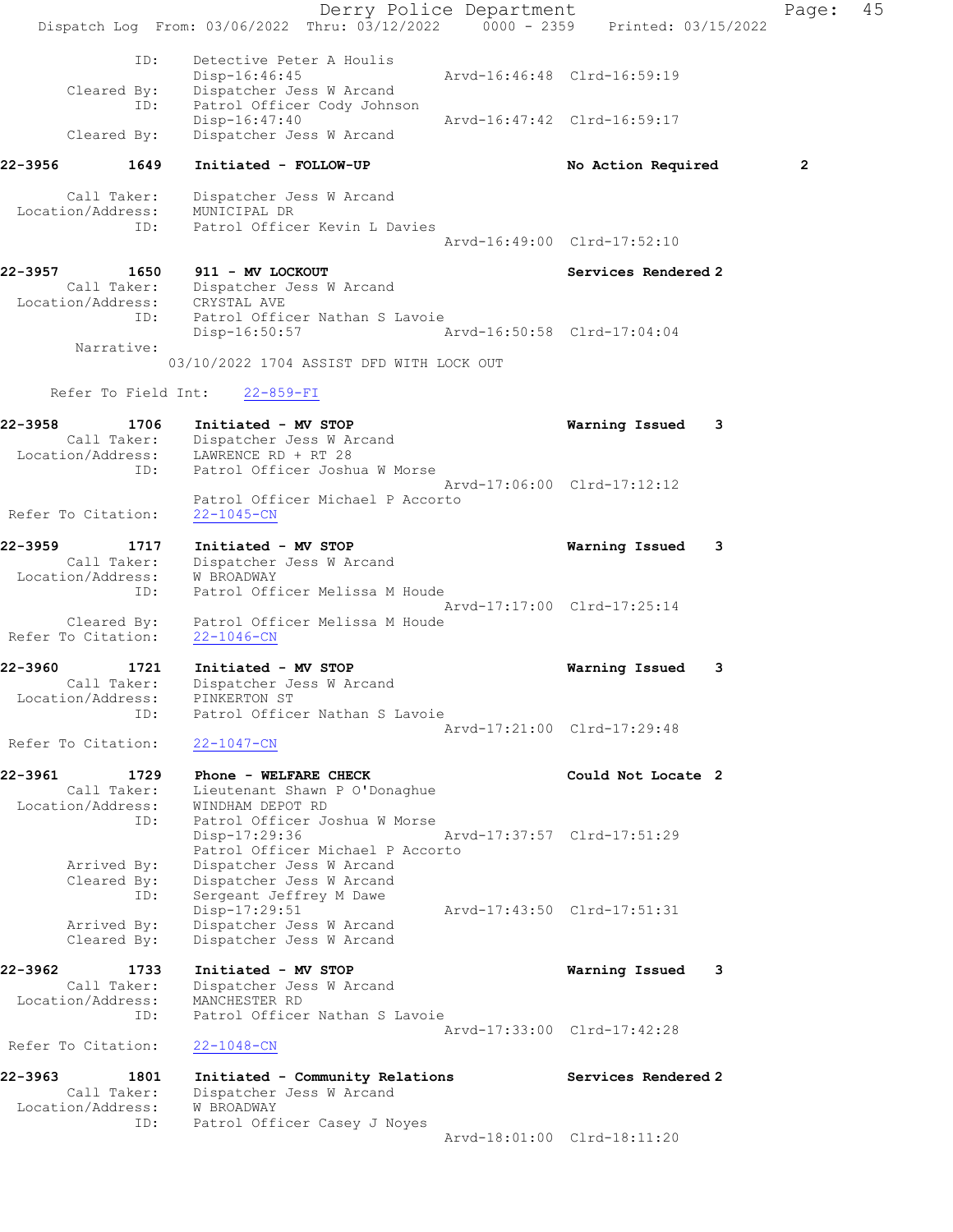Derry Police Department Fage: 46 Dispatch Log From: 03/06/2022 Thru: 03/12/2022 0000 - 2359 Printed: 03/15/2022 22-3964 1803 Initiated - SUBPOENA DELIVERY Not Served 1 Call Taker: Dispatcher Jess W Arcand Location/Address: BEDARD AVE ID: Patrol Officer Joshua W Morse Arvd-18:03:00 Clrd-18:05:33 Patrol Officer Michael P Accorto 22-3965 1808 Initiated - MV STOP Warning Issued 3 Call Taker: Dispatcher Jess W Arcand Location/Address: SCOBIE POND RD ID: Patrol Officer Nathan S Lavoie Arvd-18:08:00 Clrd-18:14:57 Refer To Citation: 22-1051-CN 22-3966 1812 Initiated - MV STOP Summons Issued 3 Call Taker: Dispatcher Jess W Arcand Location/Address: BIRCH ST ID: Patrol Officer Joshua W Morse Arvd-18:12:00 Clrd-18:22:59 Patrol Officer Michael P Accorto Refer To Citation: 22-816-005002 22-3967 1822 Initiated - MV STOP Warning Issued 3 Call Taker: Dispatcher Jess W Arcand Location/Address: SCOBIE POND RD ID: Patrol Officer Nathan S Lavoie Arvd-18:22:00 Clrd-18:29:05 Refer To Citation: 22-1052-CN 22-3968 1832 Walk-In - SUBPOENA DELIVERY 1982 Served 1 Call Taker: Dispatcher Jess W Arcand Location/Address: BEDARD AVE ID: Patrol Officer Joshua W Morse Disp-18:32:51 Arvd-18:32:53 Clrd-18:32:54 Patrol Officer Michael P Accorto 22-3969 1856 Phone - WELFARE CHECK Services Rendered 2 Call Taker: Patrol Officer Robert Corwin Location/Address: LINLEW DR ID: Patrol Officer Nathan S Lavoie Disp-18:58:45 Arvd-19:04:17 Clrd-19:12:10 Cleared By: Dispatcher Jess W Arcand ID: Patrol Officer Collin Kennedy Disp-18:58:47 Clrd-18:59:44 ID: Patrol Officer Melissa M Houde Disp-18:59:45 Arvd-19:02:24 Clrd-19:12:08 Arrived By: Dispatcher Jess W Arcand Cleared By: Dispatcher Jess W Arcand Refer To Field Int: 22-820-FI 22-3970 1959 911 - SUSPICIOUS ACTIVITY SENT ON THEIR WAY 2 Call Taker: Dispatcher Jess W Arcand Location/Address: CHESTER RD<br>ID: Patrol Offi Patrol Officer Nathan S Lavoie Disp-20:00:31 Arvd-20:02:26 Clrd-20:16:55 ID: Patrol Officer Collin Kennedy Disp-20:01:56 Clrd-20:04:53<br>ID: Patrol Officer Joshua W Morse Patrol Officer Joshua W Morse<br>Disp-20:04:49 Disp-20:04:49 Arvd-20:05:06 Clrd-20:16:53 Patrol Officer Michael P Accorto<br>ID: Patrol Officer Collin Kennedy Patrol Officer Collin Kennedy<br>Disp-20:07:58 Arvd-20:08:00 Clrd-20:16:57 Narrative: 03/10/2022 2004 417 STOPPING NH 4678339 ON CHESTER RD

Refer To Field Int: 22-821-FI

| 22-3971           | 2058        | Initiated - MV CHECK          | Arrest(s) Made |  |
|-------------------|-------------|-------------------------------|----------------|--|
|                   | Call Taker: | Dispatcher Jess W Arcand      |                |  |
| Location/Address: |             | W RUNNING BROOK LN            |                |  |
|                   | TD:         | Patrol Officer Joshua W Morse |                |  |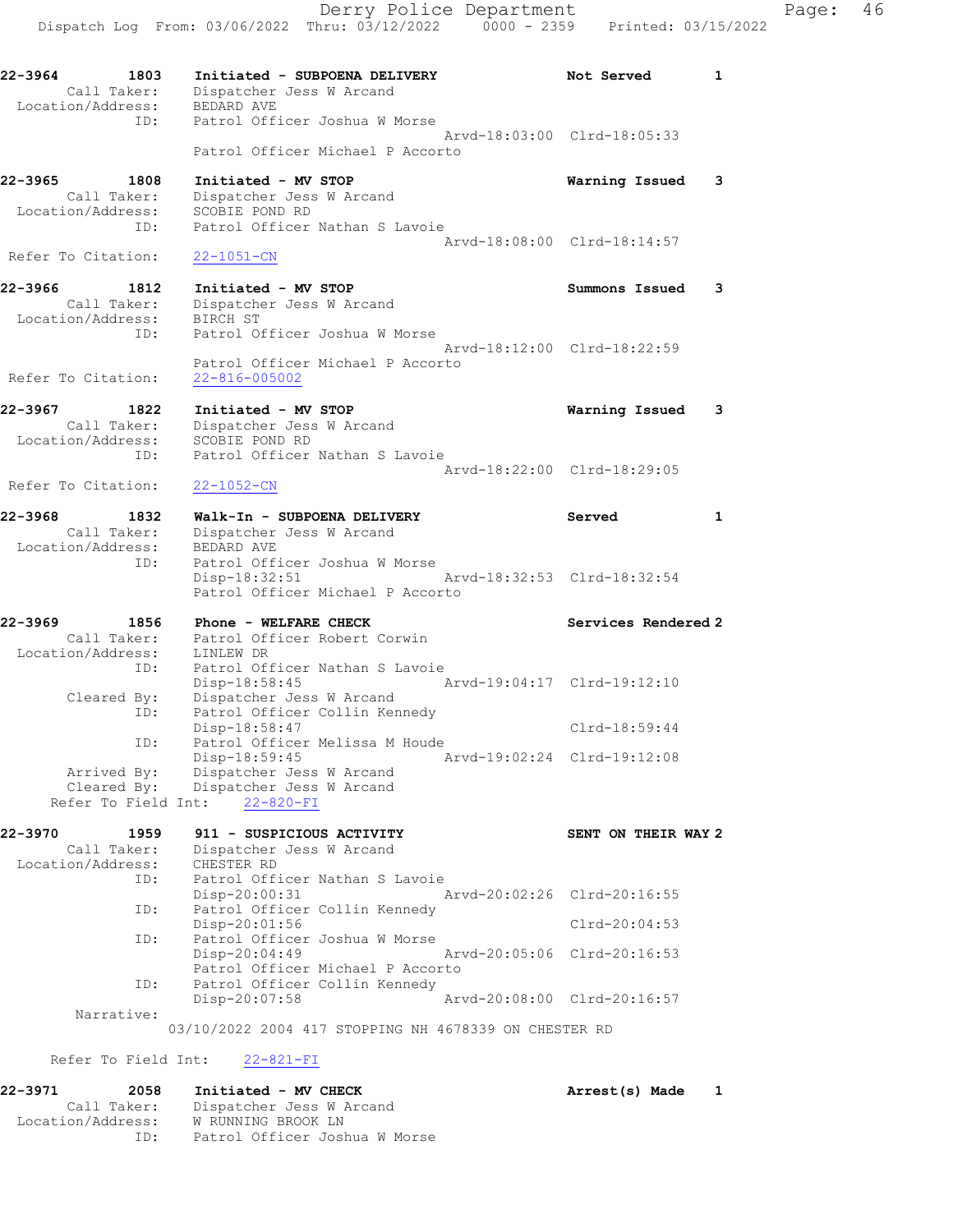Derry Police Department Page: 47 Dispatch Log From: 03/06/2022 Thru: 03/12/2022 0000 - 2359 Printed: 03/15/2022 Arvd-20:58:00 Clrd-22:42:48 Patrol Officer Michael P Accorto<br>Cleared By: Dispatcher Christine D Carlson Dispatcher Christine D Carlson ID: Patrol Officer Melissa M Houde<br>Disp-20:59:09 F Disp-20:59:09 Arvd-21:00:48 Clrd-21:54:35 ID: Patrol Officer Robert Corwin Disp-22:06:34 Arvd-22:06:36 Clrd-22:47:44<br>Cleared By: Dispatcher Christine D Carlson Dispatcher Christine D Carlson Narrative: 03/10/2022 2106 CHECKING SOBRIETY Narrative: 03/10/2022 2118 ONE IN CUSTODY Narrative: 03/10/2022 2120 NEXT ON LIST SPACETOWN AUTO NOTIFIED AND RESPONDING FOR NH 5025946 Narrative: 03/10/2022 2122 EN ROUTE TO HQ WITH ONE SM 12142.5 Narrative: 03/10/2022 2125 OFF AT HQ EM 12144.3 Narrative: 03/10/2022 2137 SPACETOWN ON SCENE Narrative: 03/10/2022 2145 WRECKER CANCELLED. SPACETOWN MOVED BACK TO NEXT ON LIST Narrative: 03/10/2022 2159 IDENTIFIED AS: ANN BURKE 23 SULLIVAN CT SALEM NH DOB 10/1/66 Charged with Driving While Intoxicated Narrative: 03/10/2022 2200 SUBJECT PLACED IN CELL 1 Narrative: 03/10/2022 2242 Subject released on PR bail w/ court date of 3/24/22 as per b/c Mencis Refer To Arrest: 22-231-AR 22-3972 2135 Initiated - MV STOP Warning Issued 3 Call Taker: Dispatcher Jess W Arcand Location/Address: CRYSTAL AVE ID: Patrol Officer Collin Kennedy Arvd-21:35:00 Clrd-21:40:59 Refer To Citation: 22-1053-CN 22-3973 2152 Phone - SUSPICIOUS ACTIVITY Could Not Locate 2 Call Taker: Dispatcher Jess W Arcand Location/Address: SILVESTRI CIR Patrol Officer Nathan S Lavoie<br>Disp-21:54:03 Disp-21:54:03 Arvd-21:56:57 Clrd-22:06:24 ID: Patrol Officer Melissa M Houde<br>Disp-21:54:44 Arvd-21:57:01 Clrd-22:06:22 Narrative: 03/10/2022 2152 UNKNOWN PERSON CONTINUES TO RING BUZZER 22-3974 2156 Initiated - MV STOP Warning Issued 3 Call Taker: Dispatcher Jess W Arcand

Location/Address: BIRCH ST

ID: Patrol Officer Casey J Noyes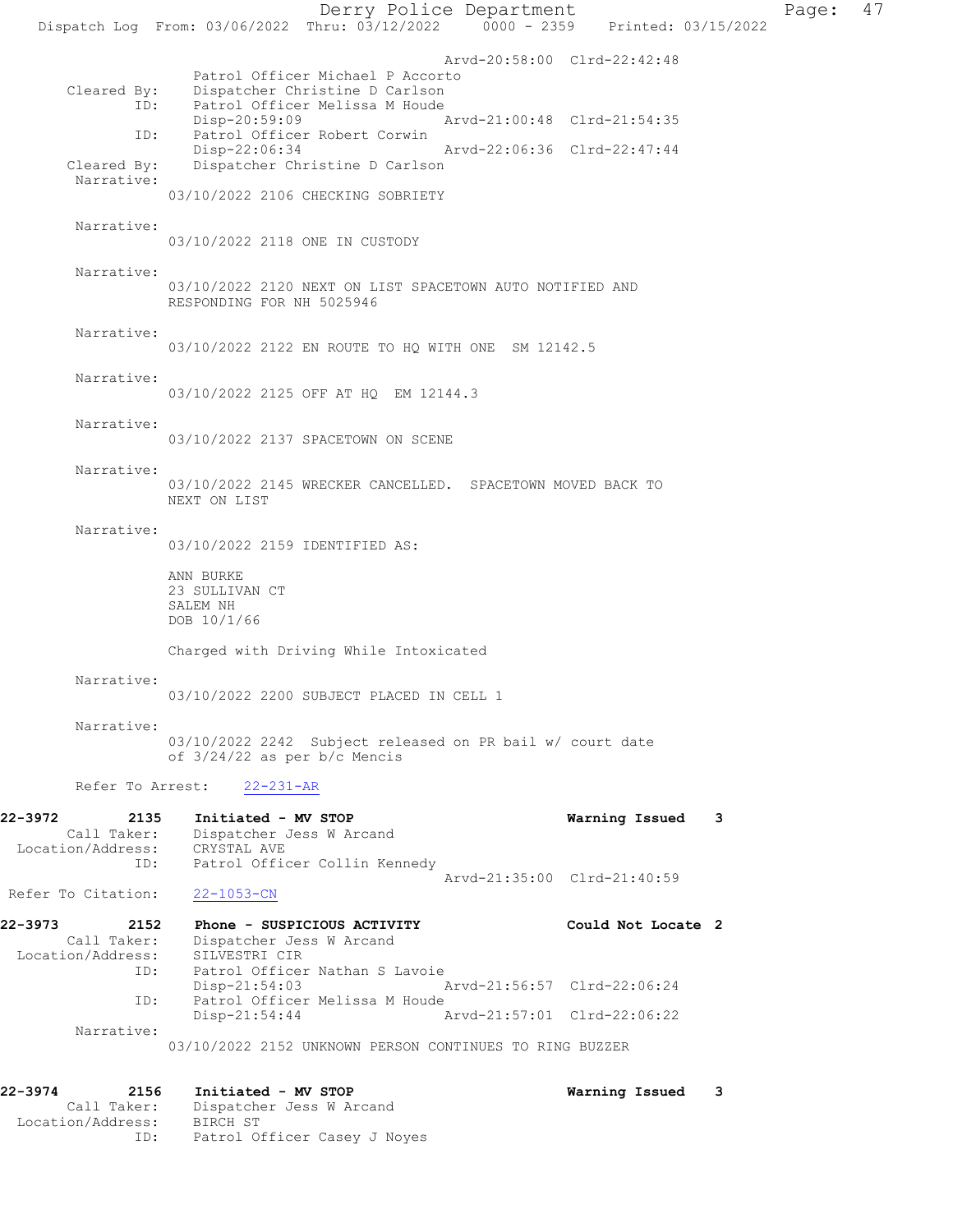Arvd-21:56:00 Clrd-22:06:15

22-3977 2159 Walk-In - SUSPICIOUS ACTIVITY ADVICE GIVEN 2 Call Taker: Patrol Officer Robert Corwin Location/Address: [DY 2] MUNICIPAL DR ID: Patrol Officer Robert Corwin  $Disp-22:54:08$ <br>  $N+1$ <br>  $22-823-FT$ <br>  $N+22-823-FT$ Refer To Field Int: 22-823-FI 22-3975 2220 Initiated - FAILURE TO REG. SEX OFFENDER Report Taken 2 Call Taker: Dispatcher Jess W Arcand Location/Address: MUNICIPAL DR ID: Patrol Officer Cody Johnson Arvd-22:20:00 Clrd-22:21:10 Refer To Incident: 22-385-OF 22-3976 2238 Phone - MEDICAL EMERGENCY Transported to Hospital 1 Call Taker: Dispatcher Christine D Carlson Location/Address: E BROADWAY ID: Patrol Officer Casey J Noyes Disp-22:39:36 Arvd-22:40:19 Clrd-22:47:11 ID: Patrol Officer Nathan S Lavoie<br>Disp-22:39:40 A Disp-22:39:40 Arvd-22:41:26 Clrd-22:47:09 Refer To Field Int: 22-822-FI 22-3978 2254 Walk-In - ASSIST CITIZEN ADVICE GIVEN 3 Call Taker: Patrol Officer Robert Corwin Location/Address: FAIRWAY DR ID: Patrol Officer Robert Corwin Disp-23:23:10 Arvd-23:23:16 Clrd-23:23:26 Refer To Field Int: 22-824-FI 22-3979 2329 Initiated - PROPERTY CHECK Services Rendered 2 Call Taker: Dispatcher Christine D Carlson Location/Address: HUMPHREY RD ID: Patrol Officer Nikita Tomnyuk Arvd-23:29:00 Clrd-23:30:11 22-3980 2352 Initiated - PROPERTY CHECK Services Rendered 2 Call Taker: Dispatcher Christine D Carlson Location/Address: [DY 3681] HAMPSTEAD RD ID: Patrol Officer Jack Stafford

# For Date: 03/11/2022 - Friday

Refer To Citation: 22-1054-CN

| 22-3981<br>0135   | Phone - ERRATIC OPERATION       | Services Rendered 2         |
|-------------------|---------------------------------|-----------------------------|
| Call Taker:       | Dispatcher Christine D Carlson  |                             |
| Location/Address: | CRYSTAL AVE                     |                             |
| ID:               | Patrol Officer Awess Abdulkadir |                             |
|                   | $Disp-01:35:54$                 | Arvd-01:36:08 Clrd-01:38:18 |
| ID:               | Patrol Officer Collin Kennedy   |                             |
|                   | $Disp-01:35:55$                 | Arvd-01:36:09 Clrd-01:38:19 |
| Narrative:        |                                 |                             |
|                   |                                 |                             |

Arvd-23:52:00 Clrd-23:53:17

03/11/2022 0138 LPD has pursuit coming thru town

Refer To Incident: 22-386-OF

# 22-3982 0315 Phone - WELFARE CHECK Transported to Hospital 2

| Call Taker:       | Dispatcher Christine D Carlson                           |  |
|-------------------|----------------------------------------------------------|--|
| Location/Address: | WINDHAM DEPOT RD                                         |  |
| ID:               | Patrol Officer Nikita Tomnyuk                            |  |
|                   | Arvd-03:23:53 Clrd-04:18:28<br>$Disp-03:16:00$           |  |
| ID:               | Patrol Officer Jack Stafford                             |  |
|                   | Arvd-03:25:11 Clrd-03:39:19<br>$Disp-03:16:01$           |  |
| Narrative:        |                                                          |  |
|                   | 03/11/2022 0338 232 transporting one female to PMC, s/m: |  |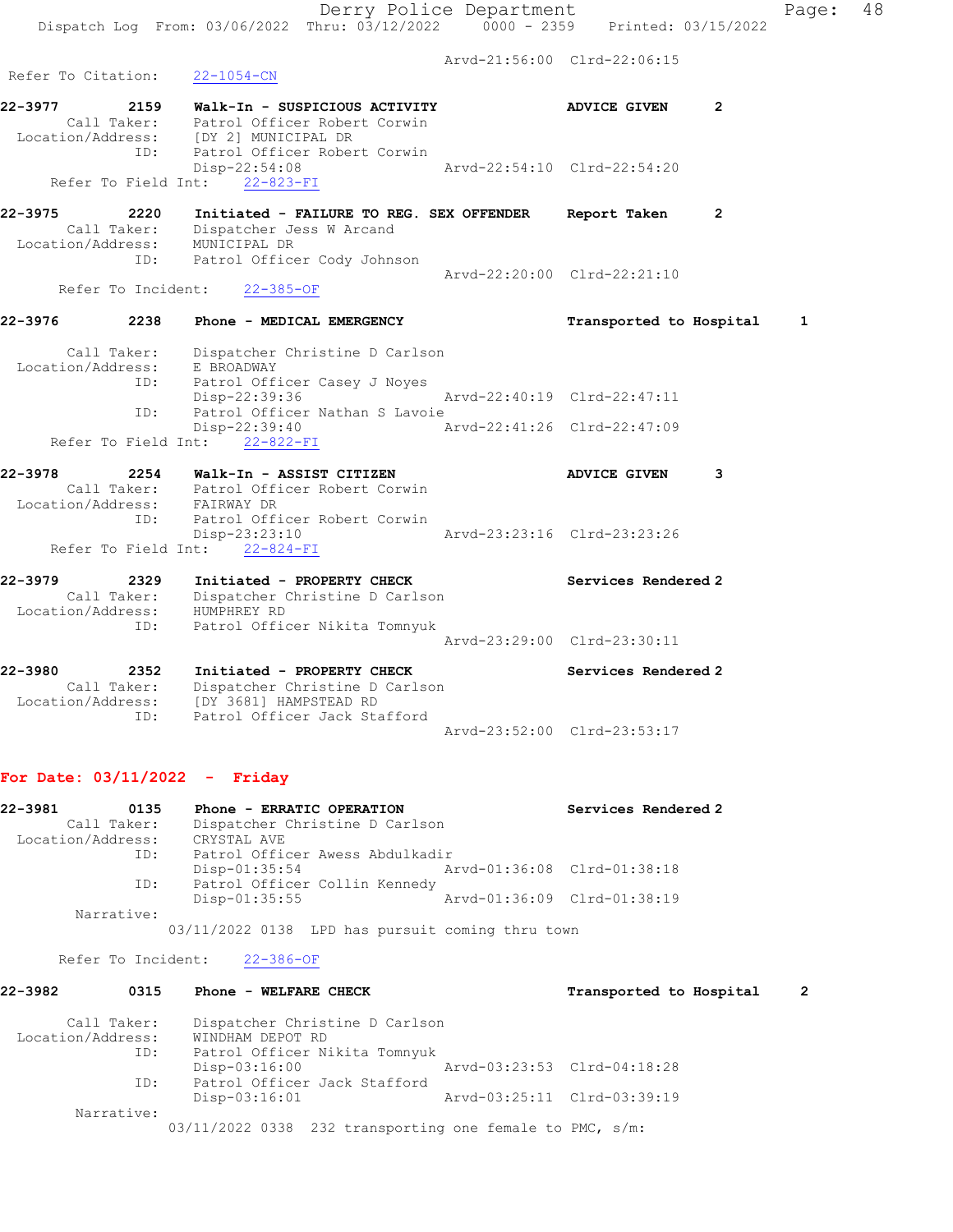Derry Police Department Page: 49 Dispatch Log From: 03/06/2022 Thru: 03/12/2022 0000 - 2359 Printed: 03/15/2022 50,777.8 Narrative: 03/11/2022 0345 232 off at PMC, e/m: 50,781.7 Narrative: 03/11/2022 0418 Subject released to care of PMC staff Refer To Arrest: 22-232-AR 22-3983 0356 Phone - ASSIST CITIZEN Services Rendered 3 Call Taker: Dispatcher Christine D Carlson Location/Address: FAIRWAY DR ID: Patrol Officer Awess Abdulkadir Arvd-04:01:44 Clrd-04:08:50 Narrative: 03/11/2022 0357 Assist resident w/ medication bottle 22-3984 0722 Phone - ASSIST CITIZEN Assistance Rendered 3 Call Taker: Dispatcher Jonathon S Pickering Location/Address: LAWRENCE RD ID: Patrol Officer Timothy J Underhill<br>Disp-07:22:51 Arvd Disp-07:22:51 Arvd-07:32:00 Clrd-07:48:33 Narrative: 03/11/2022 0722 female in the road trying to flag down passing vehicles Narrative: 03/11/2022 0748 assistance rendered, subject went with a neighbor Refer To Field Int: 22-826-FI 22-3985 0724 Phone - MEDICAL EMERGENCY Transported to Hospital 1 Call Taker: Dispatcher Jonathon S Pickering Location/Address: ASHLEIGH DR ID: Patrol Officer Charles L Doherty Disp-07:24:54 Arvd-07:27:23 Clrd-07:35:45 ID: Patrol Officer Blake A Martineau Disp-07:24:58 Arvd-07:31:54 Clrd-07:35:55 ID: Sergeant Jared Knox<br>Disp-07:31:58 Disp-07:31:58 Arvd-07:32:00 Clrd-07:35:55 Narrative: 03/11/2022 0733 highly intoxicated female Refer To Field Int: 22-825-FI 22-3986 0812 Phone - FOLLOW-UP No Action Required 2 Call Taker: Lieutenant Michael T Muncey Location/Address: [DY 749] W RUNNING BROOK LN ID: Patrol Officer Charles L Doherty Disp-08:14:34 Arvd-08:22:28 Clrd-08:43:50 Arrived By: Dispatcher Jonathon S Pickering Cleared By: Dispatcher Jonathon S Pickering ID: Sergeant Jared Knox Disp-08:40:19 Arvd-08:40:20 Clrd-08:43:49 Dispatched By: Dispatcher Jonathon S Pickering Arrived By: Dispatcher Jonathon S Pickering Cleared By: Dispatcher Jonathon S Pickering Refer To Incident: 22-387-OF 22-3987 0839 Initiated - MV STOP Warning Issued 3 Call Taker: Dispatcher Jonathon S Pickering Location/Address: WINDHAM RD + LILAC CT ID: Patrol Officer Timothy J Underhill Arvd-08:39:00 Clrd-08:40:08 Refer To Citation: 22-1056-CN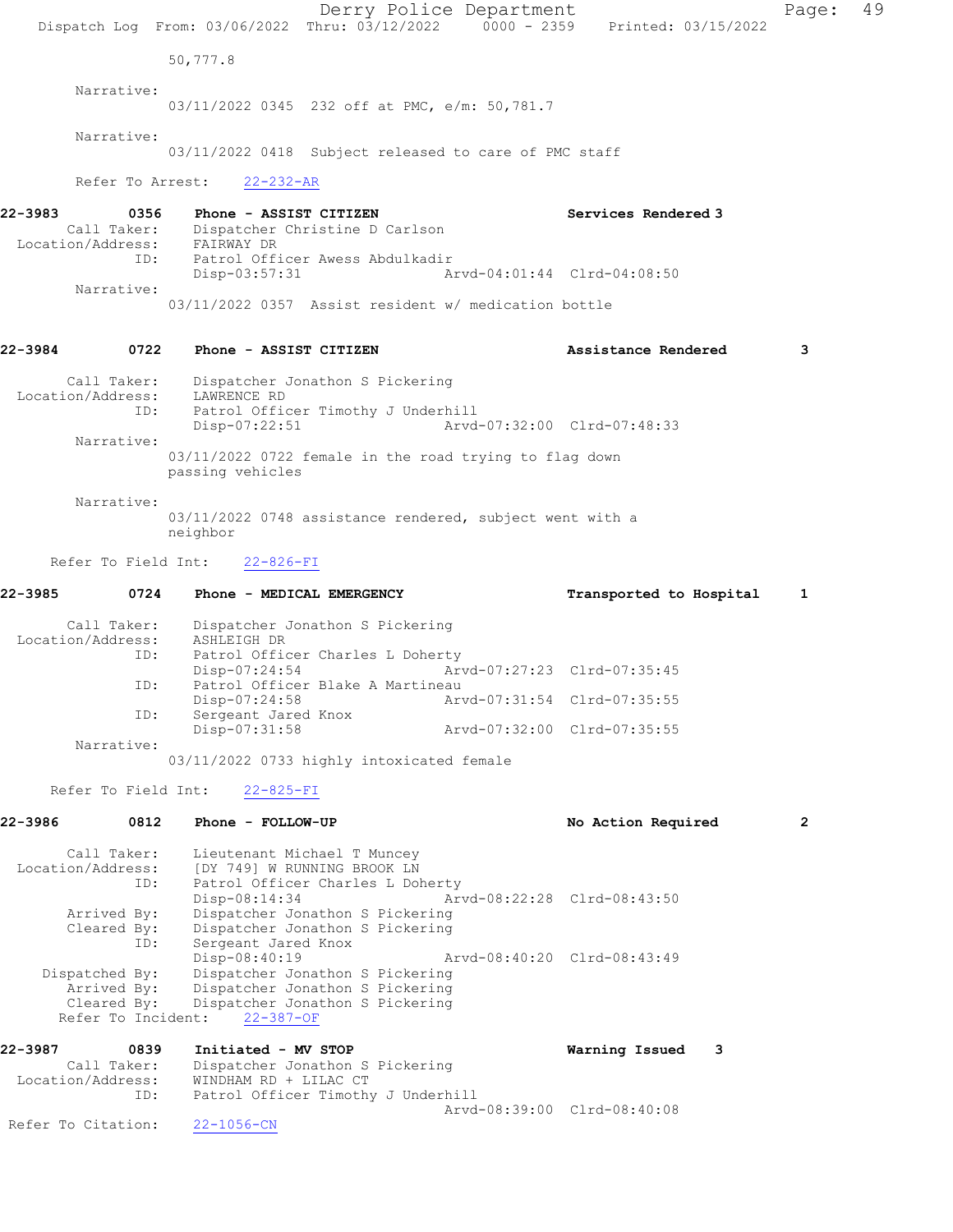22-3988 0839 Initiated - MV STOP Warning Issued 3 Call Taker: Dispatcher Jonathon S Pickering Location/Address: TSIENNETO RD ID: Patrol Officer Nikita Tomnyuk Arvd-08:39:00 Clrd-08:43:26 Refer To Citation: 22-1055-CN 22-3989 0840 Phone - SUSPICIOUS ACTIVITY ADVICE GIVEN 2 Call Taker: Dispatcher Jonathon S Pickering Location/Address: LAWRENCE RD ID: Patrol Officer Timothy J Underhill Disp-08:40:36 Arvd-08:48:52 Clrd-09:07:32 ID: Sergeant Jared Knox Disp-08:51:32 Arvd-08:51:33 Clrd-09:07:21 Narrative: 03/11/2022 0844 report of possible indecent exposure/harassment Narrative: 03/11/2022 0905 S6 speaking with other half Narrative: 03/11/2022 0917 no crimes found Refer To Field Int: 22-828-FI

22-3990 0843 Initiated - WELFARE CHECK Services Rendered 2 Call Taker: Dispatcher Jonathon S Pickering Location/Address: [DY 250] PINKERTON ST ID: Patrol Officer Brian J Landry Arvd-08:43:00 Clrd-08:49:03 Narrative:

03/11/2022 0850 no issues found, handled by SRO

Refer To Field Int: 22-827-FI

22-3991 0843 Initiated - Community Relations Services Rendered 2 Call Taker: Dispatcher Jonathon S Pickering Location/Address: [DY 749] W RUNNING BROOK LN ID: Patrol Officer Charles L Doherty Arvd-08:43:00 Clrd-08:51:14

22-3992 0904 Initiated - ASSIST CITIZEN ADVICE GIVEN 3 Call Taker: Dispatcher Jonathon S Pickering Location/Address: [DY 146] ASHLEIGH DR ID: Patrol Officer Charles L Doherty Arvd-09:04:00 Clrd-09:08:32 Narrative:

03/11/2022 0908 advice given over a road rage incident

22-3993 0908 Initiated - MV STOP Warning Issued 3 Call Taker: Dispatcher Jonathon S Pickering Location/Address: E DERRY RD + OLD CHESTER RD ID: Patrol Officer Nikita Tomnyuk Arvd-09:08:00 Clrd-09:16:16 Refer To Citation: 22-1057-CN

22-3994 0915 Phone - Dog Bite Complaint Report Taken 2 Call Taker: Dispatcher Jonathon S Pickering Location/Address: E BROADWAY ID: Patrol Officer Blake A Martineau Disp-09:16:14 Arvd-09:35:46 Clrd-09:37:19 Refer To Incident: 22-388-OF

# 22-3995 0935 Phone - WELFARE CHECK Transported to Hospital 2

 Call Taker: Dispatcher Jonathon S Pickering Location/Address: KILREA RD ID: Patrol Officer Timothy J Underhill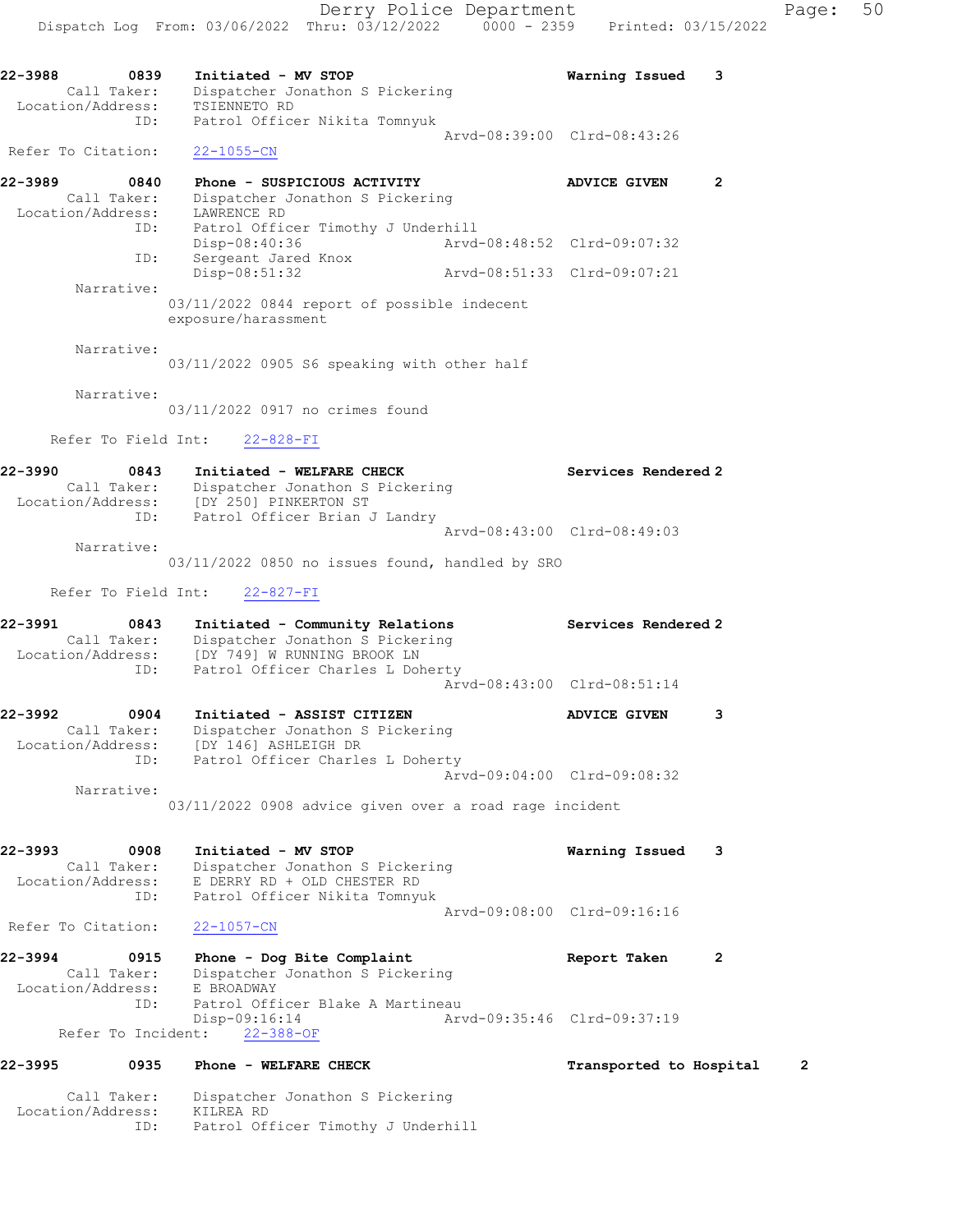Derry Police Department Page: 51 Dispatch Log From: 03/06/2022 Thru: 03/12/2022 0000 - 2359 Printed: 03/15/2022 Disp-09:36:59 Arvd-09:42:27 Clrd-11:31:37<br>ID: Patrol Officer Nikita Tomnyuk ID: Patrol Officer Nikita Tomnyuk Disp-09:37:02 Arvd-09:44:39 Clrd-10:56:29 ID: Sergeant Jared Knox Disp-09:46:29 Arvd-09:46:29 Clrd-10:56:41 Narrative: 03/11/2022 1007 parent on scene Narrative: 03/11/2022 1045 224 transporting subject to PMC voluntarily s/m: 68904.6 Narrative: 03/11/2022 1054 224 off at PMC e/m: 68908.0 22-3996 1009 Phone - DEPARTMENT INFO No Action Required 3 Call Taker: Dispatcher Jonathon S Pickering Location/Address: BYPASS 28 + ENGLISH RANGE RD ID: Patrol Officer Charles L Doherty Disp-10:09:41 Arvd-10:15:30 Clrd-10:15:31 Narrative: 03/11/2022 1009 checking to confirm if lights are on flash Narrative: 03/11/2022 1015 no issues found 22-3997 1054 Phone - ERRATIC OPERATION Could Not Locate 2 Call Taker: Dispatcher Jonathon S Pickering Location/Address: W BROADWAY ID: Patrol Officer Blake A Martineau Disp-10:55:05 Arvd-10:55:08 Clrd-11:03:54 ID: Patrol Officer Charles L Doherty Disp-10:56:34 Arvd-10:56:35 Clrd-11:03:55 Narrative: 03/11/2022 1055 report of a silver Rav 4 wrong way on the interstate 22-3998 1055 Phone - ASSIST CITIZEN Assistance Rendered 3 Call Taker: Dispatcher Jonathon S Pickering Location/Address: [DY 997] PARKLAND DR ID: Sergeant Jared Knox Disp-10:56:47 Arvd-10:56:50 Clrd-11:31:54 Narrative: 03/11/2022 1056 caller from the BHU requesting to speak with an officer Refer To Field Int: 22-832-FI 22-3999 1109 Initiated - PROPERTY CHECK Services Rendered 2 Call Taker: Dispatcher Jonathon S Pickering Location/Address: FORDWAY ST ID: Patrol Officer Blake A Martineau Arvd-11:09:00 Clrd-11:12:24 22-4000 1227 911 - MV ACCIDENT Report Taken 1 Call Taker: Dispatcher Jonathon S Pickering Location/Address: TSIENNETO RD ID: Patrol Officer Timothy J Underhill Disp-12:27:56 Clrd-12:28:03 ID: Patrol Officer Blake A Martineau<br>Disp-12:27:59 Arv Disp-12:27:59 Arvd-12:29:58 Clrd-13:05:44 ID: Patrol Officer Nikita Tomnyuk Disp-12:28:00 Clrd-12:30:37<br>Patrol Officer Timothy J Underhill Clrd-12:30:37 ID: Patrol Officer Timothy J Underhill Disp-12:28:29 Arvd-12:30:02 Clrd-12:39:48 ID: Sergeant Jared Knox Disp-12:29:39 Arvd-12:30:23 Clrd-12:39:46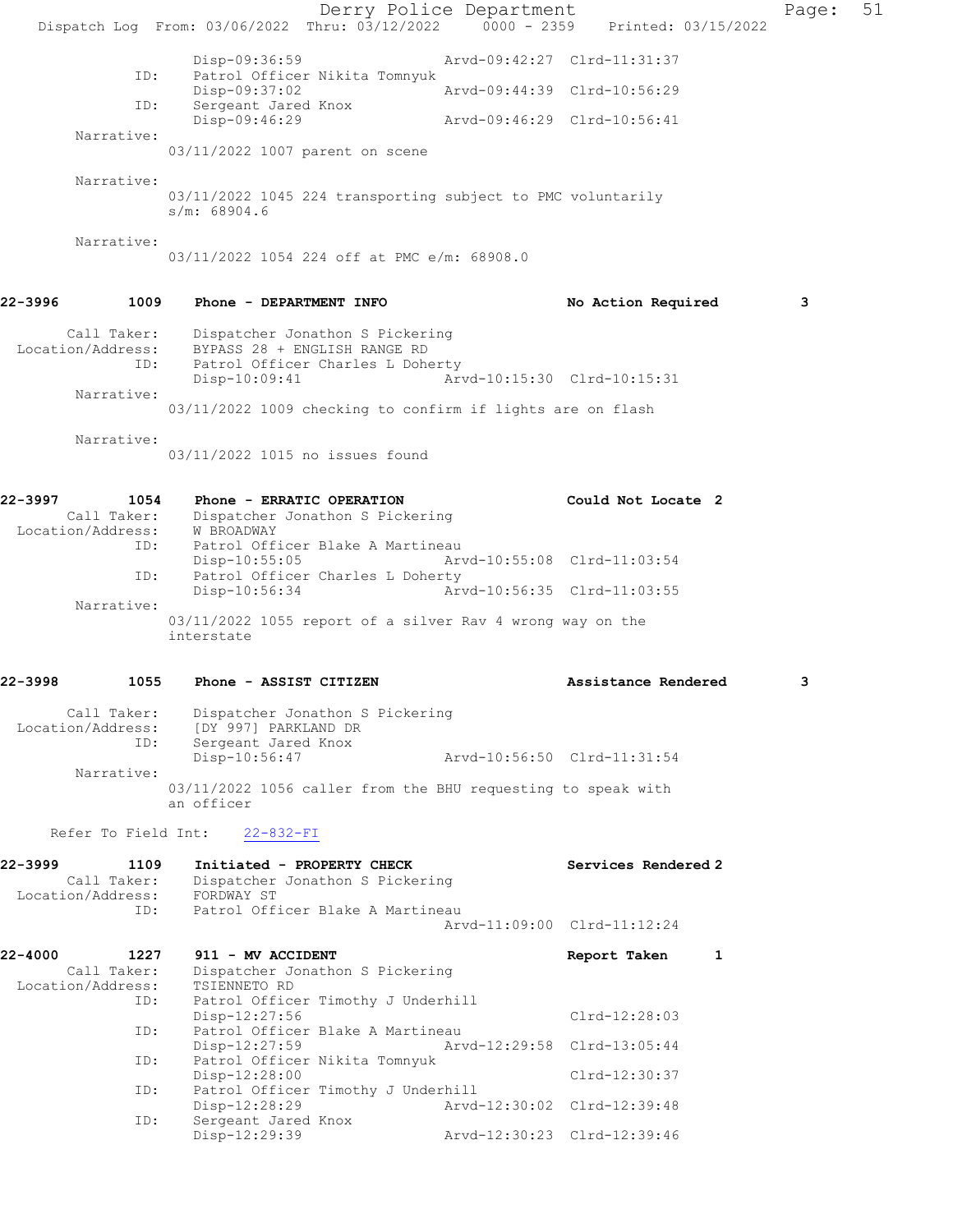Derry Police Department Page: 52 Dispatch Log From: 03/06/2022 Thru: 03/12/2022 0000 - 2359 Printed: 03/15/2022 Refer To Citation: 22-1061-CN Narrative: 03/11/2022 1231 NH HC# U106 & NH AP# AF2730 Narrative: 03/11/2022 1306 Guimond v Cote - full report Refer To Accident: 22-156-AC 22-4001 1246 Walk-In - WARRANT ARREST Report Taken 2 Call Taker: Dispatcher Jonathon S Pickering Location/Address: MUNICIPAL DR ID: Patrol Officer Charles L Doherty Disp-12:48:18 Arvd-12:48:44 Clrd-13:03:44 Narrative: ALEXA LARSEN 19 KEVIN LANE HAMPSTEAD, NH DOB:1/25/02 ARRESTED FOR OPERATING AFTER SUSPENSION Narrative: 03/11/2022 1303 SUMMONS ISSUED, COURT DATE 5/12/22 Refer To Summons: 22-234-AR 22-4002 1308 Phone - Drop Box Maintenance Services Rendered 3 Call Taker: Dispatcher Jonathon S Pickering Refer To Incident: 22-389-OF 22-4003 1314 Initiated - SUBPOENA DELIVERY Not Served 1 Call Taker: Dispatcher Jonathon S Pickering Location/Address: FAIRWAY DR ID: Patrol Officer Charles L Doherty Arvd-13:14:00 Clrd-13:21:39 22-4004 1321 Initiated - SUBPOENA DELIVERY Not Served 1 Call Taker: Dispatcher Jonathon S Pickering Location/Address: FAIRWAY DR ID: Patrol Officer Charles L Doherty Arvd-13:21:00 Clrd-13:28:03 22-4005 1329 Initiated - SERVE RESTRAINING ORDER Could Not Locate 2 Call Taker: Dispatcher Jonathon S Pickering Location/Address: OAK ST ID: Patrol Officer Blake A Martineau Arvd-13:29:00 Clrd-13:43:56 ID: Patrol Officer Timothy J Underhill Disp-13:32:25 Clrd-13:43:58 ID: Sergeant Jared Knox<br>Disp-13:36:31 Disp-13:36:31 Arvd-13:36:32 Clrd-13:43:59 22-4006 1344 Initiated - SUBPOENA DELIVERY Not Served 1 Call Taker: Dispatcher Jonathon S Pickering Location/Address: SCOBIE POND RD ID: Patrol Officer Charles L Doherty Arvd-13:44:00 Clrd-13:44:26 22-4007 1349 Initiated - FOLLOW-UP Not Served 2 Call Taker: Dispatcher Jonathon S Pickering Location/Address: [DY 81] TSIENNETO RD ID: Patrol Officer Blake A Martineau Arvd-13:49:00 Clrd-14:00:27 22-4008 1409 Phone - SUSPICIOUS ACTIVITY Services Rendered 2 Call Taker: Dispatcher Jonathon S Pickering Location/Address: FAIRWAY DR ID: Patrol Officer Charles L Doherty Disp-14:11:41 Arvd-14:15:01 Clrd-14:36:21 ID: Patrol Officer Timothy J Underhill Disp-14:11:47 Arvd-14:14:55 Clrd-14:36:20 ID: Sergeant Jared Knox Disp-14:11:48 Arvd-14:16:12 Clrd-14:36:23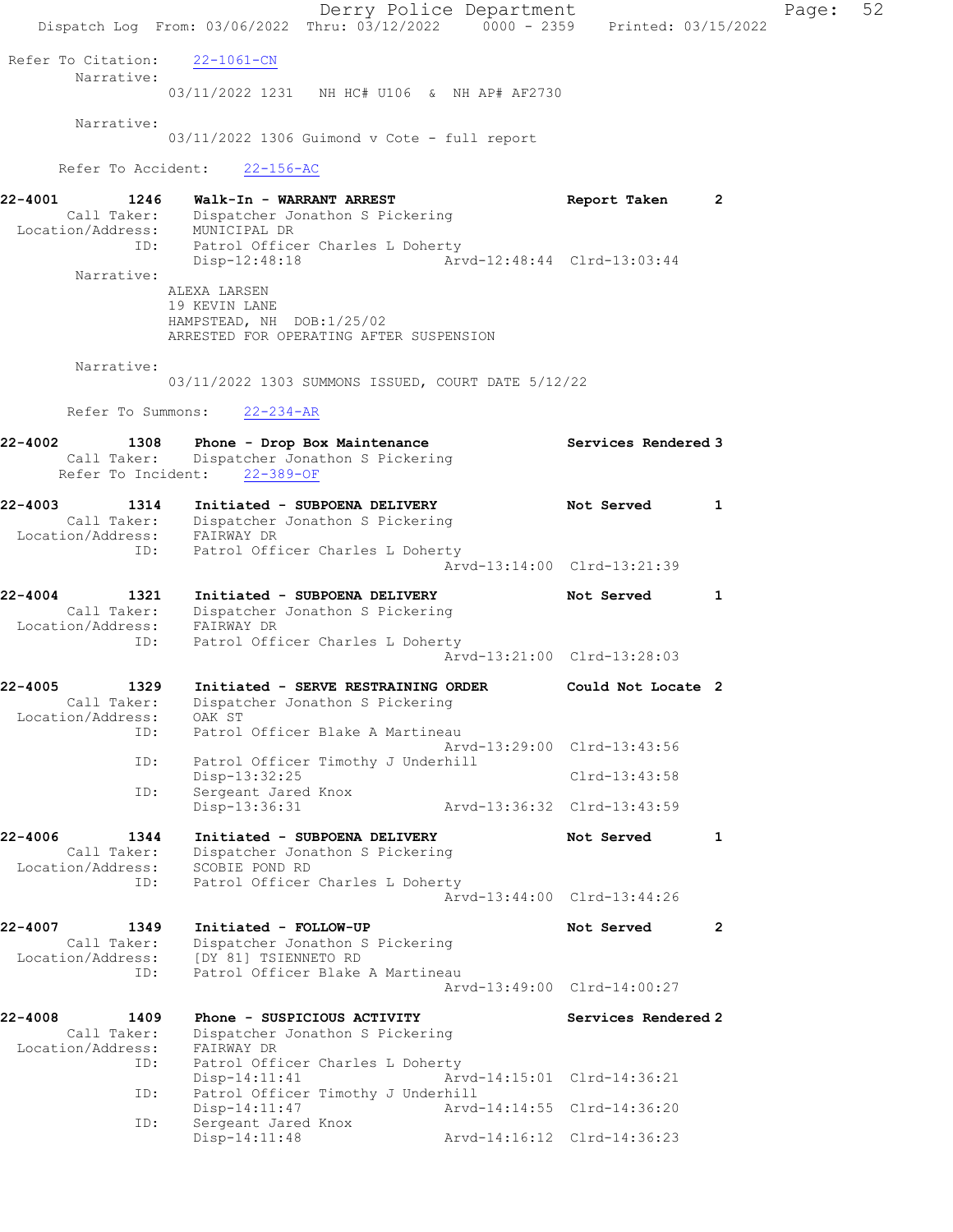Derry Police Department Fage: 53 Dispatch Log From: 03/06/2022 Thru: 03/12/2022 0000 - 2359 Printed: 03/15/2022 ID: Patrol Officer Blake A Martineau<br>Disp-14:16:09 Arv Disp-14:16:09 Arvd-14:16:18 Clrd-14:36:21 Narrative: 03/11/2022 1415 report of possible burglary Narrative: 03/11/2022 1419 attempting to make contact Narrative: 03/11/2022 1435 determined to be an unwanted subject, advice given, no crimes found 22-4009 1437 Phone - KEEP THE PEACE Peace Restored 2 Call Taker: Dispatcher Jonathon S Pickering Location/Address: FAIRWAY DR ID: Patrol Officer Charles L Doherty  $A\overset{\cdot}{\ }$   $\text{Nvd-14:38:18}$  Clrd-14:56:52 Cleared By: Patrol Officer Ryan M Panaro ID: Sergeant Jared Knox Disp-14:38:14 Arvd-14:38:19 Clrd-14:56:55 Cleared By: Patrol Officer Ryan M Panaro 22-4010 1446 Phone - DISTURBANCE Report Taken 1 Call Taker: Dispatcher Jonathon S Pickering Location/Address: [DY 146] ASHLEIGH DR ID: Patrol Officer Blake A Martineau Disp-14:46:38 Arvd-14:50:20 Clrd-15:21:23 Cleared By: Patrol Officer Ryan M Panaro ID: Patrol Officer Timothy J Underhill Disp-14:46:42 Arvd-14:47:45 Clrd-15:21:22 Cleared By: Patrol Officer Ryan M Panaro Refer To Field Int: 22-833-FI 22-4011 1457 Phone - SUSPICIOUS ACTIVITY Arrest(s) Made 2 Call Taker: Patrol Officer Ryan M Panaro Location/Address: [DY 997] PARKLAND DR ID: Patrol Officer Charles L Doherty<br>Disp-14:58:06 Arv Arvd-14:58:13 Clrd-15:06:05 ID: Sergeant Jared Knox<br>Disp-14:58:11 Arvd-14:58:15 Clrd-15:24:51 ID: Patrol Officer Casey J Noyes<br>Disp-15:01:04 Disp-15:01:04 Arvd-15:01:06 Clrd-15:24:54 Narrative: juvenile left ER Narrative: 03/11/2022 1502 subject located on path b/t PMC and Alexander Carr Narrative: 03/11/2022 1505 327 transporting back to PMC s/m: 50867.3 Narrative: 03/11/2022 1509 off at PMC e/m: 50867.6 22-4012 1503 Phone - ERRATIC OPERATION 1980 Cone on Arrival 2 Call Taker: Patrol Officer Ryan M Panaro Location/Address: W BROADWAY ID: Patrol Officer Casey J Noyes Disp-15:26:45 Arvd-15:26:47 Clrd-15:34:31 Narrative: NH: 4936201 22-4013 1504 Phone - PROPERTY CHECK Services Rendered 2 Call Taker: Patrol Officer Ryan M Panaro Location/Address: CRYSTAL AVE ID: Patrol Officer Michael P Accorto Disp-15:10:35 Clrd-15:11:22 ID: Patrol Officer Samuel J Troy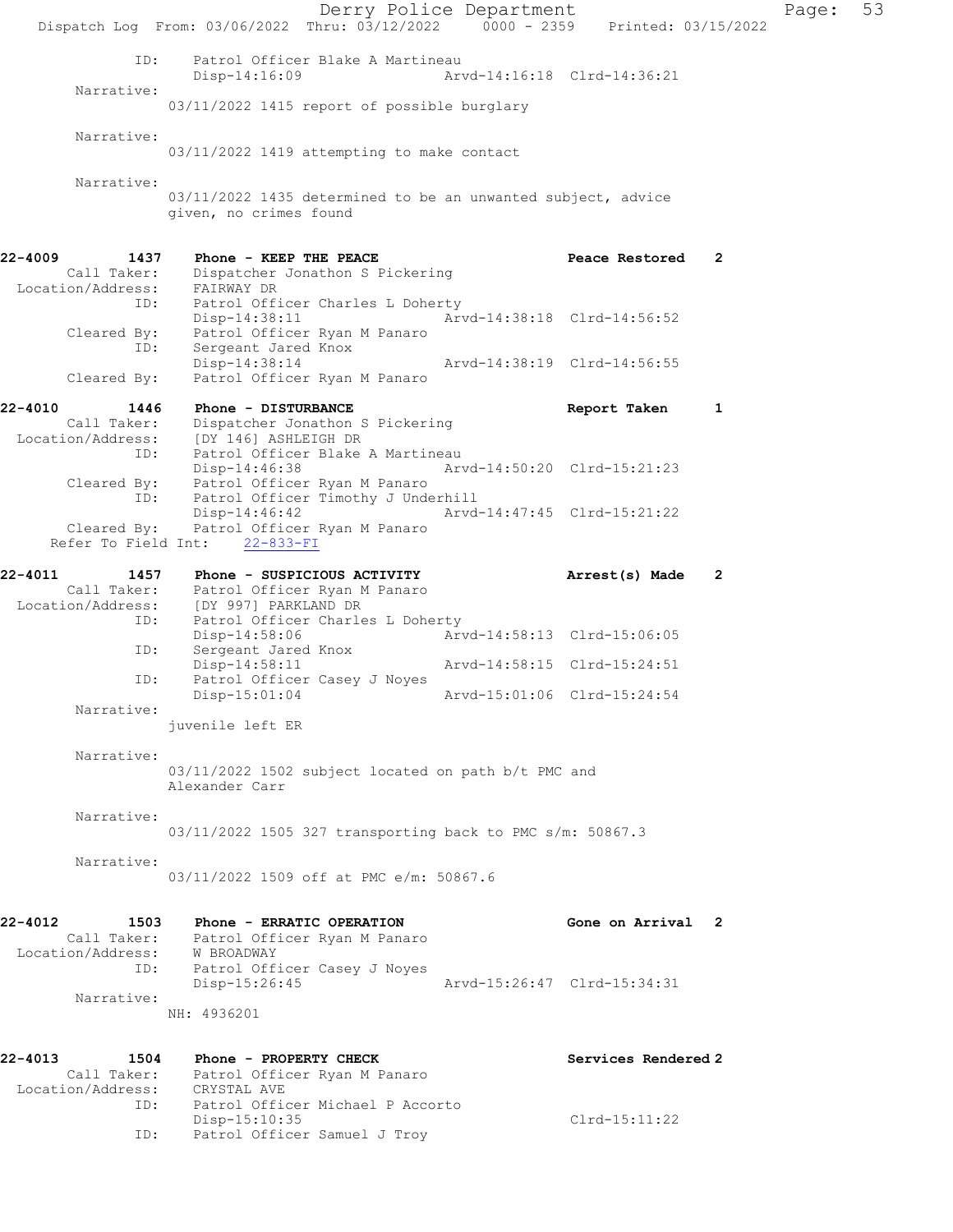Derry Police Department Fage: 54 Dispatch Log From: 03/06/2022 Thru: 03/12/2022 0000 - 2359 Printed: 03/15/2022 Disp-15:24:02 Arvd-15:30:30 Clrd-15:38:48 ID: Sergeant Jared Knox Disp-15:28:40 Arvd-15:28:42 Clrd-15:39:20 Refer To Field Int: 22-876-FI 22-4014 1514 Phone - ABANDONED 911 False Alarm 1 Call Taker: Lieutenant Shawn P O'Donaghue Location/Address: HAMPSTEAD RD ID: Patrol Officer Michael P Accorto Disp-15:16:39 Clrd-15:20:15 Cleared By: Patrol Officer Ryan M Panaro ID: Patrol Officer Joshua W Morse Disp-15:20:11 Arvd-15:28:22 Clrd-15:35:08 Patrol Officer Michael P Accorto Dispatched By: Patrol Officer Ryan M Panaro Arrived By: Patrol Officer Ryan M Panaro Cleared By: Patrol Officer Ryan M Panaro Refer To Field Int: 22-854-FI 22-4015 1527 Phone - SUSPICIOUS ACTIVITY Services Rendered 2 Call Taker: Patrol Officer Ryan M Panaro Location/Address: [DY 3081] FLORENCE ST ID: Patrol Officer Casey J Noyes Disp-15:36:24 Arvd-15:43:10 Clrd-16:05:27 ID: Sergeant Jared Knox Disp-15:39:27 Arvd-15:43:12 Clrd-15:50:05 Refer To Incident: 22-391-OF 22-4016 1543 Phone - UNWANTED SUBJECT ADVICE GIVEN 2 Call Taker: Patrol Officer Jeffrey R Pike Location/Address: FAIRWAY DR ID: Patrol Officer Samuel J Troy Disp-15:48:43 Arvd-15:53:08 Clrd-16:11:56 Dispatched By: Patrol Officer Ryan M Panaro Arrived By: Patrol Officer Ryan M Panaro Cleared By: Patrol Officer Ryan M Panaro ID: Patrol Officer Joshua W Morse Disp-15:48:46 Arvd-15:50:14 Clrd-16:11:50 Patrol Officer Michael P Accorto Dispatched By: Patrol Officer Ryan M Panaro Arrived By: Patrol Officer Ryan M Panaro Cleared By: Patrol Officer Ryan M Panaro Narrative: 20 Y/O DAUGHTER REFUSING TO LEAVE APARTMENT. Refer To Field Int: 22-834-FI 22-4017 1554 Other - ASSIST OTHER AGENCY Transported to Hospital 3 Call Taker: Patrol Officer Ryan M Panaro Location/Address: W BROADWAY ID: Sergeant Jared Knox Disp-15:55:26 Arvd-16:02:05 Clrd-16:17:11 ID: Patrol Officer Melissa M Houde<br>Disp-15:55:30 A: Disp-15:55:30 Arvd-16:01:43 Clrd-16:34:31 Narrative: Assist DFD Narrative: 03/11/2022 1617 in custody as PC, DFD transporting to PMC Narrative: 03/11/2022 1620 126 off at PMC Refer To P/C: 22-236-AR 22-4018 1607 Phone - MEDICAL EMERGENCY TRANSPORTED to Hospital 1 Call Taker: Lieutenant Shawn P O'Donaghue Location/Address: RINDGE RD ID: Patrol Officer Casey J Noyes Disp-16:08:02 Arvd-16:15:34 Clrd-16:25:17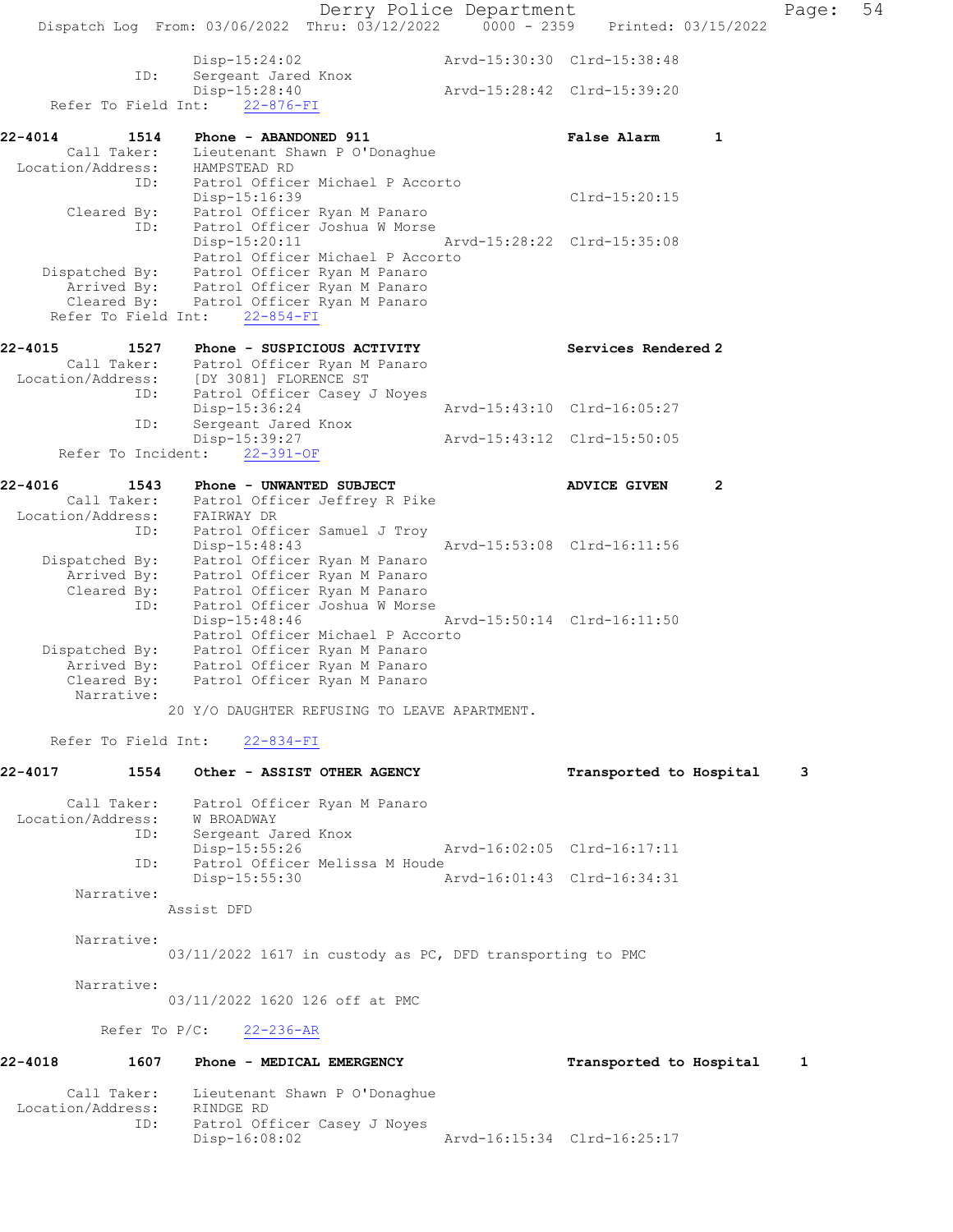Derry Police Department Page: 55 Dispatch Log From: 03/06/2022 Thru: 03/12/2022 0000 - 2359 Printed: 03/15/2022 Arrived By: Patrol Officer Ryan M Panaro Cleared By: Patrol Officer Ryan M Panaro ID: Patrol Officer Joshua W Morse Disp-16:12:08 Arvd-16:14:32 Clrd-16:25:20 Patrol Officer Michael P Accorto Dispatched By: Patrol Officer Ryan M Panaro Arrived By: Patrol Officer Ryan M Panaro Cleared By: Patrol Officer Ryan M Panaro ID: Sergeant Jared Knox Disp-16:22:47 Arvd-16:22:49 Clrd-16:24:56 Dispatched By: Patrol Officer Ryan M Panaro Arrived By: Patrol Officer Ryan M Panaro Cleared By: Patrol Officer Ryan M Panaro Narrative: 03/11/2022 1617 DFD on scene Refer To Field Int: 22-835-FI 22-4019 1617 Phone - DISPERSE A GROUP SENT ON THEIR WAY 2 Call Taker: Patrol Officer Ryan M Panaro Location/Address: [DY 178] CRYSTAL AVE ID: Patrol Officer Samuel J Troy Disp-16:18:45 Arvd-16:21:02 Clrd-16:25:29 22-4020 1625 Phone - ASSIST CITIZEN Assistance Rendered 3 Call Taker: Patrol Officer Ryan M Panaro Location/Address: LAWRENCE RD ID: Patrol Officer Joshua W Morse Disp-16:26:12 Arvd-16:35:10 Clrd-16:56:20 Patrol Officer Michael P Accorto Refer To Field Int: 22-836-FI 22-4021 1626 Other - Search Warrant 120 Services Rendered 2 Call Taker: Patrol Officer Ryan M Panaro Location/Address: [DY 2] MUNICIPAL DR ID: Detective Benjamin J Doyle Disp-16:28:21 Arvd-16:39:46 Clrd-17:39:35 ID: Detective Daniel J McCarthy<br>Disp-16:28:51 Disp-16:28:51 Arvd-16:39:43 Clrd-17:39:30<br>ID: Detective Mark Borgatti Detective Mark Borgatti Disp-16:28:51 Arvd-16:39:41 Clrd-17:39:31 ID: Detective Sergeant Ryan O'Rourke<br>Disp-16:28:51 Art Disp-16:28:51 Arvd-16:39:21 Clrd-17:39:28 ID: Patrol Officer Cody Johnson<br>Disp-16:29:36 Disp-16:29:36 Arvd-16:39:44 Clrd-17:39:33 Narrative: 03/11/2022 1639 Search Warrant started at this time Narrative: 03/11/2022 1732 Search Warrant ended at this time Narrative: 03/11/2022 1934 vehicle released to owner 22-4022 1632 Phone - ROAD RAGE **Gone on Arrival** 1 Call Taker: Patrol Officer Ryan M Panaro Location/Address: CRYSTAL AVE ID: Patrol Officer Samuel J Troy Disp-16:34:18 Arvd-16:34:45 Clrd-16:36:31 ID: Patrol Officer Casey J Noyes Disp-16:34:27 Clrd-16:36:27 ID: Sergeant Jared Knox Disp-16:34:40 Arvd-16:34:42 Clrd-16:36:34 22-4023 1640 Walk-In - SCHOOL BUS PASSING Report Taken 2 Call Taker: Patrol Officer Ryan M Panaro Location/Address: [DY 277] HOOD RD ID: Patrol Officer Jeffrey R Pike Disp-16:41:21 Arvd-16:41:24 Clrd-17:19:59 Cleared By: Lieutenant Shawn P O'Donaghue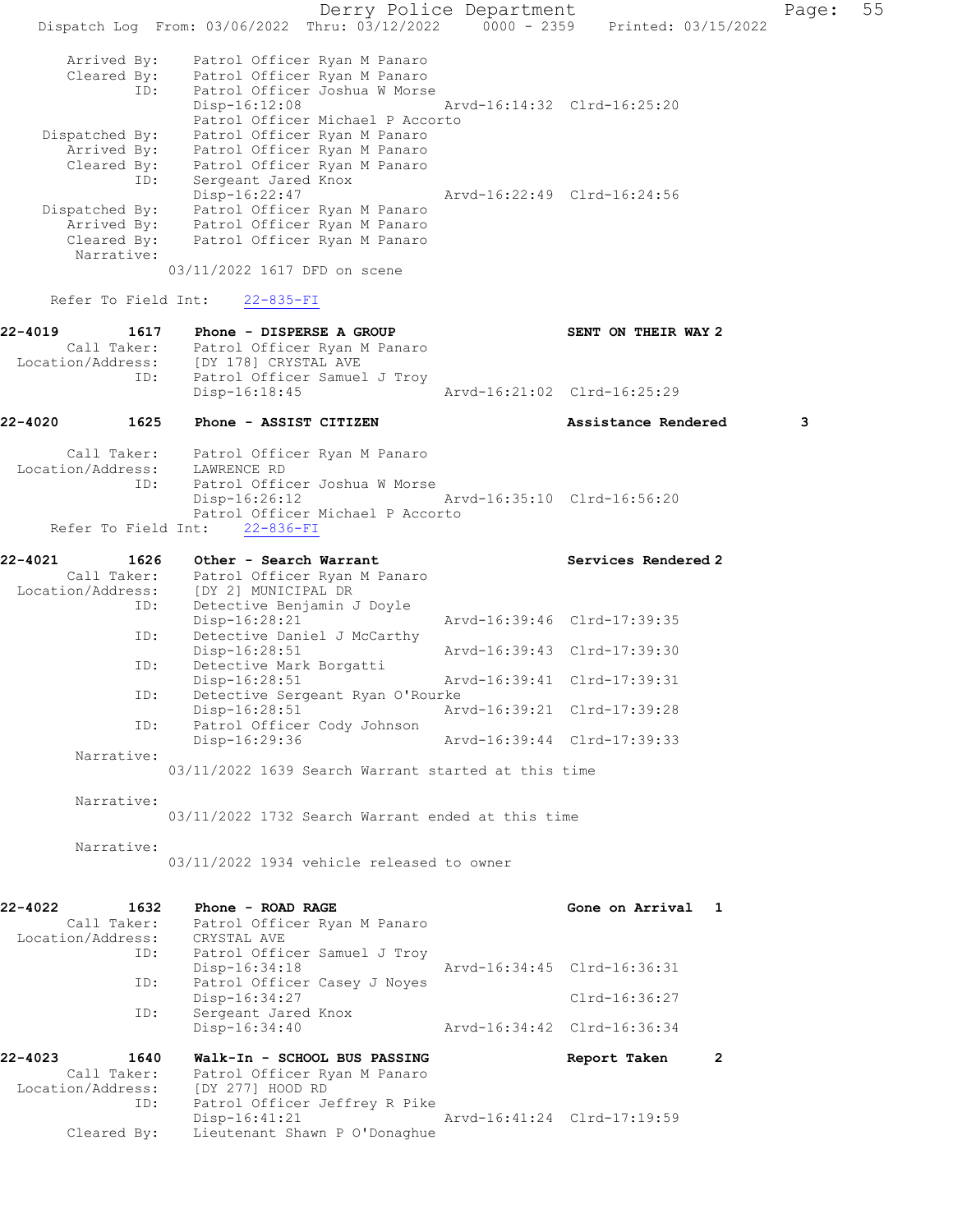Refer To Incident: 22-390-OF

| 22-4024<br>1712<br>Call Taker: | Phone - ALARM, BURGLAR<br>Patrol Officer Ryan M Panaro                                                                                   | False Alarm                 |  |
|--------------------------------|------------------------------------------------------------------------------------------------------------------------------------------|-----------------------------|--|
| Location/Address:<br>ID:       | [DY 285] BIRCH ST<br>Patrol Officer Joshua W Morse<br>$Disp-17:13:13$<br>Arvd-17:16:35 Clrd-17:19:29<br>Patrol Officer Michael P Accorto |                             |  |
| Cleared By:<br>ID:             | Lieutenant Shawn P O'Donaghue<br>Patrol Officer Samuel J Troy<br>Disp-17:13:16                                                           | Arvd-17:17:21 Clrd-17:19:38 |  |
| Cleared By:<br>Narrative:      | Lieutenant Shawn P O'Donaghue<br>Emergency Exit                                                                                          |                             |  |

Refer To Field Int: 22-863-FI

| $22 - 4025$ | 1806                             | Initiated - MV STOP                                                                                                                                                                                                 | Arrest(s) Made              | 3 |
|-------------|----------------------------------|---------------------------------------------------------------------------------------------------------------------------------------------------------------------------------------------------------------------|-----------------------------|---|
|             | Call Taker:<br>Location/Address: | Patrol Officer Ryan M Panaro<br>FAIRWAY DR                                                                                                                                                                          |                             |   |
|             | ID:                              | Patrol Officer Samuel J Troy                                                                                                                                                                                        |                             |   |
|             | ID:                              | Patrol Officer Joshua W Morse                                                                                                                                                                                       | Arvd-18:06:00 Clrd-19:04:34 |   |
|             |                                  | Disp-18:13:03<br>Patrol Officer Michael P Accorto                                                                                                                                                                   | Arvd-18:16:02 Clrd-18:46:43 |   |
|             | ID:                              | Sergeant Jared Knox                                                                                                                                                                                                 |                             |   |
|             | ID:                              | Disp-18:22:16<br>Patrol Officer Kevin L Davies                                                                                                                                                                      | Arvd-18:22:18 Clrd-18:40:51 |   |
|             | ID:                              | Disp-18:40:56<br>Patrol Officer Kevin L Davies                                                                                                                                                                      | Arvd-18:40:58 Clrd-19:04:37 |   |
|             |                                  | Disp-20:07:06                                                                                                                                                                                                       | Arvd-20:07:08 Clrd-20:32:25 |   |
|             | Refer To Citation:<br>Narrative: | $22 - 1068 - CN$                                                                                                                                                                                                    |                             |   |
|             |                                  | NH: 4843938                                                                                                                                                                                                         |                             |   |
|             | Narrative:                       |                                                                                                                                                                                                                     |                             |   |
|             |                                  | 03/11/2022 1818 one in custody at this time on two EBW's out<br>of Derry District Court for Op After Suspension.<br>Additionally charged w/ Op After Suspension and Op on<br>Suspended Registration; identified as: |                             |   |
|             |                                  | Abigail Cavers<br>1/11/2002<br>52 Pond Rd.<br>Derry, NH 03038                                                                                                                                                       |                             |   |
|             | Narrative:                       | 03/11/2022 1824 next on the list requested and SpaceTown<br>responding                                                                                                                                              |                             |   |
|             | Narrative:                       |                                                                                                                                                                                                                     |                             |   |
|             |                                  | 03/11/2022 1825 423 transporting to DPDHQ s/m: 53698.6                                                                                                                                                              |                             |   |
|             |                                  |                                                                                                                                                                                                                     |                             |   |
|             | Narrative:                       | 03/11/2022 1833 423 off at HQ e/m: 53700.7                                                                                                                                                                          |                             |   |
|             | Narrative:                       |                                                                                                                                                                                                                     |                             |   |
|             |                                  | 03/11/2022 1843 SpaceTown on scene                                                                                                                                                                                  |                             |   |
|             |                                  |                                                                                                                                                                                                                     |                             |   |
|             | Narrative:                       | 03/11/2022 1904 subject placed in cell #1                                                                                                                                                                           |                             |   |
|             |                                  |                                                                                                                                                                                                                     |                             |   |
|             | Narrative:                       | 03/11/2022 2000 prisoner checked at this time                                                                                                                                                                       |                             |   |
|             |                                  |                                                                                                                                                                                                                     |                             |   |
|             | Narrative:                       | 03/11/2022 2007 BC Mencis on scene                                                                                                                                                                                  |                             |   |
|             | Narrative:                       |                                                                                                                                                                                                                     |                             |   |
|             |                                  | 03/11/2022 2032 released on PR bail with a Derry District<br>court date of $5/12/22$                                                                                                                                |                             |   |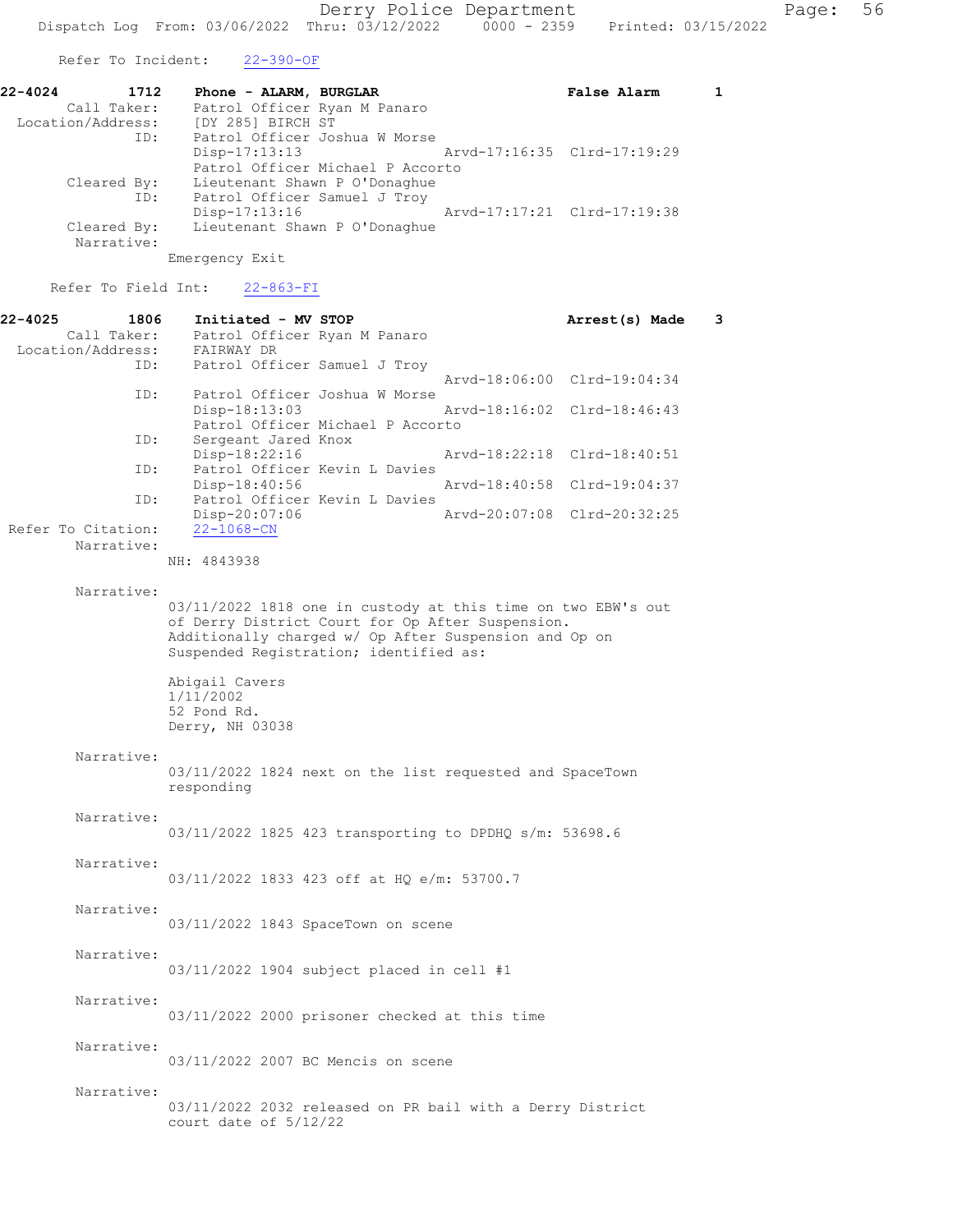Derry Police Department Form Page: 57 Dispatch Log From: 03/06/2022 Thru: 03/12/2022 0000 - 2359 Printed: 03/15/2022 Refer To Arrest: 22-237-AR 22-4026 1811 Initiated - MV STOP Warning Issued 3 Call Taker: Patrol Officer Ryan M Panaro Location/Address: E DERRY RD ID: Patrol Officer Melissa M Houde Arvd-18:11:00 Clrd-18:15:29 Refer To Citation: 22-1064-CN Narrative: NH: 4472832 22-4027 1829 Phone - DISABLED MV Vehicle Moved 3 Call Taker: Patrol Officer Kevin L Davies Location/Address: E BROADWAY ID: Patrol Officer Casey J Noyes Disp-18:29:57 Arvd-18:31:48 Clrd-18:43:41 Arrived By: Patrol Officer Ryan M Panaro Cleared By: Patrol Officer Ryan M Panaro 22-4028 1852 Initiated - MV STOP Summons Issued 3 Call Taker: Patrol Officer Ryan M Panaro Location/Address: POND RD ID: Patrol Officer Melissa M Houde Arvd-18:52:00 Clrd-19:22:39 Refer To Citation: 22-816-000008 Narrative: 03/11/2022 1858 Recovery Solutions requested and en route Narrative: 03/11/2022 1907 Recovery on scene Narrative: 03/11/2022 1915 courtesy transport to Beaver Lake Ave s/m: 68960.4 Narrative: 03/11/2022 1917 off at Beaver Lake e/m: 68961.1 22-4029 1900 Initiated - MV STOP Warning Issued 3 Call Taker: Patrol Officer Ryan M Panaro Location/Address: ROCKINGHAM RD ID: Patrol Officer Joshua W Morse Arvd-19:00:00 Clrd-19:03:33 Patrol Officer Michael P Accorto Refer To Citation: 22-1065-CN 22-4030 1901 Walk-In - Search Warrant Cleared 2 Call Taker: Patrol Officer Ryan M Panaro Location/Address: [DY 2] MUNICIPAL DR ID: Patrol Officer Cody Johnson Disp-19:01:35 Arvd-19:01:38 Clrd-19:01:45 22-4031 1903 Initiated - MV STOP Warning Issued 3 Call Taker: Patrol Officer Ryan M Panaro Location/Address: CRYSTAL AVE ID: Patrol Officer Collin Kennedy Arvd-19:03:00 Clrd-19:03:15 Refer To Citation: 22-1066-CN 22-4032 1906 Initiated - MV STOP Warning Issued 3 Call Taker: Patrol Officer Ryan M Panaro Location/Address: E BROADWAY ID: Patrol Officer Casey J Noyes Arvd-19:06:00 Clrd-19:11:03 Refer To Citation: 22-1067-CN 22-4033 1952 Phone - SUSPICIOUS ACTIVITY Arrest(s) Made 2 Call Taker: Patrol Officer Ryan M Panaro Location/Address: [DY 151] E BROADWAY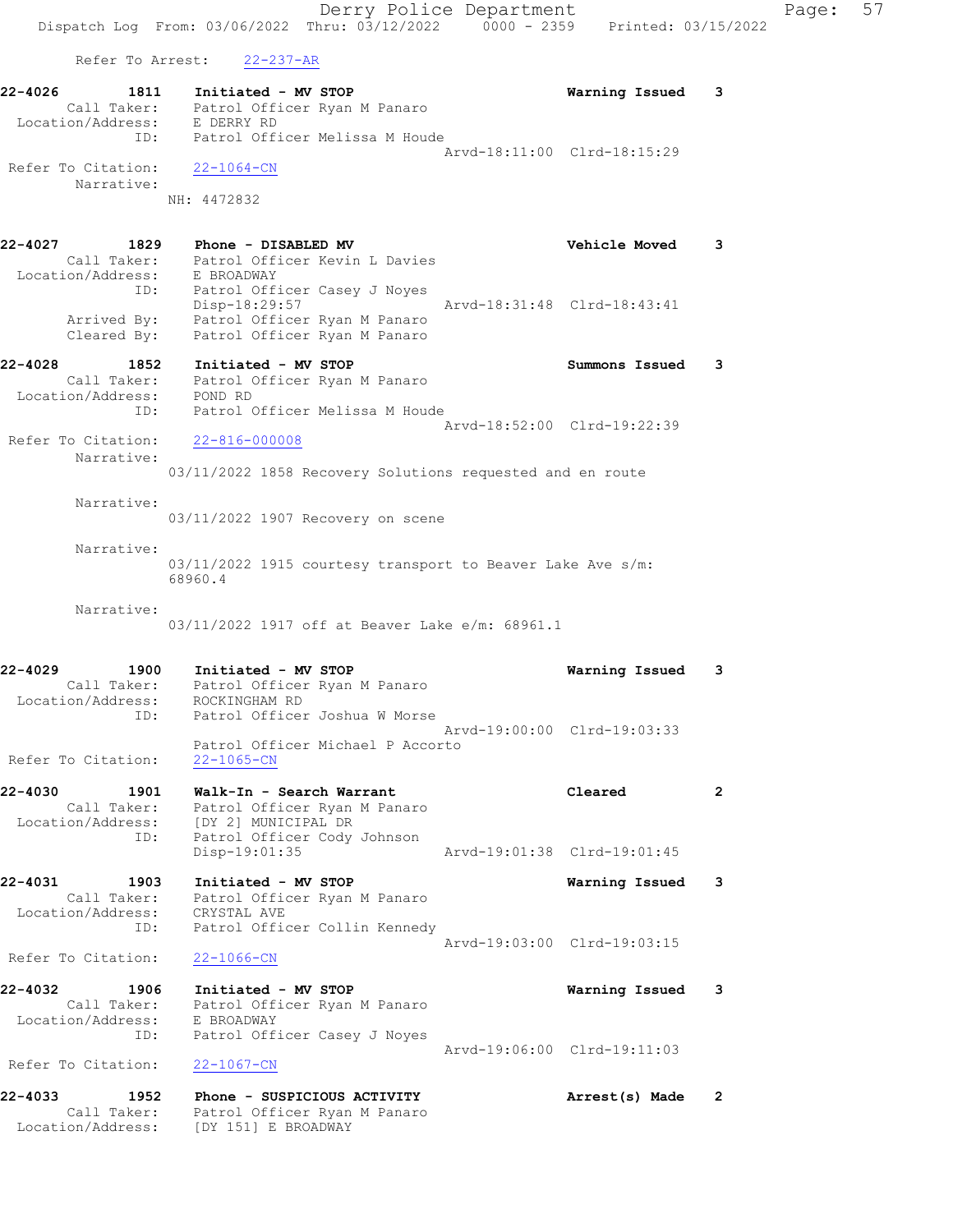Derry Police Department Page: 58 Dispatch Log From: 03/06/2022 Thru: 03/12/2022 0000 - 2359 Printed: 03/15/2022 ID: Patrol Officer Samuel J Troy Disp-19:52:51 Arvd-19:54:22 Clrd-21:12:02 ID: Patrol Officer Collin Kennedy Disp-19:52:57 Arvd-19:54:20 Clrd-21:24:43<br>ID: Sergeant Jared Knox Sergeant Jared Knox<br>Disp-19:53:00 Disp-19:53:00 Arvd-19:54:48 Clrd-20:58:35 ID: Patrol Officer Kevin L Davies<br>Disp-20:40:06 Disp-20:40:06 Arvd-20:40:08 Clrd-21:23:18 Narrative: blue Ford Taurus Narrative: 03/11/2022 2006 731 checking sobriety at this time Narrative: 03/11/2022 2017 one in custody for DUI; identified as: Philippe Cormier 2/18/84 15 Windham Depot Rd. #33 Derry, NH 03038 Narrative: 03/11/2022 2023 731 transporting to DPDHQ s/m: 41281.9 Narrative: 03/11/2022 2026 off at HQ e/m: 41282.8 Narrative: 03/11/2022 2031 next on the list requested and LBP responding Narrative: 03/11/2022 2059 released on PR bail per BC Mencis with a Derry District court date of 5/12/22 Narrative: 03/11/2022 2112 LBP has vehicle Refer To Arrest:  $22-238-AR$ <br>Fer To Field Int:  $22-838-FI$ Refer To Field Int: 22-4034 2000 911 - WELFARE CHECK Services Rendered 2 Call Taker: Patrol Officer Ryan M Panaro<br>on/Address: DERRY WAY Location/Address:<br>ID: Patrol Officer Joshua W Morse<br>Disp-20:02:49 Disp-20:02:49 Arvd-20:07:24 Clrd-20:15:50 Patrol Officer Michael P Accorto<br>ID: Patrol Officer Melissa M Houde Patrol Officer Melissa M Houde<br>Disp-20:02:52 / Disp-20:02:52 Arvd-20:06:49 Clrd-20:15:52 Narrative: 03/11/2022 2016 vehicle left unattended w/ hazard lights flashing for extended period of time. Determined to be an oversight Refer To Field Int: 22-853-FI 22-4035 2022 911 - ASSIST OTHER AGENCY No Action Required 3 Call Taker: Patrol Officer Ryan M Panaro<br>ion/Address: HOOD RD Location/Address: ID: Patrol Officer Joshua W Morse Disp-20:22:34 Arvd-20:24:48 Clrd-20:26:37 Patrol Officer Michael P Accorto Narrative: 03/11/2022 2022 alarm activation and odor of smoke 22-4036 2043 Phone - SUSPICIOUS ACTIVITY Could Not Locate 2 Patrol Officer Ryan M Panaro Call Taker: Patrol Off<br>Location/Address: SUNDOWN DR<br>ID: Patrol Off Patrol Officer Melissa M Houde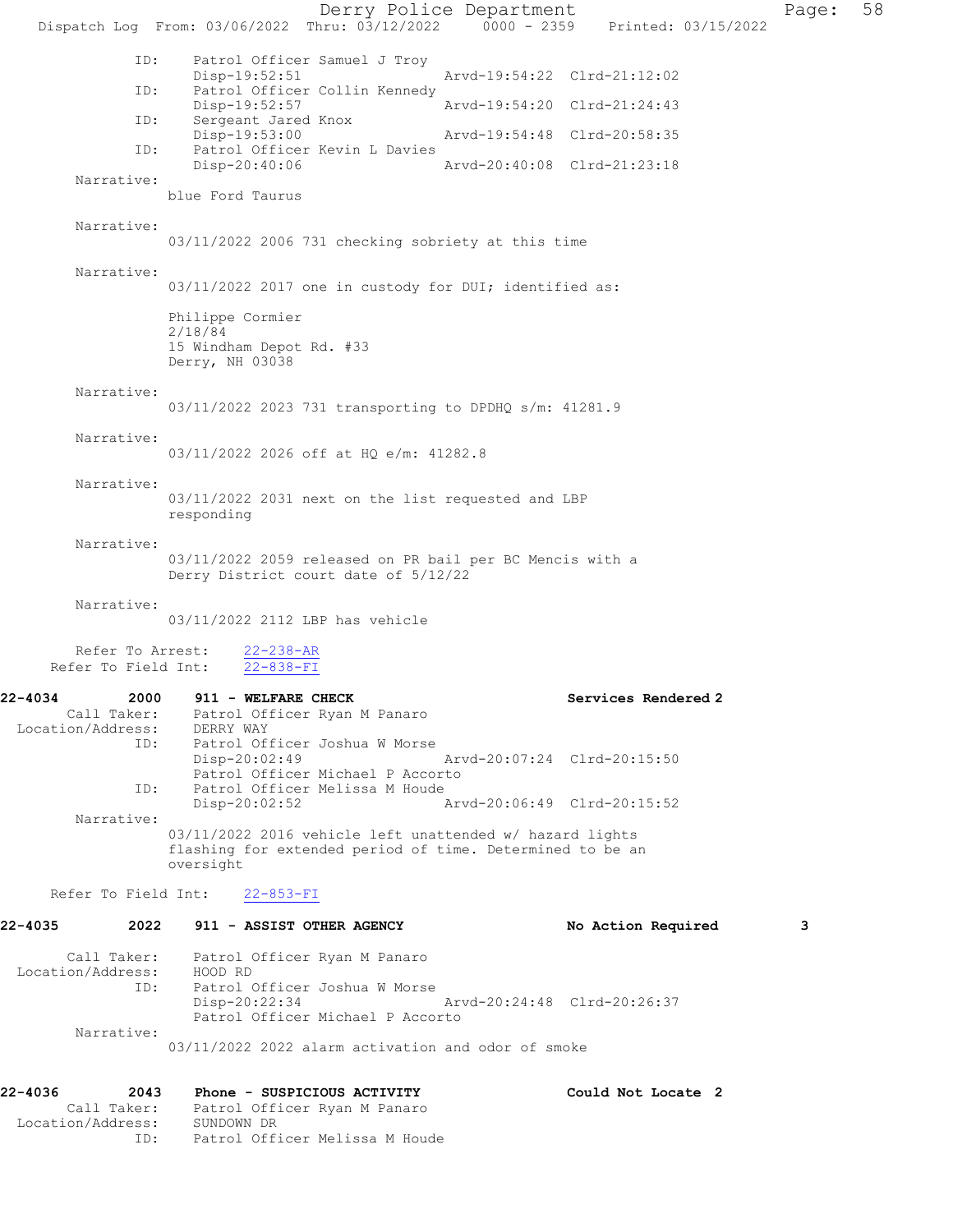Disp-20:44:10 Arvd-20:45:36 Clrd-20:50:13

 Narrative: white sedan in general vicinity unknown to caller

| 22-4037<br>2052<br>Call Taker:<br>Location/Address: | 911 - DISTURBANCE<br>Patrol Officer Ryan M Panaro<br>[DY 2297] OLD MANCHESTER RD |                             | Services Rendered 1 |
|-----------------------------------------------------|----------------------------------------------------------------------------------|-----------------------------|---------------------|
| ID:                                                 | Patrol Officer Melissa M Houde                                                   |                             |                     |
|                                                     | Disp-20:53:56                                                                    | Arvd-20:57:20 Clrd-21:09:00 |                     |
| ID:                                                 | Patrol Officer Joshua W Morse                                                    |                             |                     |
|                                                     | Disp-20:53:59                                                                    | Arvd-20:57:49 Clrd-21:08:58 |                     |
|                                                     | Patrol Officer Michael P Accorto                                                 |                             |                     |
| ID:                                                 | Sergeant Jared Knox                                                              |                             |                     |
|                                                     | $Disp-21:03:28$                                                                  | Arvd-21:03:30 Clrd-21:08:56 |                     |
| Narrative:                                          |                                                                                  |                             |                     |
|                                                     | 03/11/2022 2109 determined to be an argument between<br>roommates                |                             |                     |

Refer To Field Int: 22-837-FI

| 22-4038 | 2131        | Phone - SUSPICIOUS ACTIVITY                                |                             | Gone on Arrival | $\overline{2}$ |
|---------|-------------|------------------------------------------------------------|-----------------------------|-----------------|----------------|
|         | Call Taker: | Patrol Officer Kevin L Davies                              |                             |                 |                |
|         |             | Location/Address: MANCHESTER RD                            |                             |                 |                |
|         |             | ID: Patrol Officer Samuel J Troy                           |                             |                 |                |
|         |             | $Disp-21:32:09$                                            | Arvd-21:33:26 Clrd-21:48:42 |                 |                |
|         | Cleared By: | Patrol Officer Ryan M Panaro                               |                             |                 |                |
|         | ID:         | Patrol Officer Casey J Noyes                               |                             |                 |                |
|         |             | $Disp-21:32:10$                                            | Arvd-21:33:29 Clrd-21:48:43 |                 |                |
|         | Cleared By: | Patrol Officer Ryan M Panaro                               |                             |                 |                |
|         | ID:         | Sergeant Jared Knox                                        |                             |                 |                |
|         |             | Disp-21:33:34                                              | Arvd-21:42:45 Clrd-21:48:40 |                 |                |
|         | Cleared By: | Patrol Officer Ryan M Panaro                               |                             |                 |                |
|         | Narrative:  |                                                            |                             |                 |                |
|         |             | 03/11/2022 2135 88 reported subject laying down in parking |                             |                 |                |
|         |             | lot                                                        |                             |                 |                |
|         |             |                                                            |                             |                 |                |
|         | Narrative:  |                                                            |                             |                 |                |
|         |             | 03/11/2022 2135 subject left in a blue sedan wearing blue  |                             |                 |                |
|         |             | shirt, jeans, having brown hair, in their 30's             |                             |                 |                |
|         |             |                                                            |                             |                 |                |
|         | Narrative:  |                                                            |                             |                 |                |
|         |             | 03/11/2022 2136 432/327 conducting property check          |                             |                 |                |
|         |             |                                                            |                             |                 |                |
|         | Narrative:  |                                                            |                             |                 |                |

03/11/2022 2140 clear property check.

| $22 - 4039$ | 2345              | Initiated - MV STOP             | Warning Issued 3            |  |
|-------------|-------------------|---------------------------------|-----------------------------|--|
|             | Call Taker:       | Dispatcher Christine D Carlson  |                             |  |
|             | Location/Address: | CRYSTAL AVE                     |                             |  |
|             | ID:               | Patrol Officer Awess Abdulkadir |                             |  |
|             |                   |                                 | Aryd-23:45:00 Clrd-23:52:02 |  |

22-4040 2347 Phone - Loose Dog Complaint Could Not Locate 2 Call Taker: Patrol Officer Kevin L Davies Location/Address: DICKEY ST ID: Patrol Officer Andrew R Kennedy<br>Disp-23:48:23 Ar Disp-23:48:23 Arvd-23:50:30 Clrd-03/12/2022 @ 00:02:08 Dispatched By: Dispatcher Christine D Carlson Arrived By: Dispatcher Christine D Carlson Cleared By: Dispatcher Christine D Carlson Narrative:

brindle boxer

Refer To Field Int: 22-844-FI

Refer To Citation: 22-1070-CN

#### 22-4041 2357 Initiated - MV STOP Summons Issued 3 Call Taker: Dispatcher Christine D Carlson Location/Address: RT 28 ID: Patrol Officer Awess Abdulkadir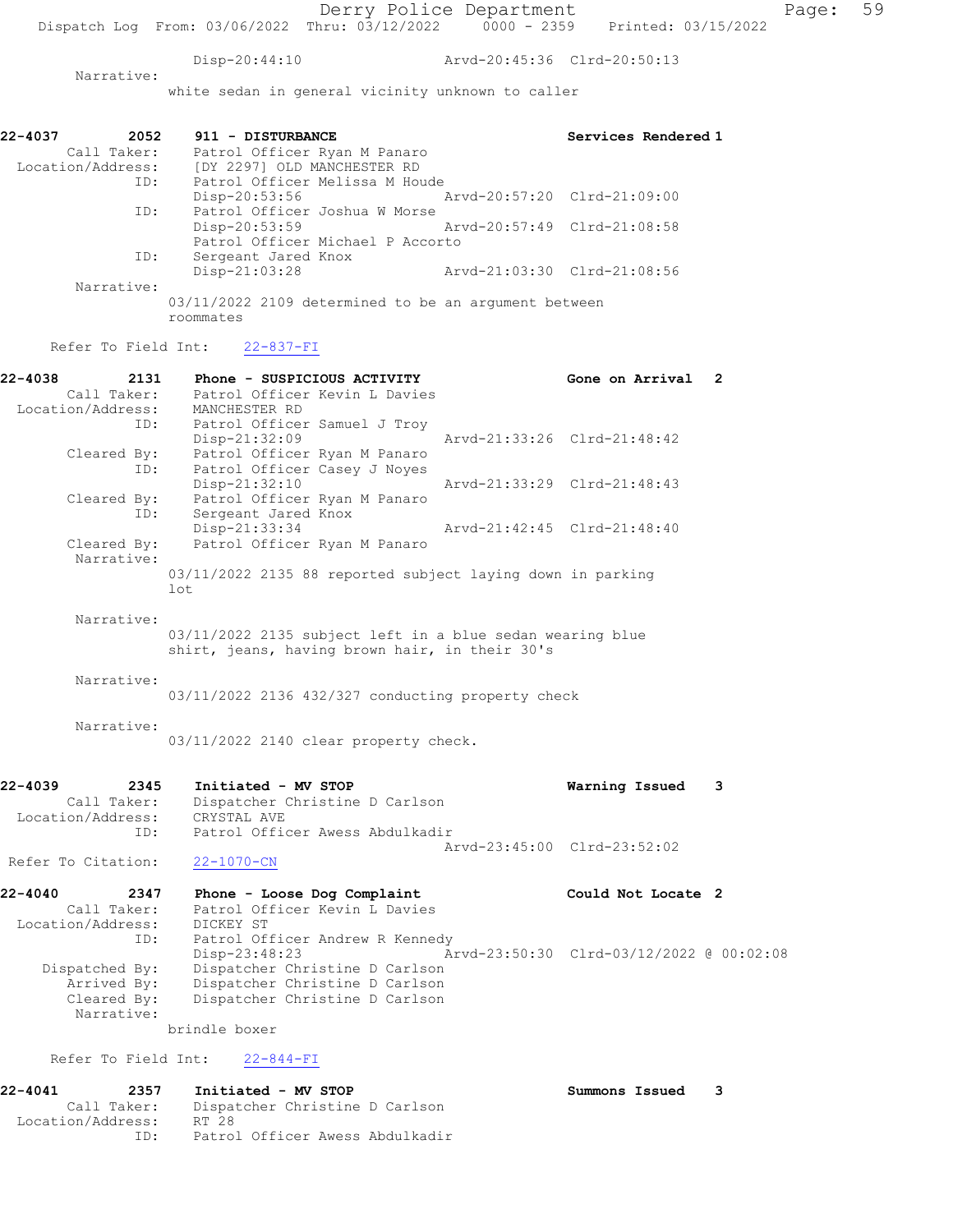Arvd-23:57:00 Clrd-03/12/2022 @ 00:10:22

Refer To Citation: 22-816-003017

# For Date: 03/12/2022 - Saturday

| 22-4042<br>Location/Address: | 0004<br>Call Taker: | Initiated - PED CHECK<br>Dispatcher Christine D Carlson<br>RT 28               |                             | Services Rendered 2 |
|------------------------------|---------------------|--------------------------------------------------------------------------------|-----------------------------|---------------------|
|                              | ID:                 | Patrol Officer Nikita Tomnyuk                                                  |                             |                     |
|                              |                     |                                                                                | Arvd-00:04:00 Clrd-00:16:25 |                     |
|                              | ID:                 | Patrol Officer Andrew R Kennedy<br>Disp-00:05:47                               | Arvd-00:12:48 Clrd-00:15:46 |                     |
|                              | Narrative:          |                                                                                |                             |                     |
|                              |                     | $03/12/2022$ 0015 Subject released to sober party on the<br>scene at this time |                             |                     |

Refer To Field Int: 22-839-FI

| 22-4043            | 0006        | Initiated - MV STOP            | Warning Issued 3            |  |
|--------------------|-------------|--------------------------------|-----------------------------|--|
|                    | Call Taker: | Dispatcher Christine D Carlson |                             |  |
| Location/Address:  |             | CHESTER RD                     |                             |  |
|                    | TD:         | Patrol Officer Jack Stafford   | Aryd-00:06:00 Clrd-00:11:24 |  |
| Refer To Citation: |             | 22-1071-CN                     |                             |  |

| 22-4044            | 0022        | Initiated - MV STOP            | Warning Issued              |  |
|--------------------|-------------|--------------------------------|-----------------------------|--|
|                    | Call Taker: | Dispatcher Christine D Carlson |                             |  |
| Location/Address:  |             | HAMPSTEAD RD                   |                             |  |
|                    | ID:         | Patrol Officer Jack Stafford   |                             |  |
|                    |             |                                | Arvd-00:22:00 Clrd-00:35:39 |  |
|                    | ID:         | Sergeant James M Belanger      |                             |  |
|                    |             | Disp-00:29:36                  | Aryd-00:29:37 Clrd-00:33:31 |  |
| Refer To Citation: |             | $22 - 1072 - CN$               |                             |  |

22-4045 0041 Initiated - MV STOP Warning Issued 3 Call Taker: Dispatcher Christine D Carlson Location/Address: W BROADWAY + FORDWAY ST ID: Patrol Officer Andrew R Kennedy Arvd-00:41:00 Clrd-00:48:29 Refer To Citation: 22-1073-CN

| $22 - 4046$<br>0206 | Phone - ASSIST OTHER AGENCY    |  |                             | Services Rendered 3 |
|---------------------|--------------------------------|--|-----------------------------|---------------------|
| Call Taker:         | Dispatcher Christine D Carlson |  |                             |                     |
| Location/Address:   | WESTVIEW DR                    |  |                             |                     |
| ID:                 | Patrol Officer Nikita Tomnyuk  |  |                             |                     |
|                     | $Disp-02:07:57$                |  | Arvd-02:14:53 Clrd-02:28:40 |                     |
| ID:                 | Patrol Officer Jack Stafford   |  |                             |                     |
|                     | $Disp-02:07:58$                |  | Arvd-02:18:24 Clrd-02:28:38 |                     |
| Narrative:          |                                |  |                             |                     |

03/12/2022 0206 Checking residence for Nashua PD

# Refer To Field Int: 22-843-FI

| 22-4047           | 0216        | Initiated - MV CHECK            | Vehicle checked             |  |
|-------------------|-------------|---------------------------------|-----------------------------|--|
|                   | Call Taker: | Dispatcher Christine D Carlson  |                             |  |
| Location/Address: |             | [DY 167] CRYSTAL AVE            |                             |  |
|                   | ID:         | Patrol Officer Andrew R Kennedy |                             |  |
|                   |             |                                 | Arvd-02:16:00 Clrd-02:17:00 |  |

Refer To Field Int: 22-845-FI

| 22-4048<br>0217   | Initiated - PROPERTY CHECK      | Services Rendered 2         |
|-------------------|---------------------------------|-----------------------------|
| Call Taker:       | Dispatcher Christine D Carlson  |                             |
| Location/Address: | [DY 167] CRYSTAL AVE            |                             |
| ID:               | Patrol Officer Andrew R Kennedy |                             |
|                   |                                 | Arvd-02:17:00 Clrd-02:21:06 |

22-4049 0335 Phone - ASSIST OTHER AGENCY Services Rendered 3 Call Taker: Dispatcher Christine D Carlson Location/Address: EZEKIEL DR ID: Patrol Officer Nikita Tomnyuk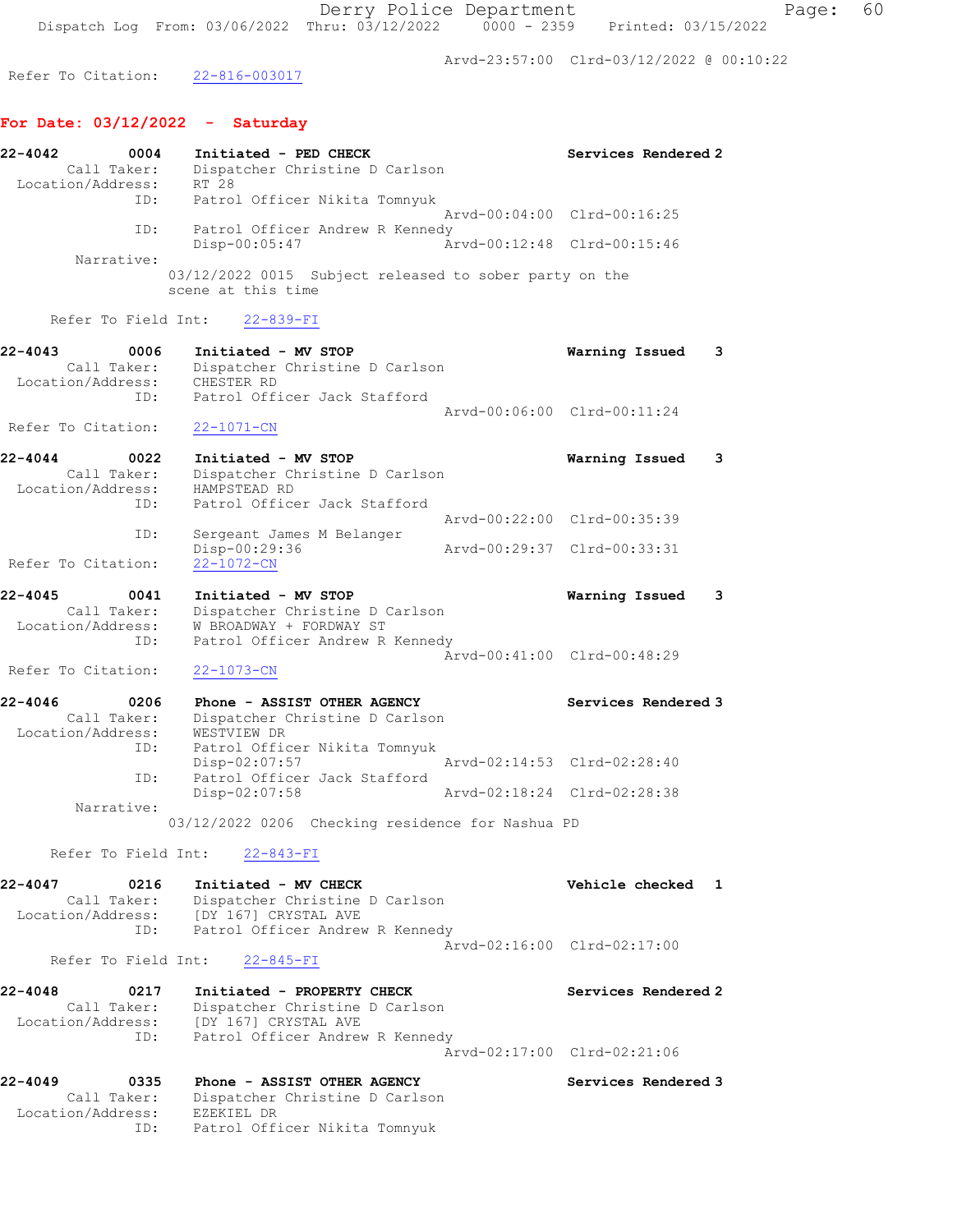Derry Police Department Page: 61 Dispatch Log From: 03/06/2022 Thru: 03/12/2022 0000 - 2359 Disp-03:35:32 Arvd-03:42:23 Clrd-03:53:51<br>TD: Patrol Officer Jack Stafford Patrol Officer Jack Stafford<br>Disp-03:35:34 Disp-03:35:34 Arvd-03:42:41 Clrd-03:53:48 Narrative: 03/12/2022 0335 Assist DFD w/ smoke in the building call 22-4050 0417 Initiated - MV STOP 12-4050 Arrest(s) Made 3<br>Call Taker: Dispatcher Christine D Carlson Dispatcher Christine D Carlson<br>FORDWAY EXT Location/Address:<br>ID: Patrol Officer Andrew R Kennedy Arvd-04:17:00 Clrd-06:35:02<br>ID: Patrol Officer Nikita Tomnyuk Patrol Officer Nikita Tomnyuk<br>Disp-04:17:35 Disp-04:17:35 Arvd-04:20:32 Clrd-05:30:23<br>ID: Patrol Officer Jack Stafford Patrol Officer Jack Stafford Disp-04:25:48 Clrd-04:25:54 ID: Patrol Officer Awess Abdulkadir<br>Disp-04:25:55 Am Disp-04:25:55 Arvd-04:25:57 Clrd-05:30:21 ID: Sergeant James M Belanger Disp-04:28:26 Arvd-04:28:28 Clrd-05:07:32 Narrative: 03/12/2022 0431 S4 advising checking sobriety at this time Narrative: 03/12/2022 0449 433 advising one in custody at this time Narrative: 03/12/2022 0458 335 transporting one to HQ, s/m: 50,986.4 Narrative: 03/12/2022 0500 Birch St called for tow - enroute Narrative: 03/12/2022 0503 335 off at HQ, e/m: 50,988.6 Narrative: 03/12/2022 0510 Subject information (DWI): Alexis Alberto Martinez, Jr. 512 Mammoth Rd Londonderry NH DOB: 6/9/00 Narrative: 03/12/2022 0520 B/C called at this time Narrative: 03/12/2022 0522 Birch St on scene Narrative: 03/12/2022 0528 Moved to AFIS area Narrative: 03/12/2022 0541 Placed in cell 3 at this time Narrative: 03/12/2022 0604 Subject checked at this time Narrative: 03/12/2022 0620 B/C off at HQ Narrative: 03/12/2022 0622 B/C Mencis issued PR w/ court date of 4/28/22 Narrative: 03/12/2022 0632 Subject released to sober party at this time Narrative: 03/12/2022 0633 Attempted to burn videos, system not working - ticket submitted to IT at this time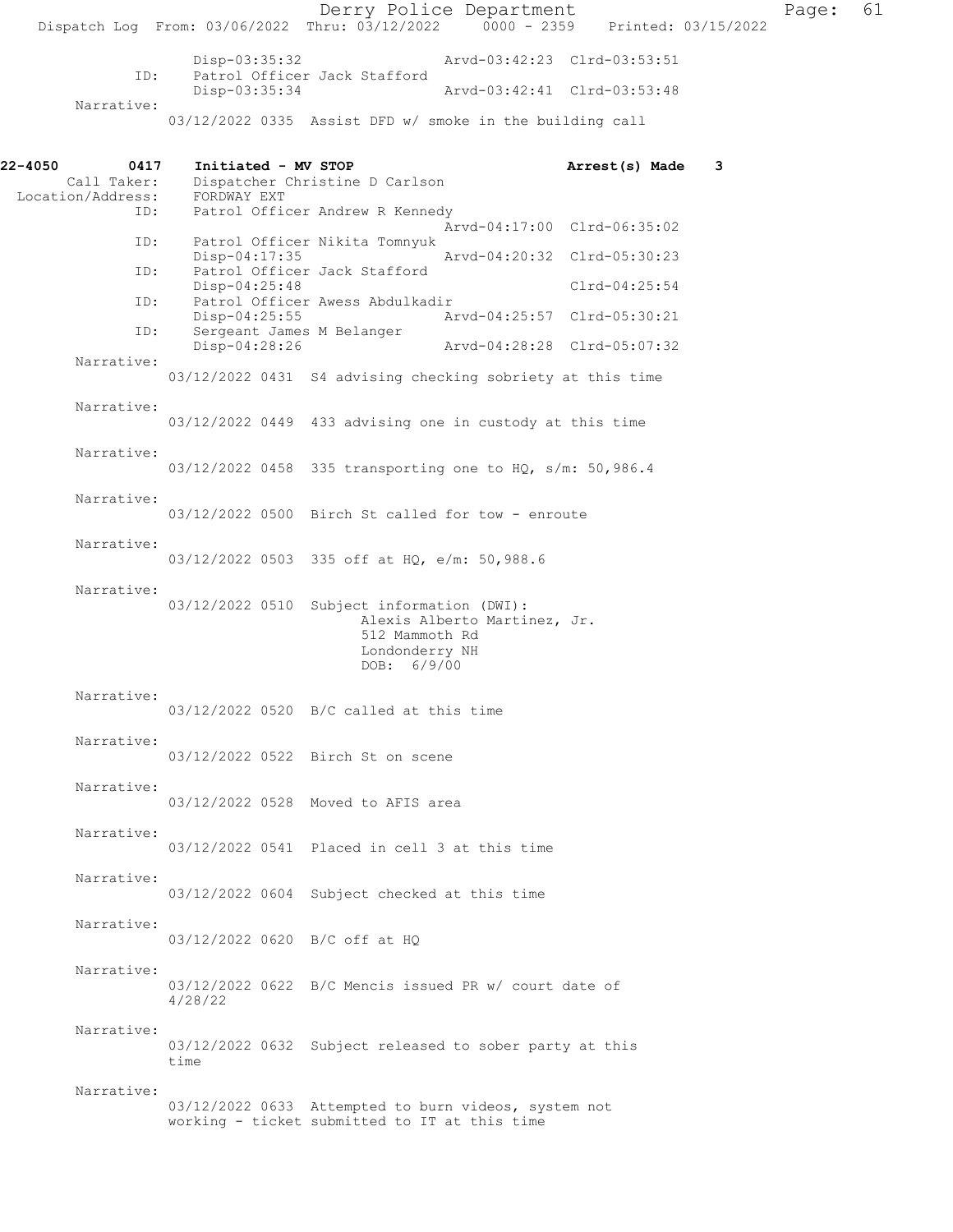Derry Police Department Page: 62 Dispatch Log From: 03/06/2022 Thru: 03/12/2022 0000 - 2359 Printed: 03/15/2022 Narrative: 03/15/2022 0226 videos completed Refer To Arrest: 22-239-AR 22-4051 0717 Phone - SUSPICIOUS ACTIVITY Vehicle checked 2 Call Taker: Dispatcher Jonathon S Pickering Location/Address: [DY 2258] E BROADWAY ID: Patrol Officer Nicholas M Granville Disp-07:17:22 Arvd-07:17:50 Clrd-07:23:13 ID: Patrol Officer Awess Abdulkadir Disp-07:17:23 Arvd-07:17:49 Clrd-07:23:14 Narrative: 03/12/2022 0717 possible intoxicated driver Narrative: 03/12/2022 0717 off with NH 4741249 Narrative: 03/12/2022 0721 negative DWI 22-4052 0924 Phone - HIT AND RUN Report Taken 2 Call Taker: Patrol Officer Collin Kennedy Location/Address: SENTER COVE RD ID: Patrol Officer Awess Abdulkadir Disp-09:28:29 Arvd-09:33:56 Clrd-09:48:36 Cleared By: Dispatcher Jonathon S Pickering Refer To Incident: 22-393-OF 22-4053 0927 Phone - FOUND/LOST PROPERTY Services Rendered 3 Call Taker: Patrol Officer Collin Kennedy Location/Address: [DY 997] PARKLAND DR ID: Patrol Officer Nicholas M Granville Disp-09:28:49 Arvd-09:33:54 Clrd-09:48:25 Cleared By: Dispatcher Jonathon S Pickering Narrative: 03/12/2022 0942 found drug paraphernalia Refer To Incident: 22-392-OF 22-4054 1023 Initiated - Community Relations No Action Required 2 Call Taker: Dispatcher Jonathon S Pickering Location/Address: [DY 23] POND RD ID: Patrol Officer Awess Abdulkadir Arvd-10:23:00 Clrd-11:50:00 22-4055 1110 Phone - Dog Bite Complaint Report Taken 2 Call Taker: Patrol Officer Collin Kennedy Location/Address: [DY 3390] BELMONT TER ID: Patrol Officer Collin Kennedy Disp-11:11:11 Arvd-11:18:52 Clrd-11:56:00 Arrived By: Dispatcher Jonathon S Pickering Cleared By: Dispatcher Jonathon S Pickering Refer To Incident: 22-394-OF 22-4056 1150 Initiated - MV ACCIDENT Report Taken 1 Call Taker: Dispatcher Jonathon S Pickering Location/Address: POND RD ID: Patrol Officer Awess Abdulkadir Arvd-11:50:00 Clrd-12:21:07 Refer To Citation: 22-1074-CN Narrative: 03/12/2022 1155 off with NH 4946868 and NH 4857117 Narrative: 03/12/2022 1223 Davies v Ayotte - full report Refer To Accident: 22-157-AC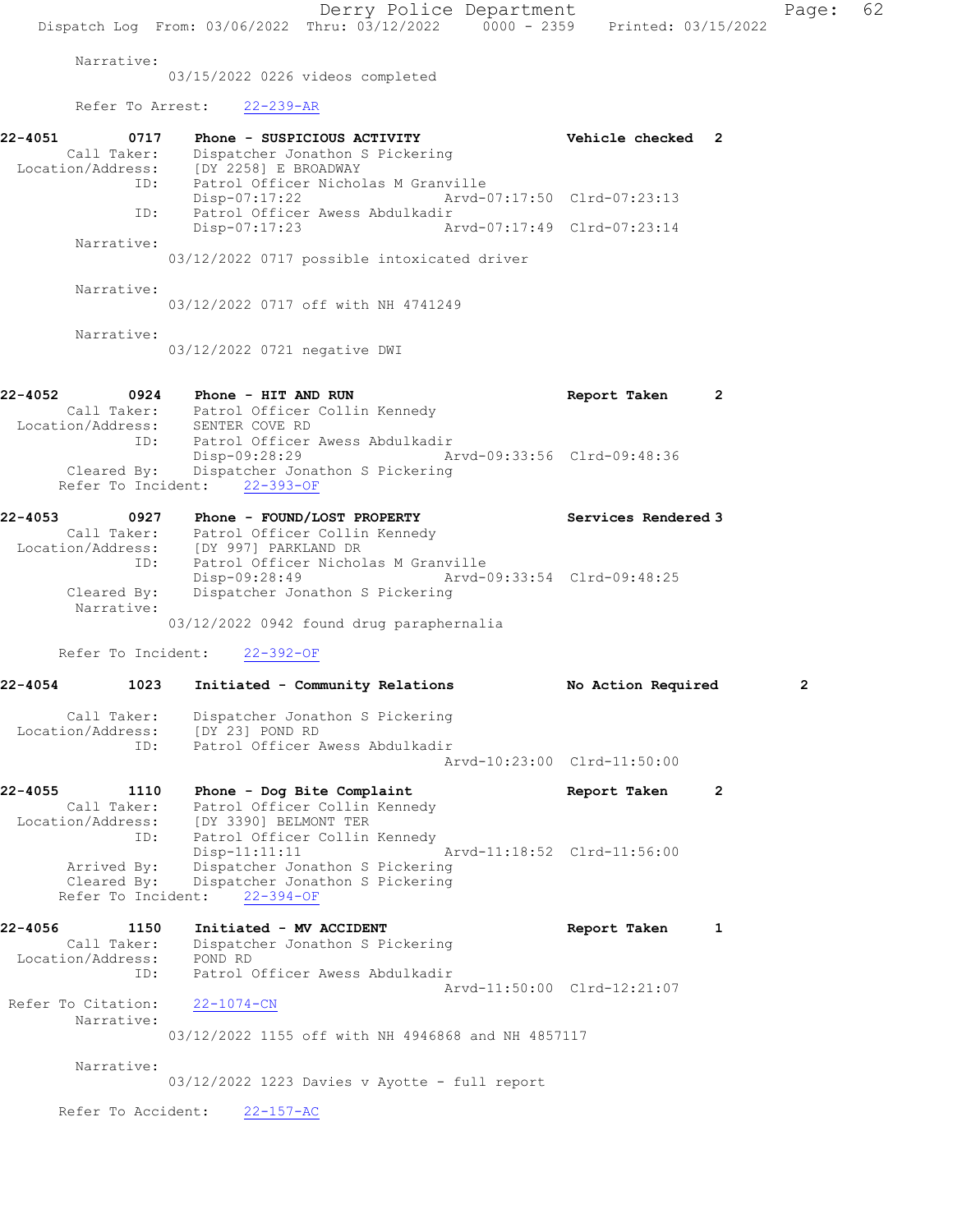Derry Police Department Fage: 63 Dispatch Log From: 03/06/2022 Thru: 03/12/2022 0000 - 2359 Printed: 03/15/2022 22-4057 1208 Initiated - ROAD RAGE 1 2008 ADVICE GIVEN 1 Call Taker: Dispatcher Jonathon S Pickering Location/Address: [DY 2] MUNICIPAL DR ID: Patrol Officer Collin Kennedy Arvd-12:08:00 Clrd-12:08:40 Refer To Field Int: 22-840-FI 22-4058 1230 Phone - ROAD HAZARD Removed Hazard 2 Call Taker: Dispatcher Jonathon S Pickering Location/Address: CHESTER RD ID: Patrol Officer Awess Abdulkadir Disp-12:34:00 Arvd-12:34:01 Clrd-12:34:01 22-4059 1249 Initiated - ASSIST CITIZEN No Action Required 3 Call Taker: Dispatcher Jonathon S Pickering Location/Address: [DY 997] PARKLAND DR ID: Dispatcher Jonathon S Pickering Arvd-12:49:00 Clrd-12:51:46 Narrative: 03/12/2022 1250 subject in the BHU called 911 to request to leave the facility, nursing staff notified 22-4060 1254 Phone - ERRATIC OPERATION Could Not Locate 2 Call Taker: Dispatcher Jonathon S Pickering Location/Address: CRYSTAL AVE ID: Patrol Officer Charles L Doherty Disp-12:54:57 Arvd-13:02:21 Clrd-13:02:21 22-4061 1307 Initiated - MV STOP Vehicle checked 3 Call Taker: Dispatcher Jonathon S Pickering Location/Address: CRYSTAL AVE ID: Patrol Officer Charles L Doherty Arvd-13:07:00 Clrd-13:10:25 Narrative: 03/12/2022 1310 negative DWI, possible road rage incident 22-4062 1318 Initiated - IDENTITY THEFT Report Taken 2 Call Taker: Dispatcher Jonathon S Pickering Location/Address: [DY 2] MUNICIPAL DR ID: Patrol Officer Collin Kennedy Arvd-13:18:00 Clrd-13:18:57 Refer To Incident: 22-395-OF 22-4063 1453 Initiated - Dog Bite Complaint Report Taken 2 Call Taker: Dispatcher Jonathon S Pickering Location/Address: [DY 3480] POND VIEW DR ID: Patrol Officer Collin Kennedy Arvd-14:53:00 Clrd-14:54:33 Refer To Incident: 22-396-OF 22-4064 1517 Initiated - FOLLOW-UP Cleared 2 Call Taker: Detective Mark Borgatti Location/Address: SCOBIE POND RD ID: Patrol Officer Andrew R Kennedy Arvd-15:17:26 Clrd-15:31:07 22-4065 1542 Phone - ROAD HAZARD Removed Hazard 2 Call Taker: Detective Mark Borgatti Location/Address: LAWRENCE RD ID: Patrol Officer Charles L Doherty Disp-15:42:43 Arvd-15:43:20 Clrd-15:45:39 22-4066 1542 Initiated - SUBPOENA DELIVERY Not Served 1 Call Taker: Detective Mark Borgatti Location/Address: FAIRWAY DR ID: Patrol Officer Joshua W Morse Arvd-15:42:00 Clrd-15:52:16 Patrol Officer Samuel J Troy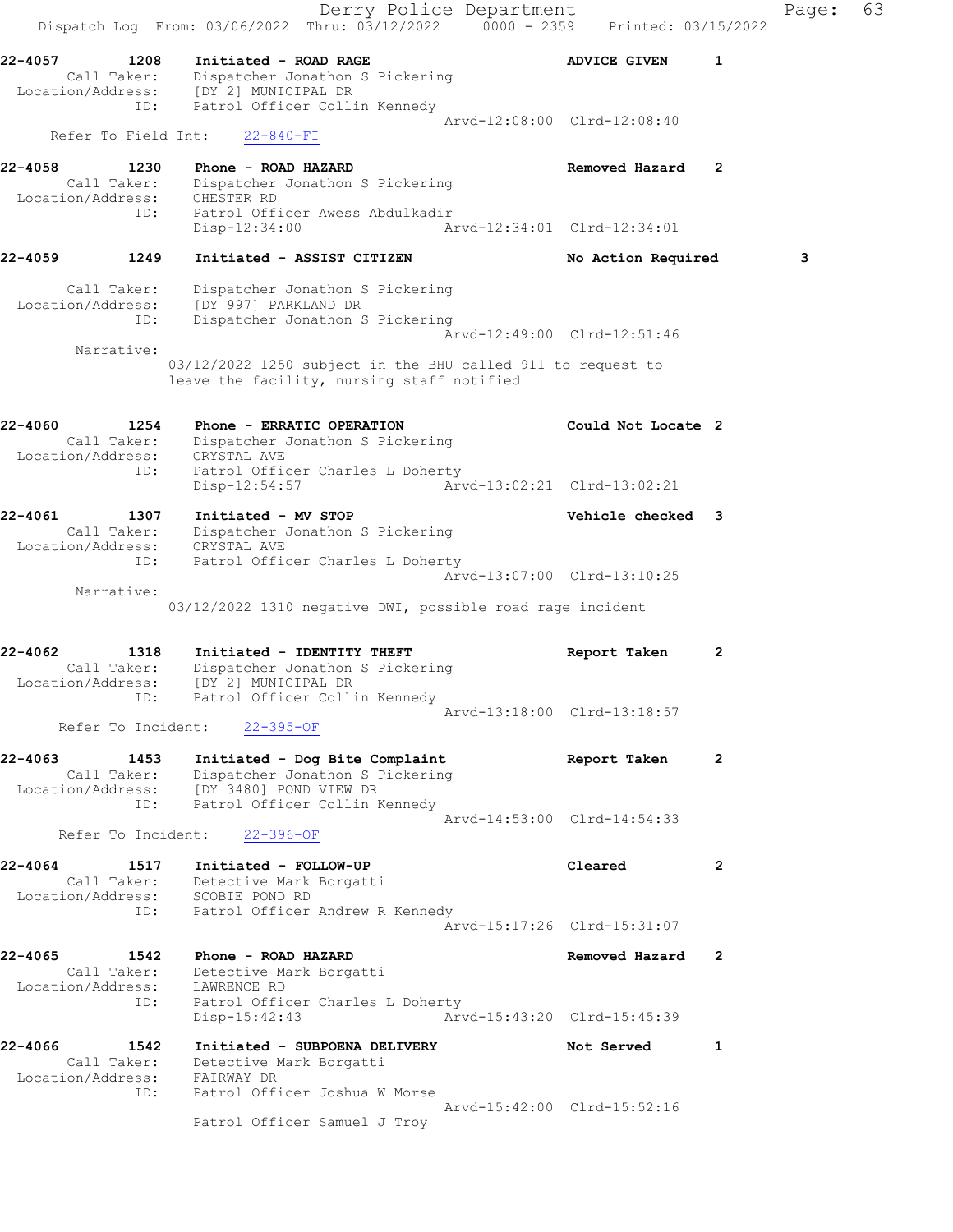Derry Police Department Fage: 64 Dispatch Log From: 03/06/2022 Thru: 03/12/2022 0000 - 2359 Printed: 03/15/2022 22-4067 1552 Initiated - SUBPOENA DELIVERY 1 Not Served 1 Call Taker: Detective Mark Borgatti Location/Address: FAIRWAY DR ID: Patrol Officer Joshua W Morse Arvd-15:52:00 Clrd-16:02:31 Patrol Officer Samuel J Troy 22-4068 1559 Initiated - MV STOP Summons Issued 3 Call Taker: Detective Mark Borgatti Location/Address: PINEHURST AVE ID: Patrol Officer Andrew R Kennedy Arvd-15:59:00 Clrd-16:08:38 Refer To Citation: 22-816-002004 22-4069 1608 Phone - ANIMAL COMPLAINT TAKen/Refered to Other Agency 1 Call Taker: Detective Mark Borgatti Location/Address: LINLEW DR ID: Patrol Officer Joshua W Morse Disp-16:09:28 Arvd-16:17:41 Clrd-17:42:17 Patrol Officer Samuel J Troy Cleared By: Patrol Officer Kevin L Davies ID: Sergeant Jared Knox Disp-16:58:17 Arvd-16:58:21 Clrd-17:02:31 Narrative: 03/12/2022 1609 injured bird Refer To Field Int: 22-856-FI 22-4077 1608 Phone - MV CHECK SENT ON THEIR WAY 1 Call Taker: Detective Mark Borgatti Location/Address: CRYSTAL AVE ID: Sergeant Jared Knox Disp-22:09:20 Arvd-22:09:27 Clrd-22:13:51 ID: Patrol Officer Andrew R Kennedy Disp-22:09:31 Arvd-22:09:35 Clrd-22:13:48 22-4070 1658 Initiated - DEPARTMENT INFO Cleared 3 Call Taker: Detective Mark Borgatti Location/Address: [DY 2] MUNICIPAL DR ID: Detective Mark Borgatti Arvd-16:58:00 Clrd-16:59:11 Narrative: 03/12/2022 1658 DPW notified of icy roads. 22-4071 1739 Phone - VEHICLE OFF THE ROAD **Assistance Rendered** 2 Call Taker: Detective Mark Borgatti Location/Address: BERRY RD ID: Patrol Officer Charles L Doherty Disp-17:39:42 Arvd-17:42:37 Clrd-17:52:46 Arrived By: Patrol Officer Kevin L Davies Narrative: 03/12/2022 1743 NH 499 1311 22-4072 1822 Radio - SUBPOENA DELIVERY 1922 Served 1 Call Taker: Patrol Officer Kevin L Davies Location/Address: FAIRWAY DR ID: Patrol Officer Joshua W Morse Disp-18:23:02 Arvd-18:23:03 Clrd-18:26:55 Patrol Officer Samuel J Troy 22-4073 1842 Phone - ERRATIC OPERATION Could Not Locate 2 Call Taker: Detective Mark Borgatti Location/Address: CHESTER RD ID: Patrol Officer Joshua W Morse Disp-18:43:01 Arvd-18:46:07 Clrd-18:52:01 Patrol Officer Samuel J Troy Narrative: 03/12/2022 1842 silver SUV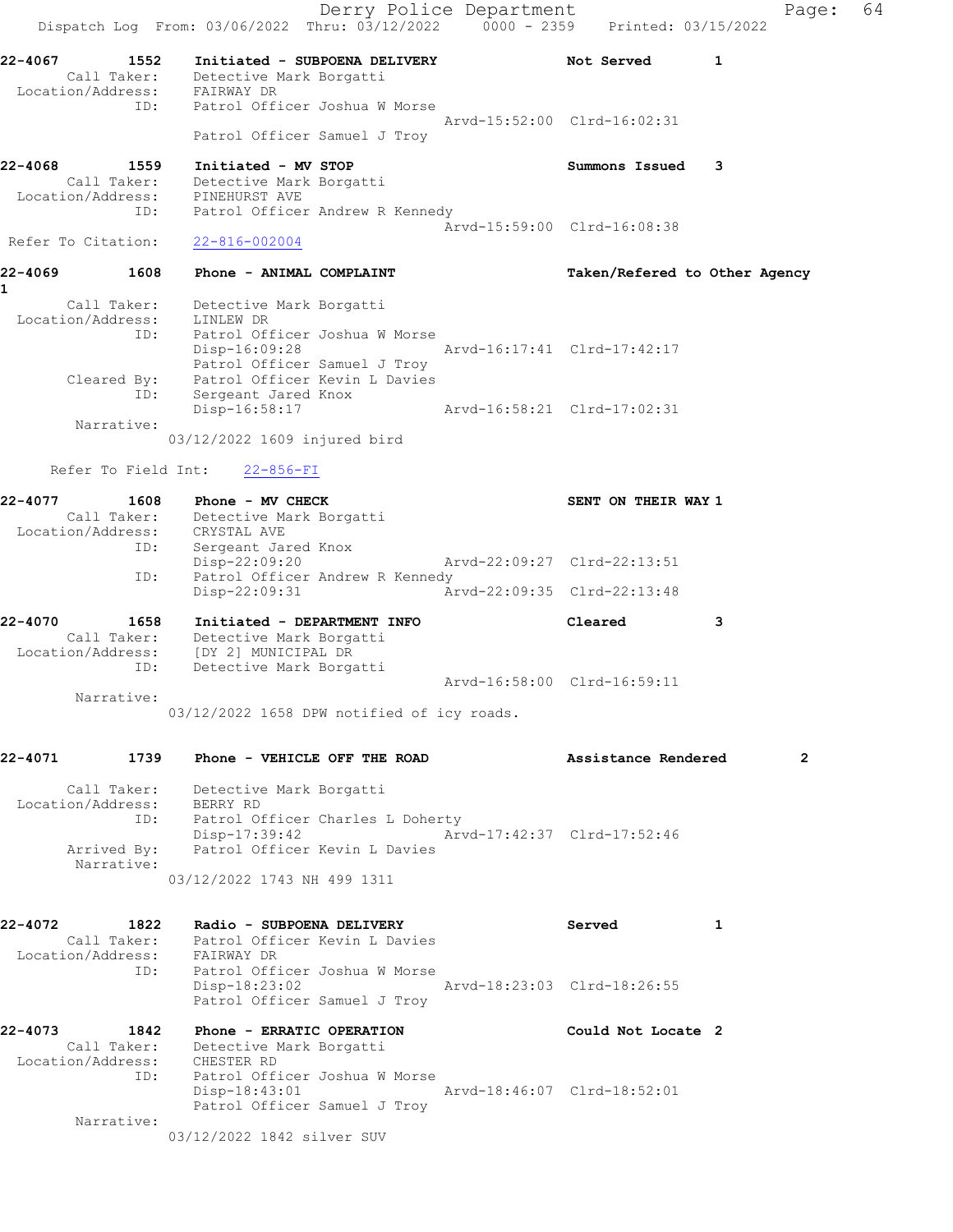22-4074 1926 Phone - WELFARE CHECK 2 Assistance Rendered 2 Call Taker: Detective Mark Borgatti Location/Address: CONCORD AVE ID: Patrol Officer Joshua W Morse Disp-19:26:47 Arvd-19:38:15 Clrd-19:45:23 Patrol Officer Samuel J Troy Narrative: 03/12/2022 1946 checked welfare of child for Nashua PD. No problems. Refer To Field Int: 22-855-FI 22-4075 2123 Phone - NOISE COMPLAINT Quieted on Request 2 Call Taker: Patrol Officer Kevin L Davies Location/Address: PERLEY RD ID: Patrol Officer Joshua W Morse Disp-21:25:45 Arvd-21:30:42 Clrd-21:35:44 Patrol Officer Samuel J Troy Arrived By: Detective Mark Borgatti Cleared By: Detective Mark Borgatti ID: Patrol Officer Collin Kennedy Disp-21:25:47 Arvd-21:30:43 Clrd-21:35:42 Arrived By: Detective Mark Borgatti Cleared By: Detective Mark Borgatti ID: Sergeant Jared Knox Disp-21:35:35 Arvd-21:35:37 Clrd-21:35:40 Dispatched By: Detective Mark Borgatti Arrived By: Detective Mark Borgatti Cleared By: Detective Mark Borgatti Refer To Field Int:  $\frac{22-857-FI}{22-858-FI}$ Refer To Field Int: 22-4076 2139 Initiated - MV STOP Warning Issued 3 Call Taker: Detective Mark Borgatti Location/Address: BERRY RD ID: Patrol Officer Andrew R Kennedy Arvd-21:39:00 Clrd-21:45:37 Refer To Citation: 22-1075-CN 22-4078 2217 Initiated - MV CHECK Vehicle checked 1 Call Taker: Detective Mark Borgatti Location/Address: ROLLINS ST ID: Patrol Officer Joshua W Morse Arvd-22:17:00 Clrd-22:20:18 Patrol Officer Samuel J Troy 22-4079 2239 Phone - DOMESTIC DISTURBANCE Report Taken 1 Call Taker: Detective Mark Borgatti Location/Address: MARY JO LN ID: Patrol Officer Collin Kennedy<br>Disp-22:40:39 Mrvd-22:43:37 Clrd-23:37:24 Disp-22:40:39 Arvd-22:43:37 Clrd-23:37:24 Cleared By: Dispatcher Christine D Carlson ID: Patrol Officer Jeffrey R Pike Disp-22:40:41 Arvd-22:43:39 Clrd-23:17:34<br>Cleared By: Dispatcher Christine D Carlson Dispatcher Christine D Carlson Narrative: 03/12/2022 2317 731 transporting one to 38 Franklin St, s/m: 41,301.0 Narrative: 03/12/2022 2328 Off on Franklin, e/m: 41,306.3 Refer To Incident: 22-397-OF 22-4080 2303 Initiated - MV CHECK NAME SENT ON THEIR WAY 1 Call Taker: Dispatcher Christine D Carlson Location/Address: [DY 1244] MANCHESTER RD ID: Patrol Officer Andrew R Kennedy